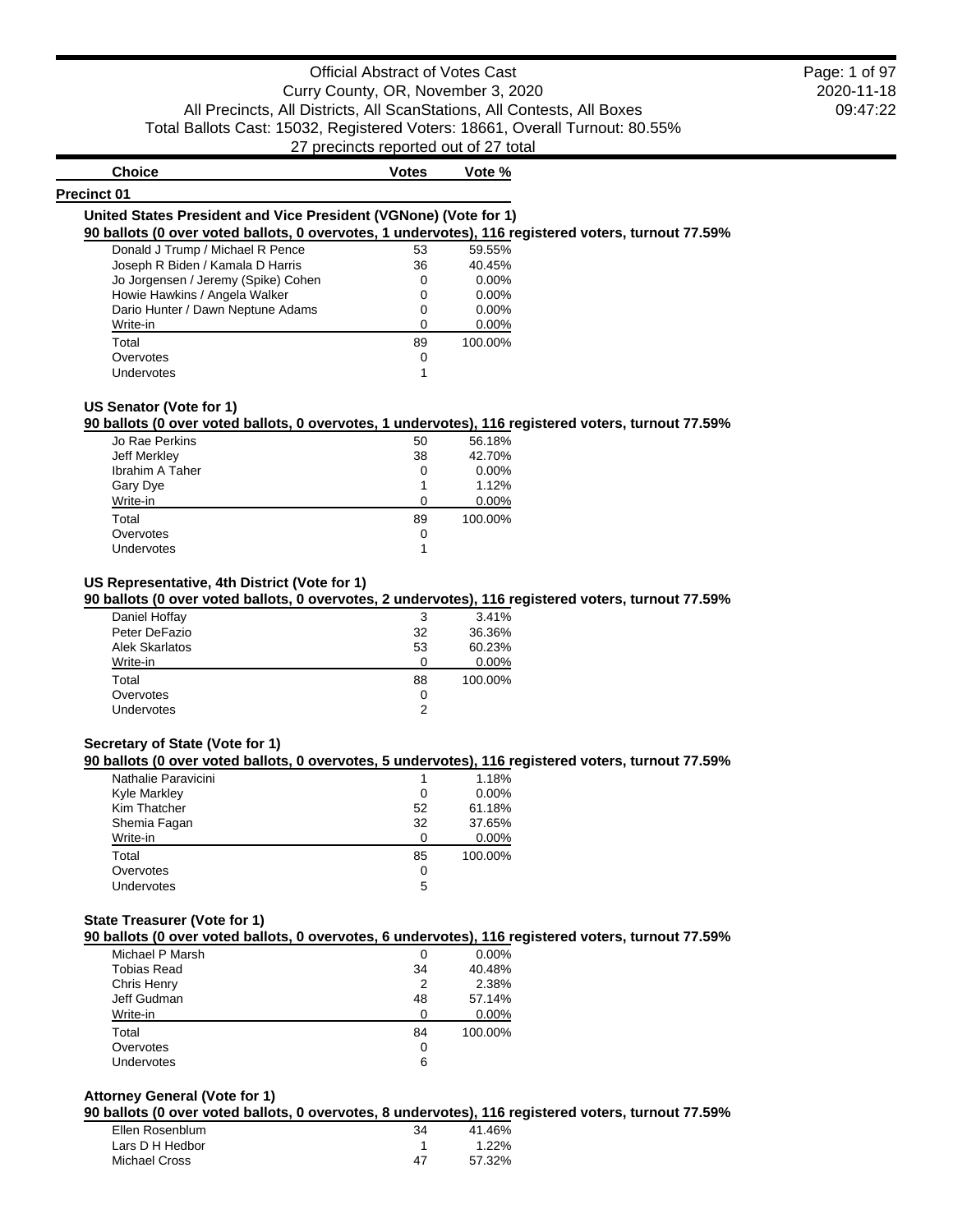2020-11-18 09:47:22 Page: 2 of 97

| <b>Choice</b>     | <b>Votes</b> | Vote %   |
|-------------------|--------------|----------|
| Write-in          |              | $0.00\%$ |
| Total             | 82           | 100.00%  |
| Overvotes         |              |          |
| <b>Undervotes</b> | 8            |          |

### **State Senator, 1st District (Vote for 1)**

### **90 ballots (0 over voted ballots, 0 overvotes, 3 undervotes), 116 registered voters, turnout 77.59%**

|                  |    | . .     |
|------------------|----|---------|
| Dallas Heard     | 52 | 59.77%  |
| <b>Kat Stone</b> | 35 | 40.23%  |
| Write-in         |    | 0.00%   |
| Total            | 87 | 100.00% |
| Overvotes        |    |         |
| Undervotes       | 3  |         |

# **State Representative, 1st District (Vote for 1)**

### **90 ballots (0 over voted ballots, 0 overvotes, 3 undervotes), 116 registered voters, turnout 77.59%**

| Calla Felicity    | 32 | 36.78%  |
|-------------------|----|---------|
| David Brock Smith | 55 | 63.22%  |
| Write-in          | O  | 0.00%   |
| Total             | 87 | 100.00% |
| Overvotes         | 0  |         |
| Undervotes        | 3  |         |
|                   |    |         |

# **Judge of the Supreme Court, Position 4 (Vote for 1)**

# **90 ballots (0 over voted ballots, 0 overvotes, 38 undervotes), 116 registered voters, turnout 77.59%**

| Christopher L Garrett<br>Write-in | 51 | 98.08%<br>1.92% |
|-----------------------------------|----|-----------------|
| Total                             | 52 | 100.00%         |
| Overvotes                         |    |                 |
| Undervotes                        | 38 |                 |

### **Judge of the Court of Appeals, Position 9 (Vote for 1)**

#### **90 ballots (0 over voted ballots, 0 overvotes, 36 undervotes), 116 registered voters, turnout 77.59%**

| Jacqueline S Kamins | 53 | 98.15%  |
|---------------------|----|---------|
| Write-in            |    | 1.85%   |
| Total               | 54 | 100.00% |
| Overvotes           |    |         |
| <b>Undervotes</b>   | 36 |         |

## **County Commissioner, Position 2 (Vote for 1)**

### **90 ballots (0 over voted ballots, 0 overvotes, 19 undervotes), 116 registered voters, turnout 77.59%**

| John Herzog | 31 | 43.66%  |
|-------------|----|---------|
| Sue Gold    | 39 | 54.93%  |
| Write-in    |    | 1.41%   |
| Total       | 71 | 100.00% |
| Overvotes   |    |         |
| Undervotes  | 19 |         |
|             |    |         |

### **County Clerk (Vote for 1)**

### **90 ballots (0 over voted ballots, 0 overvotes, 18 undervotes), 116 registered voters, turnout 77.59%**

| Renee' Kolen      | 58 | 80.56%   |
|-------------------|----|----------|
| Emma DeRock       | 14 | 19.44%   |
| Write-in          |    | $0.00\%$ |
| Total             | 72 | 100.00%  |
| Overvotes         |    |          |
| <b>Undervotes</b> | 18 |          |

### **County Sheriff (Vote for 1)**

#### **90 ballots (0 over voted ballots, 0 overvotes, 19 undervotes), 116 registered voters, turnout 77.59%**

| John Ward | 66 | 92.96% |
|-----------|----|--------|
| Write-in  |    | 7.04%  |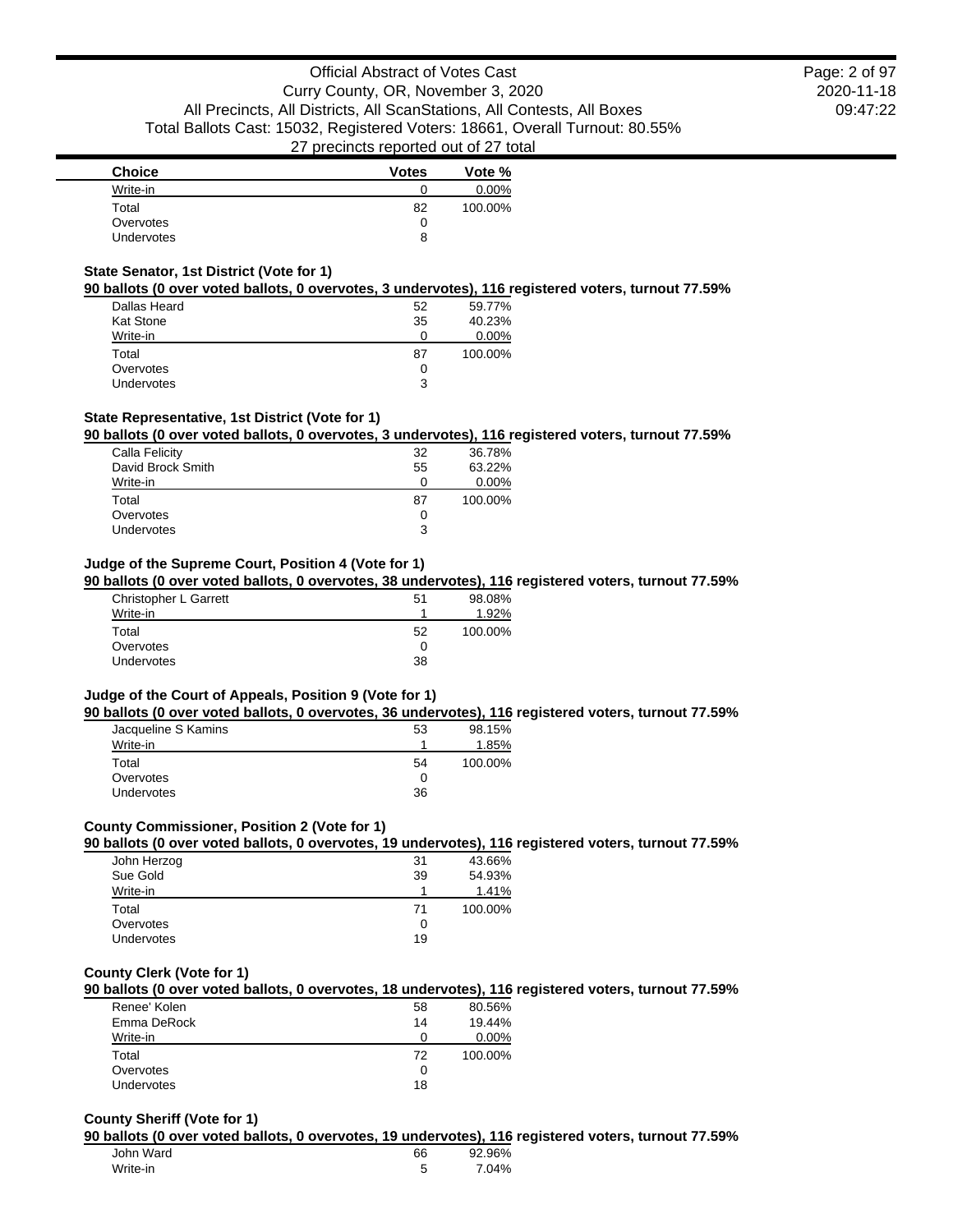| <b>Choice</b>     | <b>Votes</b> | Vote %  |
|-------------------|--------------|---------|
| Total             | 71           | 100.00% |
| Overvotes         |              |         |
| <b>Undervotes</b> | 19           |         |

### **County Treasurer (Vote for 1)**

## **90 ballots (0 over voted ballots, 0 overvotes, 24 undervotes), 116 registered voters, turnout 77.59%**

| Terry C Hanscam   | 41 | 62.12%  |
|-------------------|----|---------|
| Elizabeth Neketin | 24 | 36.36%  |
| Write-in          |    | 1.52%   |
| Total             | 66 | 100.00% |
| Overvotes         | 0  |         |
| Undervotes        | 24 |         |

# **Curry County Soil and Water Conservation District, Zone 2 (Vote for 1)**

# **90 ballots (0 over voted ballots, 0 overvotes, 34 undervotes), 116 registered voters, turnout 77.59%**

| Jeffrey Knox | 54 | 96.43%  |
|--------------|----|---------|
| Write-in     | ົ  | 3.57%   |
| Total        | 56 | 100.00% |
| Overvotes    | 0  |         |
| Undervotes   | 34 |         |

### **Curry County Soil and Water Conservation District, Zone 3 (Vote for 1)**

### **90 ballots (0 over voted ballots, 0 overvotes, 38 undervotes), 116 registered voters, turnout 77.59%**

| Lynee Dewald      | 51 | 98.08%  |
|-------------------|----|---------|
| Write-in          |    | 1.92%   |
| Total             | 52 | 100.00% |
| Overvotes         |    |         |
| <b>Undervotes</b> | 38 |         |

# **Curry County Soil and Water Conservation District, At Large (Vote for 1)**

### **90 ballots (0 over voted ballots, 0 overvotes, 39 undervotes), 116 registered voters, turnout 77.59%**

| Jeremy Knapp      | 50 | 98.04%  |
|-------------------|----|---------|
| Write-in          |    | 1.96%   |
| Total             | 51 | 100.00% |
| Overvotes         | 0  |         |
| <b>Undervotes</b> | 39 |         |

### **Measure 107 - Amends Constitution: Allows laws limiting (Vote for 1)**

# **90 ballots (0 over voted ballots, 0 overvotes, 9 undervotes), 116 registered voters, turnout 77.59%**

| 60 | 74.07%  |
|----|---------|
| 21 | 25.93%  |
| 81 | 100.00% |
|    |         |
| 9  |         |
|    |         |

### **Measure 108 - Increases cigarette and cigar taxes (Vote for 1)**

## **90 ballots (0 over voted ballots, 0 overvotes, 6 undervotes), 116 registered voters, turnout 77.59%**

| Yes               | 42 | 50.00%  |
|-------------------|----|---------|
| No                | 42 | 50.00%  |
| Total             | 84 | 100.00% |
| Overvotes         | O  |         |
| <b>Undervotes</b> | 6  |         |

### **Measure 109 - Allows manufacture delivery admin psilocybin (Vote for 1)**

**90 ballots (0 over voted ballots, 0 overvotes, 7 undervotes), 116 registered voters, turnout 77.59%**

| Yes |    | 56.63% |
|-----|----|--------|
| No  | 36 | 43.37% |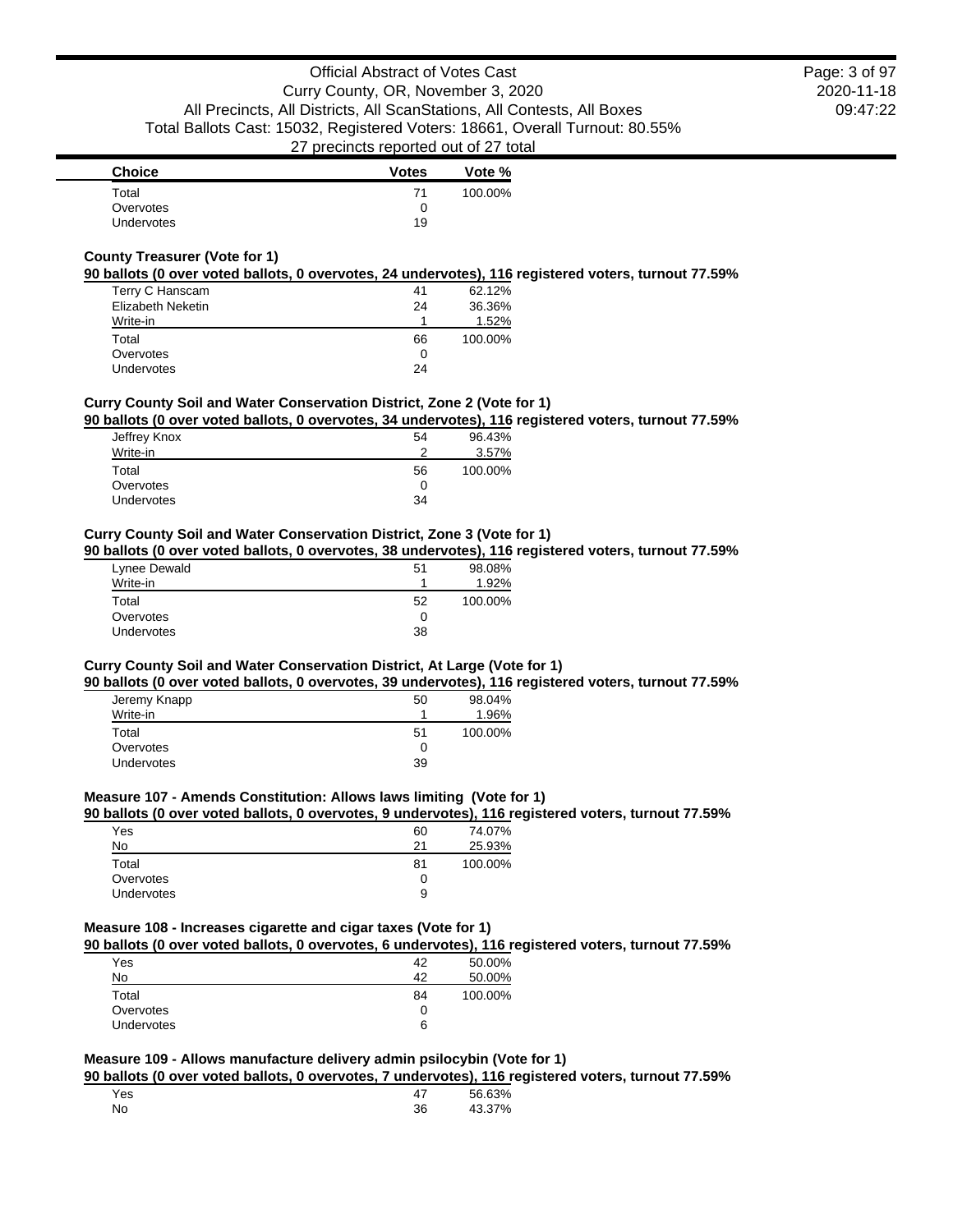2020-11-18 09:47:22 Page: 4 of 97

| <b>Choice</b>     | <b>Votes</b> | Vote %  |
|-------------------|--------------|---------|
| Total             | 83           | 100.00% |
| Overvotes         |              |         |
| <b>Undervotes</b> |              |         |

# **Measure 110 - Provides statewide addiction/recovery services (Vote for 1)**

**90 ballots (0 over voted ballots, 0 overvotes, 8 undervotes), 116 registered voters, turnout 77.59%**

| Yes        | 43 | 52.44%  |
|------------|----|---------|
| No         | 39 | 47.56%  |
| Total      | 82 | 100.00% |
| Overvotes  | 0  |         |
| Undervotes | 8  |         |
|            |    |         |

#### **Precinct 02**

### **United States President and Vice President (VGNone) (Vote for 1)**

**538 ballots (0 over voted ballots, 0 overvotes, 1 undervotes), 685 registered voters, turnout 78.54%**

| Donald J Trump / Michael R Pence    | 343 | 63.87%  |
|-------------------------------------|-----|---------|
| Joseph R Biden / Kamala D Harris    | 186 | 34.64%  |
| Jo Jorgensen / Jeremy (Spike) Cohen | 4   | 0.74%   |
| Howie Hawkins / Angela Walker       | 1   | 0.19%   |
| Dario Hunter / Dawn Neptune Adams   | 1   | 0.19%   |
| Write-in                            | 2   | 0.37%   |
| Total                               | 537 | 100.00% |
| Overvotes                           | 0   |         |
| Undervotes                          |     |         |
|                                     |     |         |

### **US Senator (Vote for 1)**

### **538 ballots (0 over voted ballots, 0 overvotes, 14 undervotes), 685 registered voters, turnout 78.54%**

| Jo Rae Perkins  | 328 | 62.60%  |
|-----------------|-----|---------|
| Jeff Merkley    | 188 | 35.88%  |
| Ibrahim A Taher | 2   | 0.38%   |
| Gary Dye        | 6   | 1.15%   |
| Write-in        | 0   | 0.00%   |
| Total           | 524 | 100.00% |
| Overvotes       | 0   |         |
| Undervotes      | 14  |         |
|                 |     |         |

# **US Representative, 4th District (Vote for 1)**

# **538 ballots (0 over voted ballots, 0 overvotes, 15 undervotes), 685 registered voters, turnout 78.54%**

| Daniel Hoffay         | 14  | 2.68%   |
|-----------------------|-----|---------|
| Peter DeFazio         | 174 | 33.27%  |
| <b>Alek Skarlatos</b> | 335 | 64.05%  |
| Write-in              |     | 0.00%   |
| Total                 | 523 | 100.00% |
| Overvotes             | O   |         |
| <b>Undervotes</b>     | 15  |         |

### **Secretary of State (Vote for 1)**

**538 ballots (0 over voted ballots, 0 overvotes, 17 undervotes), 685 registered voters, turnout 78.54%**

| Nathalie Paravicini | 8   | 1.54%   |
|---------------------|-----|---------|
| <b>Kyle Markley</b> | 5   | 0.96%   |
| Kim Thatcher        | 349 | 66.99%  |
| Shemia Fagan        | 159 | 30.52%  |
| Write-in            |     | 0.00%   |
| Total               | 521 | 100.00% |
| Overvotes           | 0   |         |
| Undervotes          | 17  |         |

### **State Treasurer (Vote for 1)**

**538 ballots (0 over voted ballots, 0 overvotes, 23 undervotes), 685 registered voters, turnout 78.54%**

| Michael P Marsh |     | 1.55%  |
|-----------------|-----|--------|
| Tobias Read     | 164 | 31.84% |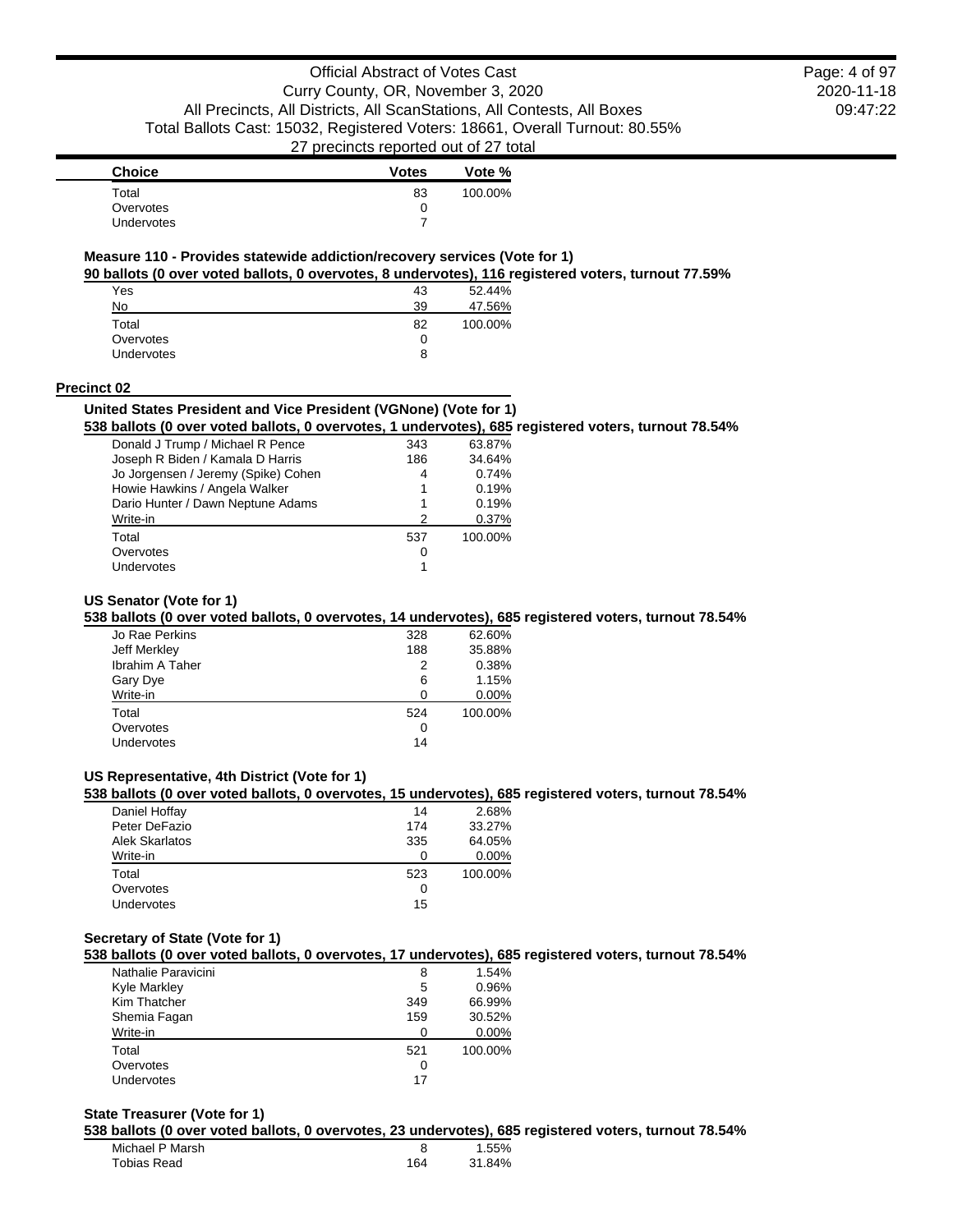2020-11-18 09:47:22 Page: 5 of 97

| <b>Choice</b>     | <b>Votes</b> | Vote %   |
|-------------------|--------------|----------|
| Chris Henry       | 16           | 3.11%    |
| Jeff Gudman       | 327          | 63.50%   |
| Write-in          |              | $0.00\%$ |
| Total             | 515          | 100.00%  |
| Overvotes         | 0            |          |
| <b>Undervotes</b> | 23           |          |

### **Attorney General (Vote for 1)**

# **538 ballots (0 over voted ballots, 0 overvotes, 21 undervotes), 685 registered voters, turnout 78.54%**

| Ellen Rosenblum      | 177 | 34.24%  |
|----------------------|-----|---------|
| Lars D H Hedbor      | 5   | 0.97%   |
| <b>Michael Cross</b> | 335 | 64.80%  |
| Write-in             |     | 0.00%   |
| Total                | 517 | 100.00% |
| Overvotes            | 0   |         |
| <b>Undervotes</b>    | 21  |         |
|                      |     |         |

### **State Senator, 1st District (Vote for 1)**

# **538 ballots (0 over voted ballots, 0 overvotes, 27 undervotes), 685 registered voters, turnout 78.54%**

| Dallas Heard     | 347 | 67.91%  |
|------------------|-----|---------|
| <b>Kat Stone</b> | 163 | 31.90%  |
| Write-in         |     | 0.20%   |
| Total            | 511 | 100.00% |
| Overvotes        | 0   |         |
| Undervotes       | 27  |         |

### **State Representative, 1st District (Vote for 1)**

### **538 ballots (0 over voted ballots, 0 overvotes, 24 undervotes), 685 registered voters, turnout 78.54%**

| Calla Felicity    | 156 | 30.35%  |
|-------------------|-----|---------|
| David Brock Smith | 358 | 69.65%  |
| Write-in          | O   | 0.00%   |
| Total             | 514 | 100.00% |
| Overvotes         | 0   |         |
| Undervotes        | 24  |         |
|                   |     |         |

#### **Judge of the Supreme Court, Position 4 (Vote for 1)**

#### **538 ballots (0 over voted ballots, 0 overvotes, 207 undervotes), 685 registered voters, turnout 78.54%**

| Christopher L Garrett | 323 | 97.58%  |
|-----------------------|-----|---------|
| Write-in              | 8   | 2.42%   |
| Total                 | 331 | 100.00% |
| Overvotes             |     |         |
| <b>Undervotes</b>     | 207 |         |

# **Judge of the Court of Appeals, Position 9 (Vote for 1)**

**538 ballots (0 over voted ballots, 0 overvotes, 225 undervotes), 685 registered voters, turnout 78.54%**

| Jacqueline S Kamins | 307 | 98.08%  |
|---------------------|-----|---------|
| Write-in            |     | 1.92%   |
| Total               | 313 | 100.00% |
| Overvotes           |     |         |
| <b>Undervotes</b>   | 225 |         |

### **County Commissioner, Position 2 (Vote for 1)**

# **538 ballots (0 over voted ballots, 0 overvotes, 78 undervotes), 685 registered voters, turnout 78.54%**

| John Herzog | 274 | 59.57%  |
|-------------|-----|---------|
| Sue Gold    | 185 | 40.22%  |
| Write-in    |     | 0.22%   |
| Total       | 460 | 100.00% |
| Overvotes   | 0   |         |
| Undervotes  | 78  |         |
|             |     |         |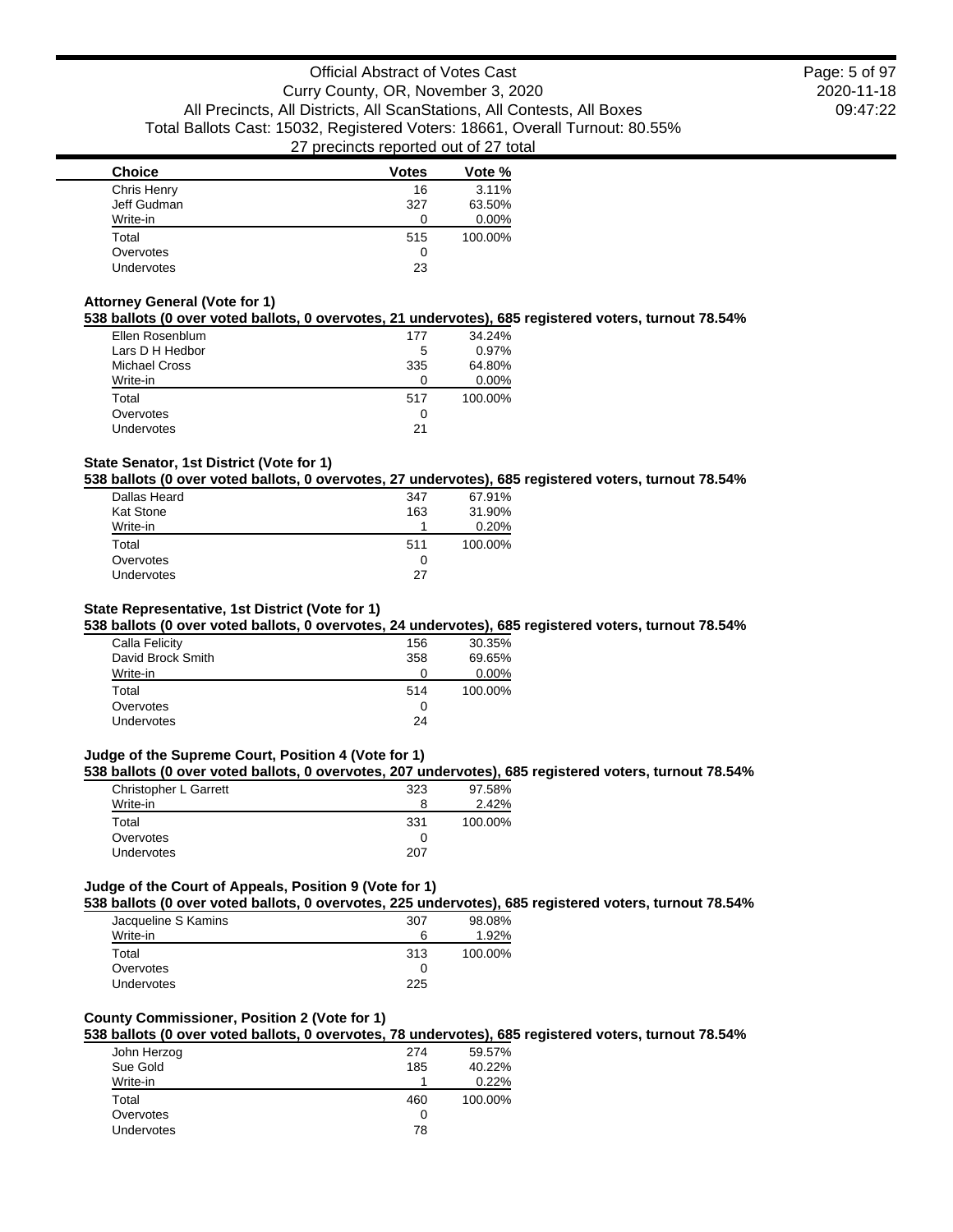2020-11-18 09:47:22 Page: 6 of 97

# **Choice Votes Votes Vote %**

#### **County Clerk (Vote for 1)**

#### **538 ballots (0 over voted ballots, 0 overvotes, 108 undervotes), 685 registered voters, turnout 78.54%**

| Renee' Kolen | 306 | 71.16%   |
|--------------|-----|----------|
| Emma DeRock  | 124 | 28.84%   |
| Write-in     | O   | $0.00\%$ |
| Total        | 430 | 100.00%  |
| Overvotes    | O   |          |
| Undervotes   | 108 |          |

## **County Sheriff (Vote for 1)**

### **538 ballots (0 over voted ballots, 0 overvotes, 172 undervotes), 685 registered voters, turnout 78.54%**

| John Ward         | 359 | 98.09%  |
|-------------------|-----|---------|
| Write-in          |     | 1.91%   |
| Total             | 366 | 100.00% |
| Overvotes         |     |         |
| <b>Undervotes</b> | 172 |         |

### **County Treasurer (Vote for 1)**

#### **538 ballots (0 over voted ballots, 0 overvotes, 100 undervotes), 685 registered voters, turnout 78.54%**

| 261 | 59.59%  |
|-----|---------|
| 177 | 40.41%  |
|     | 0.00%   |
| 438 | 100.00% |
|     |         |
|     |         |
|     | 100     |

#### **Curry County Soil and Water Conservation District, Zone 2 (Vote for 1)**

### **538 ballots (0 over voted ballots, 0 overvotes, 226 undervotes), 685 registered voters, turnout 78.54%**

| Jeffrey Knox | 310 | 99.36%  |
|--------------|-----|---------|
| Write-in     | າ   | 0.64%   |
| Total        | 312 | 100.00% |
| Overvotes    | 0   |         |
| Undervotes   | 226 |         |
|              |     |         |

#### **Curry County Soil and Water Conservation District, Zone 3 (Vote for 1)**

#### **538 ballots (0 over voted ballots, 0 overvotes, 230 undervotes), 685 registered voters, turnout 78.54%**

| Lynee Dewald      | 305 | 99.03%  |
|-------------------|-----|---------|
| Write-in          | ີ   | 0.97%   |
| Total             | 308 | 100.00% |
| Overvotes         |     |         |
| <b>Undervotes</b> | 230 |         |

### **Curry County Soil and Water Conservation District, At Large (Vote for 1)**

# **538 ballots (0 over voted ballots, 0 overvotes, 223 undervotes), 685 registered voters, turnout 78.54%**

| Jeremy Knapp      | 312 | 99.05%  |
|-------------------|-----|---------|
| Write-in          | ີ   | 0.95%   |
| Total             | 315 | 100.00% |
| Overvotes         |     |         |
| <b>Undervotes</b> | 223 |         |

### **Harbor Water People's Utility District, Subdivision 1 (Vote for 1)**

# **311 ballots (0 over voted ballots, 0 overvotes, 127 undervotes), 407 registered voters, turnout 76.41%**

| David VanCleave   | 182 | 98.91%  |
|-------------------|-----|---------|
| Write-in          | າ   | 1.09%   |
| Total             | 184 | 100.00% |
| Overvotes         | 0   |         |
| <b>Undervotes</b> | 127 |         |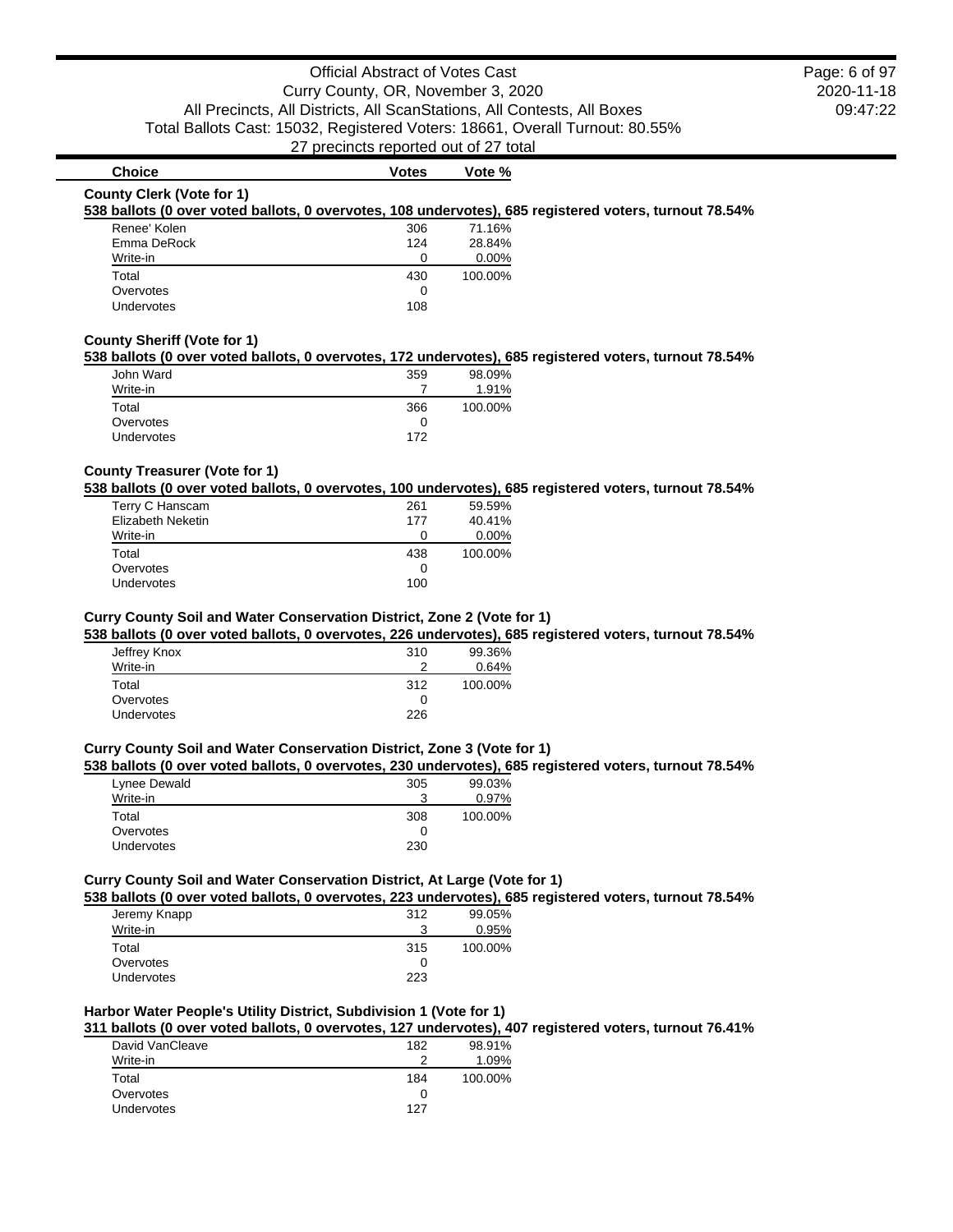# Official Abstract of Votes Cast Curry County, OR, November 3, 2020 All Precincts, All Districts, All ScanStations, All Contests, All Boxes Total Ballots Cast: 15032, Registered Voters: 18661, Overall Turnout: 80.55% 27 precincts reported out of 27 total

2020-11-18 09:47:22 Page: 7 of 97

| <b>Choice</b>                                                                                         | <b>Votes</b> | Vote %  |  |
|-------------------------------------------------------------------------------------------------------|--------------|---------|--|
| Measure 107 - Amends Constitution: Allows laws limiting (Vote for 1)                                  |              |         |  |
| 538 ballots (0 over voted ballots, 0 overvotes, 35 undervotes), 685 registered voters, turnout 78.54% |              |         |  |
| Yes                                                                                                   | 389          | 77.34%  |  |
| No                                                                                                    | 114          | 22.66%  |  |
| Total                                                                                                 | 503          | 100.00% |  |
| Overvotes                                                                                             | 0            |         |  |

#### **Measure 108 - Increases cigarette and cigar taxes (Vote for 1)**

Undervotes 35

### **538 ballots (0 over voted ballots, 0 overvotes, 16 undervotes), 685 registered voters, turnout 78.54%**

|            |     | .       |
|------------|-----|---------|
| Yes        | 302 | 57.85%  |
| No         | 220 | 42.15%  |
| Total      | 522 | 100.00% |
| Overvotes  | 0   |         |
| Undervotes | 16  |         |

### **Measure 109 - Allows manufacture delivery admin psilocybin (Vote for 1)**

#### **538 ballots (0 over voted ballots, 0 overvotes, 28 undervotes), 685 registered voters, turnout 78.54%**

| Yes        | 234 | 45.88%  |
|------------|-----|---------|
| No         | 276 | 54.12%  |
| Total      | 510 | 100.00% |
| Overvotes  | O   |         |
| Undervotes | 28  |         |

#### **Measure 110 - Provides statewide addiction/recovery services (Vote for 1)**

# **538 ballots (2 over voted ballots, 2 overvotes, 25 undervotes), 685 registered voters, turnout 78.54%**

| Yes               | 240 | 46.97%  |
|-------------------|-----|---------|
| No                | 271 | 53.03%  |
| Total             | 511 | 100.00% |
| Overvotes         | っ   |         |
| <b>Undervotes</b> | 25  |         |

#### **Precinct 03**

### **United States President and Vice President (VGNone) (Vote for 1)**

#### **423 ballots (0 over voted ballots, 0 overvotes, 3 undervotes), 503 registered voters, turnout 84.10%**

| Donald J Trump / Michael R Pence    | 204 | 48.57%  |
|-------------------------------------|-----|---------|
| Joseph R Biden / Kamala D Harris    | 207 | 49.29%  |
| Jo Jorgensen / Jeremy (Spike) Cohen |     | 1.67%   |
| Howie Hawkins / Angela Walker       | 1   | 0.24%   |
| Dario Hunter / Dawn Neptune Adams   | 0   | 0.00%   |
| Write-in                            |     | 0.24%   |
| Total                               | 420 | 100.00% |
| Overvotes                           | 0   |         |
| Undervotes                          | 3   |         |
|                                     |     |         |

### **US Senator (Vote for 1)**

### **423 ballots (0 over voted ballots, 0 overvotes, 10 undervotes), 503 registered voters, turnout 84.10%**

| Jo Rae Perkins         | 200 | 48.43%  |
|------------------------|-----|---------|
| Jeff Merkley           | 199 | 48.18%  |
| <b>Ibrahim A Taher</b> |     | 1.69%   |
| Gary Dye               |     | 1.69%   |
| Write-in               | O   | 0.00%   |
| Total                  | 413 | 100.00% |
| Overvotes              | 0   |         |
| Undervotes             | 10  |         |

#### **US Representative, 4th District (Vote for 1)**

#### **423 ballots (0 over voted ballots, 0 overvotes, 6 undervotes), 503 registered voters, turnout 84.10%**

| Daniel Hoffay |     | 1.68%  |
|---------------|-----|--------|
| Peter DeFazio | 203 | 48.68% |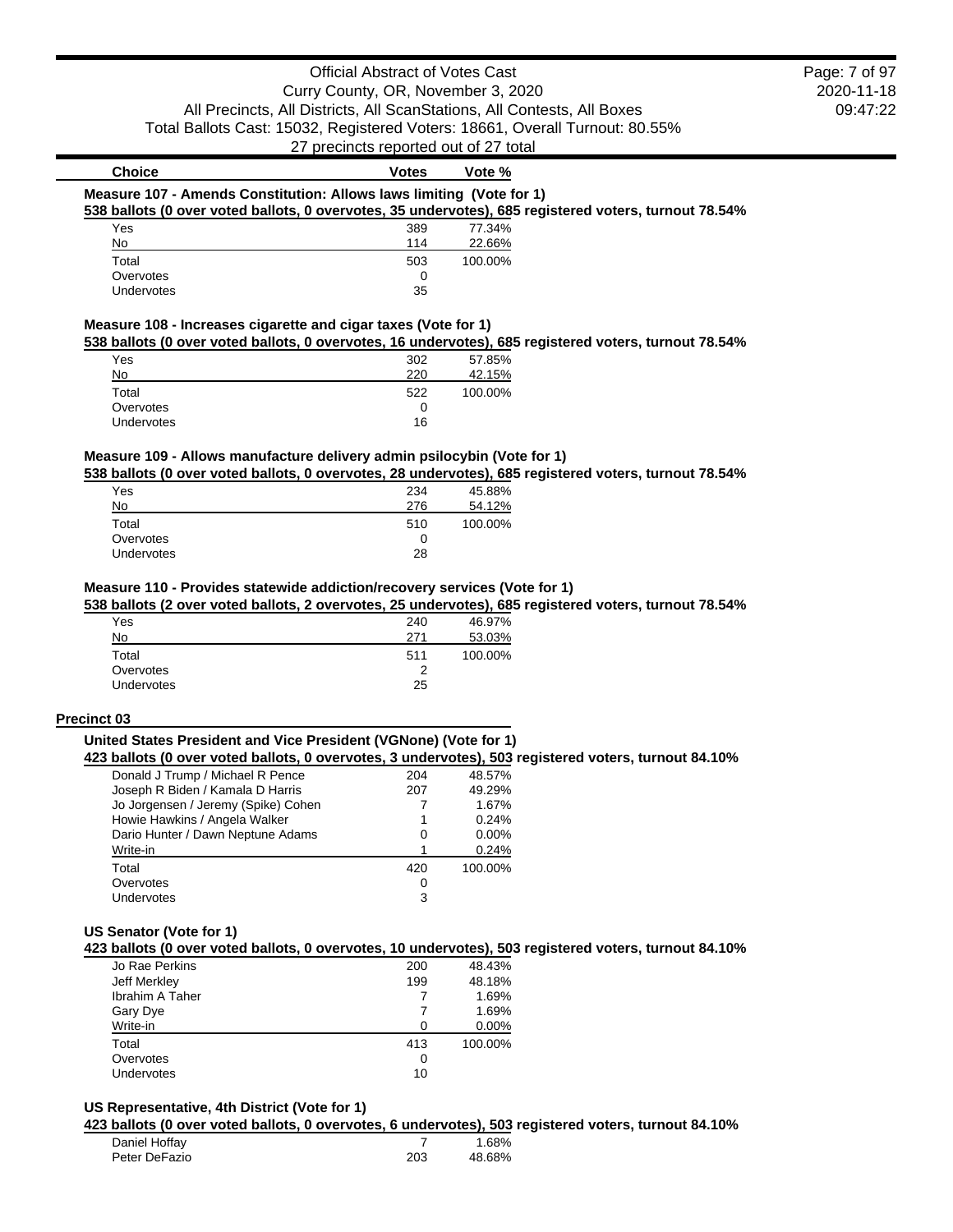2020-11-18 09:47:22 Page: 8 of 97

| <b>Choice</b>     | <b>Votes</b> | Vote %   |
|-------------------|--------------|----------|
| Alek Skarlatos    | 207          | 49.64%   |
| Write-in          |              | $0.00\%$ |
| Total             | 417          | 100.00%  |
| Overvotes         | 0            |          |
| <b>Undervotes</b> | 6            |          |

# **Secretary of State (Vote for 1)**

### **423 ballots (0 over voted ballots, 0 overvotes, 18 undervotes), 503 registered voters, turnout 84.10%**

| Nathalie Paravicini | 11  | 2.72%   |
|---------------------|-----|---------|
| Kyle Markley        | 12  | 2.96%   |
| Kim Thatcher        | 206 | 50.86%  |
| Shemia Fagan        | 176 | 43.46%  |
| Write-in            |     | 0.00%   |
| Total               | 405 | 100.00% |
| Overvotes           | 0   |         |
| Undervotes          | 18  |         |

### **State Treasurer (Vote for 1)**

# **423 ballots (0 over voted ballots, 0 overvotes, 18 undervotes), 503 registered voters, turnout 84.10%**

| Michael P Marsh    | 13  | 3.21%   |
|--------------------|-----|---------|
| <b>Tobias Read</b> | 190 | 46.91%  |
| Chris Henry        | 10  | 2.47%   |
| Jeff Gudman        | 191 | 47.16%  |
| Write-in           |     | 0.25%   |
| Total              | 405 | 100.00% |
| Overvotes          | 0   |         |
| Undervotes         | 18  |         |
|                    |     |         |

## **Attorney General (Vote for 1)**

#### **423 ballots (0 over voted ballots, 0 overvotes, 22 undervotes), 503 registered voters, turnout 84.10%**

| Ellen Rosenblum      | 191 | 47.63%  |
|----------------------|-----|---------|
| Lars D H Hedbor      | 10  | 2.49%   |
| <b>Michael Cross</b> | 200 | 49.88%  |
| Write-in             |     | 0.00%   |
| Total                | 401 | 100.00% |
| Overvotes            | O   |         |
| Undervotes           | 22  |         |

#### **State Senator, 1st District (Vote for 1)**

# **423 ballots (0 over voted ballots, 0 overvotes, 27 undervotes), 503 registered voters, turnout 84.10%**

| Dallas Heard      | 216 | 54.55%  |
|-------------------|-----|---------|
| <b>Kat Stone</b>  | 180 | 45.45%  |
| Write-in          |     | 0.00%   |
| Total             | 396 | 100.00% |
| Overvotes         |     |         |
| <b>Undervotes</b> | 27  |         |
|                   |     |         |

### **State Representative, 1st District (Vote for 1)**

#### **423 ballots (0 over voted ballots, 0 overvotes, 24 undervotes), 503 registered voters, turnout 84.10%**

| Calla Felicity    | 169 | 42.36%  |
|-------------------|-----|---------|
| David Brock Smith | 227 | 56.89%  |
| Write-in          |     | 0.75%   |
| Total             | 399 | 100.00% |
| Overvotes         |     |         |
| Undervotes        | 24  |         |

#### **Judge of the Supreme Court, Position 4 (Vote for 1)**

**423 ballots (0 over voted ballots, 0 overvotes, 178 undervotes), 503 registered voters, turnout 84.10%**

| Christopher L Garrett | 242 | 98.78% |
|-----------------------|-----|--------|
| Write-in              |     | 1.22%  |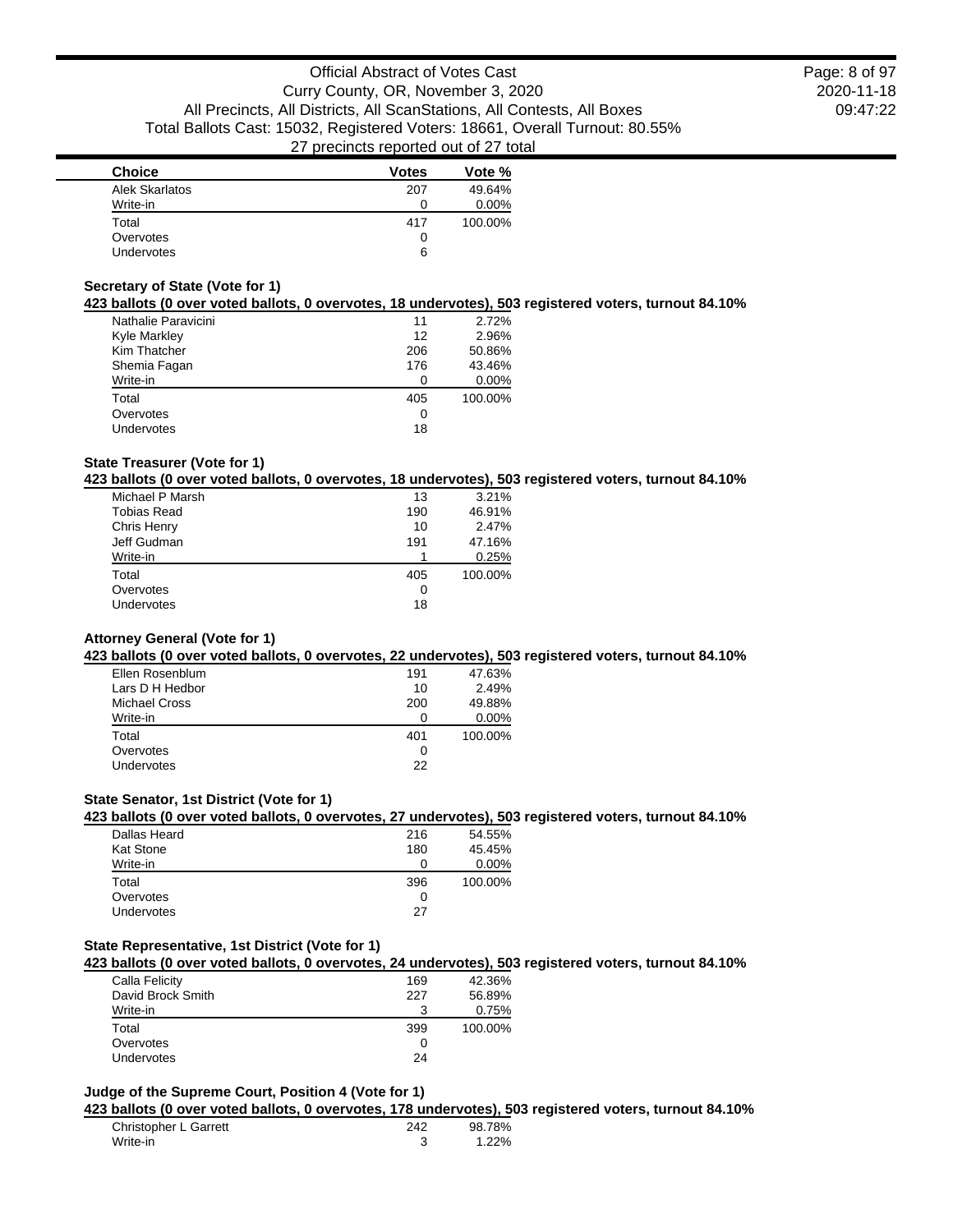2020-11-18 09:47:22 Page: 9 of 97

| <b>Choice</b>     | <b>Votes</b> | Vote %  |
|-------------------|--------------|---------|
| Total             | 245          | 100.00% |
| Overvotes         |              |         |
| <b>Undervotes</b> | 178          |         |

# **Judge of the Court of Appeals, Position 9 (Vote for 1)**

#### **423 ballots (0 over voted ballots, 0 overvotes, 184 undervotes), 503 registered voters, turnout 84.10%**

| Jacqueline S Kamins | 237 | 99.16%  |
|---------------------|-----|---------|
| Write-in            | ≘   | 0.84%   |
| Total               | 239 | 100.00% |
| Overvotes           |     |         |
| Undervotes          | 184 |         |

### **County Commissioner, Position 2 (Vote for 1)**

# **423 ballots (0 over voted ballots, 0 overvotes, 77 undervotes), 503 registered voters, turnout 84.10%**

| John Herzog       | 161 | 46.53%  |
|-------------------|-----|---------|
| Sue Gold          | 184 | 53.18%  |
| Write-in          |     | 0.29%   |
| Total             | 346 | 100.00% |
| Overvotes         | O   |         |
| <b>Undervotes</b> | 77  |         |
|                   |     |         |

### **County Clerk (Vote for 1)**

### **423 ballots (0 over voted ballots, 0 overvotes, 80 undervotes), 503 registered voters, turnout 84.10%**

| Renee' Kolen      | 264 | 76.97%  |
|-------------------|-----|---------|
| Emma DeRock       | 79  | 23.03%  |
| Write-in          |     | 0.00%   |
| Total             | 343 | 100.00% |
| Overvotes         | O   |         |
| <b>Undervotes</b> | 80  |         |

#### **County Sheriff (Vote for 1)**

#### **423 ballots (0 over voted ballots, 0 overvotes, 158 undervotes), 503 registered voters, turnout 84.10%**

| John Ward         | 255 | 96.23%  |
|-------------------|-----|---------|
| Write-in          | 10  | 3.77%   |
| Total             | 265 | 100.00% |
| Overvotes         | O   |         |
| <b>Undervotes</b> | 158 |         |

### **County Treasurer (Vote for 1)**

#### **423 ballots (0 over voted ballots, 0 overvotes, 110 undervotes), 503 registered voters, turnout 84.10%**

| Terry C Hanscam   | 170 | 54.31%   |
|-------------------|-----|----------|
| Elizabeth Neketin | 143 | 45.69%   |
| Write-in          | O   | $0.00\%$ |
| Total             | 313 | 100.00%  |
| Overvotes         | O   |          |
| <b>Undervotes</b> | 110 |          |

### **Curry County Soil and Water Conservation District, Zone 2 (Vote for 1)**

### **423 ballots (0 over voted ballots, 0 overvotes, 166 undervotes), 503 registered voters, turnout 84.10%**

| Jeffrey Knox      | 256 | 99.61%  |
|-------------------|-----|---------|
| Write-in          |     | 0.39%   |
| Total             | 257 | 100.00% |
| Overvotes         | O   |         |
| <b>Undervotes</b> | 166 |         |

### **Curry County Soil and Water Conservation District, Zone 3 (Vote for 1)**

#### **423 ballots (0 over voted ballots, 0 overvotes, 170 undervotes), 503 registered voters, turnout 84.10%**

| Lynee Dewald | 253 | 100.00% |
|--------------|-----|---------|
| Write-in     |     | 0.00%   |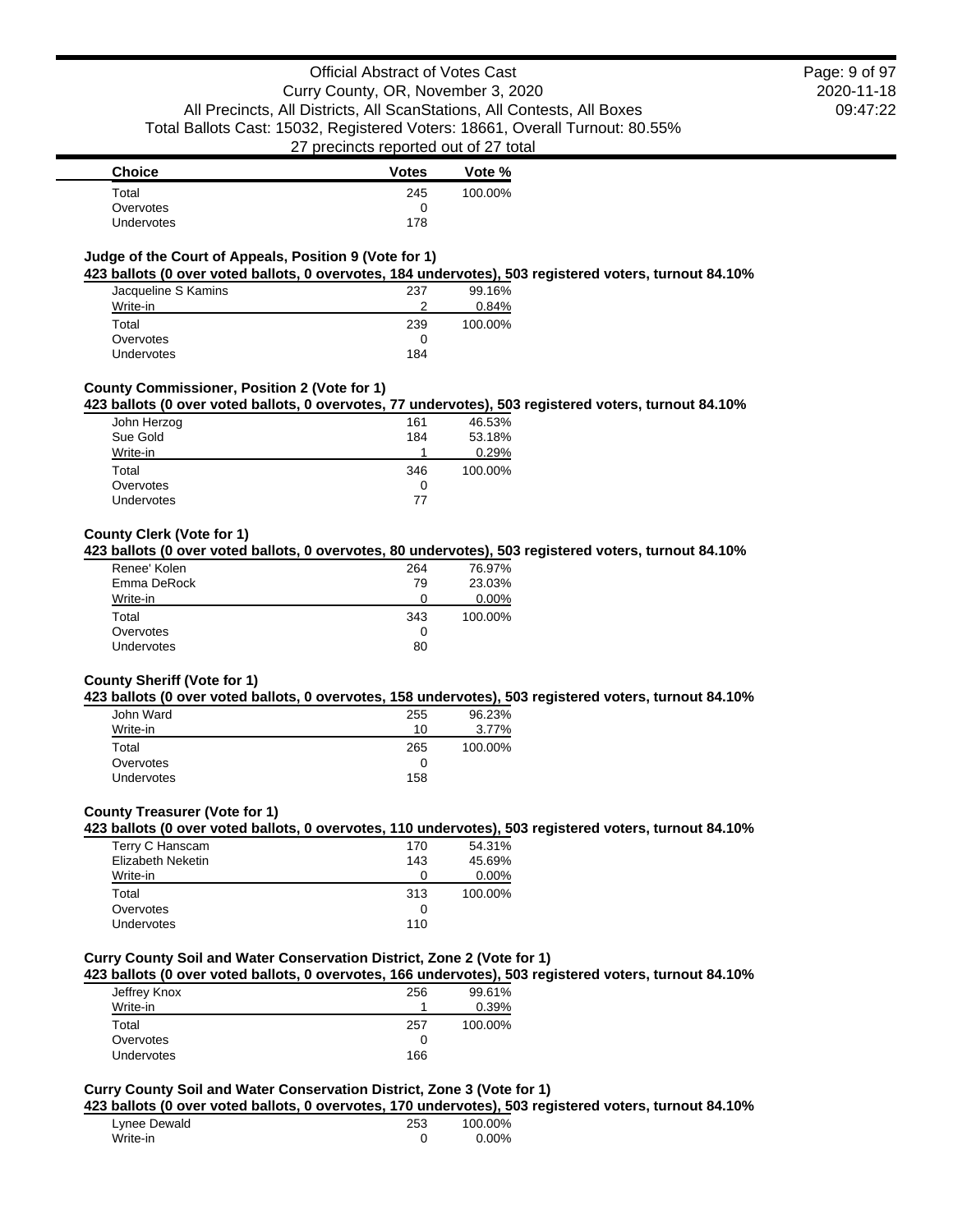| Choice     | <b>Votes</b> | Vote %  |
|------------|--------------|---------|
| Total      | 253          | 100.00% |
| Overvotes  | O            |         |
| Undervotes | 170          |         |

### **Curry County Soil and Water Conservation District, At Large (Vote for 1)**

**423 ballots (0 over voted ballots, 0 overvotes, 124 undervotes), 503 registered voters, turnout 84.10%**

| Jeremy Knapp | 297 | 99.33%  |
|--------------|-----|---------|
| Write-in     | າ   | 0.67%   |
| Total        | 299 | 100.00% |
| Overvotes    | 0   |         |
| Undervotes   | 124 |         |

#### **Measure 107 - Amends Constitution: Allows laws limiting (Vote for 1)**

**423 ballots (0 over voted ballots, 0 overvotes, 17 undervotes), 503 registered voters, turnout 84.10%**

| 314 | 77.34%  |
|-----|---------|
| 92  | 22.66%  |
| 406 | 100.00% |
| 0   |         |
| 17  |         |
|     |         |

## **Measure 108 - Increases cigarette and cigar taxes (Vote for 1)**

**423 ballots (0 over voted ballots, 0 overvotes, 15 undervotes), 503 registered voters, turnout 84.10%**

| Yes        | 241 | 59.07%  |
|------------|-----|---------|
| No         | 167 | 40.93%  |
| Total      | 408 | 100.00% |
| Overvotes  | 0   |         |
| Undervotes | 15  |         |

### **Measure 109 - Allows manufacture delivery admin psilocybin (Vote for 1)**

**423 ballots (0 over voted ballots, 0 overvotes, 16 undervotes), 503 registered voters, turnout 84.10%**

| Yes               | 214 | 52.58%  |
|-------------------|-----|---------|
| No                | 193 | 47.42%  |
| Total             | 407 | 100.00% |
| Overvotes         |     |         |
| <b>Undervotes</b> | 16  |         |

### **Measure 110 - Provides statewide addiction/recovery services (Vote for 1)**

#### **423 ballots (0 over voted ballots, 0 overvotes, 23 undervotes), 503 registered voters, turnout 84.10%**

| Yes        | 217 | 54.25%  |
|------------|-----|---------|
| No         | 183 | 45.75%  |
| Total      | 400 | 100.00% |
| Overvotes  |     |         |
| Undervotes | 23  |         |

#### **Precinct 04**

| United States President and Vice President (VGNone) (Vote for 1)                                     |  |  |
|------------------------------------------------------------------------------------------------------|--|--|
| 238 ballots (0 over voted ballots, 0 overvotes, 0 undervotes), 275 registered voters, turnout 86.55% |  |  |
|                                                                                                      |  |  |

| Donald J Trump / Michael R Pence    | 153 | 64.29%  |
|-------------------------------------|-----|---------|
| Joseph R Biden / Kamala D Harris    | 83  | 34.87%  |
| Jo Jorgensen / Jeremy (Spike) Cohen | 1   | 0.42%   |
| Howie Hawkins / Angela Walker       | 0   | 0.00%   |
| Dario Hunter / Dawn Neptune Adams   | 1   | 0.42%   |
| Write-in                            | ∩   | 0.00%   |
| Total                               | 238 | 100.00% |
| Overvotes                           | 0   |         |
| Undervotes                          | 0   |         |

#### **US Senator (Vote for 1)**

# **238 ballots (0 over voted ballots, 0 overvotes, 7 undervotes), 275 registered voters, turnout 86.55%**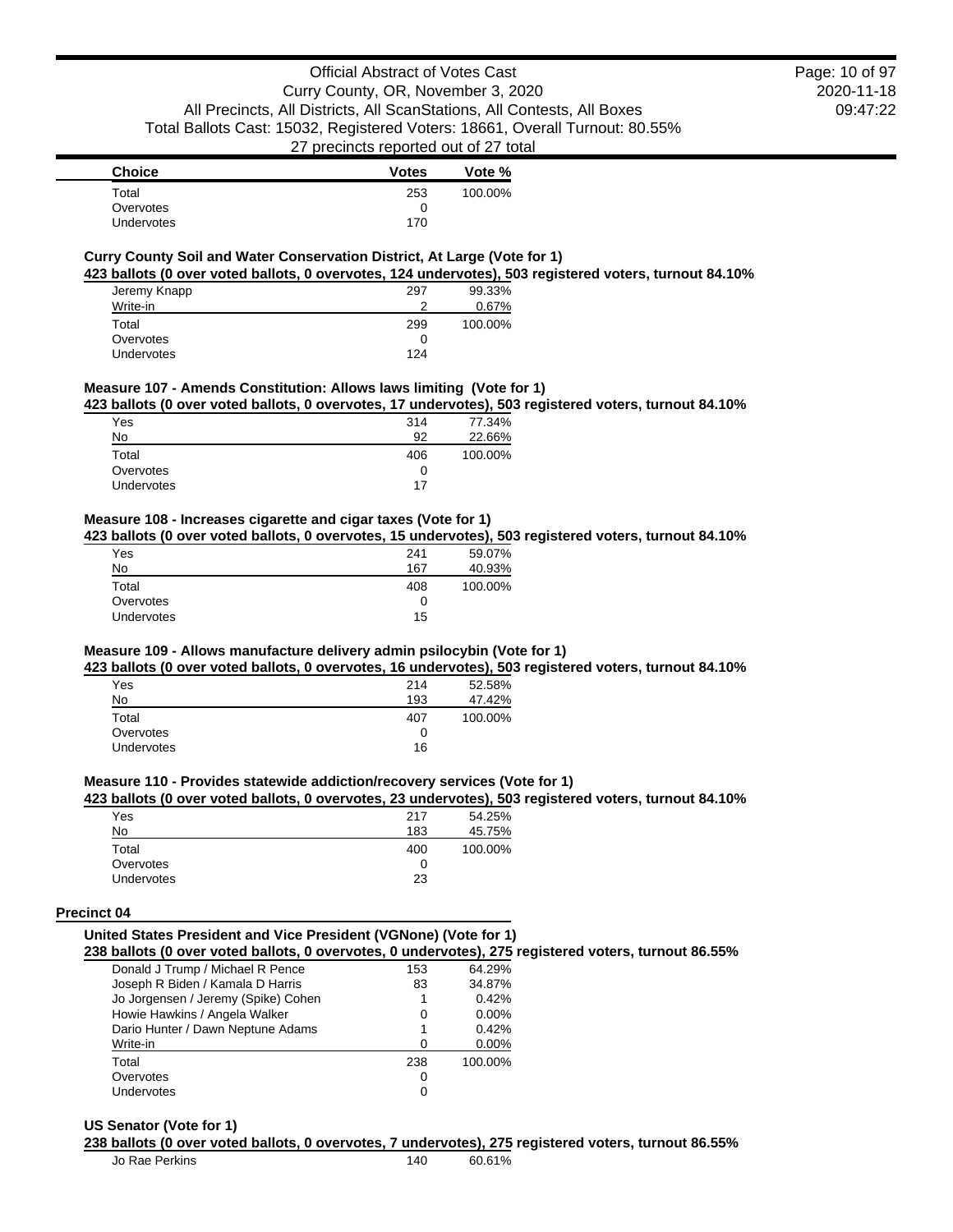2020-11-18 09:47:22 Page: 11 of 97

| <b>Choice</b>          | <b>Votes</b> | Vote %  |
|------------------------|--------------|---------|
| Jeff Merkley           | 84           | 36.36%  |
| <b>Ibrahim A Taher</b> | 3            | 1.30%   |
| Gary Dye               | 4            | 1.73%   |
| Write-in               | 0            | 0.00%   |
| Total                  | 231          | 100.00% |
| Overvotes              | 0            |         |
| Undervotes             |              |         |
|                        |              |         |

### **US Representative, 4th District (Vote for 1)**

# **238 ballots (0 over voted ballots, 0 overvotes, 3 undervotes), 275 registered voters, turnout 86.55%**

| Daniel Hoffay     |     | 0.85%   |
|-------------------|-----|---------|
| Peter DeFazio     | 85  | 36.17%  |
| Alek Skarlatos    | 148 | 62.98%  |
| Write-in          | O   | 0.00%   |
| Total             | 235 | 100.00% |
| Overvotes         | O   |         |
| <b>Undervotes</b> | 3   |         |

# **Secretary of State (Vote for 1)**

### **238 ballots (0 over voted ballots, 0 overvotes, 14 undervotes), 275 registered voters, turnout 86.55%**

| Nathalie Paravicini | 6   | 2.68%   |
|---------------------|-----|---------|
| Kyle Markley        | 5   | 2.23%   |
| Kim Thatcher        | 139 | 62.05%  |
| Shemia Fagan        | 74  | 33.04%  |
| Write-in            | n   | 0.00%   |
| Total               | 224 | 100.00% |
| Overvotes           | O   |         |
| Undervotes          | 14  |         |
|                     |     |         |

### **State Treasurer (Vote for 1)**

#### **238 ballots (0 over voted ballots, 0 overvotes, 15 undervotes), 275 registered voters, turnout 86.55%**

| Michael P Marsh |     | 3.14%   |
|-----------------|-----|---------|
| Tobias Read     | 70  | 31.39%  |
| Chris Henry     | 10  | 4.48%   |
| Jeff Gudman     | 136 | 60.99%  |
| Write-in        | ∩   | 0.00%   |
| Total           | 223 | 100.00% |
| Overvotes       | 0   |         |
| Undervotes      | 15  |         |
|                 |     |         |

# **Attorney General (Vote for 1)**

# **238 ballots (0 over voted ballots, 0 overvotes, 13 undervotes), 275 registered voters, turnout 86.55%**

| Ellen Rosenblum | 78  | 34.67%  |
|-----------------|-----|---------|
| Lars D H Hedbor | 4   | 1.78%   |
| Michael Cross   | 143 | 63.56%  |
| Write-in        |     | 0.00%   |
| Total           | 225 | 100.00% |
| Overvotes       | O   |         |
| Undervotes      | 13  |         |

# **State Senator, 1st District (Vote for 1)**

### **238 ballots (0 over voted ballots, 0 overvotes, 12 undervotes), 275 registered voters, turnout 86.55%**

| Dallas Heard      | 153 | 67.70%  |
|-------------------|-----|---------|
| <b>Kat Stone</b>  | 73  | 32.30%  |
| Write-in          |     | 0.00%   |
| Total             | 226 | 100.00% |
| Overvotes         |     |         |
| <b>Undervotes</b> | 12  |         |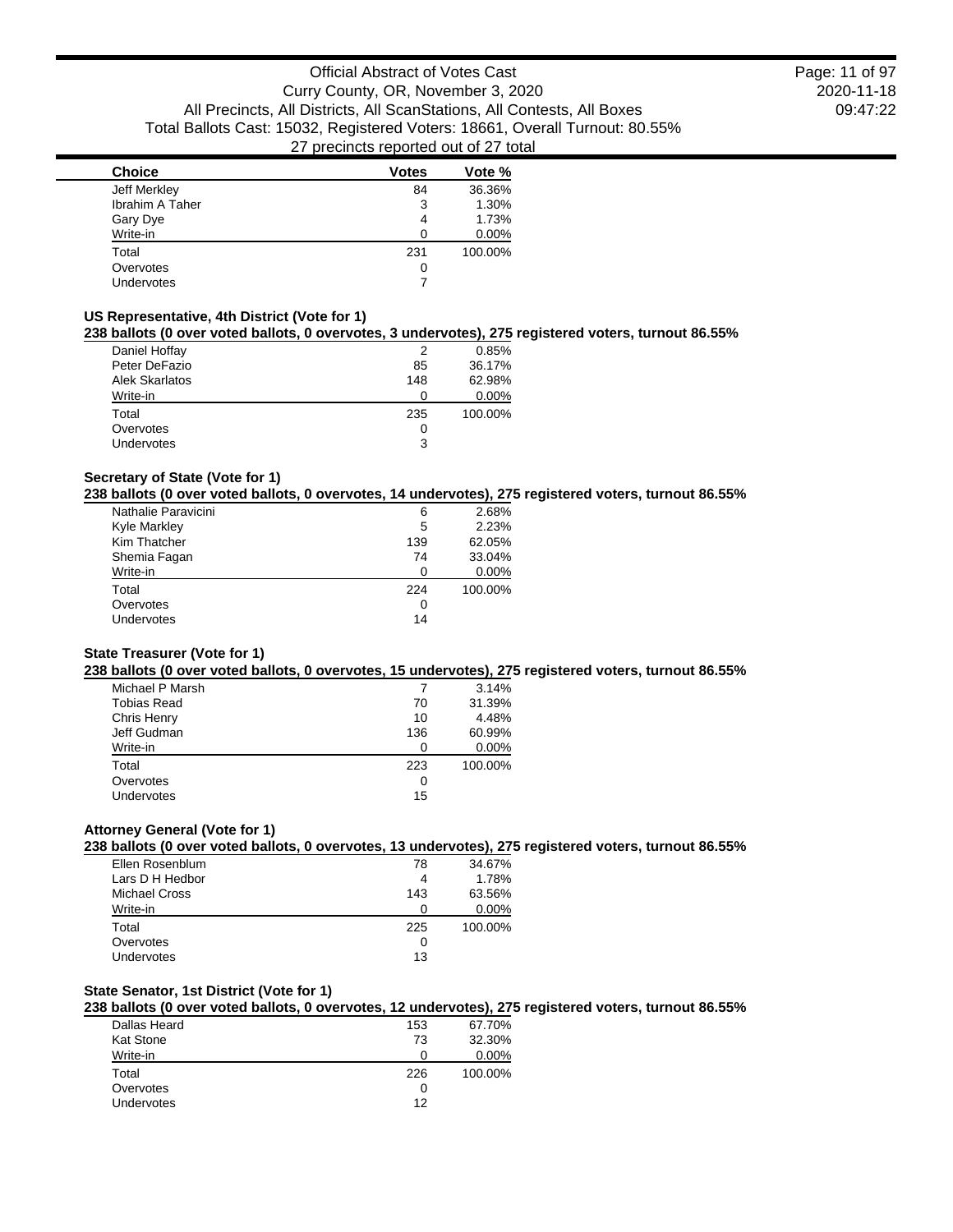# **Choice Votes Votes Vote** % **State Representative, 1st District (Vote for 1) 238 ballots (0 over voted ballots, 0 overvotes, 11 undervotes), 275 registered voters, turnout 86.55%** Calla Felicity **64** 28.19% David Brock Smith 161 70.93% Write-in 2 0.88% Total 227 100.00% Overvotes and the contract of the contract of the contract of the contract of the contract of the contract of the contract of the contract of the contract of the contract of the contract of the contract of the contract of Undervotes 11 **Judge of the Supreme Court, Position 4 (Vote for 1) 238 ballots (0 over voted ballots, 0 overvotes, 128 undervotes), 275 registered voters, turnout 86.55%** Christopher L Garrett 106 96.36%

|                   | .   | .       |
|-------------------|-----|---------|
| Write-in          | 4   | 3.64%   |
| Total             | 110 | 100.00% |
| Overvotes         |     |         |
| <b>Undervotes</b> | 128 |         |

# **Judge of the Court of Appeals, Position 9 (Vote for 1)**

**238 ballots (0 over voted ballots, 0 overvotes, 128 undervotes), 275 registered voters, turnout 86.55%**

| Jacqueline S Kamins | 106 | 96.36%  |
|---------------------|-----|---------|
| Write-in            |     | 3.64%   |
| Total               | 110 | 100.00% |
| Overvotes           |     |         |
| <b>Undervotes</b>   | 128 |         |

#### **County Commissioner, Position 2 (Vote for 1)**

**238 ballots (0 over voted ballots, 0 overvotes, 38 undervotes), 275 registered voters, turnout 86.55%**

| John Herzog | 135 | 67.50%  |
|-------------|-----|---------|
| Sue Gold    | 64  | 32.00%  |
| Write-in    |     | 0.50%   |
| Total       | 200 | 100.00% |
| Overvotes   | 0   |         |
| Undervotes  | 38  |         |

### **County Clerk (Vote for 1)**

#### **238 ballots (0 over voted ballots, 0 overvotes, 54 undervotes), 275 registered voters, turnout 86.55%**

| Renee' Kolen      | 142 | 77.17%  |
|-------------------|-----|---------|
| Emma DeRock       | 41  | 22.28%  |
| Write-in          |     | 0.54%   |
| Total             | 184 | 100.00% |
| Overvotes         | O   |         |
| <b>Undervotes</b> | 54  |         |
|                   |     |         |

#### **County Sheriff (Vote for 1)**

**238 ballots (0 over voted ballots, 0 overvotes, 98 undervotes), 275 registered voters, turnout 86.55%**

| John Ward         | 128 | 91.43%  |
|-------------------|-----|---------|
| Write-in          | 12  | 8.57%   |
| Total             | 140 | 100.00% |
| Overvotes         |     |         |
| <b>Undervotes</b> | 98  |         |

### **County Treasurer (Vote for 1)**

**238 ballots (0 over voted ballots, 0 overvotes, 78 undervotes), 275 registered voters, turnout 86.55%**

| Terry C Hanscam   | 95  | 59.38%  |
|-------------------|-----|---------|
| Elizabeth Neketin | 63  | 39.38%  |
| Write-in          | 2   | 1.25%   |
| Total             | 160 | 100.00% |
| Overvotes         | O   |         |
| <b>Undervotes</b> | 78  |         |
|                   |     |         |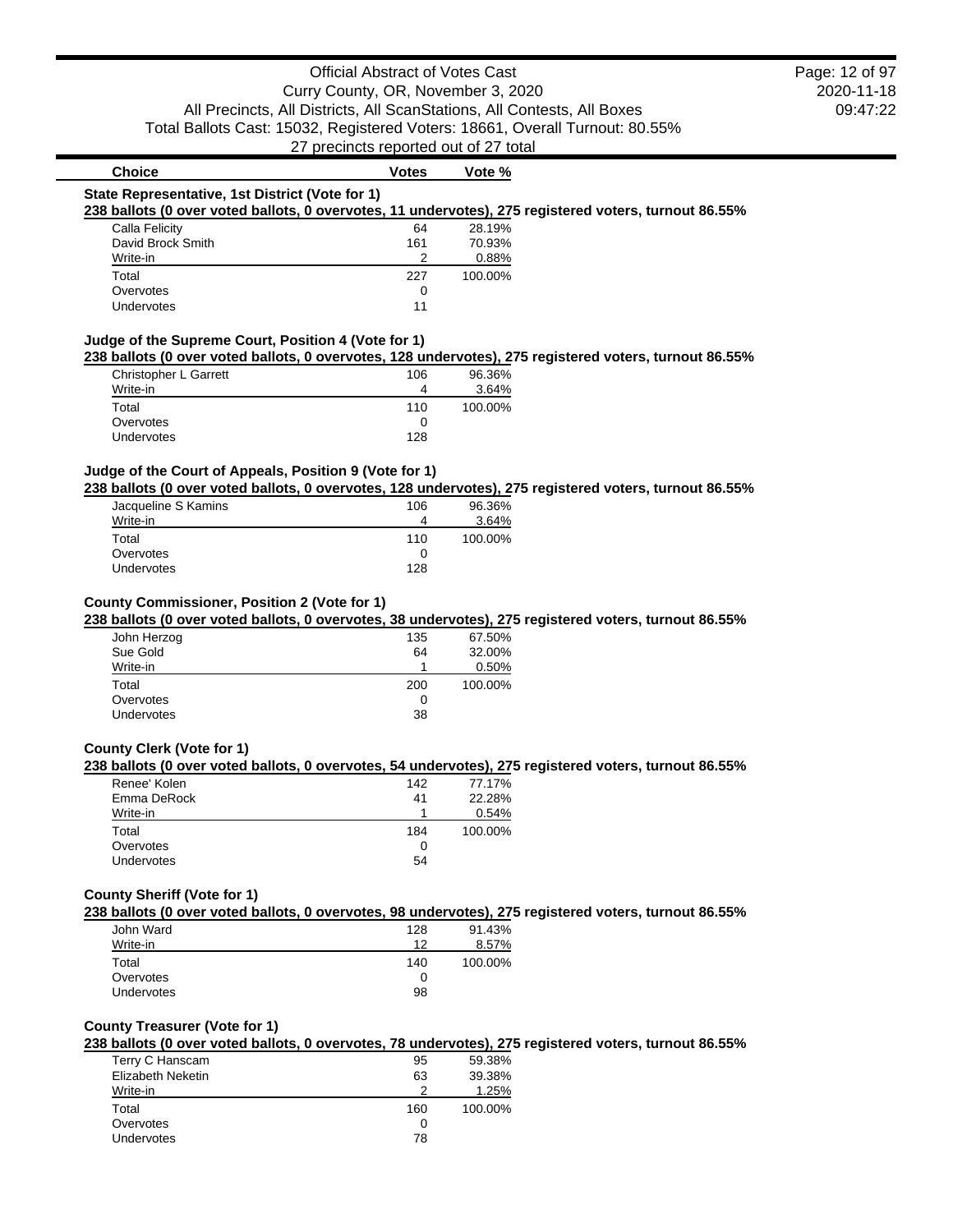# Official Abstract of Votes Cast Curry County, OR, November 3, 2020 All Precincts, All Districts, All ScanStations, All Contests, All Boxes Total Ballots Cast: 15032, Registered Voters: 18661, Overall Turnout: 80.55%

27 precincts reported out of 27 total

# **Choice Votes Votes Vote** % **Curry County Soil and Water Conservation District, Zone 2 (Vote for 1) 238 ballots (0 over voted ballots, 0 overvotes, 123 undervotes), 275 registered voters, turnout 86.55%** Jeffrey Knox 115 100.00%

| <b>JEILLEY MILLY</b> | .   | <b>IUU.UU70</b> |
|----------------------|-----|-----------------|
| Write-in             |     | 0.00%           |
| Total                | 115 | 100.00%         |
| Overvotes            |     |                 |
| Undervotes           | 123 |                 |
|                      |     |                 |

# **Curry County Soil and Water Conservation District, Zone 3 (Vote for 1)**

### **238 ballots (0 over voted ballots, 0 overvotes, 125 undervotes), 275 registered voters, turnout 86.55%**

|                   |     | --       |
|-------------------|-----|----------|
| Lynee Dewald      | 113 | 100.00%  |
| Write-in          |     | $0.00\%$ |
| Total             | 113 | 100.00%  |
| Overvotes         |     |          |
| <b>Undervotes</b> | 125 |          |

### **Curry County Soil and Water Conservation District, At Large (Vote for 1)**

**238 ballots (0 over voted ballots, 0 overvotes, 77 undervotes), 275 registered voters, turnout 86.55%**

| Jeremy Knapp<br>Write-in | 159<br>ົ | 98.76%<br>1.24% |
|--------------------------|----------|-----------------|
| Total                    | 161      | 100.00%         |
| Overvotes                | O        |                 |
| <b>Undervotes</b>        | 77       |                 |

### **Measure 107 - Amends Constitution: Allows laws limiting (Vote for 1)**

#### **238 ballots (0 over voted ballots, 0 overvotes, 18 undervotes), 275 registered voters, turnout 86.55%**

| Yes               | 147 | 66.82%  |
|-------------------|-----|---------|
| No                | 73  | 33.18%  |
| Total             | 220 | 100.00% |
| Overvotes         | O   |         |
| <b>Undervotes</b> | 18  |         |
|                   |     |         |

# **Measure 108 - Increases cigarette and cigar taxes (Vote for 1)**

### **238 ballots (0 over voted ballots, 0 overvotes, 14 undervotes), 275 registered voters, turnout 86.55%**

| Yes        | 121 | 54.02%  |
|------------|-----|---------|
| No         | 103 | 45.98%  |
| Total      | 224 | 100.00% |
| Overvotes  | O   |         |
| Undervotes | 14  |         |

### **Measure 109 - Allows manufacture delivery admin psilocybin (Vote for 1)**

#### **238 ballots (1 over voted ballots, 1 overvotes, 14 undervotes), 275 registered voters, turnout 86.55%**

| Yes               | 108 | 48.43%  |
|-------------------|-----|---------|
| No                | 115 | 51.57%  |
| Total             | 223 | 100.00% |
| Overvotes         |     |         |
| <b>Undervotes</b> | 14  |         |

## **Measure 110 - Provides statewide addiction/recovery services (Vote for 1)**

### **238 ballots (0 over voted ballots, 0 overvotes, 16 undervotes), 275 registered voters, turnout 86.55%**

| Yes               | 91  | 40.99%  |
|-------------------|-----|---------|
| No                | 131 | 59.01%  |
| Total             | 222 | 100.00% |
| Overvotes         | 0   |         |
| <b>Undervotes</b> | 16  |         |

#### **Precinct 05**

**United States President and Vice President (VGNone) (Vote for 1)**

**700 ballots (0 over voted ballots, 0 overvotes, 3 undervotes), 869 registered voters, turnout 80.55%**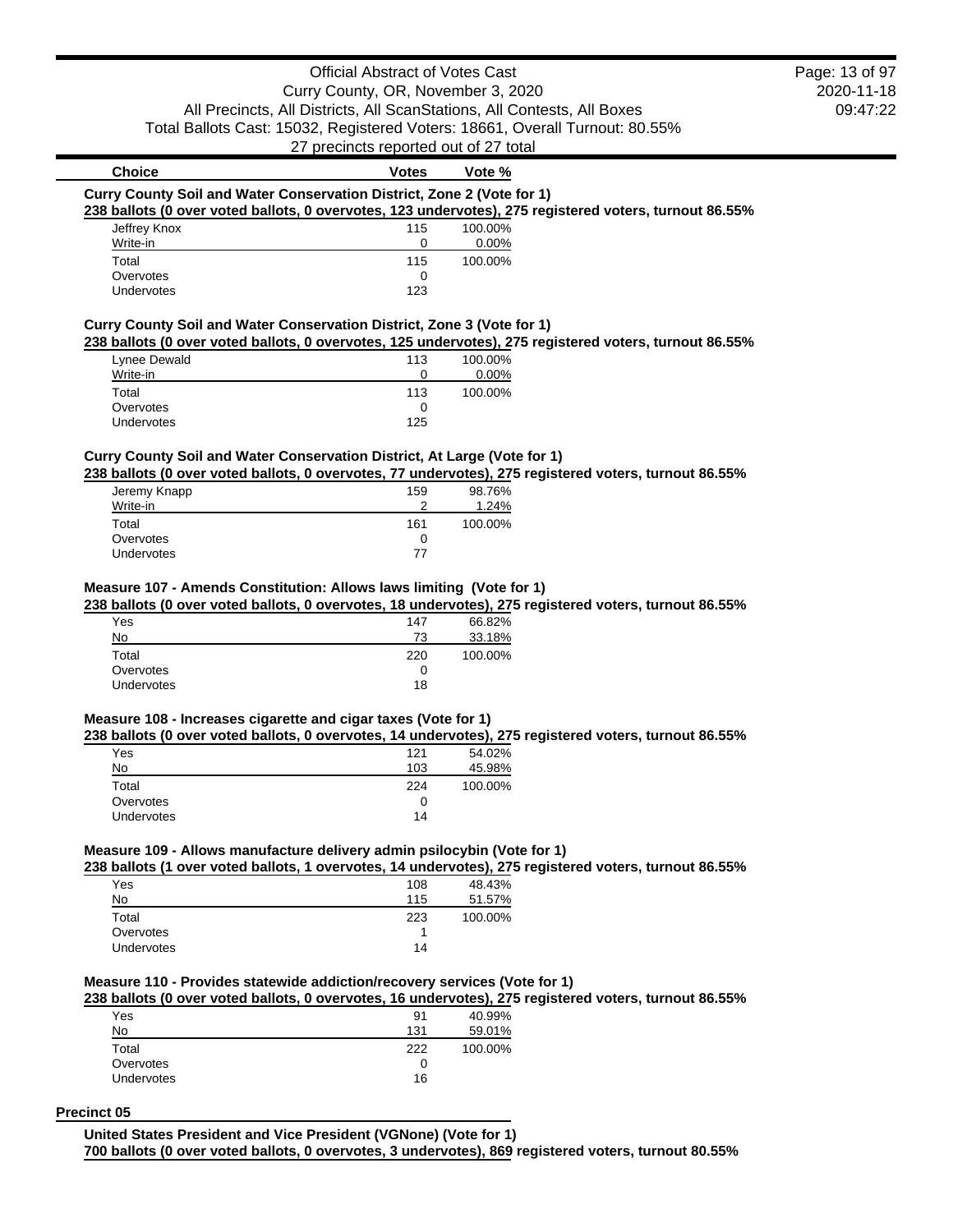| <b>Choice</b>                       | Votes | Vote %  |
|-------------------------------------|-------|---------|
| Donald J Trump / Michael R Pence    | 308   | 44.19%  |
| Joseph R Biden / Kamala D Harris    | 368   | 52.80%  |
| Jo Jorgensen / Jeremy (Spike) Cohen |       | 1.00%   |
| Howie Hawkins / Angela Walker       | 6     | 0.86%   |
| Dario Hunter / Dawn Neptune Adams   | 3     | 0.43%   |
| Write-in                            | 5     | 0.72%   |
| Total                               | 697   | 100.00% |
| Overvotes                           | 0     |         |
| Undervotes                          | 3     |         |

### **US Senator (Vote for 1)**

### **700 ballots (0 over voted ballots, 0 overvotes, 14 undervotes), 869 registered voters, turnout 80.55%**

| Jo Rae Perkins  | 283 | 41.25%  |
|-----------------|-----|---------|
| Jeff Merkley    | 378 | 55.10%  |
| Ibrahim A Taher | 14  | 2.04%   |
| Gary Dye        | 11  | 1.60%   |
| Write-in        | O   | 0.00%   |
| Total           | 686 | 100.00% |
| Overvotes       | 0   |         |
| Undervotes      | 14  |         |

# **US Representative, 4th District (Vote for 1)**

# **700 ballots (0 over voted ballots, 0 overvotes, 11 undervotes), 869 registered voters, turnout 80.55%**

| Daniel Hoffay         | 14  | 2.03%   |
|-----------------------|-----|---------|
| Peter DeFazio         | 380 | 55.15%  |
| <b>Alek Skarlatos</b> | 295 | 42.82%  |
| Write-in              | 0   | 0.00%   |
| Total                 | 689 | 100.00% |
| Overvotes             | 0   |         |
| <b>Undervotes</b>     | 11  |         |

# **Secretary of State (Vote for 1)**

#### **700 ballots (0 over voted ballots, 0 overvotes, 18 undervotes), 869 registered voters, turnout 80.55%**

| Nathalie Paravicini | 22  | 3.23%    |
|---------------------|-----|----------|
| Kyle Markley        | 9   | 1.32%    |
| Kim Thatcher        | 321 | 47.07%   |
| Shemia Fagan        | 330 | 48.39%   |
| Write-in            | 0   | $0.00\%$ |
| Total               | 682 | 100.00%  |
| Overvotes           | 0   |          |
| Undervotes          | 18  |          |

### **State Treasurer (Vote for 1)**

#### **700 ballots (0 over voted ballots, 0 overvotes, 26 undervotes), 869 registered voters, turnout 80.55%**

| Michael P Marsh | 20  | 2.97%   |
|-----------------|-----|---------|
| Tobias Read     | 332 | 49.26%  |
| Chris Henry     | 33  | 4.90%   |
| Jeff Gudman     | 289 | 42.88%  |
| Write-in        | ∩   | 0.00%   |
| Total           | 674 | 100.00% |
| Overvotes       | 0   |         |
| Undervotes      | 26  |         |

# **Attorney General (Vote for 1)**

# **700 ballots (0 over voted ballots, 0 overvotes, 23 undervotes), 869 registered voters, turnout 80.55%**

| Ellen Rosenblum | 363 | 53.62%   |
|-----------------|-----|----------|
| Lars D H Hedbor | 11  | 1.62%    |
| Michael Cross   | 303 | 44.76%   |
| Write-in        | O   | $0.00\%$ |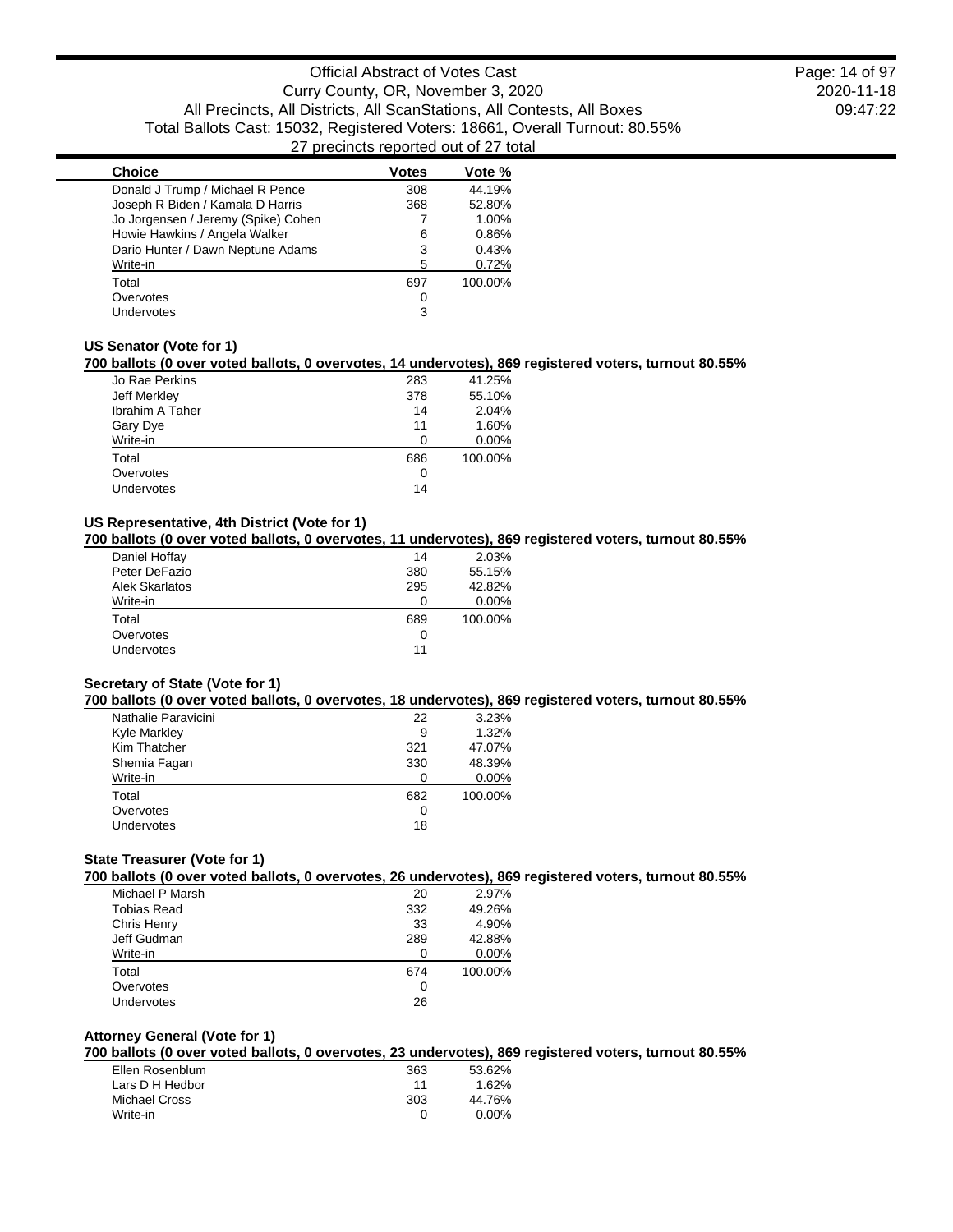| Choice            | <b>Votes</b> | Vote %  |
|-------------------|--------------|---------|
| Total             | 677          | 100.00% |
| Overvotes         |              |         |
| <b>Undervotes</b> | 23           |         |

### **State Senator, 1st District (Vote for 1)**

#### **700 ballots (0 over voted ballots, 0 overvotes, 32 undervotes), 869 registered voters, turnout 80.55%**

| Dallas Heard      | 318 | 47.60%  |
|-------------------|-----|---------|
| <b>Kat Stone</b>  | 350 | 52.40%  |
| Write-in          | O   | 0.00%   |
| Total             | 668 | 100.00% |
| Overvotes         | O   |         |
| <b>Undervotes</b> | 32  |         |

### **State Representative, 1st District (Vote for 1)**

#### **700 ballots (0 over voted ballots, 0 overvotes, 22 undervotes), 869 registered voters, turnout 80.55%**

| Calla Felicity    | 327 | 48.23%  |
|-------------------|-----|---------|
| David Brock Smith | 350 | 51.62%  |
| Write-in          |     | 0.15%   |
| Total             | 678 | 100.00% |
| Overvotes         | O   |         |
| <b>Undervotes</b> | 22  |         |

#### **Judge of the Supreme Court, Position 4 (Vote for 1)**

**700 ballots (0 over voted ballots, 0 overvotes, 284 undervotes), 869 registered voters, turnout 80.55%**

| Christopher L Garrett | 410 | 98.56%  |
|-----------------------|-----|---------|
| Write-in              | 6   | 1.44%   |
| Total                 | 416 | 100.00% |
| Overvotes             |     |         |
| Undervotes            | 284 |         |

#### **Judge of the Court of Appeals, Position 9 (Vote for 1)**

**700 ballots (0 over voted ballots, 0 overvotes, 287 undervotes), 869 registered voters, turnout 80.55%**

| Jacqueline S Kamins | 409 | 99.03%  |
|---------------------|-----|---------|
| Write-in            | 4   | 0.97%   |
| Total               | 413 | 100.00% |
| Overvotes           | Ω   |         |
| <b>Undervotes</b>   | 287 |         |

#### **County Commissioner, Position 2 (Vote for 1)**

#### **700 ballots (0 over voted ballots, 0 overvotes, 95 undervotes), 869 registered voters, turnout 80.55%**

| John Herzog | 316 | 52.23%  |
|-------------|-----|---------|
| Sue Gold    | 287 | 47.44%  |
| Write-in    | 2   | 0.33%   |
| Total       | 605 | 100.00% |
| Overvotes   | O   |         |
| Undervotes  | 95  |         |

### **County Clerk (Vote for 1)**

### **700 ballots (0 over voted ballots, 0 overvotes, 117 undervotes), 869 registered voters, turnout 80.55%**

| Renee' Kolen      | 401 | 68.78%  |
|-------------------|-----|---------|
| Emma DeRock       | 181 | 31.05%  |
| Write-in          |     | 0.17%   |
| Total             | 583 | 100.00% |
| Overvotes         |     |         |
| <b>Undervotes</b> | 117 |         |

#### **County Sheriff (Vote for 1)**

**700 ballots (0 over voted ballots, 0 overvotes, 236 undervotes), 869 registered voters, turnout 80.55%**

| John Ward | 442 | 95.26% |
|-----------|-----|--------|
| Write-in  | ົ   | 4.74%  |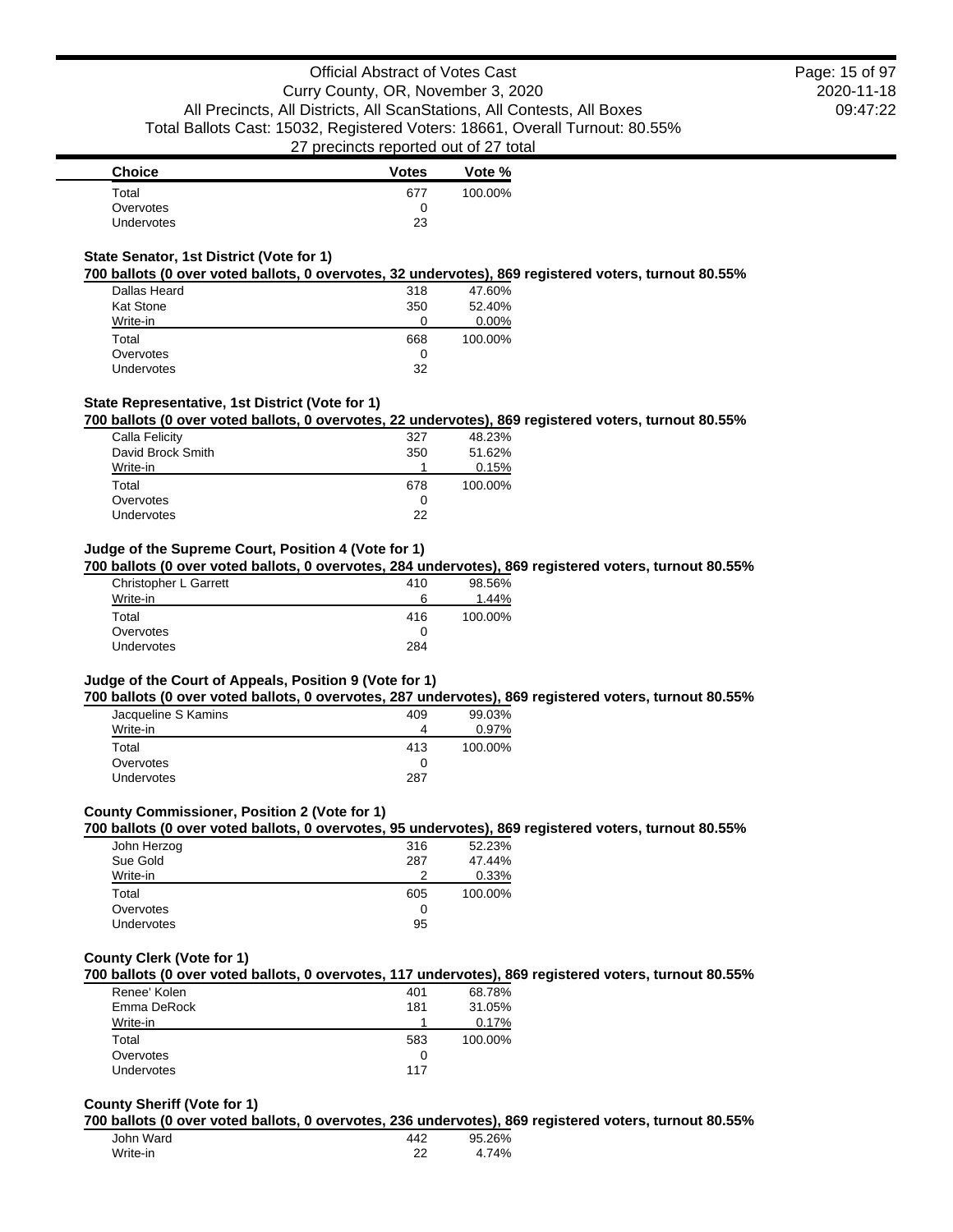| <b>Choice</b>     | <b>Votes</b> | Vote %  |
|-------------------|--------------|---------|
| Total             | 464          | 100.00% |
| Overvotes         |              |         |
| <b>Undervotes</b> | 236          |         |

# **County Treasurer (Vote for 1)**

#### **700 ballots (0 over voted ballots, 0 overvotes, 167 undervotes), 869 registered voters, turnout 80.55%**

| Terry C Hanscam   | 249 | 46.72%  |
|-------------------|-----|---------|
| Elizabeth Neketin | 283 | 53.10%  |
| Write-in          |     | 0.19%   |
| Total             | 533 | 100.00% |
| Overvotes         | 0   |         |
| Undervotes        | 167 |         |

### **Curry County Soil and Water Conservation District, Zone 2 (Vote for 1)**

### **700 ballots (0 over voted ballots, 0 overvotes, 287 undervotes), 869 registered voters, turnout 80.55%**

| Jeffrey Knox | 408 | 98.79%  |
|--------------|-----|---------|
| Write-in     | 5   | 1.21%   |
| Total        | 413 | 100.00% |
| Overvotes    | 0   |         |
| Undervotes   | 287 |         |

### **Curry County Soil and Water Conservation District, Zone 3 (Vote for 1)**

### **700 ballots (0 over voted ballots, 0 overvotes, 298 undervotes), 869 registered voters, turnout 80.55%**

| Lynee Dewald      | 399 | 99.25%  |
|-------------------|-----|---------|
| Write-in          | ີ   | 0.75%   |
| Total             | 402 | 100.00% |
| Overvotes         |     |         |
| <b>Undervotes</b> | 298 |         |

# **Curry County Soil and Water Conservation District, At Large (Vote for 1)**

#### **700 ballots (0 over voted ballots, 0 overvotes, 242 undervotes), 869 registered voters, turnout 80.55%**

| 453 | 98.91%  |
|-----|---------|
| 5   | 1.09%   |
| 458 | 100.00% |
| 0   |         |
| 242 |         |
|     |         |

#### **Measure 107 - Amends Constitution: Allows laws limiting (Vote for 1)**

### **700 ballots (0 over voted ballots, 0 overvotes, 29 undervotes), 869 registered voters, turnout 80.55%**

| Yes               | 543 | 80.92%  |
|-------------------|-----|---------|
| No                | 128 | 19.08%  |
| Total             | 671 | 100.00% |
| Overvotes         |     |         |
| <b>Undervotes</b> | 29  |         |

# **Measure 108 - Increases cigarette and cigar taxes (Vote for 1)**

**700 ballots (0 over voted ballots, 0 overvotes, 12 undervotes), 869 registered voters, turnout 80.55%**

| Yes               | 415 | 60.32%  |
|-------------------|-----|---------|
| No                | 273 | 39.68%  |
| Total             | 688 | 100.00% |
| Overvotes         | 0   |         |
| <b>Undervotes</b> | 12  |         |

## **Measure 109 - Allows manufacture delivery admin psilocybin (Vote for 1)**

**700 ballots (0 over voted ballots, 0 overvotes, 22 undervotes), 869 registered voters, turnout 80.55%**

| Yes | 407 | 60.03% |
|-----|-----|--------|
| No  | 271 | 39.97% |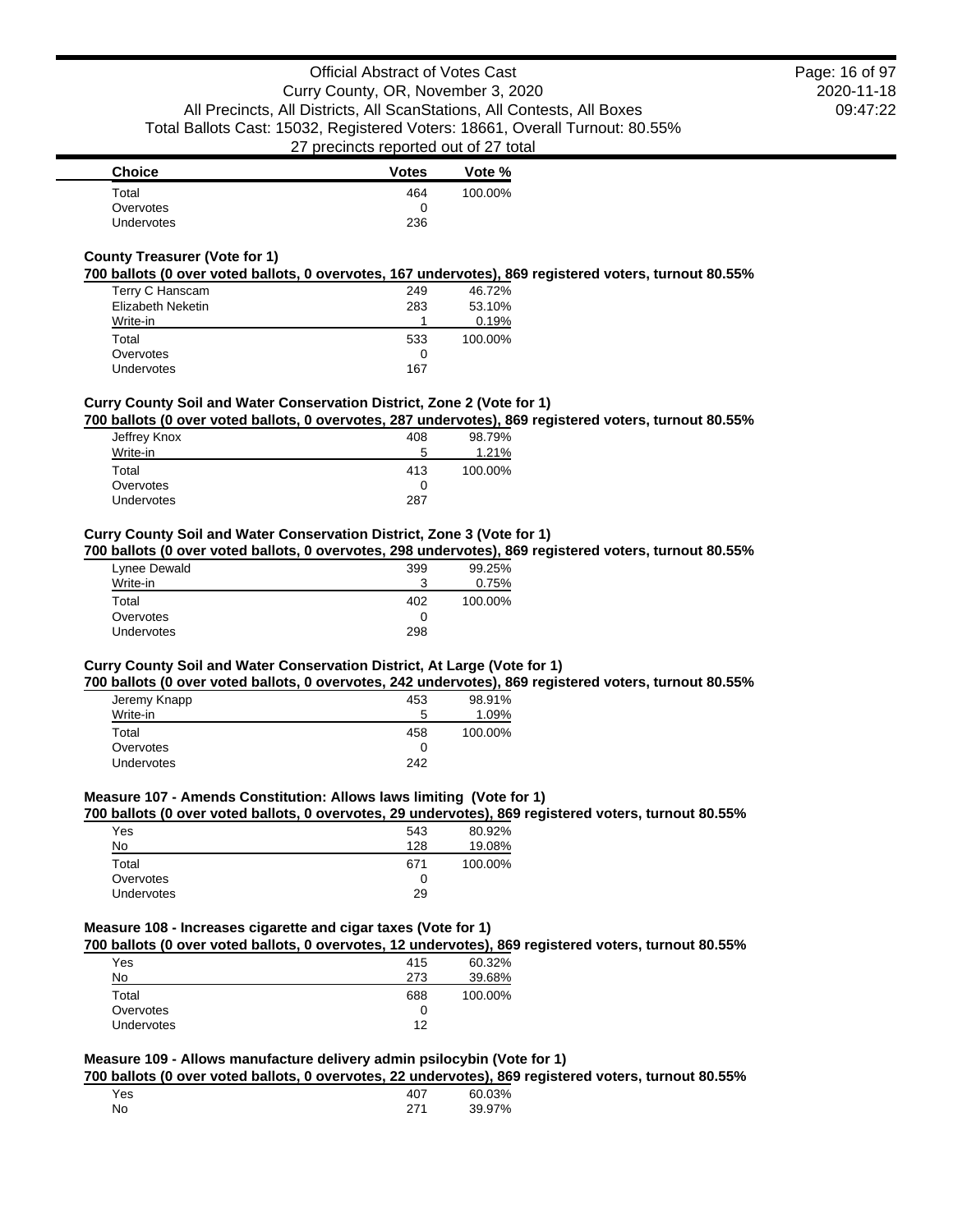2020-11-18 09:47:22 Page: 17 of 97

| <b>Choice</b>     | <b>Votes</b> | Vote %  |
|-------------------|--------------|---------|
| Total             | 678          | 100.00% |
| Overvotes         | 0            |         |
| <b>Undervotes</b> | つつ           |         |

# **Measure 110 - Provides statewide addiction/recovery services (Vote for 1)**

**700 ballots (0 over voted ballots, 0 overvotes, 27 undervotes), 869 registered voters, turnout 80.55%**

| Yes        | 402 | 59.73%  |
|------------|-----|---------|
| No         | 271 | 40.27%  |
| Total      | 673 | 100.00% |
| Overvotes  | O   |         |
| Undervotes | 27  |         |

#### **Precinct 06**

#### **United States President and Vice President (VGNone) (Vote for 1)**

**503 ballots (2 over voted ballots, 2 overvotes, 4 undervotes), 609 registered voters, turnout 82.59%**

| Donald J Trump / Michael R Pence    | 206 | 41.45%  |
|-------------------------------------|-----|---------|
| Joseph R Biden / Kamala D Harris    | 283 | 56.94%  |
| Jo Jorgensen / Jeremy (Spike) Cohen |     | 0.20%   |
| Howie Hawkins / Angela Walker       | 4   | 0.80%   |
| Dario Hunter / Dawn Neptune Adams   | 0   | 0.00%   |
| Write-in                            | 3   | 0.60%   |
| Total                               | 497 | 100.00% |
| Overvotes                           | 2   |         |
| <b>Undervotes</b>                   | 4   |         |
|                                     |     |         |

### **US Senator (Vote for 1)**

### **503 ballots (0 over voted ballots, 0 overvotes, 13 undervotes), 609 registered voters, turnout 82.59%**

| 36.94%  |
|---------|
| 59.59%  |
| 1.84%   |
| 1.43%   |
| 0.20%   |
| 100.00% |
|         |
|         |
|         |

# **US Representative, 4th District (Vote for 1)**

# **503 ballots (0 over voted ballots, 0 overvotes, 10 undervotes), 609 registered voters, turnout 82.59%**

| Daniel Hoffay  | 13  | 2.64%   |
|----------------|-----|---------|
| Peter DeFazio  | 291 | 59.03%  |
| Alek Skarlatos | 188 | 38.13%  |
| Write-in       |     | 0.20%   |
| Total          | 493 | 100.00% |
| Overvotes      | O   |         |
| Undervotes     | 10  |         |

### **Secretary of State (Vote for 1)**

**503 ballots (0 over voted ballots, 0 overvotes, 25 undervotes), 609 registered voters, turnout 82.59%**

| Nathalie Paravicini | 21  | 4.39%   |
|---------------------|-----|---------|
| Kyle Markley        | 15  | 3.14%   |
| Kim Thatcher        | 191 | 39.96%  |
| Shemia Fagan        | 250 | 52.30%  |
| Write-in            |     | 0.21%   |
| Total               | 478 | 100.00% |
| Overvotes           | 0   |         |
| Undervotes          | 25  |         |

# **State Treasurer (Vote for 1)**

**503 ballots (0 over voted ballots, 0 overvotes, 21 undervotes), 609 registered voters, turnout 82.59%**

| Michael P Marsh |     | 2.49%  |
|-----------------|-----|--------|
| Tobias Read     | 262 | 54.36% |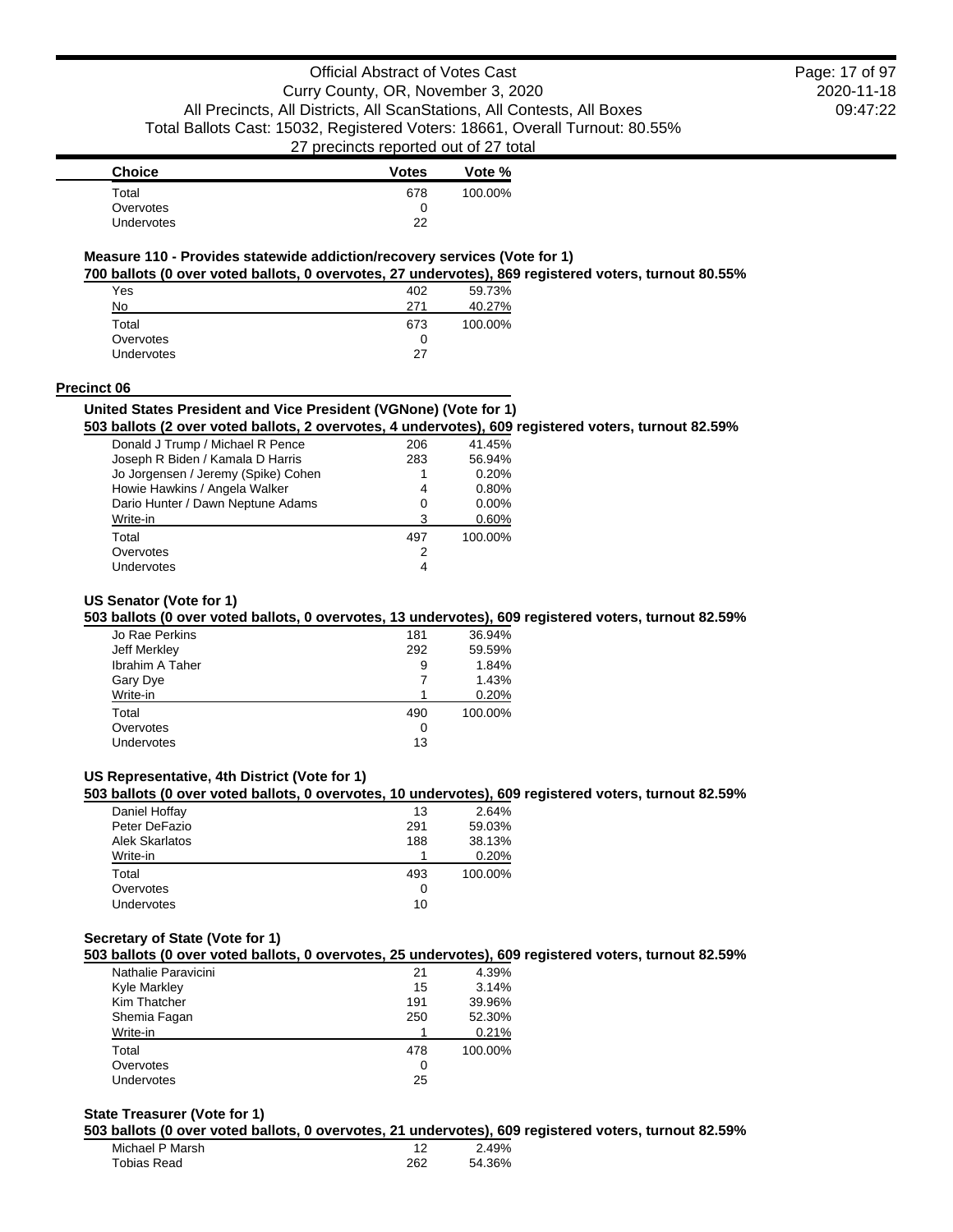| <b>Choice</b> | <b>Votes</b> | Vote %  |
|---------------|--------------|---------|
| Chris Henry   | 19           | 3.94%   |
| Jeff Gudman   | 189          | 39.21%  |
| Write-in      |              | 0.00%   |
| Total         | 482          | 100.00% |
| Overvotes     | O            |         |
| Undervotes    | 21           |         |

### **Attorney General (Vote for 1)**

# **503 ballots (0 over voted ballots, 0 overvotes, 25 undervotes), 609 registered voters, turnout 82.59%**

| Ellen Rosenblum      | 278 | 58.16%  |
|----------------------|-----|---------|
| Lars D H Hedbor      | 12  | 2.51%   |
| <b>Michael Cross</b> | 187 | 39.12%  |
| Write-in             |     | 0.21%   |
| Total                | 478 | 100.00% |
| Overvotes            | O   |         |
| <b>Undervotes</b>    | 25  |         |

# **State Senator, 1st District (Vote for 1)**

# **503 ballots (0 over voted ballots, 0 overvotes, 26 undervotes), 609 registered voters, turnout 82.59%**

| 208 | 43.61%  |
|-----|---------|
| 268 | 56.18%  |
|     | 0.21%   |
| 477 | 100.00% |
| O   |         |
|     |         |
|     | 26      |

### **State Representative, 1st District (Vote for 1)**

### **503 ballots (0 over voted ballots, 0 overvotes, 15 undervotes), 609 registered voters, turnout 82.59%**

| Calla Felicity    | 267 | 54.71%  |
|-------------------|-----|---------|
| David Brock Smith | 219 | 44.88%  |
| Write-in          | ာ   | 0.41%   |
| Total             | 488 | 100.00% |
| Overvotes         | 0   |         |
| Undervotes        | 15  |         |
|                   |     |         |

### **Judge of the Supreme Court, Position 4 (Vote for 1)**

#### **503 ballots (0 over voted ballots, 0 overvotes, 198 undervotes), 609 registered voters, turnout 82.59%**

| Christopher L Garrett | 300 | 98.36%  |
|-----------------------|-----|---------|
| Write-in              | 5   | 1.64%   |
| Total                 | 305 | 100.00% |
| Overvotes             |     |         |
| <b>Undervotes</b>     | 198 |         |

# **Judge of the Court of Appeals, Position 9 (Vote for 1)**

**503 ballots (0 over voted ballots, 0 overvotes, 201 undervotes), 609 registered voters, turnout 82.59%**

| Jacqueline S Kamins | 299 | 99.01%  |
|---------------------|-----|---------|
| Write-in            | ີ   | 0.99%   |
| Total               | 302 | 100.00% |
| Overvotes           |     |         |
| <b>Undervotes</b>   | 201 |         |

### **County Commissioner, Position 2 (Vote for 1)**

# **503 ballots (0 over voted ballots, 0 overvotes, 77 undervotes), 609 registered voters, turnout 82.59%**

| John Herzog       | 189 | 44.37%  |
|-------------------|-----|---------|
| Sue Gold          | 235 | 55.16%  |
| Write-in          | 2   | 0.47%   |
| Total             | 426 | 100.00% |
| Overvotes         | 0   |         |
| <b>Undervotes</b> | 77  |         |
|                   |     |         |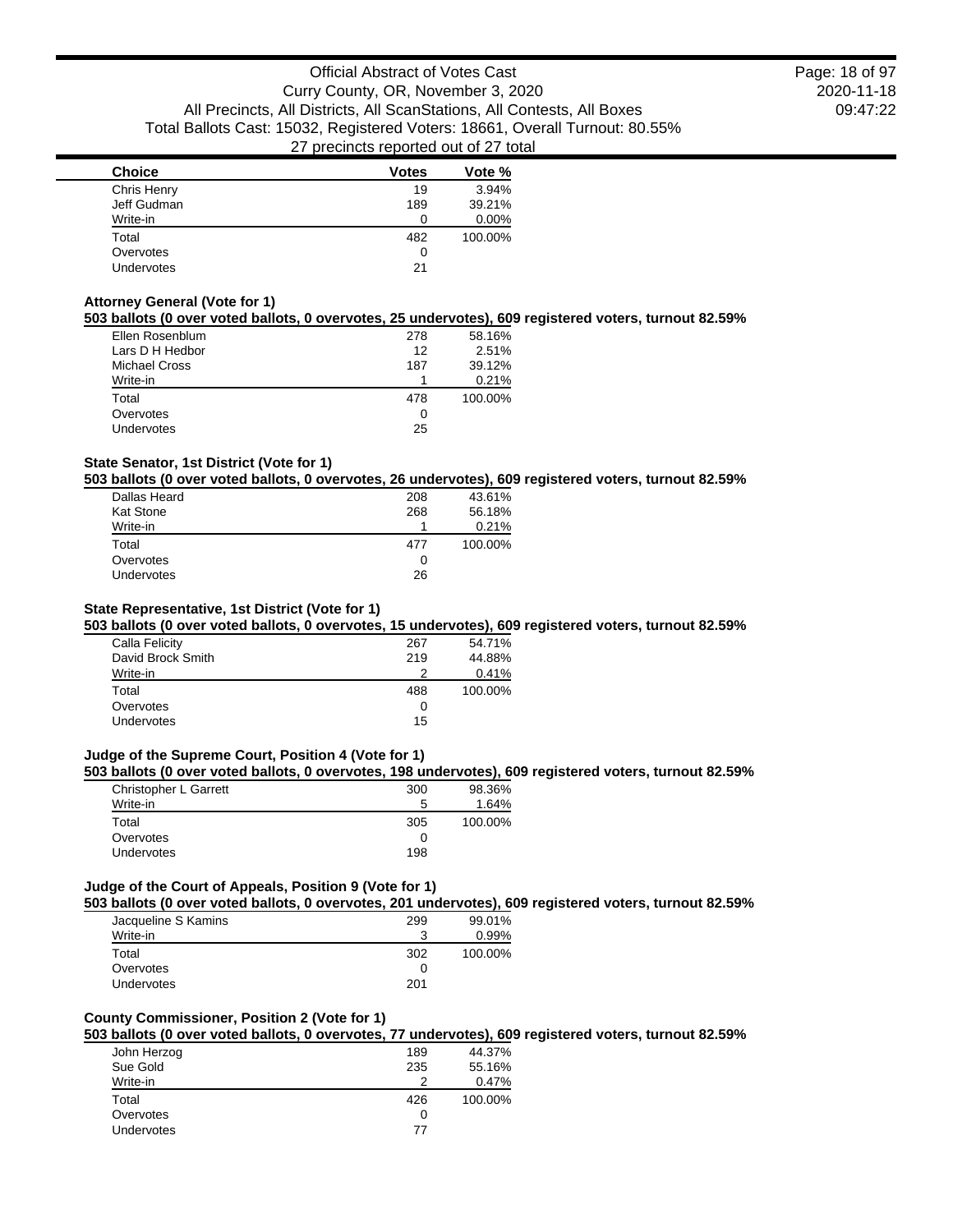# **Choice Votes Votes Vote %**

#### **County Clerk (Vote for 1)**

#### **503 ballots (0 over voted ballots, 0 overvotes, 89 undervotes), 609 registered voters, turnout 82.59%**

| Renee' Kolen | 303 | 73.19%  |
|--------------|-----|---------|
| Emma DeRock  | 110 | 26.57%  |
| Write-in     |     | 0.24%   |
| Total        | 414 | 100.00% |
| Overvotes    | 0   |         |
| Undervotes   | 89  |         |

## **County Sheriff (Vote for 1)**

### **503 ballots (0 over voted ballots, 0 overvotes, 183 undervotes), 609 registered voters, turnout 82.59%**

| John Ward         | 307 | 95.94%  |
|-------------------|-----|---------|
| Write-in          | 13  | 4.06%   |
| Total             | 320 | 100.00% |
| Overvotes         |     |         |
| <b>Undervotes</b> | 183 |         |

## **County Treasurer (Vote for 1)**

#### **503 ballots (0 over voted ballots, 0 overvotes, 144 undervotes), 609 registered voters, turnout 82.59%**

| Terry C Hanscam   | 143 | 39.83%  |
|-------------------|-----|---------|
| Elizabeth Neketin | 214 | 59.61%  |
| Write-in          |     | 0.56%   |
| Total             | 359 | 100.00% |
| Overvotes         |     |         |
| <b>Undervotes</b> | 144 |         |
|                   |     |         |

#### **Curry County Soil and Water Conservation District, Zone 2 (Vote for 1)**

#### **503 ballots (0 over voted ballots, 0 overvotes, 219 undervotes), 609 registered voters, turnout 82.59%**

| 279 | 98.24%  |
|-----|---------|
| 5   | 1.76%   |
| 284 | 100.00% |
| 0   |         |
| 219 |         |
|     |         |

#### **Curry County Soil and Water Conservation District, Zone 3 (Vote for 1)**

#### **503 ballots (0 over voted ballots, 0 overvotes, 222 undervotes), 609 registered voters, turnout 82.59%**

| Lynee Dewald      | 278 | 98.93%  |
|-------------------|-----|---------|
| Write-in          | ີ   | 1.07%   |
| Total             | 281 | 100.00% |
| Overvotes         |     |         |
| <b>Undervotes</b> | フフフ |         |

### **Curry County Soil and Water Conservation District, At Large (Vote for 1)**

# **503 ballots (0 over voted ballots, 0 overvotes, 191 undervotes), 609 registered voters, turnout 82.59%**

| Jeremy Knapp      | 309 | 99.04%  |
|-------------------|-----|---------|
| Write-in          | າ   | 0.96%   |
| Total             | 312 | 100.00% |
| Overvotes         |     |         |
| <b>Undervotes</b> | 191 |         |

# **City of Port Orford, Mayor (Vote for 1)**

# **503 ballots (0 over voted ballots, 0 overvotes, 126 undervotes), 609 registered voters, turnout 82.59%**

| Pat Cox           | 350 | 92.84%  |
|-------------------|-----|---------|
| Write-in          | 27  | 7.16%   |
| Total             | 377 | 100.00% |
| Overvotes         | 0   |         |
| <b>Undervotes</b> | 126 |         |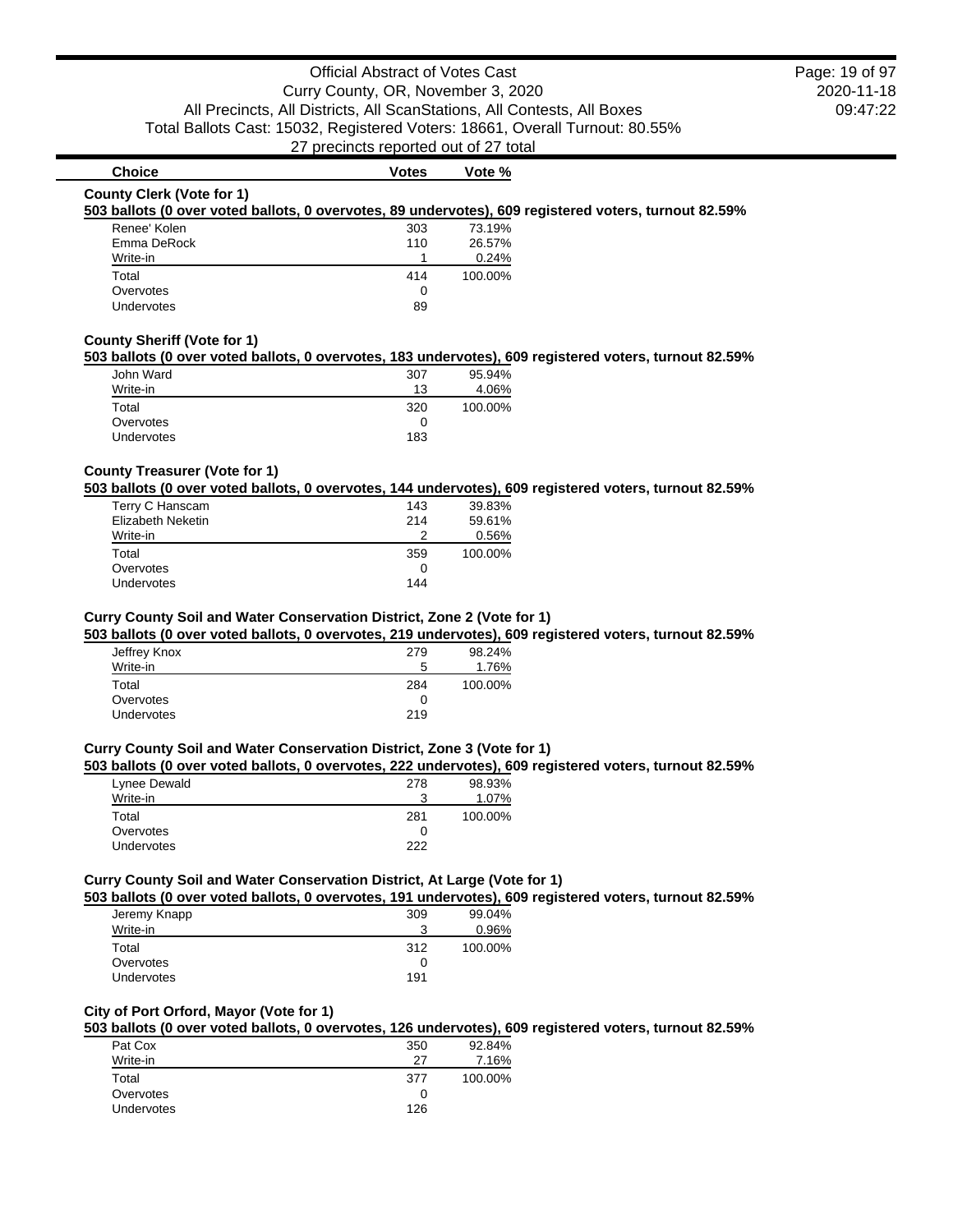2020-11-18 09:47:22 Page: 20 of 97

# **Choice Votes Votes Vote** % **City of Port Orford, Councilor (Vote for 3)**

# **503 ballots (0 over voted ballots, 0 overvotes, 404 undervotes), 609 registered voters, turnout 82.59%**

| $\sigma$ bandle to over your bandle, o over yours, for analytical, a |  |      |         |
|----------------------------------------------------------------------|--|------|---------|
| <b>Tim Pogwizd</b>                                                   |  | 284  | 25.70%  |
| <b>Gregory Tidey</b>                                                 |  | 276  | 24.98%  |
| Gary Burns                                                           |  | 331  | 29.95%  |
| Kim Nye                                                              |  | 178  | 16.11%  |
| Write-in                                                             |  | 21   | 1.90%   |
| Write-in                                                             |  | 9    | 0.81%   |
| Write-in                                                             |  | 6    | 0.54%   |
| Total                                                                |  | 1105 | 100.00% |
| Overvotes                                                            |  | O    |         |
| Undervotes                                                           |  | 404  |         |

### **Measure 107 - Amends Constitution: Allows laws limiting (Vote for 1)**

#### **503 ballots (0 over voted ballots, 0 overvotes, 28 undervotes), 609 registered voters, turnout 82.59%**

| Yes               | 411 | 86.53%  |
|-------------------|-----|---------|
| No                | 64  | 13.47%  |
| Total             | 475 | 100.00% |
| Overvotes         | 0   |         |
| <b>Undervotes</b> | 28  |         |

### **Measure 108 - Increases cigarette and cigar taxes (Vote for 1)**

#### **503 ballots (0 over voted ballots, 0 overvotes, 20 undervotes), 609 registered voters, turnout 82.59%**

| Yes               | 325 | 67.29%  |
|-------------------|-----|---------|
| No                | 158 | 32.71%  |
| Total             | 483 | 100.00% |
| Overvotes         | 0   |         |
| <b>Undervotes</b> | 20  |         |

#### **Measure 109 - Allows manufacture delivery admin psilocybin (Vote for 1)**

### **503 ballots (0 over voted ballots, 0 overvotes, 19 undervotes), 609 registered voters, turnout 82.59%**

| Yes        | 301 | 62.19%  |
|------------|-----|---------|
| No         | 183 | 37.81%  |
| Total      | 484 | 100.00% |
| Overvotes  | 0   |         |
| Undervotes | 19  |         |

### **Measure 110 - Provides statewide addiction/recovery services (Vote for 1)**

### **503 ballots (0 over voted ballots, 0 overvotes, 23 undervotes), 609 registered voters, turnout 82.59%**

| Yes        | 310 | 64.58%  |
|------------|-----|---------|
| No         | 170 | 35.42%  |
| Total      | 480 | 100.00% |
| Overvotes  | 0   |         |
| Undervotes | 23  |         |

## **Measure 8-101- Imposes city tax on marijuana retailer's sale (Vote for 1)**

**503 ballots (0 over voted ballots, 0 overvotes, 24 undervotes), 609 registered voters, turnout 82.59%**

| Yes        | 292 | 60.96%  |
|------------|-----|---------|
| No         | 187 | 39.04%  |
| Total      | 479 | 100.00% |
| Overvotes  | 0   |         |
| Undervotes | 24  |         |
|            |     |         |

#### **Precinct 07**

### **United States President and Vice President (VGNone) (Vote for 1)**

**277 ballots (1 over voted ballots, 1 overvotes, 3 undervotes), 352 registered voters, turnout 78.69%**

| Donald J Trump / Michael R Pence    | 95  | 34.80% |
|-------------------------------------|-----|--------|
| Joseph R Biden / Kamala D Harris    | 166 | 60.81% |
| Jo Jorgensen / Jeremy (Spike) Cohen |     | 2.56%  |
| Howie Hawkins / Angela Walker       | 4   | 1.47%  |
|                                     |     |        |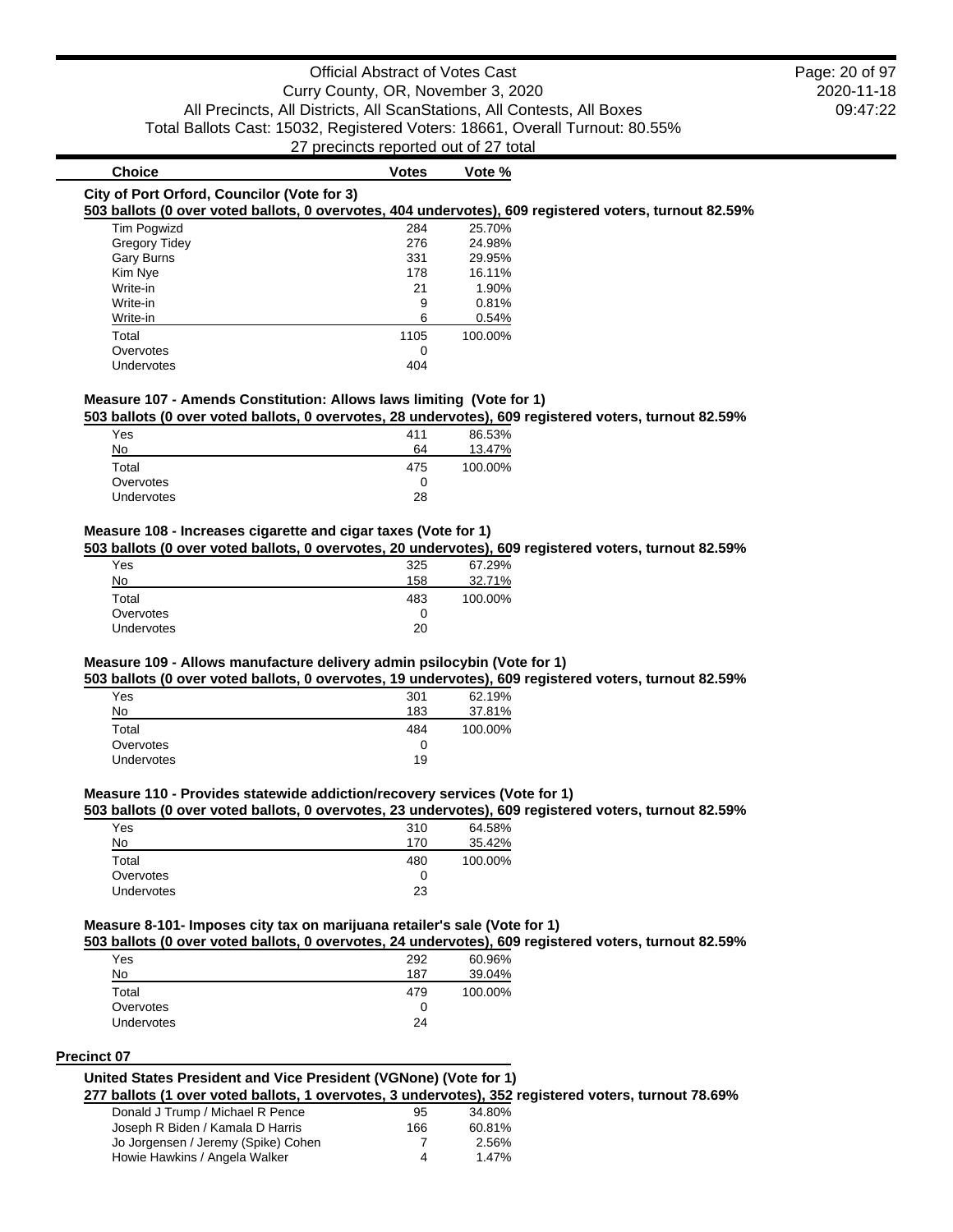2020-11-18 09:47:22 Page: 21 of 97

| <b>Choice</b>                     | <b>Votes</b> | Vote %   |
|-----------------------------------|--------------|----------|
| Dario Hunter / Dawn Neptune Adams |              | $0.00\%$ |
| Write-in                          |              | 0.37%    |
| Total                             | 273          | 100.00%  |
| Overvotes                         |              |          |
| Undervotes                        | ີ            |          |

## **US Senator (Vote for 1)**

### **277 ballots (0 over voted ballots, 0 overvotes, 8 undervotes), 352 registered voters, turnout 78.69%**

| Jo Rae Perkins         | 85  | 31.60%  |
|------------------------|-----|---------|
| Jeff Merkley           | 172 | 63.94%  |
| <b>Ibrahim A Taher</b> | 2   | 0.74%   |
| Gary Dye               | 10  | 3.72%   |
| Write-in               | n   | 0.00%   |
| Total                  | 269 | 100.00% |
| Overvotes              | 0   |         |
| Undervotes             | 8   |         |

## **US Representative, 4th District (Vote for 1)**

### **277 ballots (0 over voted ballots, 0 overvotes, 4 undervotes), 352 registered voters, turnout 78.69%**

| Daniel Hoffay     | 9   | 3.30%   |
|-------------------|-----|---------|
| Peter DeFazio     | 169 | 61.90%  |
| Alek Skarlatos    | 95  | 34.80%  |
| Write-in          | ∩   | 0.00%   |
| Total             | 273 | 100.00% |
| Overvotes         | 0   |         |
| <b>Undervotes</b> | 4   |         |
|                   |     |         |

# **Secretary of State (Vote for 1)**

# **277 ballots (0 over voted ballots, 0 overvotes, 11 undervotes), 352 registered voters, turnout 78.69%**

| Nathalie Paravicini | 10  | 3.76%   |
|---------------------|-----|---------|
| <b>Kyle Markley</b> | 10  | 3.76%   |
| Kim Thatcher        | 96  | 36.09%  |
| Shemia Fagan        | 150 | 56.39%  |
| Write-in            |     | 0.00%   |
| Total               | 266 | 100.00% |
| Overvotes           | O   |         |
| Undervotes          | 11  |         |

### **State Treasurer (Vote for 1)**

### **277 ballots (0 over voted ballots, 0 overvotes, 12 undervotes), 352 registered voters, turnout 78.69%**

| Michael P Marsh    | 4   | 1.51%   |
|--------------------|-----|---------|
| <b>Tobias Read</b> | 150 | 56.60%  |
| Chris Henry        | 13  | 4.91%   |
| Jeff Gudman        | 98  | 36.98%  |
| Write-in           |     | 0.00%   |
| Total              | 265 | 100.00% |
| Overvotes          | 0   |         |
| <b>Undervotes</b>  | 12  |         |
|                    |     |         |

# **Attorney General (Vote for 1)**

# **277 ballots (1 over voted ballots, 1 overvotes, 11 undervotes), 352 registered voters, turnout 78.69%**

| Ellen Rosenblum | 169 | 63.77%  |
|-----------------|-----|---------|
| Lars D H Hedbor | 9   | 3.40%   |
| Michael Cross   | 87  | 32.83%  |
| Write-in        |     | 0.00%   |
| Total           | 265 | 100.00% |
| Overvotes       |     |         |
| Undervotes      | 11  |         |
|                 |     |         |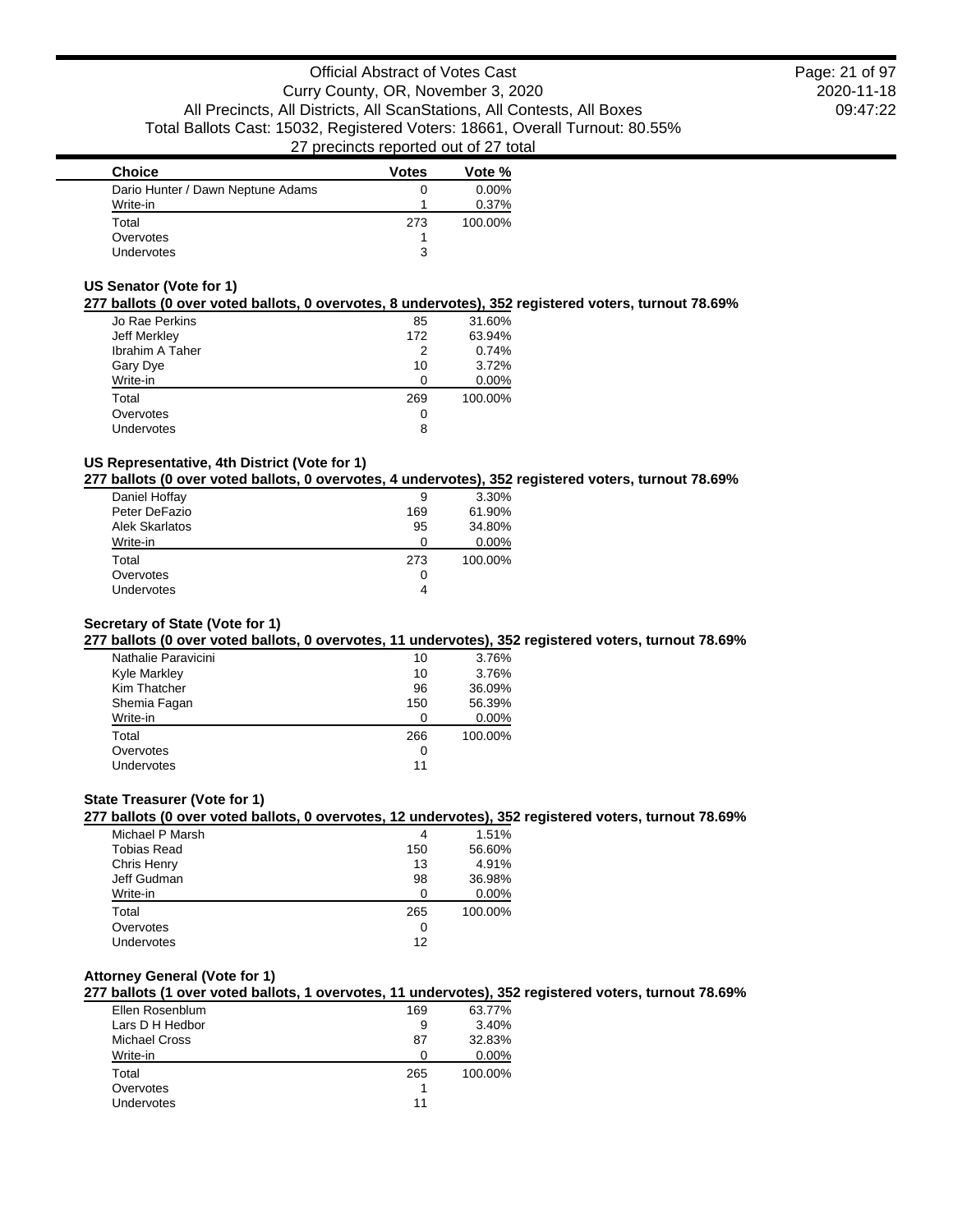2020-11-18 09:47:22 Page: 22 of 97

# **Choice Votes Votes Vote** %

#### **State Senator, 1st District (Vote for 1)**

### **277 ballots (0 over voted ballots, 0 overvotes, 16 undervotes), 352 registered voters, turnout 78.69%**

| Dallas Heard     | 103 | 39.46%   |
|------------------|-----|----------|
| <b>Kat Stone</b> | 158 | 60.54%   |
| Write-in         | 0   | $0.00\%$ |
| Total            | 261 | 100.00%  |
| Overvotes        | 0   |          |
| Undervotes       | 16  |          |

### **State Representative, 1st District (Vote for 1)**

#### **277 ballots (0 over voted ballots, 0 overvotes, 13 undervotes), 352 registered voters, turnout 78.69%**

| Calla Felicity    | 143 | 54.17%  |
|-------------------|-----|---------|
| David Brock Smith | 121 | 45.83%  |
| Write-in          |     | 0.00%   |
| Total             | 264 | 100.00% |
| Overvotes         | 0   |         |
| <b>Undervotes</b> | 13  |         |

### **Judge of the Supreme Court, Position 4 (Vote for 1)**

#### **277 ballots (0 over voted ballots, 0 overvotes, 120 undervotes), 352 registered voters, turnout 78.69%**

| Christopher L Garrett | 150 | 95.54%  |
|-----------------------|-----|---------|
| Write-in              |     | 4.46%   |
| Total                 | 157 | 100.00% |
| Overvotes             |     |         |
| <b>Undervotes</b>     | 120 |         |

#### **Judge of the Court of Appeals, Position 9 (Vote for 1)**

### **277 ballots (0 over voted ballots, 0 overvotes, 121 undervotes), 352 registered voters, turnout 78.69%**

| Jacqueline S Kamins | 150 | 96.15%  |
|---------------------|-----|---------|
| Write-in            | 6   | 3.85%   |
| Total               | 156 | 100.00% |
| Overvotes           |     |         |
| <b>Undervotes</b>   | 121 |         |
|                     |     |         |

### **County Commissioner, Position 2 (Vote for 1)**

### **277 ballots (0 over voted ballots, 0 overvotes, 46 undervotes), 352 registered voters, turnout 78.69%**

| John Herzog       | 94  | 40.69%  |
|-------------------|-----|---------|
| Sue Gold          | 136 | 58.87%  |
| Write-in          |     | 0.43%   |
| Total             | 231 | 100.00% |
| Overvotes         |     |         |
| <b>Undervotes</b> | 46  |         |
|                   |     |         |

#### **County Clerk (Vote for 1)**

**277 ballots (0 over voted ballots, 0 overvotes, 50 undervotes), 352 registered voters, turnout 78.69%**

| Renee' Kolen      | 164      | 72.25%  |
|-------------------|----------|---------|
| Emma DeRock       | 62       | 27.31%  |
| Write-in          |          | 0.44%   |
| Total             | 227      | 100.00% |
| Overvotes         | $\Omega$ |         |
| <b>Undervotes</b> | 50       |         |

#### **County Sheriff (Vote for 1)**

### **277 ballots (0 over voted ballots, 0 overvotes, 108 undervotes), 352 registered voters, turnout 78.69%**

| John Ward         | 156 | 92.31%  |
|-------------------|-----|---------|
| Write-in          | 13  | 7.69%   |
| Total             | 169 | 100.00% |
| Overvotes         |     |         |
| <b>Undervotes</b> | 108 |         |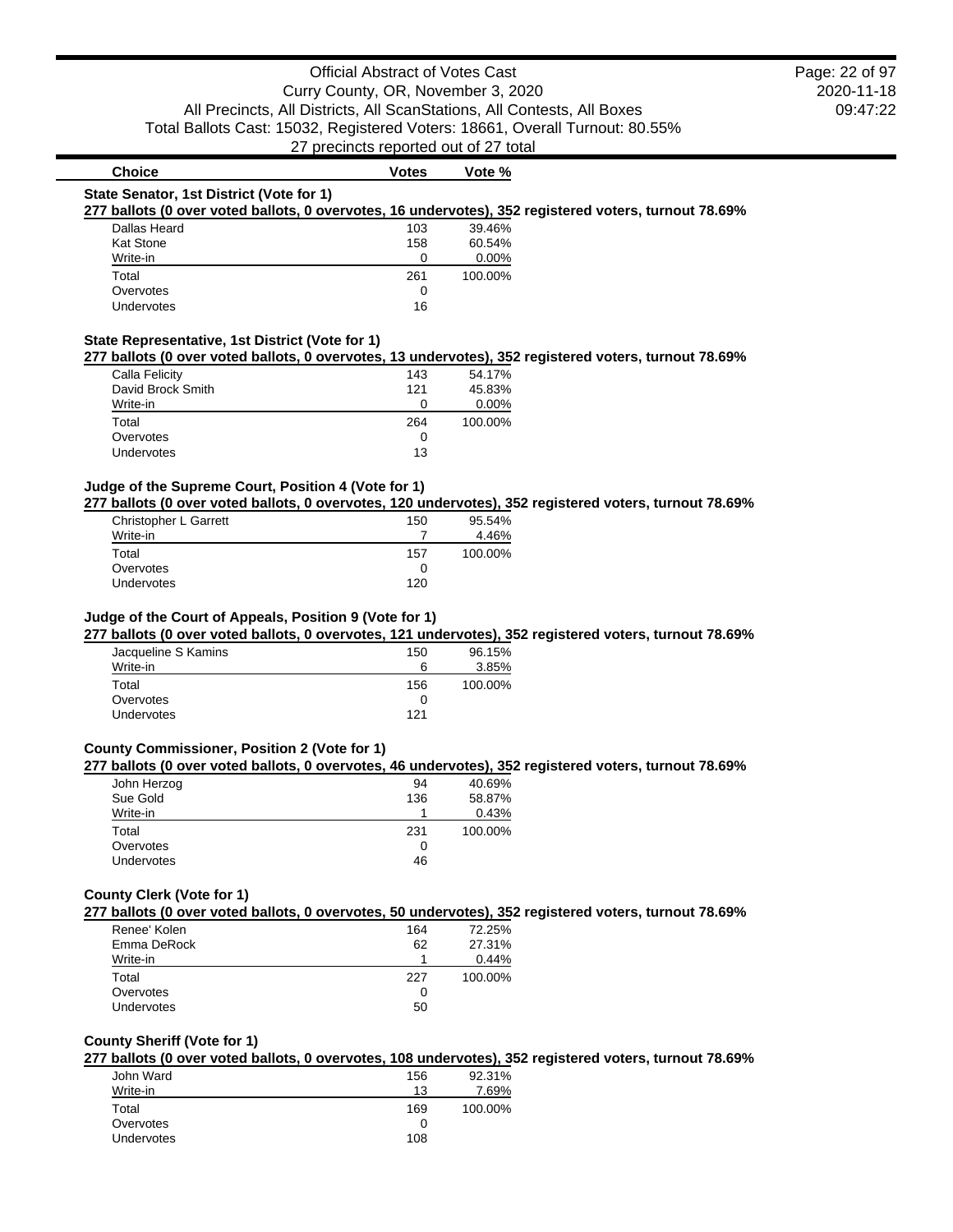# **Choice Votes Votes Vote** % **County Treasurer (Vote for 1) 277 ballots (0 over voted ballots, 0 overvotes, 75 undervotes), 352 registered voters, turnout 78.69%** Terry C Hanscam and the control of the 1980 of the 1980 of the 1980 of the 1980 of the 1980 of the 1980 of the 1

| rerry C Hanscam   | 78  | 38.01%  |
|-------------------|-----|---------|
| Elizabeth Neketin | 122 | 60.40%  |
| Write-in          |     | 0.99%   |
| Total             | 202 | 100.00% |
| Overvotes         | 0   |         |
| <b>Undervotes</b> | 75  |         |
|                   |     |         |

# **Curry County Soil and Water Conservation District, Zone 2 (Vote for 1)**

**277 ballots (0 over voted ballots, 0 overvotes, 118 undervotes), 352 registered voters, turnout 78.69%**

| Jeffrey Knox      | 155 | 97.48%  |
|-------------------|-----|---------|
| Write-in          | 4   | 2.52%   |
| Total             | 159 | 100.00% |
| Overvotes         | 0   |         |
| <b>Undervotes</b> | 118 |         |

# **Curry County Soil and Water Conservation District, Zone 3 (Vote for 1)**

**277 ballots (0 over voted ballots, 0 overvotes, 120 undervotes), 352 registered voters, turnout 78.69%**

| Lynee Dewald      | 153 | 97.45%  |
|-------------------|-----|---------|
| Write-in          |     | 2.55%   |
| Total             | 157 | 100.00% |
| Overvotes         |     |         |
| <b>Undervotes</b> | 120 |         |

#### **Curry County Soil and Water Conservation District, At Large (Vote for 1)**

**277 ballots (0 over voted ballots, 0 overvotes, 104 undervotes), 352 registered voters, turnout 78.69%**

| 167<br>6 | 96.53%<br>3.47% |
|----------|-----------------|
| 173      | 100.00%         |
| 0        |                 |
| 104      |                 |
|          |                 |

## **City of Port Orford, Mayor (Vote for 1)**

#### **277 ballots (0 over voted ballots, 0 overvotes, 74 undervotes), 352 registered voters, turnout 78.69%**

| Pat Cox           | 192 | 94.58%  |
|-------------------|-----|---------|
| Write-in          | 11  | 5.42%   |
| Total             | 203 | 100.00% |
| Overvotes         | 0   |         |
| <b>Undervotes</b> | 74  |         |

### **City of Port Orford, Councilor (Vote for 3)**

**277 ballots (0 over voted ballots, 0 overvotes, 204 undervotes), 352 registered voters, turnout 78.69%**

| Tim Pogwizd          | 168 | 26.79%  |
|----------------------|-----|---------|
| <b>Gregory Tidey</b> | 171 | 27.27%  |
| Gary Burns           | 184 | 29.35%  |
| Kim Nye              | 90  | 14.35%  |
| Write-in             | 13  | 2.07%   |
| Write-in             | 1   | 0.16%   |
| Write-in             | 0   | 0.00%   |
| Total                | 627 | 100.00% |
| Overvotes            | 0   |         |
| Undervotes           | 204 |         |

# **Measure 107 - Amends Constitution: Allows laws limiting (Vote for 1)**

**277 ballots (0 over voted ballots, 0 overvotes, 15 undervotes), 352 registered voters, turnout 78.69%**

| Yes |                | 84.35% |
|-----|----------------|--------|
| No  | $\overline{ }$ | 15.65% |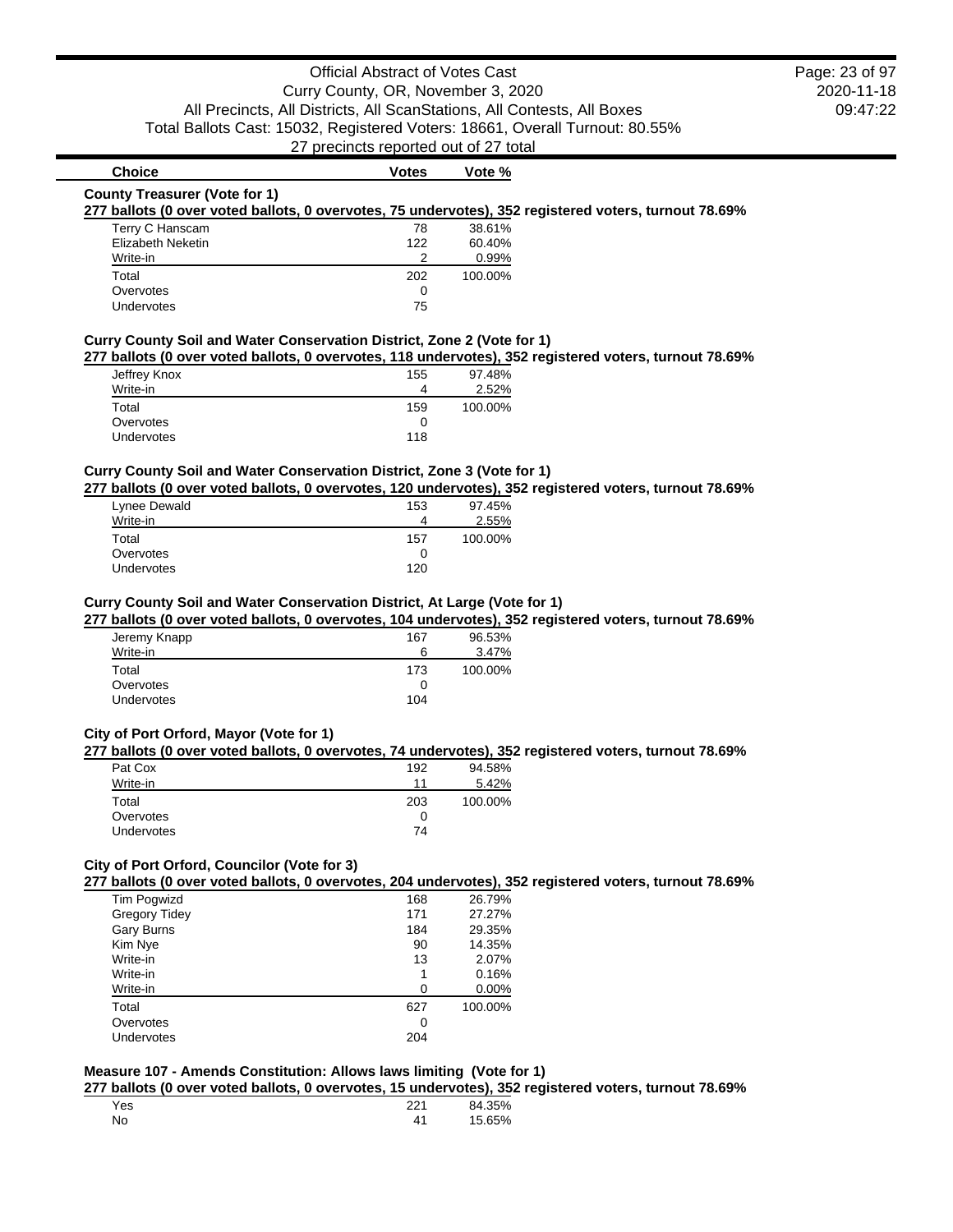2020-11-18 09:47:22 Page: 24 of 97

| <b>Choice</b>     | <b>Votes</b> | Vote %  |
|-------------------|--------------|---------|
| Total             | 262          | 100.00% |
| Overvotes         | O            |         |
| <b>Undervotes</b> | 15           |         |

### **Measure 108 - Increases cigarette and cigar taxes (Vote for 1)**

**277 ballots (0 over voted ballots, 0 overvotes, 8 undervotes), 352 registered voters, turnout 78.69%**

| Yes        | 183 | 68.03%  |
|------------|-----|---------|
|            |     |         |
| No         | 86  | 31.97%  |
| Total      | 269 | 100.00% |
| Overvotes  | 0   |         |
| Undervotes | 8   |         |

### **Measure 109 - Allows manufacture delivery admin psilocybin (Vote for 1)**

**277 ballots (0 over voted ballots, 0 overvotes, 13 undervotes), 352 registered voters, turnout 78.69%**

| 70.45%  |
|---------|
| 29.55%  |
| 100.00% |
|         |
|         |
|         |

# **Measure 110 - Provides statewide addiction/recovery services (Vote for 1)**

**277 ballots (0 over voted ballots, 0 overvotes, 6 undervotes), 352 registered voters, turnout 78.69%**

| Yes               | 191 | 70.48%  |
|-------------------|-----|---------|
| No                | 80  | 29.52%  |
| Total             | 271 | 100.00% |
| Overvotes         |     |         |
| <b>Undervotes</b> | 6   |         |

### **Measure 8-101- Imposes city tax on marijuana retailer's sale (Vote for 1)**

**277 ballots (0 over voted ballots, 0 overvotes, 10 undervotes), 352 registered voters, turnout 78.69%**

| Yes               | 136 | 50.94%  |
|-------------------|-----|---------|
| No                | 131 | 49.06%  |
| Total             | 267 | 100.00% |
| Overvotes         |     |         |
| <b>Undervotes</b> | 10  |         |

#### **Precinct 08**

# **United States President and Vice President (VGNone) (Vote for 1)**

**541 ballots (0 over voted ballots, 0 overvotes, 1 undervotes), 645 registered voters, turnout 83.88%**

| Donald J Trump / Michael R Pence    | 302 | 55.93%  |
|-------------------------------------|-----|---------|
| Joseph R Biden / Kamala D Harris    | 225 | 41.67%  |
| Jo Jorgensen / Jeremy (Spike) Cohen | 5   | 0.93%   |
| Howie Hawkins / Angela Walker       | 6   | 1.11%   |
| Dario Hunter / Dawn Neptune Adams   | O   | 0.00%   |
| Write-in                            | 2   | 0.37%   |
| Total                               | 540 | 100.00% |
| Overvotes                           | O   |         |
| <b>Undervotes</b>                   |     |         |
|                                     |     |         |

### **US Senator (Vote for 1)**

**541 ballots (0 over voted ballots, 0 overvotes, 16 undervotes), 645 registered voters, turnout 83.88%**

| Jo Rae Perkins         | 291 | 55.43%  |
|------------------------|-----|---------|
| Jeff Merkley           | 216 | 41.14%  |
| <b>Ibrahim A Taher</b> | 11  | 2.10%   |
| Gary Dye               |     | 1.33%   |
| Write-in               | O   | 0.00%   |
| Total                  | 525 | 100.00% |
| Overvotes              | O   |         |
| <b>Undervotes</b>      | 16  |         |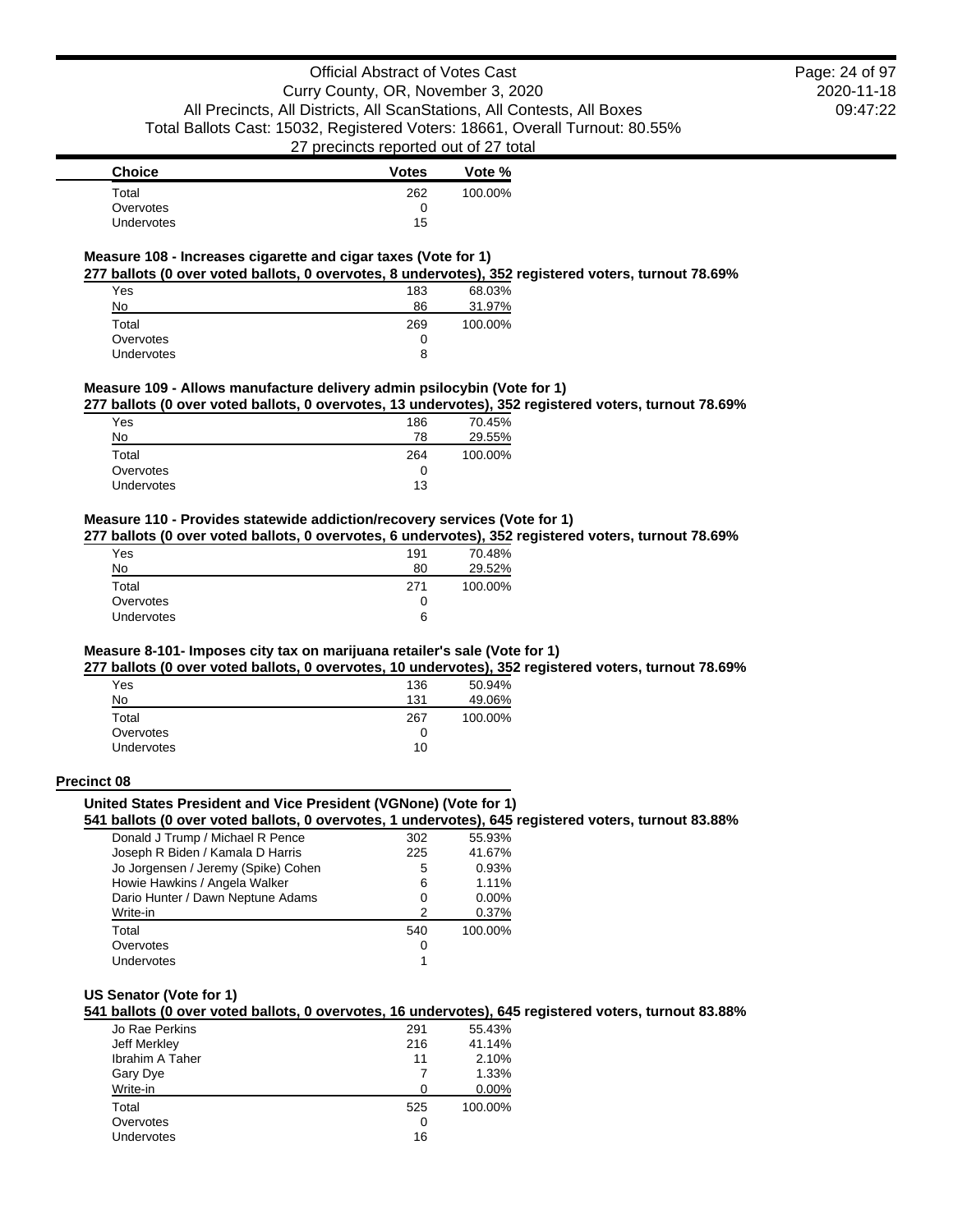2020-11-18 09:47:22 Page: 25 of 97

| <b>Choice</b>                                                                                                                                         | <b>Votes</b> | Vote %   |  |
|-------------------------------------------------------------------------------------------------------------------------------------------------------|--------------|----------|--|
| US Representative, 4th District (Vote for 1)<br>541 ballots (0 over voted ballots, 0 overvotes, 17 undervotes), 645 registered voters, turnout 83.88% |              |          |  |
| Daniel Hoffay                                                                                                                                         | 11           | 2.10%    |  |
| Peter DeFazio                                                                                                                                         | 219          | 41.79%   |  |
| Alek Skarlatos                                                                                                                                        | 294          | 56.11%   |  |
| Write-in                                                                                                                                              |              | $0.00\%$ |  |
| Total                                                                                                                                                 | 524          | 100.00%  |  |
| Overvotes                                                                                                                                             | 0            |          |  |
| Undervotes                                                                                                                                            | 17           |          |  |
|                                                                                                                                                       |              |          |  |

#### **Secretary of State (Vote for 1)**

**541 ballots (0 over voted ballots, 0 overvotes, 25 undervotes), 645 registered voters, turnout 83.88%**

| Nathalie Paravicini | 18  | 3.49%   |
|---------------------|-----|---------|
| <b>Kyle Markley</b> |     | 1.36%   |
| Kim Thatcher        | 299 | 57.95%  |
| Shemia Fagan        | 192 | 37.21%  |
| Write-in            | O   | 0.00%   |
| Total               | 516 | 100.00% |
| Overvotes           | 0   |         |
| Undervotes          | 25  |         |
|                     |     |         |

### **State Treasurer (Vote for 1)**

**541 ballots (0 over voted ballots, 0 overvotes, 28 undervotes), 645 registered voters, turnout 83.88%**

| Michael P Marsh    | 9   | 1.75%   |
|--------------------|-----|---------|
| <b>Tobias Read</b> | 192 | 37.43%  |
| Chris Henry        | 20  | 3.90%   |
| Jeff Gudman        | 292 | 56.92%  |
| Write-in           |     | 0.00%   |
| Total              | 513 | 100.00% |
| Overvotes          | 0   |         |
| Undervotes         | 28  |         |
|                    |     |         |

#### **Attorney General (Vote for 1)**

#### **541 ballots (0 over voted ballots, 0 overvotes, 26 undervotes), 645 registered voters, turnout 83.88%**

| Ellen Rosenblum      | 205 | 39.81%  |
|----------------------|-----|---------|
| Lars D H Hedbor      |     | 1.36%   |
| <b>Michael Cross</b> | 303 | 58.83%  |
| Write-in             | O   | 0.00%   |
| Total                | 515 | 100.00% |
| Overvotes            | O   |         |
| <b>Undervotes</b>    | 26  |         |
|                      |     |         |

### **State Senator, 1st District (Vote for 1)**

**541 ballots (0 over voted ballots, 0 overvotes, 35 undervotes), 645 registered voters, turnout 83.88%**

| Dallas Heard | 305 | 60.28%  |
|--------------|-----|---------|
| Kat Stone    | 201 | 39.72%  |
| Write-in     |     | 0.00%   |
| Total        | 506 | 100.00% |
| Overvotes    |     |         |
| Undervotes   | 35  |         |

#### **State Representative, 1st District (Vote for 1)**

### **541 ballots (0 over voted ballots, 0 overvotes, 27 undervotes), 645 registered voters, turnout 83.88%**

| Calla Felicity    | 187 | 36.38%  |
|-------------------|-----|---------|
| David Brock Smith | 327 | 63.62%  |
| Write-in          |     | 0.00%   |
| Total             | 514 | 100.00% |
| Overvotes         | O   |         |
| <b>Undervotes</b> | 27  |         |
|                   |     |         |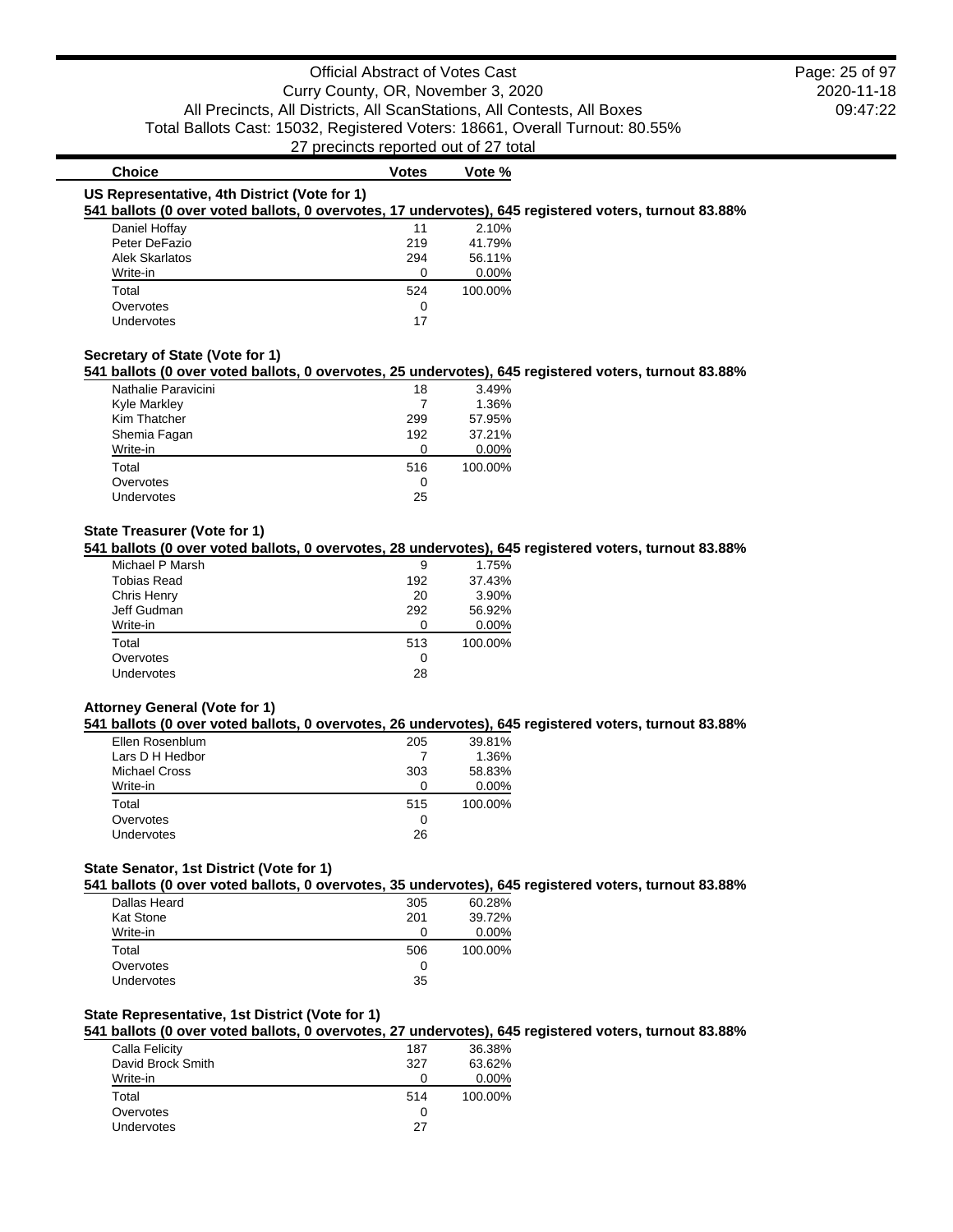# Official Abstract of Votes Cast Curry County, OR, November 3, 2020 All Precincts, All Districts, All ScanStations, All Contests, All Boxes Total Ballots Cast: 15032, Registered Voters: 18661, Overall Turnout: 80.55% 27 precincts reported out of 27 total

2020-11-18 09:47:22 Page: 26 of 97

| Christopher L Garrett                                                                                                                                                                   | 274 | 96.48%  |  |
|-----------------------------------------------------------------------------------------------------------------------------------------------------------------------------------------|-----|---------|--|
| Write-in                                                                                                                                                                                | 10  | 3.52%   |  |
| Total                                                                                                                                                                                   | 284 | 100.00% |  |
| Overvotes                                                                                                                                                                               | 0   |         |  |
|                                                                                                                                                                                         |     |         |  |
| Undervotes                                                                                                                                                                              | 257 |         |  |
| Judge of the Court of Appeals, Position 9 (Vote for 1)<br>541 ballots (0 over voted ballots, 0 overvotes, 259 undervotes), 645 registered voters, turnout 83.88%<br>Jacqueline S Kamins | 274 | 97.16%  |  |

**Choice Votes Votes Vote** %

#### **County Commissioner, Position 2 (Vote for 1)**

Overvotes and the contract of the contract of the contract of the contract of the contract of the contract of the contract of the contract of the contract of the contract of the contract of the contract of the contract of Undervotes 259

#### **541 ballots (0 over voted ballots, 0 overvotes, 84 undervotes), 645 registered voters, turnout 83.88%**

| John Herzog       | 237 | 51.86%  |
|-------------------|-----|---------|
| Sue Gold          | 219 | 47.92%  |
| Write-in          |     | 0.22%   |
| Total             | 457 | 100.00% |
| Overvotes         | 0   |         |
| <b>Undervotes</b> | 84  |         |

### **County Clerk (Vote for 1)**

### **541 ballots (0 over voted ballots, 0 overvotes, 85 undervotes), 645 registered voters, turnout 83.88%**

| Renee' Kolen      | 329 | 72.15%  |
|-------------------|-----|---------|
| Emma DeRock       | 126 | 27.63%  |
| Write-in          |     | 0.22%   |
| Total             | 456 | 100.00% |
| Overvotes         | O   |         |
| <b>Undervotes</b> | 85  |         |

### **County Sheriff (Vote for 1)**

#### **541 ballots (0 over voted ballots, 0 overvotes, 168 undervotes), 645 registered voters, turnout 83.88%**

| John Ward         | 358 | 95.98%  |
|-------------------|-----|---------|
| Write-in          | 15  | 4.02%   |
| Total             | 373 | 100.00% |
| Overvotes         |     |         |
| <b>Undervotes</b> | 168 |         |

# **County Treasurer (Vote for 1)**

**541 ballots (0 over voted ballots, 0 overvotes, 122 undervotes), 645 registered voters, turnout 83.88%**

| Terry C Hanscam   | 239 | 57.04%  |
|-------------------|-----|---------|
| Elizabeth Neketin | 176 | 42.00%  |
| Write-in          | 4   | 0.95%   |
| Total             | 419 | 100.00% |
| Overvotes         | O   |         |
| <b>Undervotes</b> | 122 |         |

### **Curry County Soil and Water Conservation District, Zone 2 (Vote for 1)**

### **541 ballots (0 over voted ballots, 0 overvotes, 241 undervotes), 645 registered voters, turnout 83.88%**

|              |       | . .     |
|--------------|-------|---------|
| Jeffrey Knox | 297   | 99.00%  |
| Write-in     | 2<br> | 1.00%   |
| Total        | 300   | 100.00% |
| Overvotes    | 0     |         |
| Undervotes   | 241   |         |
|              |       |         |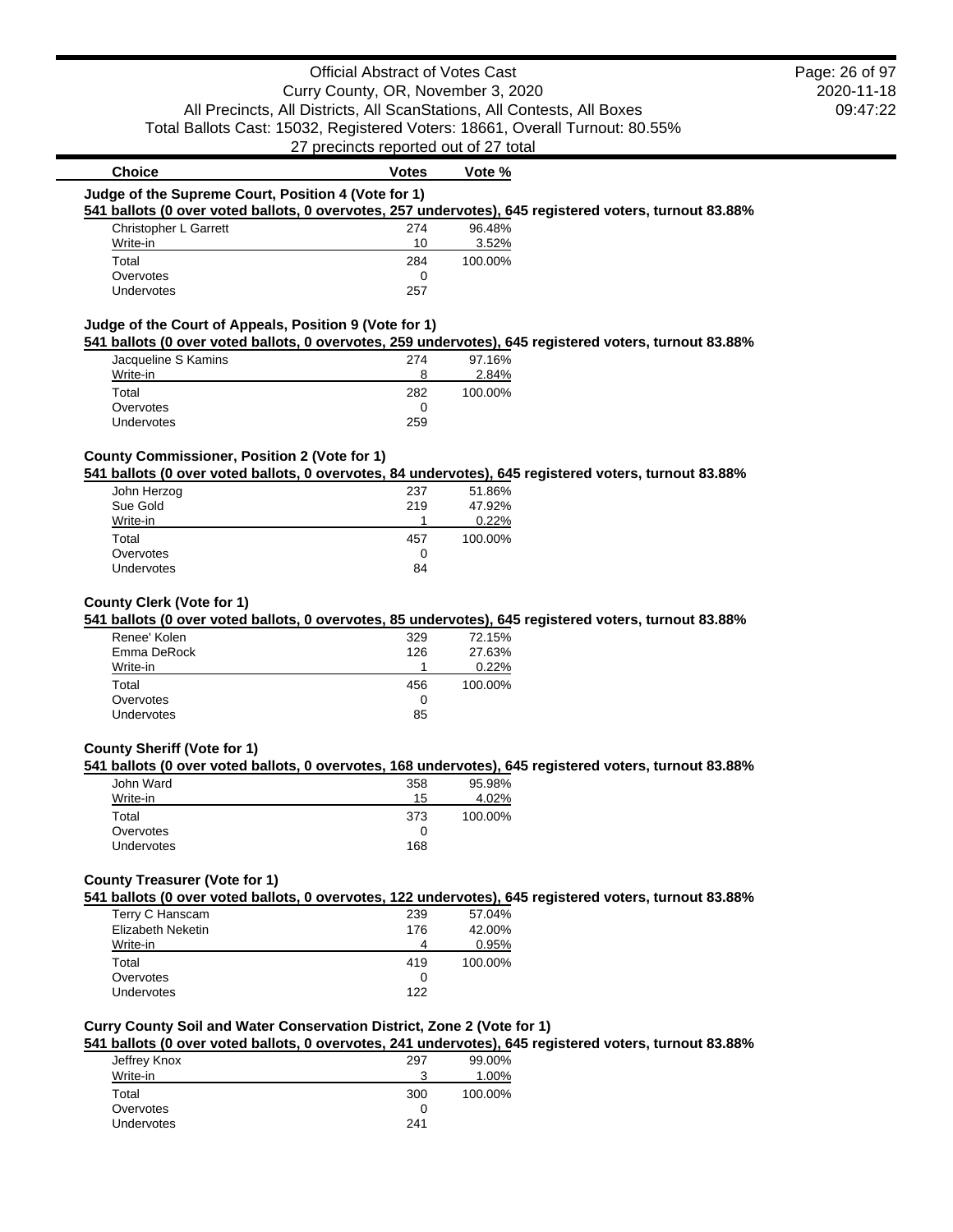# Official Abstract of Votes Cast Curry County, OR, November 3, 2020 All Precincts, All Districts, All ScanStations, All Contests, All Boxes Total Ballots Cast: 15032, Registered Voters: 18661, Overall Turnout: 80.55%

27 precincts reported out of 27 total

# **Choice Votes Votes Vote** % **Curry County Soil and Water Conservation District, Zone 3 (Vote for 1) 541 ballots (0 over voted ballots, 0 overvotes, 262 undervotes), 645 registered voters, turnout 83.88%** Lynee Dewald 276 98.92%

| Write-in          | ≏   | 1.08%   |
|-------------------|-----|---------|
| Total             | 279 | 100.00% |
| Overvotes         |     |         |
| <b>Undervotes</b> | 262 |         |

### **Curry County Soil and Water Conservation District, At Large (Vote for 1)**

**541 ballots (0 over voted ballots, 0 overvotes, 250 undervotes), 645 registered voters, turnout 83.88%**

| Jeremy Knapp      | 288 | 98.97%  |
|-------------------|-----|---------|
| Write-in          | ີ   | 1.03%   |
| Total             | 291 | 100.00% |
| Overvotes         |     |         |
| <b>Undervotes</b> | 250 |         |

### **Measure 107 - Amends Constitution: Allows laws limiting (Vote for 1)**

**541 ballots (0 over voted ballots, 0 overvotes, 29 undervotes), 645 registered voters, turnout 83.88%**

| Yes        | 394 | 76.95%  |
|------------|-----|---------|
| No         | 118 | 23.05%  |
| Total      | 512 | 100.00% |
| Overvotes  | 0   |         |
| Undervotes | 29  |         |

## **Measure 108 - Increases cigarette and cigar taxes (Vote for 1)**

**541 ballots (0 over voted ballots, 0 overvotes, 23 undervotes), 645 registered voters, turnout 83.88%**

| Yes               | 317 | 61.20%  |
|-------------------|-----|---------|
| No                | 201 | 38.80%  |
| Total             | 518 | 100.00% |
| Overvotes         | 0   |         |
| <b>Undervotes</b> | 23  |         |
|                   |     |         |

# **Measure 109 - Allows manufacture delivery admin psilocybin (Vote for 1)**

**541 ballots (0 over voted ballots, 0 overvotes, 30 undervotes), 645 registered voters, turnout 83.88%**

| Yes        | 256 | 50.10%  |
|------------|-----|---------|
| No         | 255 | 49.90%  |
| Total      | 511 | 100.00% |
| Overvotes  | 0   |         |
| Undervotes | 30  |         |

## **Measure 110 - Provides statewide addiction/recovery services (Vote for 1)**

**541 ballots (0 over voted ballots, 0 overvotes, 24 undervotes), 645 registered voters, turnout 83.88%**

|                   |     | . .     |
|-------------------|-----|---------|
| Yes               | 252 | 48.74%  |
| No                | 265 | 51.26%  |
| Total             | 517 | 100.00% |
| Overvotes         |     |         |
| <b>Undervotes</b> | 24  |         |
|                   |     |         |

#### **Precinct 09**

## **United States President and Vice President (VGNone) (Vote for 1)**

**854 ballots (1 over voted ballots, 1 overvotes, 7 undervotes), 994 registered voters, turnout 85.92%**

| Donald J Trump / Michael R Pence    | 515 | 60.87%   |
|-------------------------------------|-----|----------|
| Joseph R Biden / Kamala D Harris    | 315 | 37.23%   |
| Jo Jorgensen / Jeremy (Spike) Cohen | 12  | 1.42%    |
| Howie Hawkins / Angela Walker       | 3   | 0.35%    |
| Dario Hunter / Dawn Neptune Adams   | 0   | $0.00\%$ |
| Write-in                            |     | 0.12%    |
|                                     |     |          |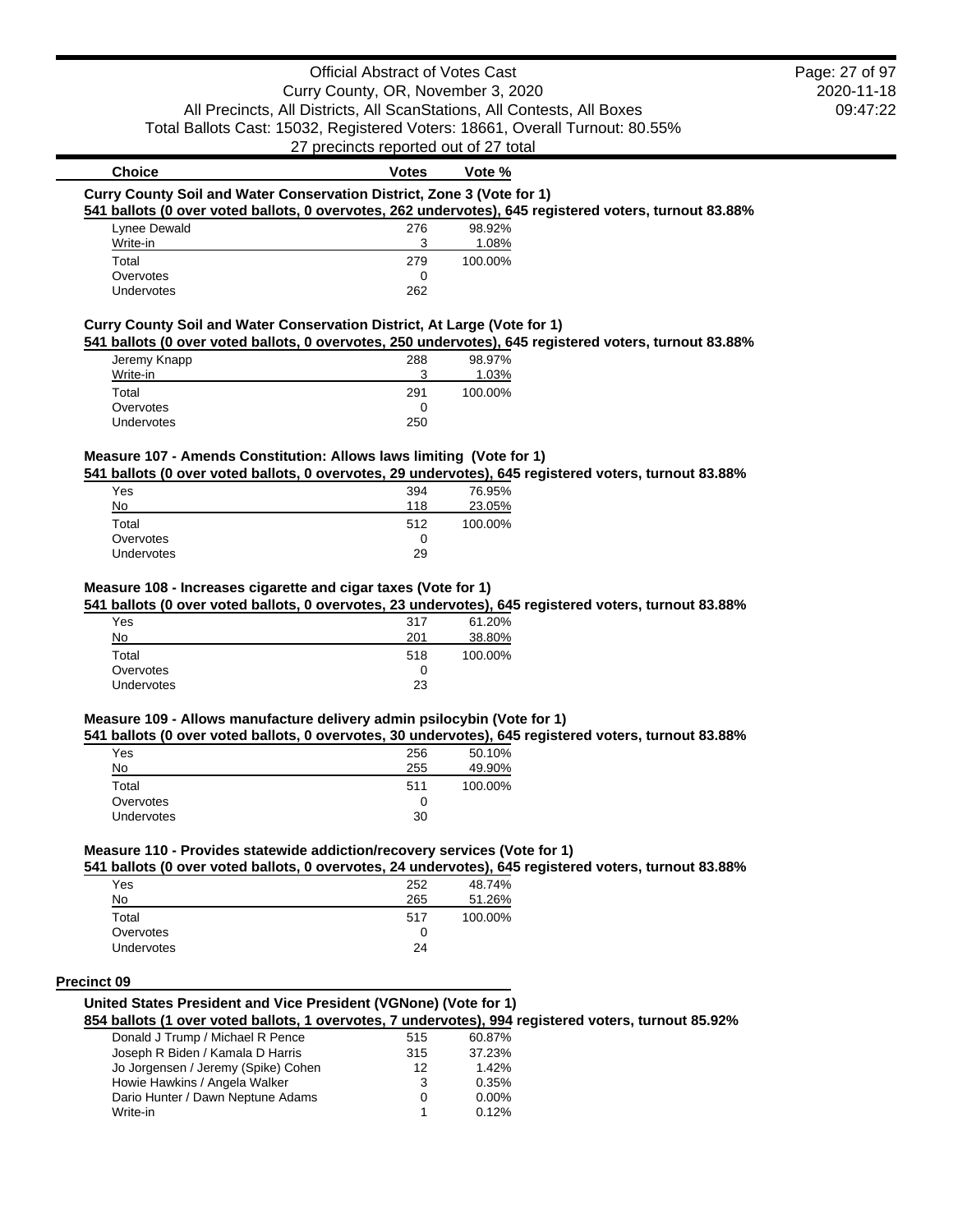| <b>Choice</b> | <b>Votes</b> | Vote %  |
|---------------|--------------|---------|
| Total         | 846          | 100.00% |
| Overvotes     |              |         |
| Undervotes    |              |         |

### **US Senator (Vote for 1)**

#### **854 ballots (0 over voted ballots, 0 overvotes, 24 undervotes), 994 registered voters, turnout 85.92%**

| Jo Rae Perkins         | 466 | 56.14%  |
|------------------------|-----|---------|
| Jeff Merkley           | 345 | 41.57%  |
| <b>Ibrahim A Taher</b> | 10  | 1.20%   |
| Gary Dye               | 9   | 1.08%   |
| Write-in               | O   | 0.00%   |
| Total                  | 830 | 100.00% |
| Overvotes              | 0   |         |
| <b>Undervotes</b>      | 24  |         |

# **US Representative, 4th District (Vote for 1)**

### **854 ballots (0 over voted ballots, 0 overvotes, 14 undervotes), 994 registered voters, turnout 85.92%**

| Daniel Hoffay         | 18  | 2.14%   |
|-----------------------|-----|---------|
| Peter DeFazio         | 320 | 38.10%  |
| <b>Alek Skarlatos</b> | 502 | 59.76%  |
| Write-in              |     | 0.00%   |
| Total                 | 840 | 100.00% |
| Overvotes             | 0   |         |
| <b>Undervotes</b>     | 14  |         |
|                       |     |         |

### **Secretary of State (Vote for 1)**

# **854 ballots (1 over voted ballots, 1 overvotes, 31 undervotes), 994 registered voters, turnout 85.92%**

| Nathalie Paravicini | 18  | 2.19%   |
|---------------------|-----|---------|
| Kyle Markley        | 9   | 1.09%   |
| Kim Thatcher        | 520 | 63.26%  |
| Shemia Fagan        | 275 | 33.45%  |
| Write-in            | O   | 0.00%   |
| Total               | 822 | 100.00% |
| Overvotes           |     |         |
| Undervotes          | 31  |         |
|                     |     |         |

#### **State Treasurer (Vote for 1)**

### **854 ballots (1 over voted ballots, 1 overvotes, 31 undervotes), 994 registered voters, turnout 85.92%**

| Michael P Marsh    | 23  | 2.80%   |
|--------------------|-----|---------|
| <b>Tobias Read</b> | 290 | 35.28%  |
| Chris Henry        | 22  | 2.68%   |
| Jeff Gudman        | 487 | 59.25%  |
| Write-in           |     | 0.00%   |
| Total              | 822 | 100.00% |
| Overvotes          |     |         |
| <b>Undervotes</b>  | 31  |         |
|                    |     |         |

### **Attorney General (Vote for 1)**

#### **854 ballots (0 over voted ballots, 0 overvotes, 35 undervotes), 994 registered voters, turnout 85.92%**

| Ellen Rosenblum | 303 | 37.00%  |
|-----------------|-----|---------|
| Lars D H Hedbor | 15  | 1.83%   |
| Michael Cross   | 500 | 61.05%  |
| Write-in        |     | 0.12%   |
| Total           | 819 | 100.00% |
| Overvotes       |     |         |
| Undervotes      | 35  |         |
|                 |     |         |

#### **State Senator, 1st District (Vote for 1)**

#### **854 ballots (0 over voted ballots, 0 overvotes, 42 undervotes), 994 registered voters, turnout 85.92%**

| Dallas Heard | 546 | 24%<br>67 |
|--------------|-----|-----------|
| Kat Stone    | 266 | 32.76%    |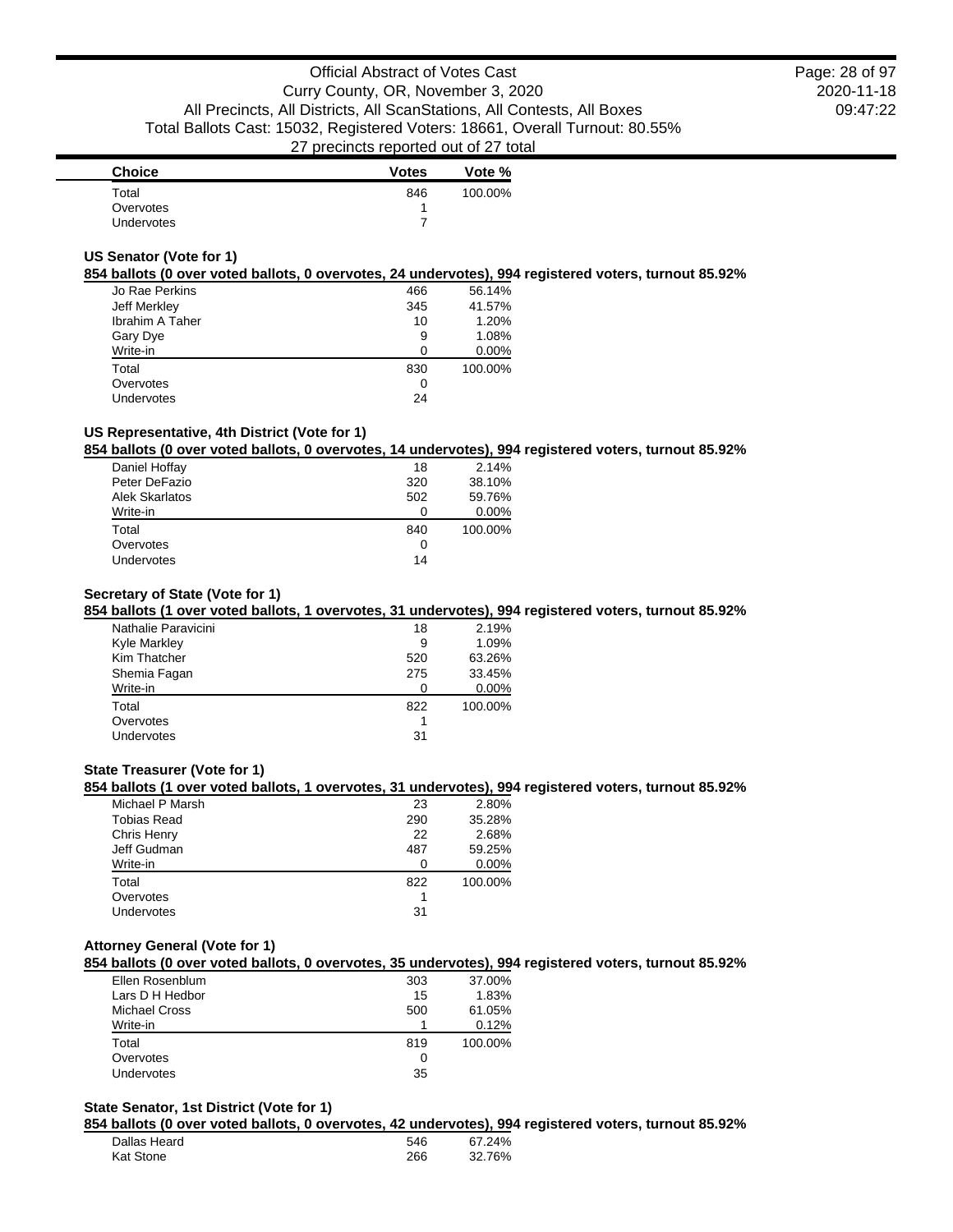| <b>Choice</b>     | <b>Votes</b> | Vote %   |
|-------------------|--------------|----------|
| Write-in          |              | $0.00\%$ |
| Total             | 812          | 100.00%  |
| Overvotes         |              |          |
| <b>Undervotes</b> | 42           |          |

### **State Representative, 1st District (Vote for 1)**

# **854 ballots (0 over voted ballots, 0 overvotes, 32 undervotes), 994 registered voters, turnout 85.92%**

| Calla Felicity    | 268 | 32.60%  |
|-------------------|-----|---------|
| David Brock Smith | 554 | 67.40%  |
| Write-in          |     | 0.00%   |
| Total             | 822 | 100.00% |
| Overvotes         | O   |         |
| <b>Undervotes</b> | 32  |         |

# **Judge of the Supreme Court, Position 4 (Vote for 1)**

#### **854 ballots (0 over voted ballots, 0 overvotes, 379 undervotes), 994 registered voters, turnout 85.92%**

| Christopher L Garrett | 463 | 97.47%  |
|-----------------------|-----|---------|
| Write-in              | 12  | 2.53%   |
| Total                 | 475 | 100.00% |
| Overvotes             | O   |         |
| Undervotes            | 379 |         |

### **Judge of the Court of Appeals, Position 9 (Vote for 1)**

#### **854 ballots (0 over voted ballots, 0 overvotes, 388 undervotes), 994 registered voters, turnout 85.92%**

| Jacqueline S Kamins | 459 | 98.50%  |
|---------------------|-----|---------|
| Write-in            |     | 1.50%   |
| Total               | 466 | 100.00% |
| Overvotes           | 0   |         |
| Undervotes          | 388 |         |

### **County Commissioner, Position 2 (Vote for 1)**

#### **854 ballots (0 over voted ballots, 0 overvotes, 117 undervotes), 994 registered voters, turnout 85.92%**

| John Herzog | 332 | 45.05%  |
|-------------|-----|---------|
| Sue Gold    | 402 | 54.55%  |
| Write-in    | 3   | 0.41%   |
| Total       | 737 | 100.00% |
| Overvotes   |     |         |
| Undervotes  | 117 |         |

#### **County Clerk (Vote for 1)**

### **854 ballots (0 over voted ballots, 0 overvotes, 112 undervotes), 994 registered voters, turnout 85.92%**

| Renee' Kolen      | 570 | 76.82%  |
|-------------------|-----|---------|
| Emma DeRock       | 171 | 23.05%  |
| Write-in          |     | 0.13%   |
| Total             | 742 | 100.00% |
| Overvotes         |     |         |
| <b>Undervotes</b> | 112 |         |

# **County Sheriff (Vote for 1)**

# **854 ballots (0 over voted ballots, 0 overvotes, 214 undervotes), 994 registered voters, turnout 85.92%**

| John Ward         | 617 | 96.41%  |
|-------------------|-----|---------|
| Write-in          | 23  | 3.59%   |
| Total             | 640 | 100.00% |
| Overvotes         |     |         |
| <b>Undervotes</b> | 214 |         |

# **County Treasurer (Vote for 1)**

### **854 ballots (0 over voted ballots, 0 overvotes, 193 undervotes), 994 registered voters, turnout 85.92%**

| Terry C Hanscam   | 358 | 54.16%   |
|-------------------|-----|----------|
| Elizabeth Neketin | 300 | 45.39%   |
| Write-in          |     | $0.45\%$ |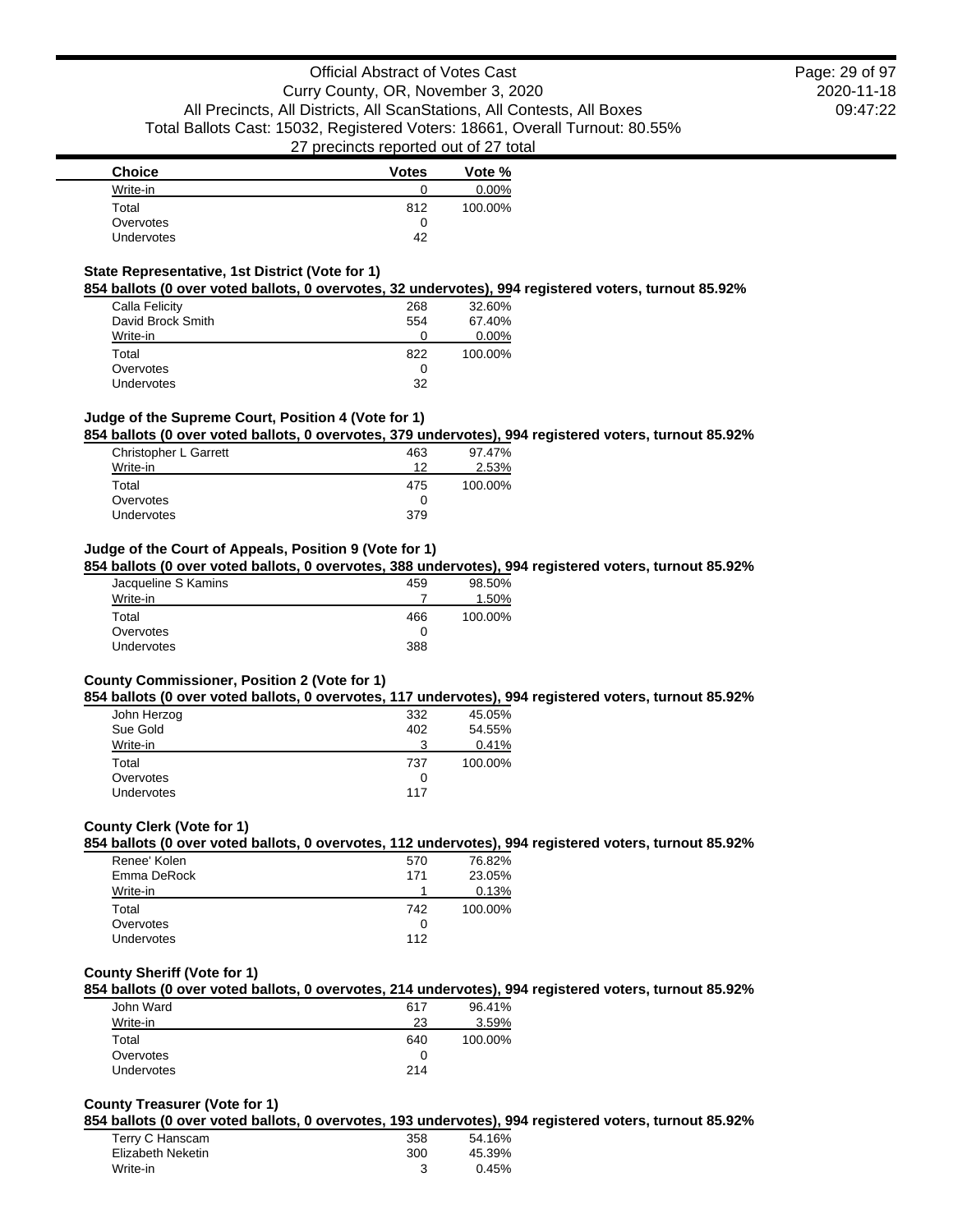2020-11-18 09:47:22 Page: 30 of 97

| <b>Choice</b>     | <b>Votes</b> | Vote %  |
|-------------------|--------------|---------|
| Total             | 661          | 100.00% |
| Overvotes         | O            |         |
| <b>Undervotes</b> | 193          |         |

### **Curry County Soil and Water Conservation District, Zone 2 (Vote for 1)**

**854 ballots (0 over voted ballots, 0 overvotes, 315 undervotes), 994 registered voters, turnout 85.92%**

| Jeffrey Knox<br>Write-in | 533<br>6 | 98.89%<br>1.11% |
|--------------------------|----------|-----------------|
| Total                    | 539      | 100.00%         |
| Overvotes                | 0        |                 |
| Undervotes               | 315      |                 |

### **Curry County Soil and Water Conservation District, Zone 3 (Vote for 1)**

**854 ballots (0 over voted ballots, 0 overvotes, 382 undervotes), 994 registered voters, turnout 85.92%**

| Lynee Dewald<br>Write-in | 469<br>3 | 99.36%<br>0.64% |
|--------------------------|----------|-----------------|
| Total                    | 472      | 100.00%         |
| Overvotes                |          |                 |
| Undervotes               | 382      |                 |

### **Curry County Soil and Water Conservation District, At Large (Vote for 1)**

**854 ballots (0 over voted ballots, 0 overvotes, 354 undervotes), 994 registered voters, turnout 85.92%**

| Jeremy Knapp      | 497 | 99.40%  |
|-------------------|-----|---------|
| Write-in          | 2   | 0.60%   |
| Total             | 500 | 100.00% |
| Overvotes         |     |         |
| <b>Undervotes</b> | 354 |         |

# **Measure 107 - Amends Constitution: Allows laws limiting (Vote for 1)**

**854 ballots (0 over voted ballots, 0 overvotes, 34 undervotes), 994 registered voters, turnout 85.92%**

| 573 | 69.88%  |
|-----|---------|
| 247 | 30.12%  |
| 820 | 100.00% |
|     |         |
| 34  |         |
|     |         |

### **Measure 108 - Increases cigarette and cigar taxes (Vote for 1)**

# **854 ballots (0 over voted ballots, 0 overvotes, 22 undervotes), 994 registered voters, turnout 85.92%**

| Yes               | 487 | 58.53%  |
|-------------------|-----|---------|
| No                | 345 | 41.47%  |
| Total             | 832 | 100.00% |
| Overvotes         |     |         |
| <b>Undervotes</b> | つつ  |         |

**Measure 109 - Allows manufacture delivery admin psilocybin (Vote for 1)**

**854 ballots (0 over voted ballots, 0 overvotes, 28 undervotes), 994 registered voters, turnout 85.92%**

| Yes               | 377 | 45.64%  |
|-------------------|-----|---------|
| No                | 449 | 54.36%  |
| Total             | 826 | 100.00% |
| Overvotes         | 0   |         |
| <b>Undervotes</b> | 28  |         |

# **Measure 110 - Provides statewide addiction/recovery services (Vote for 1)**

**854 ballots (0 over voted ballots, 0 overvotes, 36 undervotes), 994 registered voters, turnout 85.92%**

| Yes               | 348 | 42.54%  |
|-------------------|-----|---------|
| No                | 470 | 57.46%  |
| Total             | 818 | 100.00% |
| Overvotes         | 0   |         |
| <b>Undervotes</b> | 36  |         |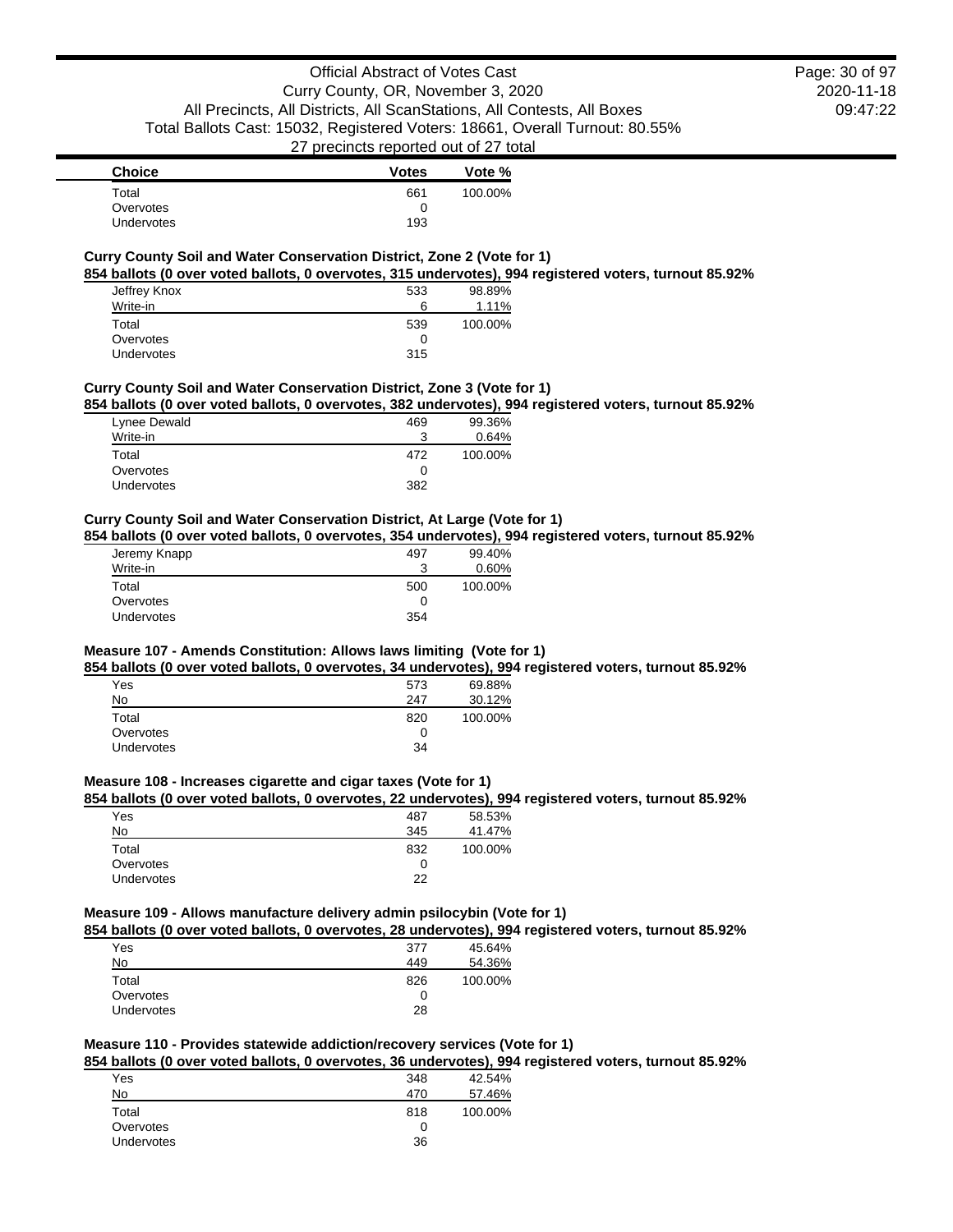# Official Abstract of Votes Cast Curry County, OR, November 3, 2020 All Precincts, All Districts, All ScanStations, All Contests, All Boxes Total Ballots Cast: 15032, Registered Voters: 18661, Overall Turnout: 80.55% 27 precincts reported out of 27 total

2020-11-18 09:47:22 Page: 31 of 97

| <b>Choice</b>                                                                                        | Votes | Vote %  |  |
|------------------------------------------------------------------------------------------------------|-------|---------|--|
| <b>Precinct 10</b>                                                                                   |       |         |  |
| United States President and Vice President (VGNone) (Vote for 1)                                     |       |         |  |
| 537 ballots (1 over voted ballots, 1 overvotes, 8 undervotes), 679 registered voters, turnout 79.09% |       |         |  |
| Donald J Trump / Michael R Pence                                                                     | 285   | 53.98%  |  |
| Joseph R Biden / Kamala D Harris                                                                     | 227   | 42.99%  |  |
| Jo Jorgensen / Jeremy (Spike) Cohen                                                                  | 11    | 2.08%   |  |
| Howie Hawkins / Angela Walker                                                                        |       | 0.19%   |  |
| Dario Hunter / Dawn Neptune Adams                                                                    |       | 0.19%   |  |
| Write-in                                                                                             | 3     | 0.57%   |  |
| Total                                                                                                | 528   | 100.00% |  |
| Overvotes                                                                                            |       |         |  |
| Undervotes                                                                                           | 8     |         |  |
|                                                                                                      |       |         |  |

# **US Senator (Vote for 1)**

### **537 ballots (0 over voted ballots, 0 overvotes, 23 undervotes), 679 registered voters, turnout 79.09%**

| Jo Rae Perkins  | 264 | 51.36%  |
|-----------------|-----|---------|
| Jeff Merkley    | 226 | 43.97%  |
| Ibrahim A Taher | 12  | 2.33%   |
| Gary Dye        | 12  | 2.33%   |
| Write-in        | ∩   | 0.00%   |
| Total           | 514 | 100.00% |
| Overvotes       | O   |         |
| Undervotes      | 23  |         |
|                 |     |         |

# **US Representative, 4th District (Vote for 1)**

### **537 ballots (0 over voted ballots, 0 overvotes, 19 undervotes), 679 registered voters, turnout 79.09%**

| Daniel Hoffay         | 22       | 4.25%   |
|-----------------------|----------|---------|
| Peter DeFazio         | 215      | 41.51%  |
| <b>Alek Skarlatos</b> | 281      | 54.25%  |
| Write-in              | $\Omega$ | 0.00%   |
| Total                 | 518      | 100.00% |
| Overvotes             | O        |         |
| <b>Undervotes</b>     | 19       |         |

### **Secretary of State (Vote for 1)**

# **537 ballots (0 over voted ballots, 0 overvotes, 38 undervotes), 679 registered voters, turnout 79.09%**

| Nathalie Paravicini | 11  | 2.20%   |
|---------------------|-----|---------|
| Kyle Markley        | 19  | 3.81%   |
| Kim Thatcher        | 267 | 53.51%  |
| Shemia Fagan        | 202 | 40.48%  |
| Write-in            |     | 0.00%   |
| Total               | 499 | 100.00% |
| Overvotes           | 0   |         |
| Undervotes          | 38  |         |
|                     |     |         |

### **State Treasurer (Vote for 1)**

#### **537 ballots (0 over voted ballots, 0 overvotes, 44 undervotes), 679 registered voters, turnout 79.09%**

|                 |     | . .     |
|-----------------|-----|---------|
| Michael P Marsh | 19  | 3.85%   |
| Tobias Read     | 197 | 39.96%  |
| Chris Henry     | 29  | 5.88%   |
| Jeff Gudman     | 248 | 50.30%  |
| Write-in        |     | 0.00%   |
| Total           | 493 | 100.00% |
| Overvotes       | O   |         |
| Undervotes      | 44  |         |
|                 |     |         |

### **Attorney General (Vote for 1)**

### **537 ballots (0 over voted ballots, 0 overvotes, 39 undervotes), 679 registered voters, turnout 79.09%**

| 213<br>Ellen Rosenblum | 42.77% |
|------------------------|--------|
| Lars D H Hedbor<br>15  | 3.01%  |
| Michael Cross<br>268   | 53.82% |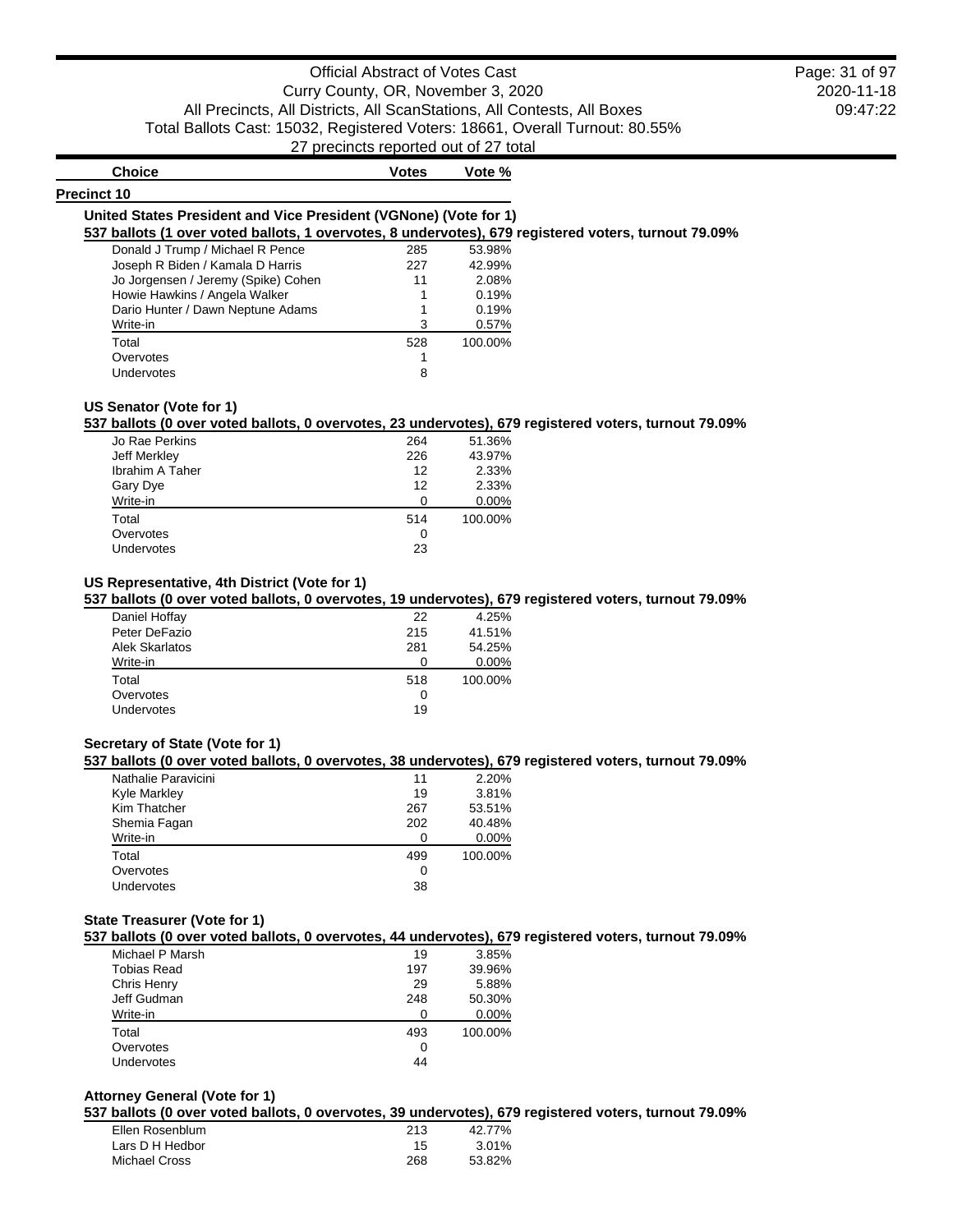| <b>Choice</b> | <b>Votes</b> | Vote %  |
|---------------|--------------|---------|
| Write-in      | ◠            | 0.40%   |
| Total         | 498          | 100.00% |
| Overvotes     |              |         |
| Undervotes    | 39           |         |

### **State Senator, 1st District (Vote for 1)**

#### **537 ballots (0 over voted ballots, 0 overvotes, 42 undervotes), 679 registered voters, turnout 79.09%**

|                  |     | . .     |
|------------------|-----|---------|
| Dallas Heard     | 295 | 59.60%  |
| <b>Kat Stone</b> | 200 | 40.40%  |
| Write-in         |     | 0.00%   |
| Total            | 495 | 100.00% |
| Overvotes        |     |         |
| Undervotes       | 42  |         |

# **State Representative, 1st District (Vote for 1)**

# **537 ballots (0 over voted ballots, 0 overvotes, 35 undervotes), 679 registered voters, turnout 79.09%**

| Calla Felicity    | 193 | 38.45%   |
|-------------------|-----|----------|
| David Brock Smith | 309 | 61.55%   |
| Write-in          | O   | $0.00\%$ |
| Total             | 502 | 100.00%  |
| Overvotes         | O   |          |
| Undervotes        | 35  |          |

# **Judge of the Supreme Court, Position 4 (Vote for 1)**

### **537 ballots (0 over voted ballots, 0 overvotes, 225 undervotes), 679 registered voters, turnout 79.09%**

| Christopher L Garrett | 303 | 97.12%  |
|-----------------------|-----|---------|
| Write-in              | 9   | 2.88%   |
| Total                 | 312 | 100.00% |
| Overvotes             | O   |         |
| Undervotes            | 225 |         |

### **Judge of the Court of Appeals, Position 9 (Vote for 1)**

#### **537 ballots (0 over voted ballots, 0 overvotes, 225 undervotes), 679 registered voters, turnout 79.09%**

| Jacqueline S Kamins | 303 | 97.12%  |
|---------------------|-----|---------|
| Write-in            | a   | 2.88%   |
| Total               | 312 | 100.00% |
| Overvotes           |     |         |
| Undervotes          | 225 |         |

# **County Commissioner, Position 2 (Vote for 1)**

# **537 ballots (0 over voted ballots, 0 overvotes, 78 undervotes), 679 registered voters, turnout 79.09%**

| John Herzog       | 218 | 47.49%  |
|-------------------|-----|---------|
| Sue Gold          | 240 | 52.29%  |
| Write-in          |     | 0.22%   |
| Total             | 459 | 100.00% |
| Overvotes         |     |         |
| <b>Undervotes</b> | 78  |         |
|                   |     |         |

# **County Clerk (Vote for 1)**

# **537 ballots (0 over voted ballots, 0 overvotes, 77 undervotes), 679 registered voters, turnout 79.09%**

| Renee' Kolen | 320 | 69.57%   |
|--------------|-----|----------|
| Emma DeRock  | 140 | 30.43%   |
| Write-in     |     | $0.00\%$ |
| Total        | 460 | 100.00%  |
| Overvotes    |     |          |
| Undervotes   | 77  |          |

### **County Sheriff (Vote for 1)**

#### **537 ballots (0 over voted ballots, 0 overvotes, 144 undervotes), 679 registered voters, turnout 79.09%**

| John Ward | 369 | 93.89%   |
|-----------|-----|----------|
| Write-in  | 24  | $6.11\%$ |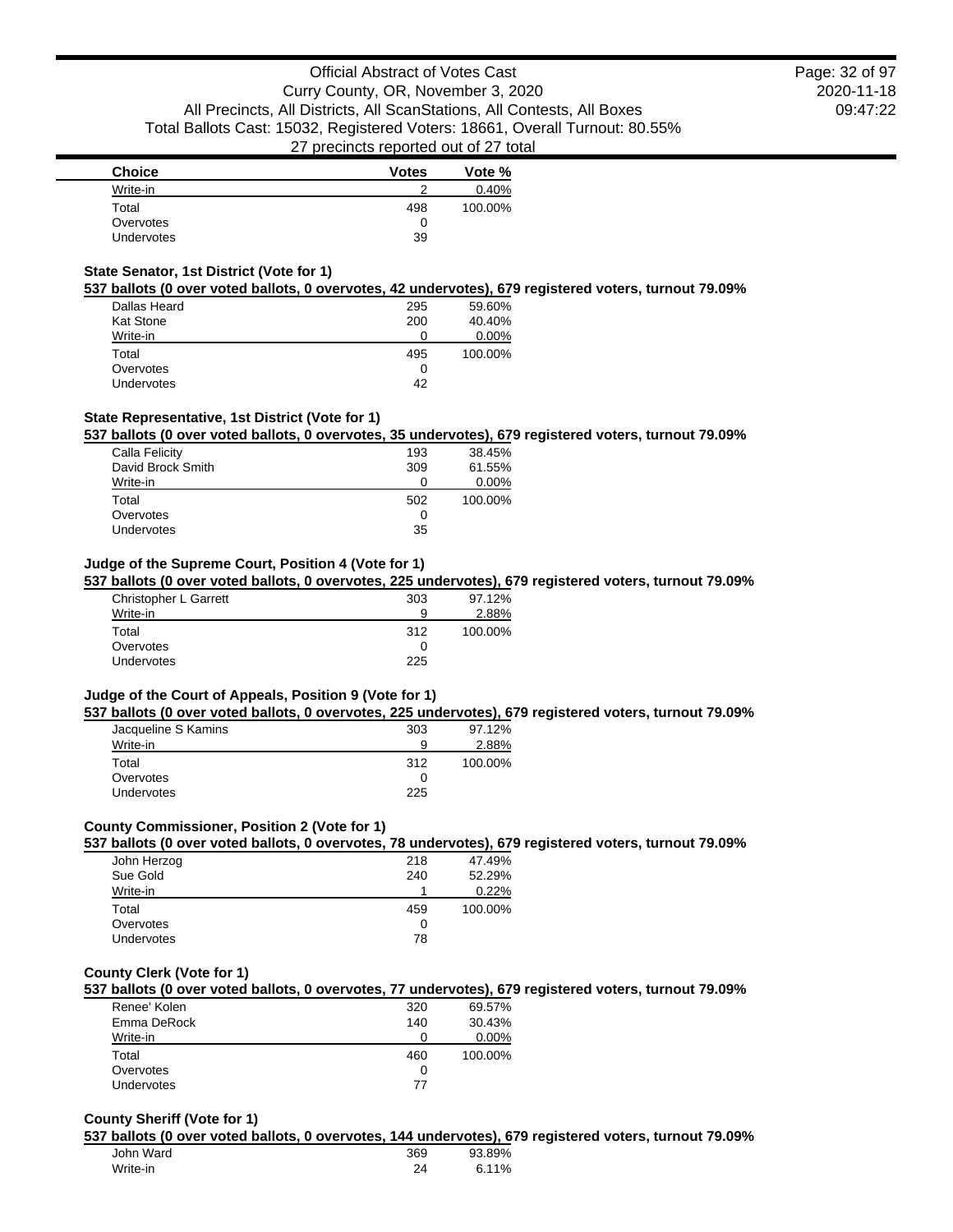| <b>Choice</b>     | <b>Votes</b> | Vote %  |
|-------------------|--------------|---------|
| Total             | 393          | 100.00% |
| Overvotes         |              |         |
| <b>Undervotes</b> | 144          |         |

# **County Treasurer (Vote for 1)**

#### **537 ballots (0 over voted ballots, 0 overvotes, 118 undervotes), 679 registered voters, turnout 79.09%**

| Terry C Hanscam   | 206 | 49.16%  |
|-------------------|-----|---------|
| Elizabeth Neketin | 213 | 50.84%  |
| Write-in          | 0   | 0.00%   |
| Total             | 419 | 100.00% |
| Overvotes         | O   |         |
| Undervotes        | 118 |         |

### **Curry County Soil and Water Conservation District, Zone 2 (Vote for 1)**

#### **537 ballots (0 over voted ballots, 0 overvotes, 203 undervotes), 679 registered voters, turnout 79.09%**

| Jeffrey Knox | 332 | 99.40%  |
|--------------|-----|---------|
| Write-in     | ົ   | 0.60%   |
| Total        | 334 | 100.00% |
| Overvotes    | 0   |         |
| Undervotes   | 203 |         |

### **Curry County Soil and Water Conservation District, Zone 3 (Vote for 1)**

### **537 ballots (0 over voted ballots, 0 overvotes, 230 undervotes), 679 registered voters, turnout 79.09%**

| Lynee Dewald      | 306 | 99.67%  |
|-------------------|-----|---------|
| Write-in          |     | 0.33%   |
| Total             | 307 | 100.00% |
| Overvotes         |     |         |
| <b>Undervotes</b> | 230 |         |

### **Curry County Soil and Water Conservation District, At Large (Vote for 1)**

### **537 ballots (0 over voted ballots, 0 overvotes, 224 undervotes), 679 registered voters, turnout 79.09%**

| 312 | 99.68%  |
|-----|---------|
|     | 0.32%   |
| 313 | 100.00% |
|     |         |
| 224 |         |
|     |         |

#### **City of Gold Beach, Mayor (Vote for 1)**

### **537 ballots (0 over voted ballots, 0 overvotes, 58 undervotes), 679 registered voters, turnout 79.09%**

| Karl Popoff   | 232 | 48.43%  |
|---------------|-----|---------|
| Tamie Kaufman | 246 | 51.36%  |
| Write-in      |     | 0.21%   |
| Total         | 479 | 100.00% |
| Overvotes     | 0   |         |
| Undervotes    | 58  |         |
|               |     |         |

#### **City of Gold Beach, Council, Position #2 (Vote for 1)**

#### **537 ballots (0 over voted ballots, 0 overvotes, 104 undervotes), 679 registered voters, turnout 79.09%**

| Beth Barker-Hidalgo | 214 | 49.42%  |
|---------------------|-----|---------|
| Chip Bradley        | 217 | 50.12%  |
| Write-in            | 2   | 0.46%   |
| Total               | 433 | 100.00% |
| Overvotes           | O   |         |
| <b>Undervotes</b>   | 104 |         |

### **City of Gold Beach, Council, Position #4 (Vote for 1)**

**537 ballots (0 over voted ballots, 0 overvotes, 118 undervotes), 679 registered voters, turnout 79.09%**

| Becky Campbell | 240 | 57.28% |
|----------------|-----|--------|
| Jeff Crook     | 178 | 42.48% |
| Write-in       |     | 0.24%  |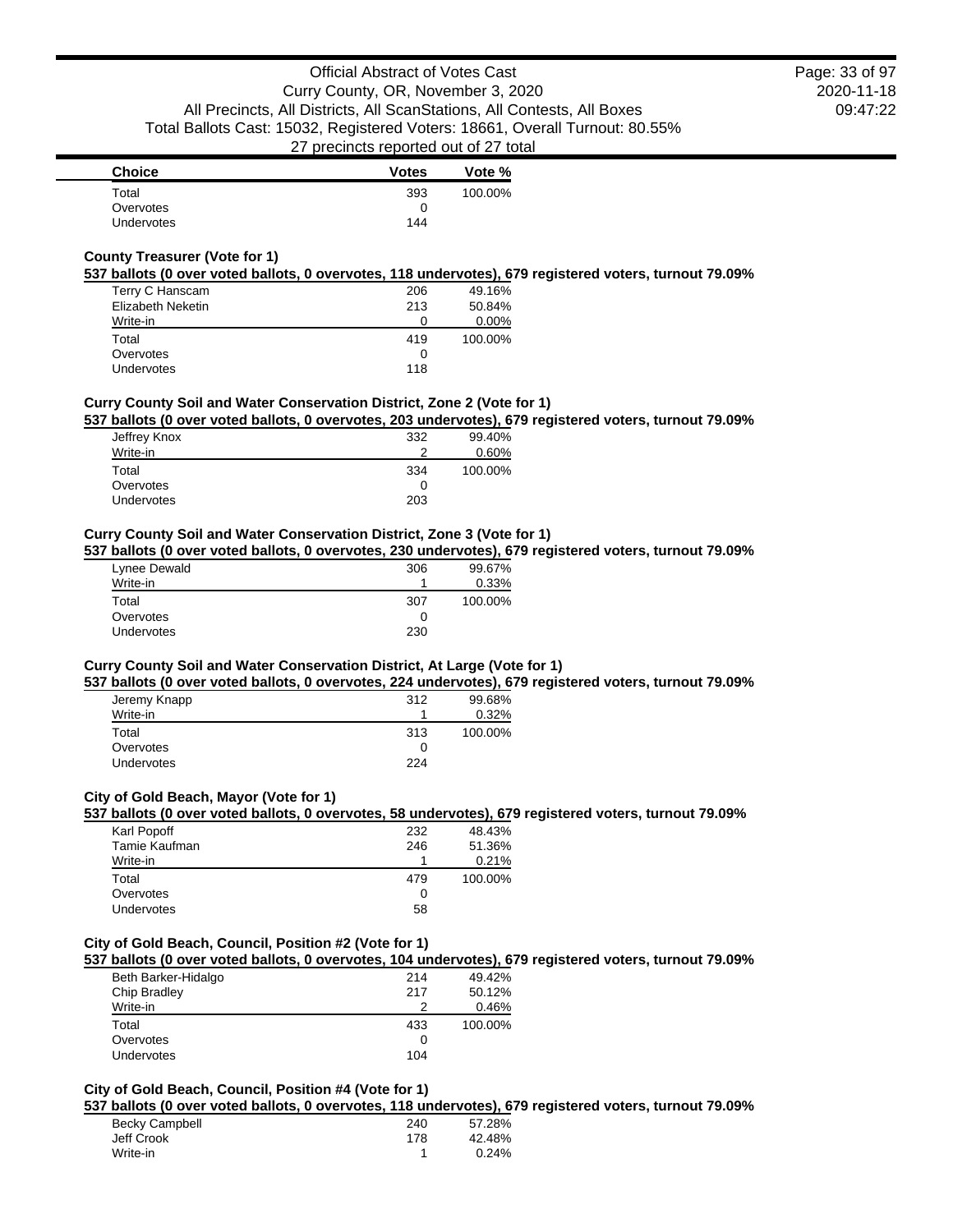| <b>Choice</b> | <b>Votes</b> | Vote %  |
|---------------|--------------|---------|
| Total         | 419          | 100.00% |
| Overvotes     | 0            |         |
| Undervotes    | 118          |         |

### **Measure 107 - Amends Constitution: Allows laws limiting (Vote for 1)**

**537 ballots (0 over voted ballots, 0 overvotes, 42 undervotes), 679 registered voters, turnout 79.09%**

| Yes        | 373 | 75.35%  |
|------------|-----|---------|
| No         | 122 | 24.65%  |
| Total      | 495 | 100.00% |
| Overvotes  | 0   |         |
| Undervotes | 42  |         |

#### **Measure 108 - Increases cigarette and cigar taxes (Vote for 1)**

**537 ballots (0 over voted ballots, 0 overvotes, 27 undervotes), 679 registered voters, turnout 79.09%**

| Yes        | 299 | 58.63%  |
|------------|-----|---------|
| No         | 211 | 41.37%  |
| Total      | 510 | 100.00% |
| Overvotes  | 0   |         |
| Undervotes | 27  |         |
|            |     |         |

## **Measure 109 - Allows manufacture delivery admin psilocybin (Vote for 1)**

**537 ballots (0 over voted ballots, 0 overvotes, 35 undervotes), 679 registered voters, turnout 79.09%**

| Yes               | 245 | 48.80%  |
|-------------------|-----|---------|
| No                | 257 | 51.20%  |
| Total             | 502 | 100.00% |
| Overvotes         | 0   |         |
| <b>Undervotes</b> | 35  |         |

### **Measure 110 - Provides statewide addiction/recovery services (Vote for 1)**

**537 ballots (0 over voted ballots, 0 overvotes, 28 undervotes), 679 registered voters, turnout 79.09%**

| Yes        | 282 | 55.40%  |
|------------|-----|---------|
| No         | 227 | 44.60%  |
| Total      | 509 | 100.00% |
| Overvotes  |     |         |
| Undervotes | 28  |         |
|            |     |         |

#### **Precinct 11**

# **United States President and Vice President (VGNone) (Vote for 1)**

**855 ballots (0 over voted ballots, 0 overvotes, 7 undervotes), 1066 registered voters, turnout 80.21%**

| Donald J Trump / Michael R Pence    | 467 | 55.07%  |
|-------------------------------------|-----|---------|
| Joseph R Biden / Kamala D Harris    | 348 | 41.04%  |
| Jo Jorgensen / Jeremy (Spike) Cohen | 21  | 2.48%   |
| Howie Hawkins / Angela Walker       | 5   | 0.59%   |
| Dario Hunter / Dawn Neptune Adams   | 4   | 0.47%   |
| Write-in                            | 3   | 0.35%   |
| Total                               | 848 | 100.00% |
| Overvotes                           | 0   |         |
| Undervotes                          |     |         |
|                                     |     |         |

### **US Senator (Vote for 1)**

**855 ballots (0 over voted ballots, 0 overvotes, 26 undervotes), 1066 registered voters, turnout 80.21%**

| Jo Rae Perkins         | 441 | 53.20%  |
|------------------------|-----|---------|
| Jeff Merkley           | 359 | 43.31%  |
| <b>Ibrahim A Taher</b> | 8   | 0.97%   |
| Gary Dye               | 21  | 2.53%   |
| Write-in               |     | 0.00%   |
| Total                  | 829 | 100.00% |
| Overvotes              | O   |         |
| Undervotes             | 26  |         |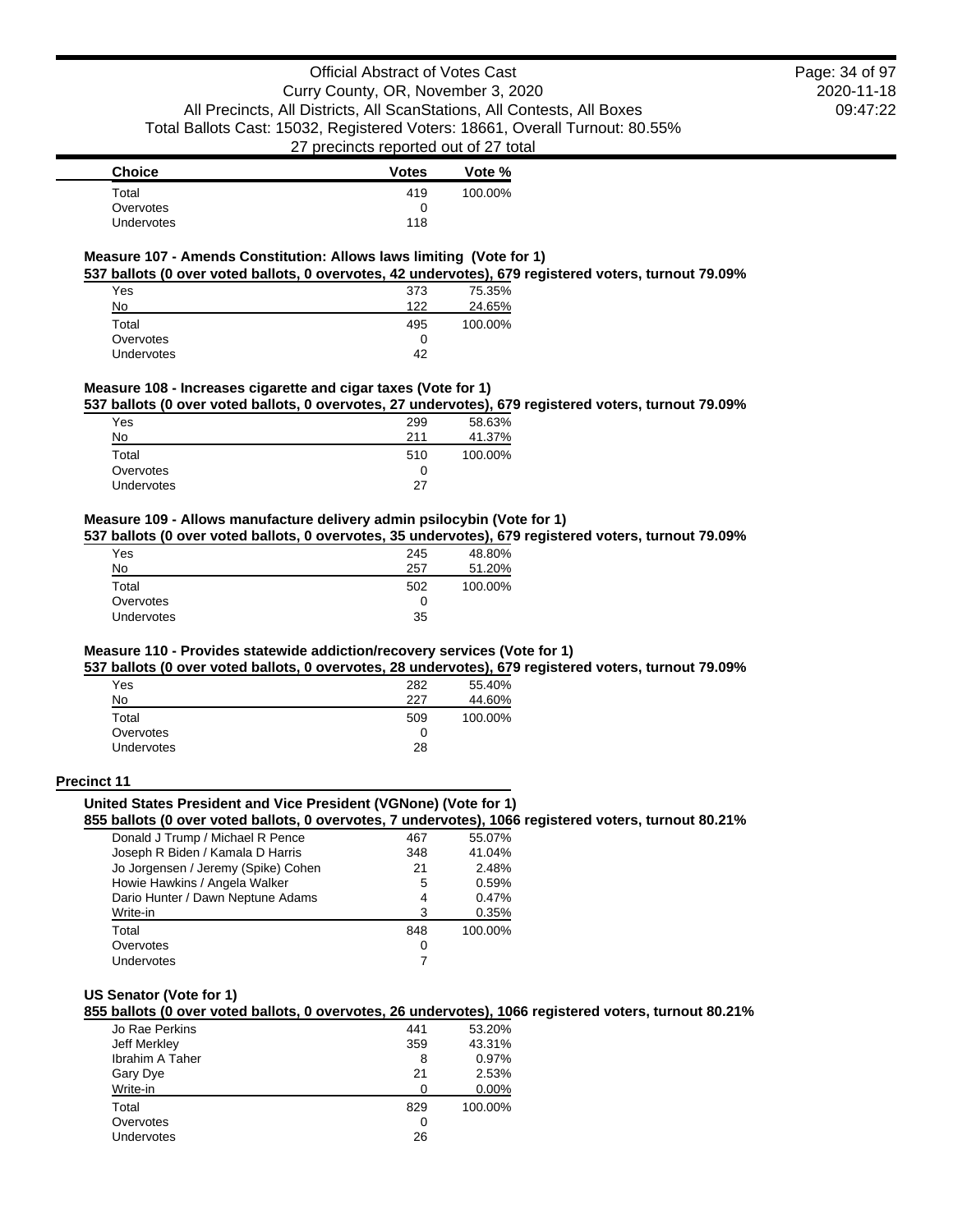| <b>Choice</b>                                | <b>Votes</b> | Vote %   |                                                                                                        |
|----------------------------------------------|--------------|----------|--------------------------------------------------------------------------------------------------------|
| US Representative, 4th District (Vote for 1) |              |          | 855 ballots (0 over voted ballots, 0 overvotes, 23 undervotes), 1066 registered voters, turnout 80.21% |
| Daniel Hoffay                                | 22           | 2.64%    |                                                                                                        |
| Peter DeFazio                                | 337          | 40.50%   |                                                                                                        |
| Alek Skarlatos                               | 473          | 56.85%   |                                                                                                        |
| Write-in                                     | 0            | $0.00\%$ |                                                                                                        |
| Total                                        | 832          | 100.00%  |                                                                                                        |
| Overvotes                                    | 0            |          |                                                                                                        |
| Undervotes                                   | 23           |          |                                                                                                        |
|                                              |              |          |                                                                                                        |

### **Secretary of State (Vote for 1)**

**855 ballots (0 over voted ballots, 0 overvotes, 38 undervotes), 1066 registered voters, turnout 80.21%**

| Nathalie Paravicini | 22  | 2.69%   |
|---------------------|-----|---------|
| <b>Kyle Markley</b> | 29  | 3.55%   |
| Kim Thatcher        | 468 | 57.28%  |
| Shemia Fagan        | 297 | 36.35%  |
| Write-in            |     | 0.12%   |
| Total               | 817 | 100.00% |
| Overvotes           | O   |         |
| Undervotes          | 38  |         |
|                     |     |         |

### **State Treasurer (Vote for 1)**

**855 ballots (0 over voted ballots, 0 overvotes, 43 undervotes), 1066 registered voters, turnout 80.21%**

| Michael P Marsh    | 26  | 3.20%   |
|--------------------|-----|---------|
| <b>Tobias Read</b> | 314 | 38.67%  |
| Chris Henry        | 35  | 4.31%   |
| Jeff Gudman        | 437 | 53.82%  |
| Write-in           | 0   | 0.00%   |
| Total              | 812 | 100.00% |
| Overvotes          | 0   |         |
| Undervotes         | 43  |         |
|                    |     |         |

#### **Attorney General (Vote for 1)**

### **855 ballots (1 over voted ballots, 1 overvotes, 41 undervotes), 1066 registered voters, turnout 80.21%**

| Ellen Rosenblum      | 348 | 42.80%  |
|----------------------|-----|---------|
| Lars D H Hedbor      | 21  | 2.58%   |
| <b>Michael Cross</b> | 444 | 54.61%  |
| Write-in             |     | 0.00%   |
| Total                | 813 | 100.00% |
| Overvotes            |     |         |
| <b>Undervotes</b>    | 41  |         |
|                      |     |         |

#### **State Senator, 1st District (Vote for 1)**

**855 ballots (0 over voted ballots, 0 overvotes, 55 undervotes), 1066 registered voters, turnout 80.21%**

| Dallas Heard      | 494 | 61.75%  |
|-------------------|-----|---------|
| Kat Stone         | 306 | 38.25%  |
| Write-in          |     | 0.00%   |
| Total             | 800 | 100.00% |
| Overvotes         | 0   |         |
| <b>Undervotes</b> | 55  |         |

### **State Representative, 1st District (Vote for 1)**

### **855 ballots (1 over voted ballots, 1 overvotes, 39 undervotes), 1066 registered voters, turnout 80.21%**

| 278 | 34.11%  |
|-----|---------|
| 536 | 65.77%  |
|     | 0.12%   |
| 815 | 100.00% |
|     |         |
|     |         |
|     | 39      |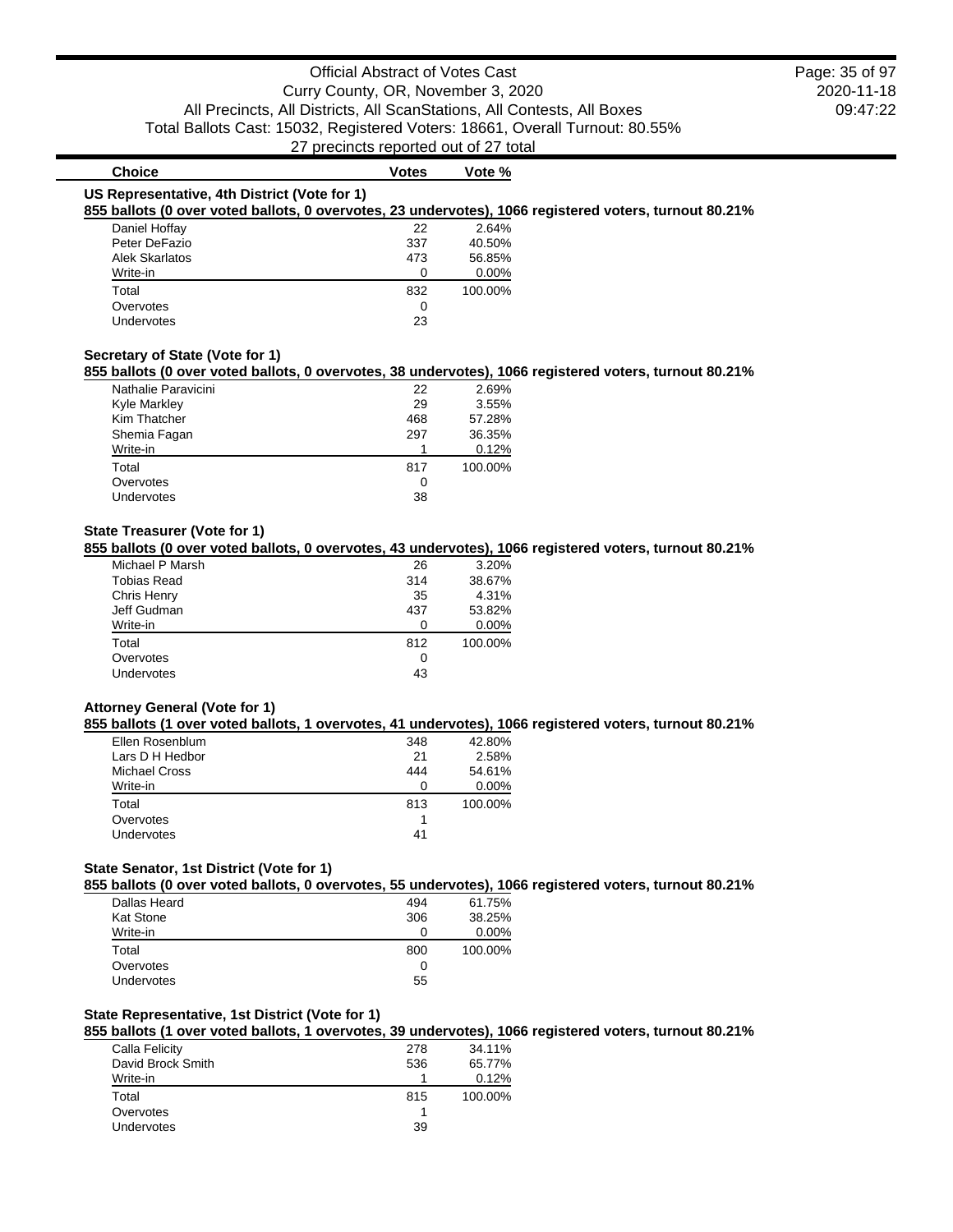# Official Abstract of Votes Cast Curry County, OR, November 3, 2020 All Precincts, All Districts, All ScanStations, All Contests, All Boxes Total Ballots Cast: 15032, Registered Voters: 18661, Overall Turnout: 80.55% 27 precincts reported out of 27 total

# **Judge of the Supreme Court, Position 4 (Vote for 1) 855 ballots (1 over voted ballots, 1 overvotes, 336 undervotes), 1066 registered voters, turnout 80.21%** Christopher L Garrett 510 98.46% Write-in 2008 and 2008 and 2008 and 2008 and 2008 and 2008 and 2008 and 2008 and 2008 and 2008 and 2008 and 20 Total 518 100.00% Overvotes and the set of the set of the set of the set of the set of the set of the set of the set of the set of the set of the set of the set of the set of the set of the set of the set of the set of the set of the set of Undervotes 336 **Judge of the Court of Appeals, Position 9 (Vote for 1) 855 ballots (0 over voted ballots, 0 overvotes, 350 undervotes), 1066 registered voters, turnout 80.21%** Jacqueline S Kamins 498 98.61% Write-in 7

**Choice Votes Votes Vote** %

# Total 505 100.00% Overvotes and the contract of the contract of the contract of the contract of the contract of the contract of the contract of the contract of the contract of the contract of the contract of the contract of the contract of Undervotes 350

### **County Commissioner, Position 2 (Vote for 1)**

#### **855 ballots (1 over voted ballots, 1 overvotes, 103 undervotes), 1066 registered voters, turnout 80.21%**

| 385 | 51.26%  |
|-----|---------|
| 364 | 48.47%  |
| ာ   | 0.27%   |
| 751 | 100.00% |
|     |         |
|     |         |
|     |         |

#### **County Clerk (Vote for 1)**

#### **855 ballots (0 over voted ballots, 0 overvotes, 94 undervotes), 1066 registered voters, turnout 80.21%**

| Renee' Kolen | 542 | 71.22%  |
|--------------|-----|---------|
| Emma DeRock  | 215 | 28.25%  |
| Write-in     | 4   | 0.53%   |
| Total        | 761 | 100.00% |
| Overvotes    | O   |         |
| Undervotes   | 94  |         |

### **County Sheriff (Vote for 1)**

#### **855 ballots (1 over voted ballots, 1 overvotes, 231 undervotes), 1066 registered voters, turnout 80.21%**

| John Ward         | 578 | 92.78%  |
|-------------------|-----|---------|
| Write-in          | 45  | 7.22%   |
| Total             | 623 | 100.00% |
| Overvotes         |     |         |
| <b>Undervotes</b> | 231 |         |

# **County Treasurer (Vote for 1)**

**855 ballots (0 over voted ballots, 0 overvotes, 151 undervotes), 1066 registered voters, turnout 80.21%**

| Terry C Hanscam   | 384 | 54.55%  |
|-------------------|-----|---------|
| Elizabeth Neketin | 318 | 45.17%  |
| Write-in          |     | 0.28%   |
| Total             | 704 | 100.00% |
| Overvotes         | 0   |         |
| Undervotes        | 151 |         |

# **Curry County Soil and Water Conservation District, Zone 2 (Vote for 1)**

# **855 ballots (0 over voted ballots, 0 overvotes, 276 undervotes), 1066 registered voters, turnout 80.21%**

| Jeffrey Knox | 574 | 99.14%  |
|--------------|-----|---------|
| Write-in     | 5   | 0.86%   |
| Total        | 579 | 100.00% |
| Overvotes    | 0   |         |
| Undervotes   | 276 |         |
|              |     |         |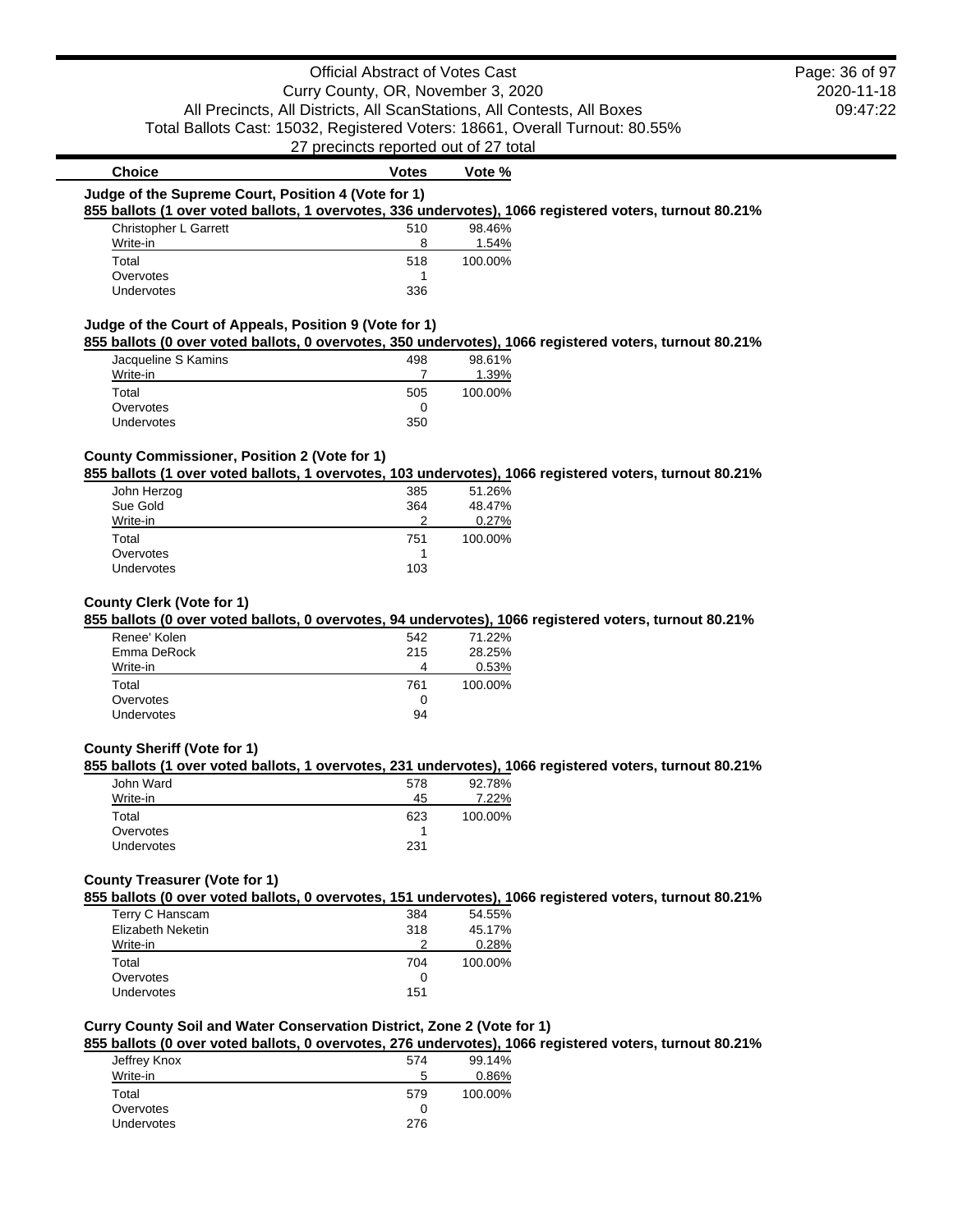## Official Abstract of Votes Cast

Curry County, OR, November 3, 2020 All Precincts, All Districts, All ScanStations, All Contests, All Boxes Total Ballots Cast: 15032, Registered Voters: 18661, Overall Turnout: 80.55%

27 precincts reported out of 27 total

# **Choice Votes Votes Vote** % **Curry County Soil and Water Conservation District, Zone 3 (Vote for 1)**

## **855 ballots (0 over voted ballots, 0 overvotes, 355 undervotes), 1066 registered voters, turnout 80.21%**

| Lynee Dewald      | 497 | 99.40%  |
|-------------------|-----|---------|
| Write-in          | ີ   | 0.60%   |
| Total             | 500 | 100.00% |
| Overvotes         |     |         |
| <b>Undervotes</b> | 355 |         |

## **Curry County Soil and Water Conservation District, At Large (Vote for 1)**

#### **855 ballots (0 over voted ballots, 0 overvotes, 337 undervotes), 1066 registered voters, turnout 80.21%**

| Jeremy Knapp      | 515 | 99.42%  |
|-------------------|-----|---------|
| Write-in          |     | 0.58%   |
| Total             | 518 | 100.00% |
| Overvotes         |     |         |
| <b>Undervotes</b> | 337 |         |

## **City of Gold Beach, Mayor (Vote for 1)**

#### **855 ballots (0 over voted ballots, 0 overvotes, 68 undervotes), 1066 registered voters, turnout 80.21%**

| Karl Popoff   | 346 | 43.96%  |
|---------------|-----|---------|
| Tamie Kaufman | 434 | 55.15%  |
| Write-in      |     | 0.89%   |
| Total         | 787 | 100.00% |
|               |     |         |
| Overvotes     | 0   |         |

#### **City of Gold Beach, Council, Position #2 (Vote for 1)**

## **855 ballots (0 over voted ballots, 0 overvotes, 132 undervotes), 1066 registered voters, turnout 80.21%**

| Beth Barker-Hidalgo | 362 | 50.07%  |
|---------------------|-----|---------|
| Chip Bradley        | 360 | 49.79%  |
| Write-in            |     | 0.14%   |
| Total               | 723 | 100.00% |
| Overvotes           | 0   |         |
| <b>Undervotes</b>   | 132 |         |

#### **City of Gold Beach, Council, Position #4 (Vote for 1)**

#### **855 ballots (0 over voted ballots, 0 overvotes, 148 undervotes), 1066 registered voters, turnout 80.21%**

| 419 | 59.26%  |
|-----|---------|
| 285 | 40.31%  |
|     | 0.42%   |
| 707 | 100.00% |
|     |         |
| 148 |         |
|     |         |

#### **Measure 107 - Amends Constitution: Allows laws limiting (Vote for 1)**

#### **855 ballots (0 over voted ballots, 0 overvotes, 53 undervotes), 1066 registered voters, turnout 80.21%**

| Yes               | 626 | 78.05%  |
|-------------------|-----|---------|
| No                | 176 | 21.95%  |
| Total             | 802 | 100.00% |
| Overvotes         |     |         |
| <b>Undervotes</b> | 53  |         |

#### **Measure 108 - Increases cigarette and cigar taxes (Vote for 1)**

## **855 ballots (0 over voted ballots, 0 overvotes, 17 undervotes), 1066 registered voters, turnout 80.21%**

| Yes        |  | 492 | 58.71%  |
|------------|--|-----|---------|
| <b>No</b>  |  | 346 | 41.29%  |
| Total      |  | 838 | 100.00% |
| Overvotes  |  | O   |         |
| Undervotes |  | 17  |         |
|            |  |     |         |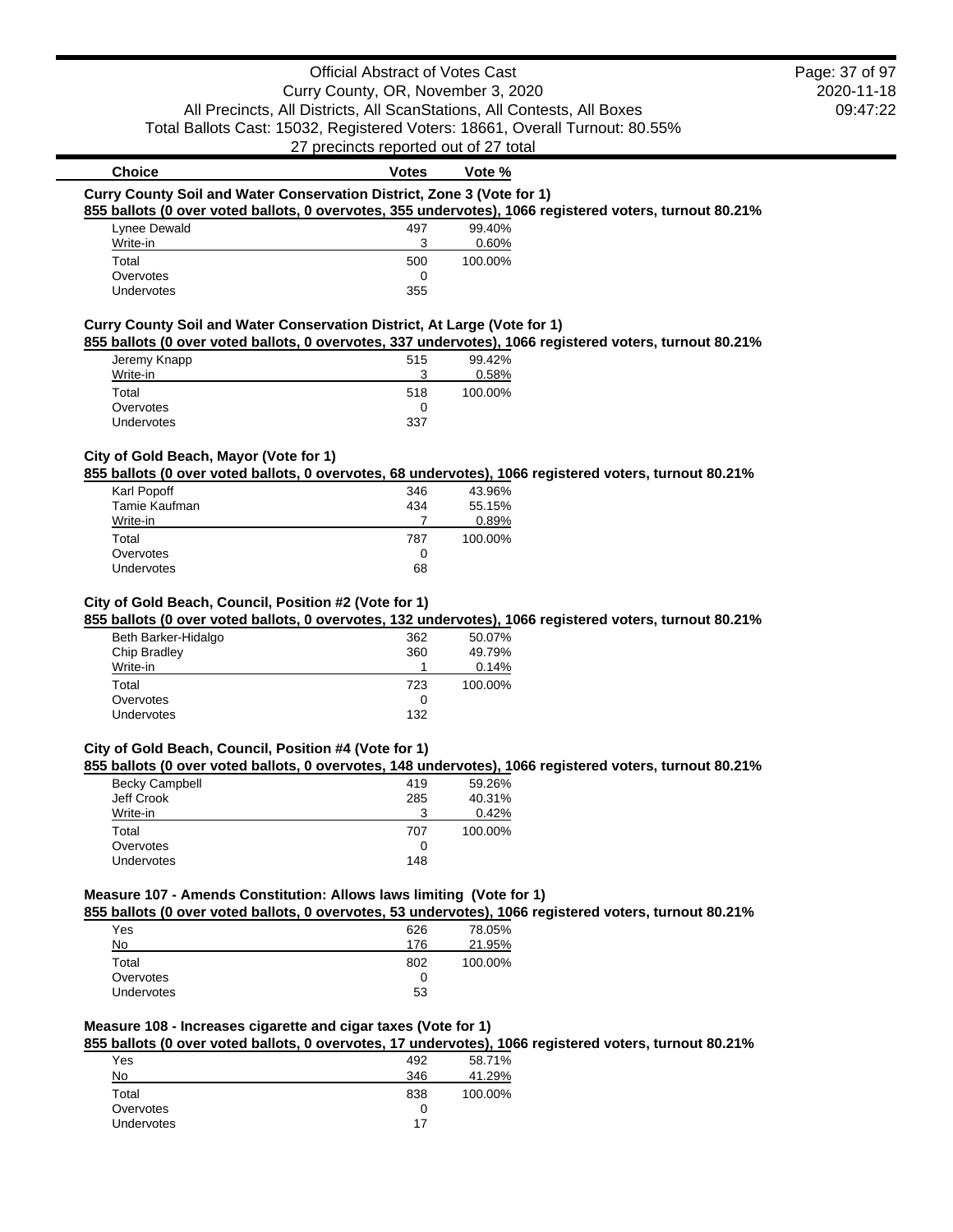2020-11-18 09:47:22 Page: 38 of 97

| <b>Choice</b>                                                           | Votes | Vote %  |                                                                                                        |
|-------------------------------------------------------------------------|-------|---------|--------------------------------------------------------------------------------------------------------|
| Measure 109 - Allows manufacture delivery admin psilocybin (Vote for 1) |       |         |                                                                                                        |
|                                                                         |       |         | 855 ballots (0 over voted ballots, 0 overvotes, 26 undervotes), 1066 registered voters, turnout 80.21% |
| Yes                                                                     | 407   | 49.10%  |                                                                                                        |
| No                                                                      | 422   | 50.90%  |                                                                                                        |
| Total                                                                   | 829   | 100.00% |                                                                                                        |
| Overvotes                                                               | 0     |         |                                                                                                        |

## **Measure 110 - Provides statewide addiction/recovery services (Vote for 1)**

**855 ballots (1 over voted ballots, 1 overvotes, 27 undervotes), 1066 registered voters, turnout 80.21%**

|                   |     | . .     |
|-------------------|-----|---------|
| Yes               | 439 | 53.08%  |
| No                | 388 | 46.92%  |
| Total             | 827 | 100.00% |
| Overvotes         |     |         |
| <b>Undervotes</b> | 27  |         |
|                   |     |         |

Undervotes 26

#### **Precinct 12**

## **United States President and Vice President (VGNone) (Vote for 1)**

**251 ballots (0 over voted ballots, 0 overvotes, 2 undervotes), 300 registered voters, turnout 83.67%**

| Donald J Trump / Michael R Pence    | 158 | 63.45%  |
|-------------------------------------|-----|---------|
| Joseph R Biden / Kamala D Harris    | 86  | 34.54%  |
| Jo Jorgensen / Jeremy (Spike) Cohen | 4   | 1.61%   |
| Howie Hawkins / Angela Walker       | 0   | 0.00%   |
| Dario Hunter / Dawn Neptune Adams   | 0   | 0.00%   |
| Write-in                            |     | 0.40%   |
| Total                               | 249 | 100.00% |
| Overvotes                           | 0   |         |
| Undervotes                          | 2   |         |

#### **US Senator (Vote for 1)**

#### **251 ballots (0 over voted ballots, 0 overvotes, 6 undervotes), 300 registered voters, turnout 83.67%**

| Jo Rae Perkins         | 152 | 62.04%  |
|------------------------|-----|---------|
| Jeff Merkley           | 87  | 35.51%  |
| <b>Ibrahim A Taher</b> | 4   | 1.63%   |
| Gary Dye               | 2   | 0.82%   |
| Write-in               | ∩   | 0.00%   |
| Total                  | 245 | 100.00% |
| Overvotes              | 0   |         |
| Undervotes             | 6   |         |
|                        |     |         |

## **US Representative, 4th District (Vote for 1)**

**251 ballots (0 over voted ballots, 0 overvotes, 4 undervotes), 300 registered voters, turnout 83.67%**

| Daniel Hoffay  |     | 2.83%   |
|----------------|-----|---------|
| Peter DeFazio  | 88  | 35.63%  |
| Alek Skarlatos | 152 | 61.54%  |
| Write-in       |     | 0.00%   |
| Total          | 247 | 100.00% |
| Overvotes      | O   |         |
| Undervotes     |     |         |

#### **Secretary of State (Vote for 1)**

#### **251 ballots (0 over voted ballots, 0 overvotes, 9 undervotes), 300 registered voters, turnout 83.67%**

| Nathalie Paravicini | 5   | 2.07%   |
|---------------------|-----|---------|
| <b>Kyle Markley</b> | 6   | 2.48%   |
| Kim Thatcher        | 149 | 61.57%  |
| Shemia Fagan        | 82  | 33.88%  |
| Write-in            |     | 0.00%   |
| Total               | 242 | 100.00% |
| Overvotes           | 0   |         |
| Undervotes          | 9   |         |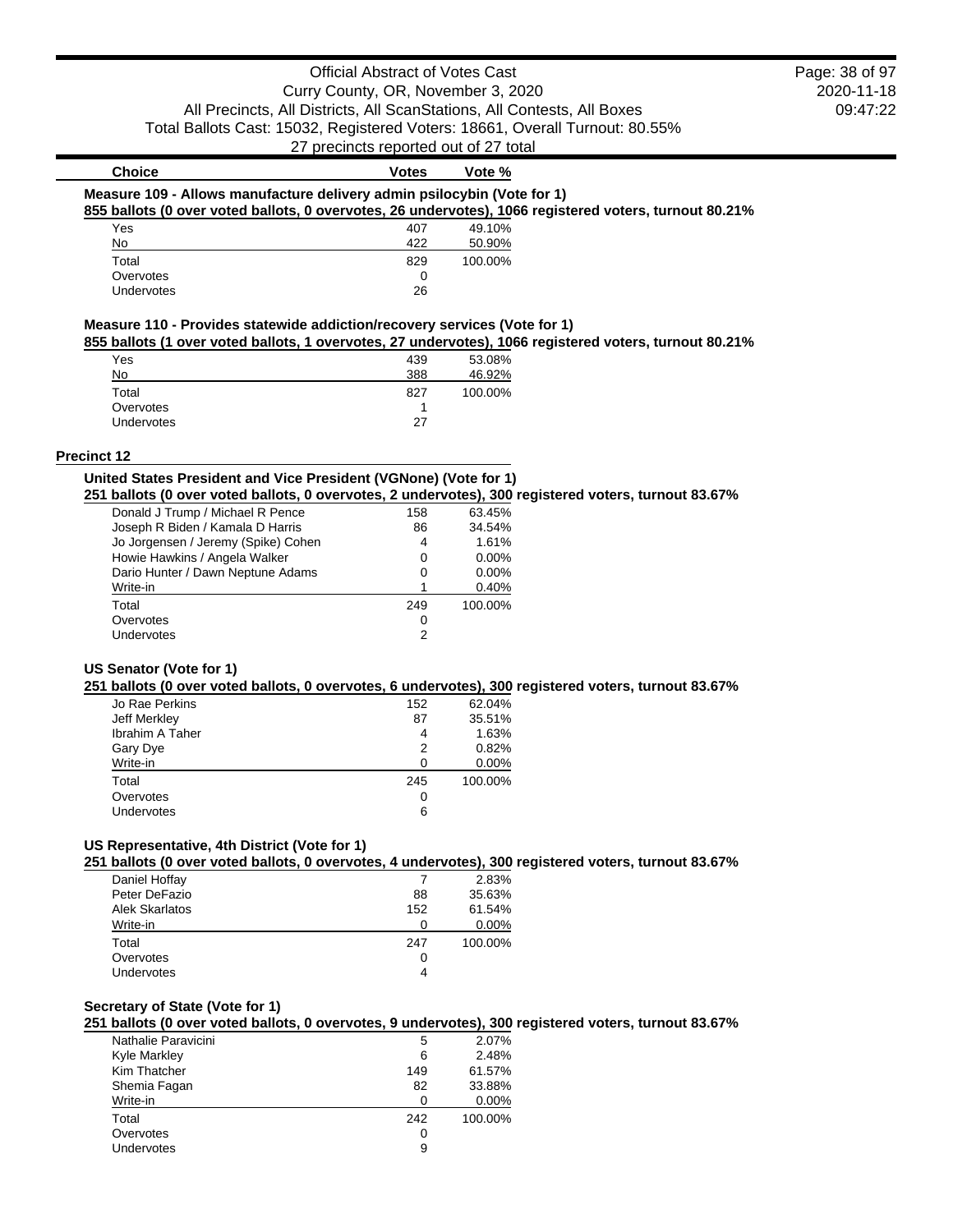## **Choice Votes Votes Vote** %

#### **State Treasurer (Vote for 1)**

#### **251 ballots (0 over voted ballots, 0 overvotes, 11 undervotes), 300 registered voters, turnout 83.67%**

| Michael P Marsh    | 5   | 2.08%   |
|--------------------|-----|---------|
| <b>Tobias Read</b> | 80  | 33.33%  |
| Chris Henry        |     | 2.92%   |
| Jeff Gudman        | 148 | 61.67%  |
| Write-in           |     | 0.00%   |
| Total              | 240 | 100.00% |
| Overvotes          | O   |         |
| <b>Undervotes</b>  | 11  |         |

#### **Attorney General (Vote for 1)**

#### **251 ballots (0 over voted ballots, 0 overvotes, 12 undervotes), 300 registered voters, turnout 83.67%**

| Ellen Rosenblum      | 84  | 35.15%  |
|----------------------|-----|---------|
| Lars D H Hedbor      | 8   | 3.35%   |
| <b>Michael Cross</b> | 147 | 61.51%  |
| Write-in             | 0   | 0.00%   |
| Total                | 239 | 100.00% |
| Overvotes            | O   |         |
| <b>Undervotes</b>    | 12  |         |

#### **State Senator, 1st District (Vote for 1)**

#### **251 ballots (0 over voted ballots, 0 overvotes, 14 undervotes), 300 registered voters, turnout 83.67%**

| 154 | 64.98%  |
|-----|---------|
| 83  | 35.02%  |
| O   | 0.00%   |
| 237 | 100.00% |
| 0   |         |
| 14  |         |
|     |         |

#### **State Representative, 1st District (Vote for 1)**

#### **251 ballots (0 over voted ballots, 0 overvotes, 6 undervotes), 300 registered voters, turnout 83.67%**

| Calla Felicity    | 79  | 32.24%  |
|-------------------|-----|---------|
| David Brock Smith | 166 | 67.76%  |
| Write-in          |     | 0.00%   |
| Total             | 245 | 100.00% |
| Overvotes         |     |         |
| <b>Undervotes</b> | 6   |         |

#### **Judge of the Supreme Court, Position 4 (Vote for 1)**

## **251 ballots (0 over voted ballots, 0 overvotes, 112 undervotes), 300 registered voters, turnout 83.67%**

| Christopher L Garrett | 135 | 97.12%  |
|-----------------------|-----|---------|
| Write-in              |     | 2.88%   |
| Total                 | 139 | 100.00% |
| Overvotes             |     |         |
| Undervotes            | 112 |         |
|                       |     |         |

#### **Judge of the Court of Appeals, Position 9 (Vote for 1)**

#### **251 ballots (0 over voted ballots, 0 overvotes, 117 undervotes), 300 registered voters, turnout 83.67%**

| Jacqueline S Kamins | 132 | 98.51%  |
|---------------------|-----|---------|
| Write-in            | ≘   | 1.49%   |
| Total               | 134 | 100.00% |
| Overvotes           |     |         |
| <b>Undervotes</b>   | 117 |         |

## **County Commissioner, Position 2 (Vote for 1)**

#### **251 ballots (0 over voted ballots, 0 overvotes, 37 undervotes), 300 registered voters, turnout 83.67%**

| John Herzog | 101 | 47.20% |
|-------------|-----|--------|
| Sue Gold    | 113 | 52.80% |
| Write-in    |     | 0.00%  |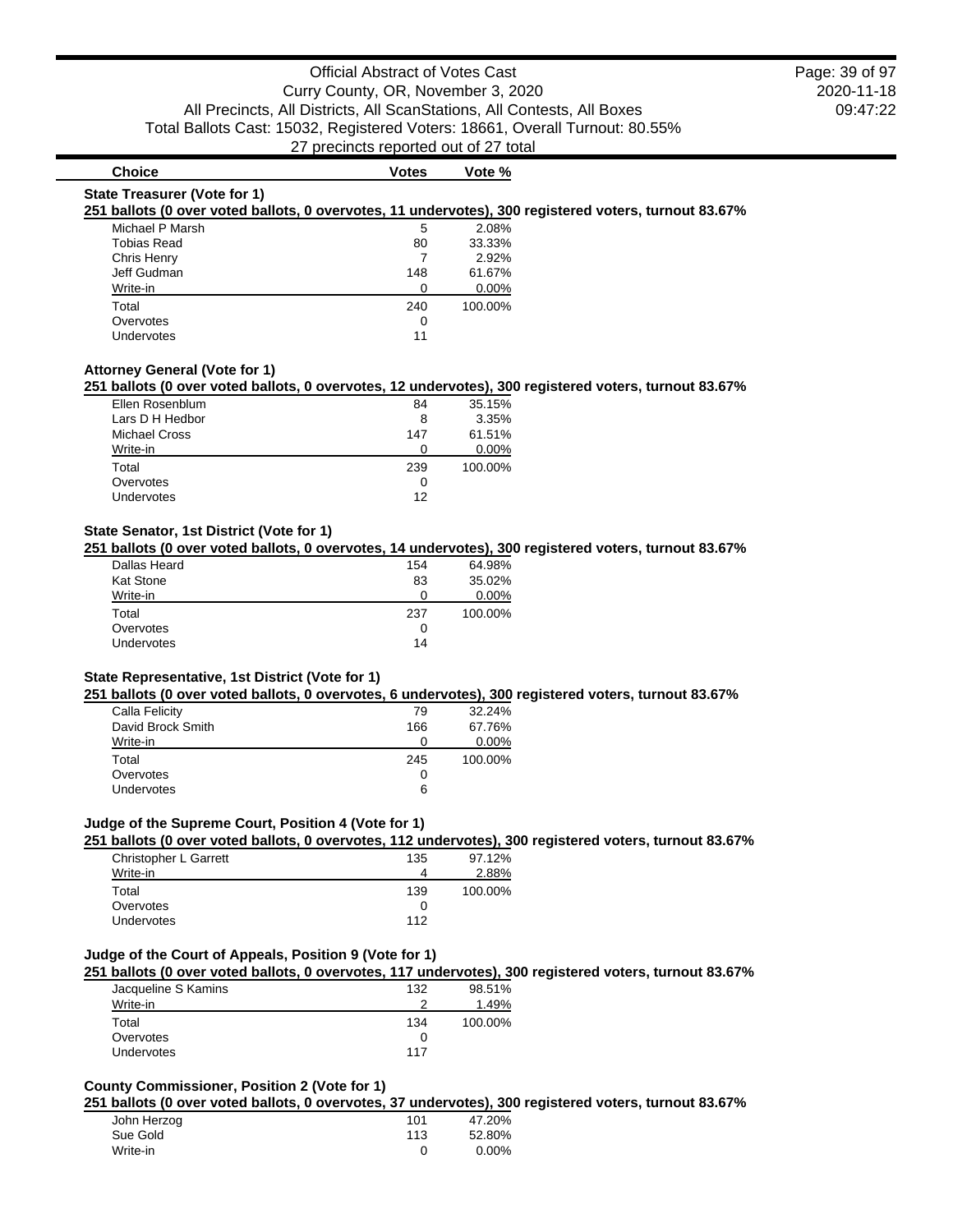| <b>Choice</b> | <b>Votes</b> | Vote %  |
|---------------|--------------|---------|
| Total         | 214          | 100.00% |
| Overvotes     |              |         |
| Undervotes    | 37           |         |

## **County Clerk (Vote for 1)**

#### **251 ballots (0 over voted ballots, 0 overvotes, 28 undervotes), 300 registered voters, turnout 83.67%**

| Renee' Kolen      | 164 | 73.54%  |
|-------------------|-----|---------|
| Emma DeRock       | 59  | 26.46%  |
| Write-in          | 0   | 0.00%   |
| Total             | 223 | 100.00% |
| Overvotes         | O   |         |
| <b>Undervotes</b> | 28  |         |

## **County Sheriff (Vote for 1)**

## **251 ballots (0 over voted ballots, 0 overvotes, 77 undervotes), 300 registered voters, turnout 83.67%**

| John Ward         | 158 | 90.80%  |
|-------------------|-----|---------|
| Write-in          | 16  | 9.20%   |
| Total             | 174 | 100.00% |
| Overvotes         | 0   |         |
| <b>Undervotes</b> | 77  |         |

## **County Treasurer (Vote for 1)**

#### **251 ballots (0 over voted ballots, 0 overvotes, 52 undervotes), 300 registered voters, turnout 83.67%**

| Terry C Hanscam   | 118 | 59.30%  |
|-------------------|-----|---------|
| Elizabeth Neketin | 81  | 40.70%  |
| Write-in          | O   | 0.00%   |
| Total             | 199 | 100.00% |
| Overvotes         | 0   |         |
| <b>Undervotes</b> | 52  |         |

## **Curry County Soil and Water Conservation District, Zone 2 (Vote for 1)**

#### **251 ballots (0 over voted ballots, 0 overvotes, 94 undervotes), 300 registered voters, turnout 83.67%**

| Jeffrey Knox      | 156 | 99.36%  |
|-------------------|-----|---------|
| Write-in          |     | 0.64%   |
| Total             | 157 | 100.00% |
| Overvotes         | 0   |         |
| <b>Undervotes</b> | 94  |         |

## **Curry County Soil and Water Conservation District, Zone 3 (Vote for 1)**

#### **251 ballots (0 over voted ballots, 0 overvotes, 112 undervotes), 300 registered voters, turnout 83.67%**

| Lynee Dewald      | 138 | 99.28%  |
|-------------------|-----|---------|
| Write-in          |     | 0.72%   |
| Total             | 139 | 100.00% |
| Overvotes         | 0   |         |
| <b>Undervotes</b> | 112 |         |

#### **Curry County Soil and Water Conservation District, At Large (Vote for 1)**

#### **251 ballots (0 over voted ballots, 0 overvotes, 111 undervotes), 300 registered voters, turnout 83.67%**

|              |     | --      |
|--------------|-----|---------|
| Jeremy Knapp | 139 | 99.29%  |
| Write-in     |     | 0.71%   |
| Total        | 140 | 100.00% |
| Overvotes    |     |         |
| Undervotes   | 111 |         |

## **Measure 107 - Amends Constitution: Allows laws limiting (Vote for 1)**

#### **251 ballots (0 over voted ballots, 0 overvotes, 10 undervotes), 300 registered voters, turnout 83.67%**

| Yes | 181 | 75.10% |
|-----|-----|--------|
| No  | 60  | 24.90% |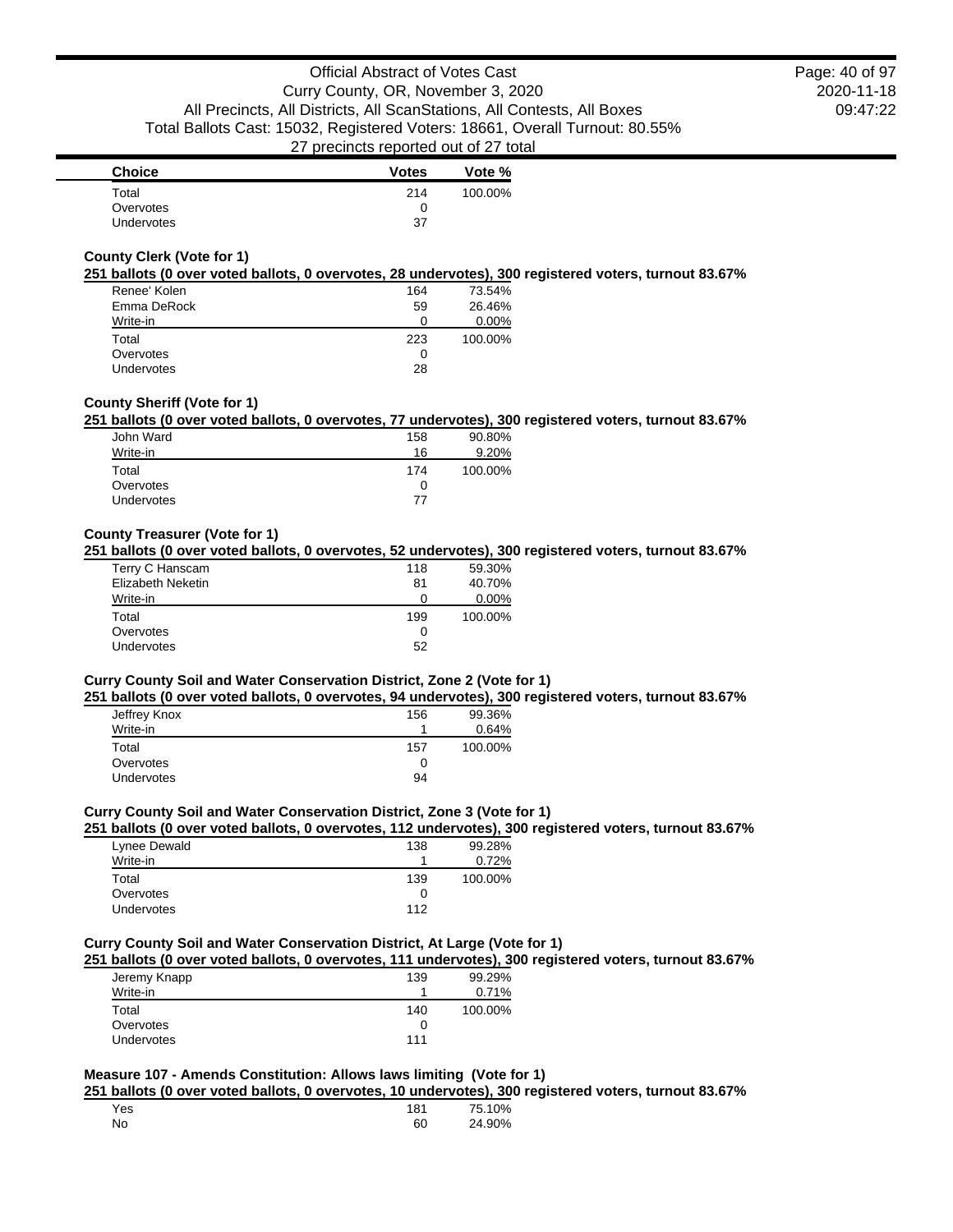2020-11-18 09:47:22 Page: 41 of 97

| <b>Choice</b> | Votes | Vote %  |
|---------------|-------|---------|
| Total         | 241   | 100.00% |
| Overvotes     |       |         |
| Undervotes    | 10    |         |

#### **Measure 108 - Increases cigarette and cigar taxes (Vote for 1)**

**251 ballots (0 over voted ballots, 0 overvotes, 6 undervotes), 300 registered voters, turnout 83.67%**

| Yes        | 153 | 62.45%  |
|------------|-----|---------|
| No         | 92  | 37.55%  |
| Total      | 245 | 100.00% |
| Overvotes  | 0   |         |
| Undervotes | 6   |         |

#### **Measure 109 - Allows manufacture delivery admin psilocybin (Vote for 1)**

**251 ballots (0 over voted ballots, 0 overvotes, 9 undervotes), 300 registered voters, turnout 83.67%**

| 129 | 53.31%  |
|-----|---------|
| 113 | 46.69%  |
| 242 | 100.00% |
| 0   |         |
| 9   |         |
|     |         |

## **Measure 110 - Provides statewide addiction/recovery services (Vote for 1)**

#### **251 ballots (0 over voted ballots, 0 overvotes, 13 undervotes), 300 registered voters, turnout 83.67%**

| Yes               | 105 | 44.12%  |
|-------------------|-----|---------|
| No                | 133 | 55.88%  |
| Total             | 238 | 100.00% |
| Overvotes         | 0   |         |
| <b>Undervotes</b> | 13  |         |

#### **Precinct 13**

## **United States President and Vice President (VGNone) (Vote for 1)**

**258 ballots (0 over voted ballots, 0 overvotes, 0 undervotes), 303 registered voters, turnout 85.15%**

| Donald J Trump / Michael R Pence    | 162 | 62.79%  |
|-------------------------------------|-----|---------|
| Joseph R Biden / Kamala D Harris    | 89  | 34.50%  |
| Jo Jorgensen / Jeremy (Spike) Cohen | 3   | 1.16%   |
| Howie Hawkins / Angela Walker       | 1   | 0.39%   |
| Dario Hunter / Dawn Neptune Adams   | 1   | 0.39%   |
| Write-in                            | 2   | 0.78%   |
| Total                               | 258 | 100.00% |
| Overvotes                           | 0   |         |
| Undervotes                          | 0   |         |

## **US Senator (Vote for 1)**

## **258 ballots (0 over voted ballots, 0 overvotes, 7 undervotes), 303 registered voters, turnout 85.15%**

| Jo Rae Perkins         | 153 | 60.96%  |
|------------------------|-----|---------|
| Jeff Merkley           | 90  | 35.86%  |
| <b>Ibrahim A Taher</b> | 2   | 0.80%   |
| Gary Dye               | 6   | 2.39%   |
| Write-in               |     | 0.00%   |
| Total                  | 251 | 100.00% |
| Overvotes              | O   |         |
| Undervotes             |     |         |
|                        |     |         |

## **US Representative, 4th District (Vote for 1)**

**258 ballots (0 over voted ballots, 0 overvotes, 8 undervotes), 303 registered voters, turnout 85.15%**

| Daniel Hoffay  |     | $0.80\%$ |
|----------------|-----|----------|
| Peter DeFazio  | 98  | 39.20%   |
| Alek Skarlatos | 150 | 60.00%   |
| Write-in       |     | $0.00\%$ |
|                |     |          |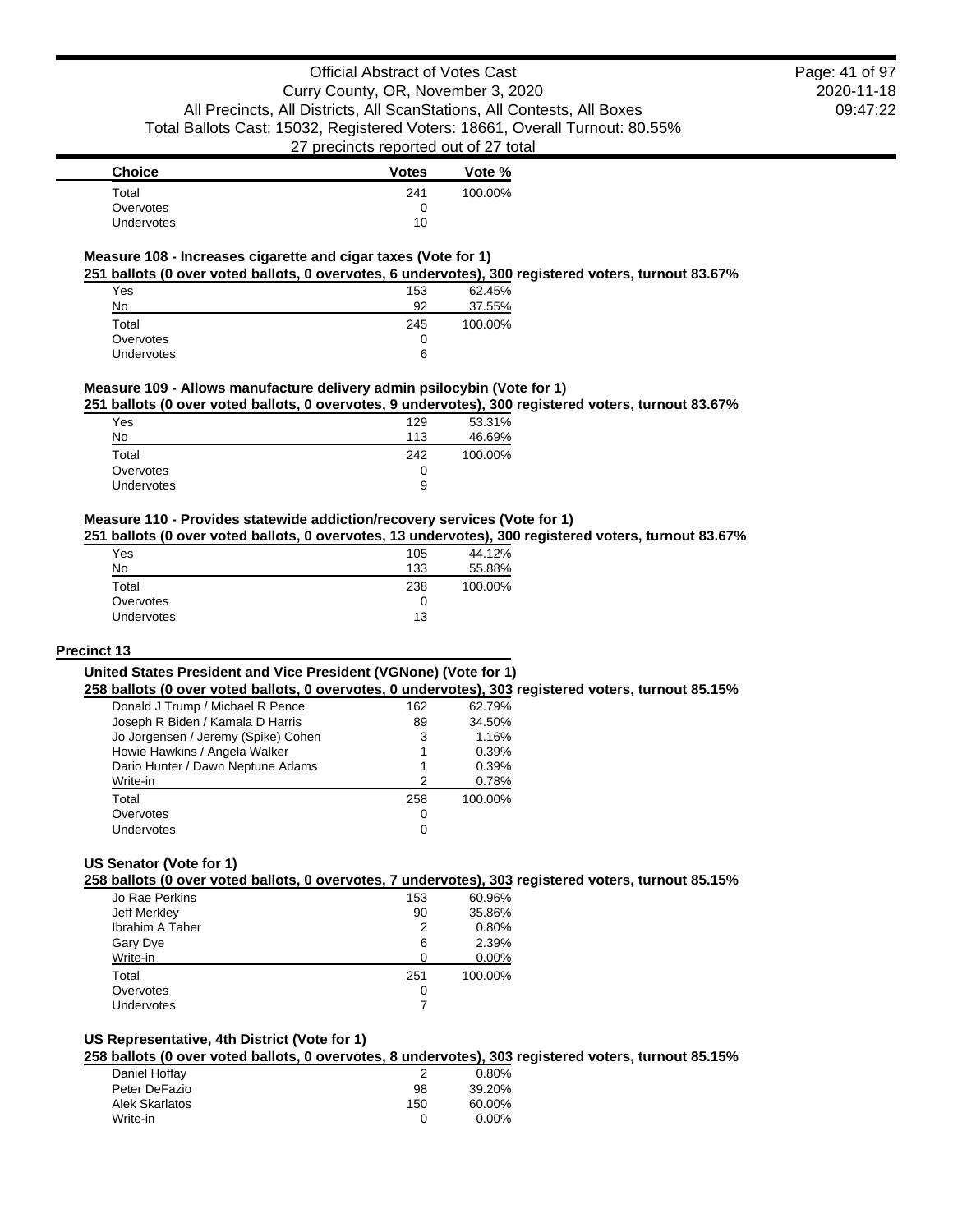2020-11-18 09:47:22 Page: 42 of 97

| <b>Choice</b>     | <b>Votes</b> | Vote %  |
|-------------------|--------------|---------|
| Total             | 250          | 100.00% |
| Overvotes         | 0            |         |
| <b>Undervotes</b> | 8            |         |

## **Secretary of State (Vote for 1)**

#### **258 ballots (0 over voted ballots, 0 overvotes, 13 undervotes), 303 registered voters, turnout 85.15%**

| Nathalie Paravicini | 4   | 1.63%   |
|---------------------|-----|---------|
| Kyle Markley        | 6   | 2.45%   |
| Kim Thatcher        | 153 | 62.45%  |
| Shemia Fagan        | 82  | 33.47%  |
| Write-in            | O   | 0.00%   |
| Total               | 245 | 100.00% |
| Overvotes           | 0   |         |
| Undervotes          | 13  |         |

## **State Treasurer (Vote for 1)**

#### **258 ballots (0 over voted ballots, 0 overvotes, 14 undervotes), 303 registered voters, turnout 85.15%**

| Michael P Marsh    | 10  | 4.10%   |
|--------------------|-----|---------|
| <b>Tobias Read</b> | 88  | 36.07%  |
| Chris Henry        | 3   | 1.23%   |
| Jeff Gudman        | 143 | 58.61%  |
| Write-in           | 0   | 0.00%   |
| Total              | 244 | 100.00% |
| Overvotes          | 0   |         |
| Undervotes         | 14  |         |
|                    |     |         |

## **Attorney General (Vote for 1)**

#### **258 ballots (0 over voted ballots, 0 overvotes, 17 undervotes), 303 registered voters, turnout 85.15%**

| Ellen Rosenblum      | 86  | 35.68%  |
|----------------------|-----|---------|
| Lars D H Hedbor      | 5   | 2.07%   |
| <b>Michael Cross</b> | 149 | 61.83%  |
| Write-in             |     | 0.41%   |
| Total                | 241 | 100.00% |
| Overvotes            | 0   |         |
| <b>Undervotes</b>    | 17  |         |
|                      |     |         |

#### **State Senator, 1st District (Vote for 1)**

#### **258 ballots (0 over voted ballots, 0 overvotes, 14 undervotes), 303 registered voters, turnout 85.15%**

| Dallas Heard      | 161 | 65.98%  |
|-------------------|-----|---------|
| <b>Kat Stone</b>  | 83  | 34.02%  |
| Write-in          |     | 0.00%   |
| Total             | 244 | 100.00% |
| Overvotes         | O   |         |
| <b>Undervotes</b> | 14  |         |
|                   |     |         |

#### **State Representative, 1st District (Vote for 1)**

#### **258 ballots (0 over voted ballots, 0 overvotes, 13 undervotes), 303 registered voters, turnout 85.15%**

| Calla Felicity    | 83  | 33.88%  |
|-------------------|-----|---------|
| David Brock Smith | 162 | 66.12%  |
| Write-in          |     | 0.00%   |
| Total             | 245 | 100.00% |
| Overvotes         | 0   |         |
| <b>Undervotes</b> | 13  |         |
|                   |     |         |

#### **Judge of the Supreme Court, Position 4 (Vote for 1)**

#### **258 ballots (0 over voted ballots, 0 overvotes, 122 undervotes), 303 registered voters, turnout 85.15%**

| Christopher L Garrett | 134 | 98.53% |
|-----------------------|-----|--------|
| Write-in              |     | 1.47%  |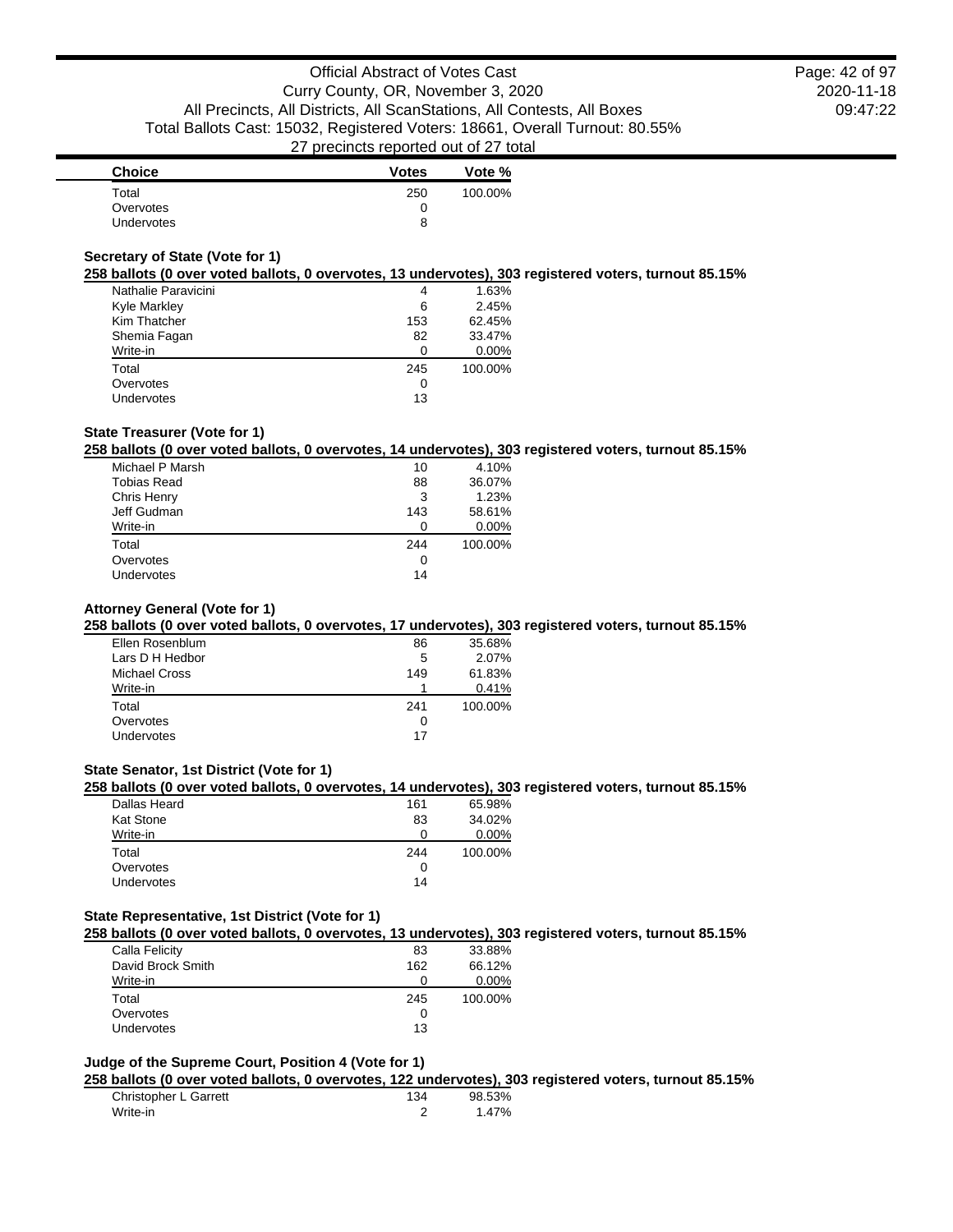2020-11-18 09:47:22 Page: 43 of 97

| <b>Choice</b> | <b>Votes</b> | Vote %  |
|---------------|--------------|---------|
| Total         | 136          | 100.00% |
| Overvotes     |              |         |
| Undervotes    | 122          |         |

## **Judge of the Court of Appeals, Position 9 (Vote for 1)**

#### **258 ballots (0 over voted ballots, 0 overvotes, 129 undervotes), 303 registered voters, turnout 85.15%**

| Jacqueline S Kamins | 128 | 99.22%  |
|---------------------|-----|---------|
| Write-in            |     | 0.78%   |
| Total               | 129 | 100.00% |
| Overvotes           | O   |         |
| Undervotes          | 129 |         |

#### **County Commissioner, Position 2 (Vote for 1)**

#### **258 ballots (0 over voted ballots, 0 overvotes, 33 undervotes), 303 registered voters, turnout 85.15%**

| John Herzog | 133 | 59.11%  |
|-------------|-----|---------|
| Sue Gold    | 92  | 40.89%  |
| Write-in    | O   | 0.00%   |
| Total       | 225 | 100.00% |
| Overvotes   | O   |         |
| Undervotes  | 33  |         |
|             |     |         |

#### **County Clerk (Vote for 1)**

#### **258 ballots (0 over voted ballots, 0 overvotes, 31 undervotes), 303 registered voters, turnout 85.15%**

| Renee' Kolen | 172          | 75.77%  |
|--------------|--------------|---------|
| Emma DeRock  | 55           | 24.23%  |
| Write-in     |              | 0.00%   |
| Total        | 227          | 100.00% |
| Overvotes    | $\mathbf{I}$ |         |
| Undervotes   | 31           |         |

#### **County Sheriff (Vote for 1)**

#### **258 ballots (0 over voted ballots, 0 overvotes, 88 undervotes), 303 registered voters, turnout 85.15%**

| John Ward  | 162 | 95.29%  |
|------------|-----|---------|
| Write-in   | 8   | 4.71%   |
| Total      | 170 | 100.00% |
| Overvotes  | 0   |         |
| Undervotes | 88  |         |

#### **County Treasurer (Vote for 1)**

#### **258 ballots (0 over voted ballots, 0 overvotes, 43 undervotes), 303 registered voters, turnout 85.15%**

| Terry C Hanscam   | 119 | 55.35%   |
|-------------------|-----|----------|
| Elizabeth Neketin | 96  | 44.65%   |
| Write-in          | 0   | $0.00\%$ |
| Total             | 215 | 100.00%  |
| Overvotes         | O   |          |
| Undervotes        | 43  |          |

## **Curry County Soil and Water Conservation District, Zone 2 (Vote for 1)**

#### **258 ballots (0 over voted ballots, 0 overvotes, 111 undervotes), 303 registered voters, turnout 85.15%**

| Jeffrey Knox | 146 | 99.32%  |
|--------------|-----|---------|
| Write-in     |     | 0.68%   |
| Total        | 147 | 100.00% |
| Overvotes    |     |         |
| Undervotes   | 111 |         |

## **Curry County Soil and Water Conservation District, Zone 3 (Vote for 1)**

#### **258 ballots (0 over voted ballots, 0 overvotes, 119 undervotes), 303 registered voters, turnout 85.15%**

| Lynee Dewald | 139 | 100.00% |
|--------------|-----|---------|
| Write-in     |     | 0.00%   |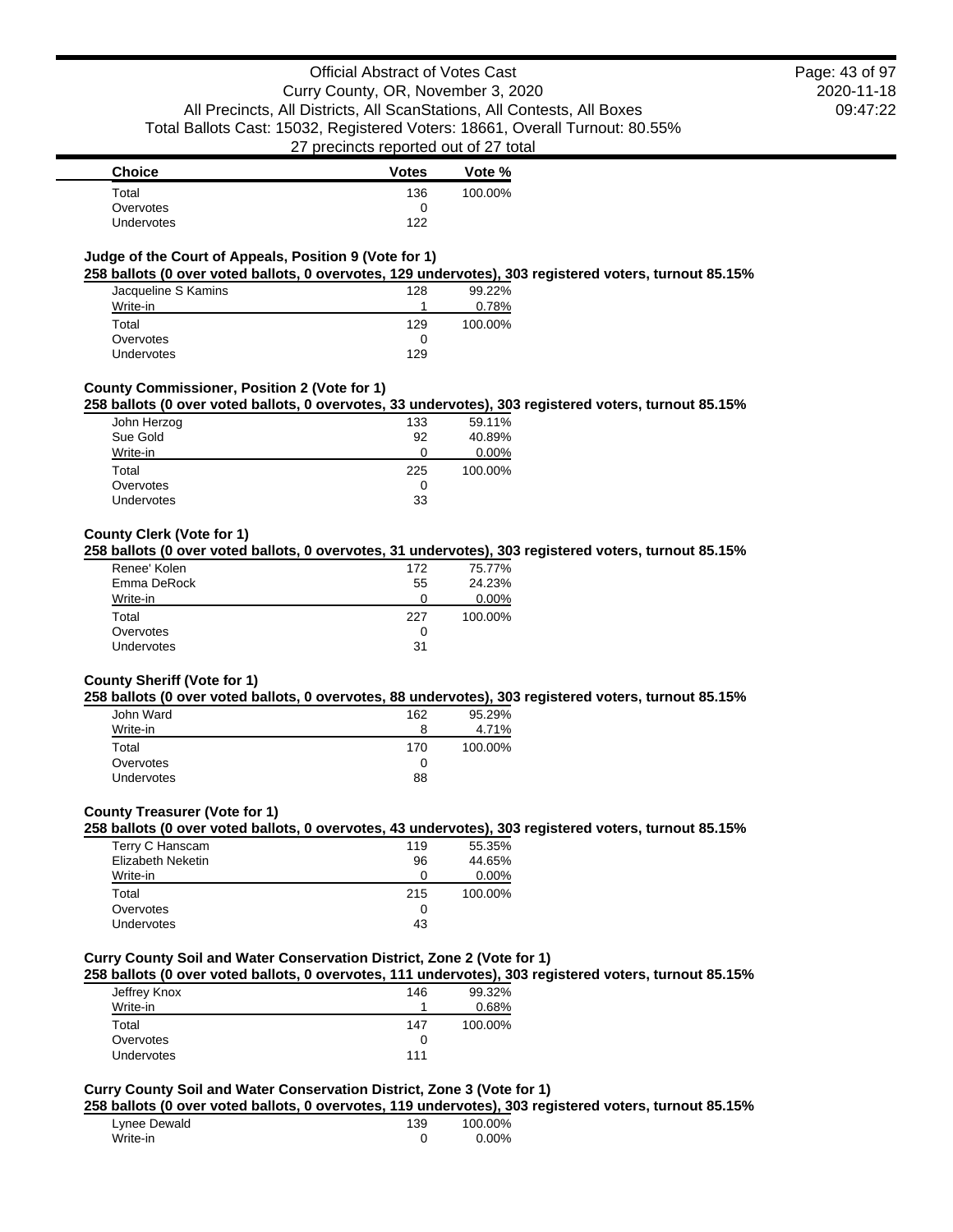| <b>Choice</b> | <b>Votes</b> | Vote %  |
|---------------|--------------|---------|
| Total         | 139          | 100.00% |
| Overvotes     |              |         |
| Undervotes    | 119          |         |

#### **Curry County Soil and Water Conservation District, At Large (Vote for 1)**

**258 ballots (0 over voted ballots, 0 overvotes, 114 undervotes), 303 registered voters, turnout 85.15%**

| Jeremy Knapp | 143 | 99.31%  |
|--------------|-----|---------|
| Write-in     |     | 0.69%   |
| Total        | 144 | 100.00% |
| Overvotes    | 0   |         |
| Undervotes   | 114 |         |

## **Measure 107 - Amends Constitution: Allows laws limiting (Vote for 1)**

**258 ballots (0 over voted ballots, 0 overvotes, 18 undervotes), 303 registered voters, turnout 85.15%**

| Yes        | 156 | 65.00%  |
|------------|-----|---------|
| No         | 84  | 35.00%  |
| Total      | 240 | 100.00% |
| Overvotes  | 0   |         |
| Undervotes | 18  |         |
|            |     |         |

#### **Measure 108 - Increases cigarette and cigar taxes (Vote for 1)**

**258 ballots (0 over voted ballots, 0 overvotes, 15 undervotes), 303 registered voters, turnout 85.15%**

| Yes        | 132 | 54.32%  |
|------------|-----|---------|
| No         | 111 | 45.68%  |
| Total      | 243 | 100.00% |
| Overvotes  | 0   |         |
| Undervotes | 15  |         |

#### **Measure 109 - Allows manufacture delivery admin psilocybin (Vote for 1)**

**258 ballots (0 over voted ballots, 0 overvotes, 17 undervotes), 303 registered voters, turnout 85.15%**

| Yes               | 117 | 48.55%  |
|-------------------|-----|---------|
| No                | 124 | 51.45%  |
| Total             | 241 | 100.00% |
| Overvotes         | 0   |         |
| <b>Undervotes</b> | 17  |         |

#### **Measure 110 - Provides statewide addiction/recovery services (Vote for 1)**

#### **258 ballots (0 over voted ballots, 0 overvotes, 14 undervotes), 303 registered voters, turnout 85.15%**

| Yes               | 113 | 46.31%  |
|-------------------|-----|---------|
| No                | 131 | 53.69%  |
| Total             | 244 | 100.00% |
| Overvotes         |     |         |
| <b>Undervotes</b> | 14  |         |

#### **Precinct 14**

#### **United States President and Vice President (VGNone) (Vote for 1) 358 ballots (0 over voted ballots, 0 overvotes, 3 undervotes), 485 registered voters, turnout 73.81%**

| Donald J Trump / Michael R Pence    | 242 | 68.17%  |
|-------------------------------------|-----|---------|
| Joseph R Biden / Kamala D Harris    | 103 | 29.01%  |
| Jo Jorgensen / Jeremy (Spike) Cohen | 6   | 1.69%   |
| Howie Hawkins / Angela Walker       | 3   | 0.85%   |
| Dario Hunter / Dawn Neptune Adams   | 0   | 0.00%   |
| Write-in                            | 1   | 0.28%   |
| Total                               | 355 | 100.00% |
| Overvotes                           | 0   |         |
| Undervotes                          | 3   |         |

#### **US Senator (Vote for 1)**

#### **358 ballots (0 over voted ballots, 0 overvotes, 8 undervotes), 485 registered voters, turnout 73.81%**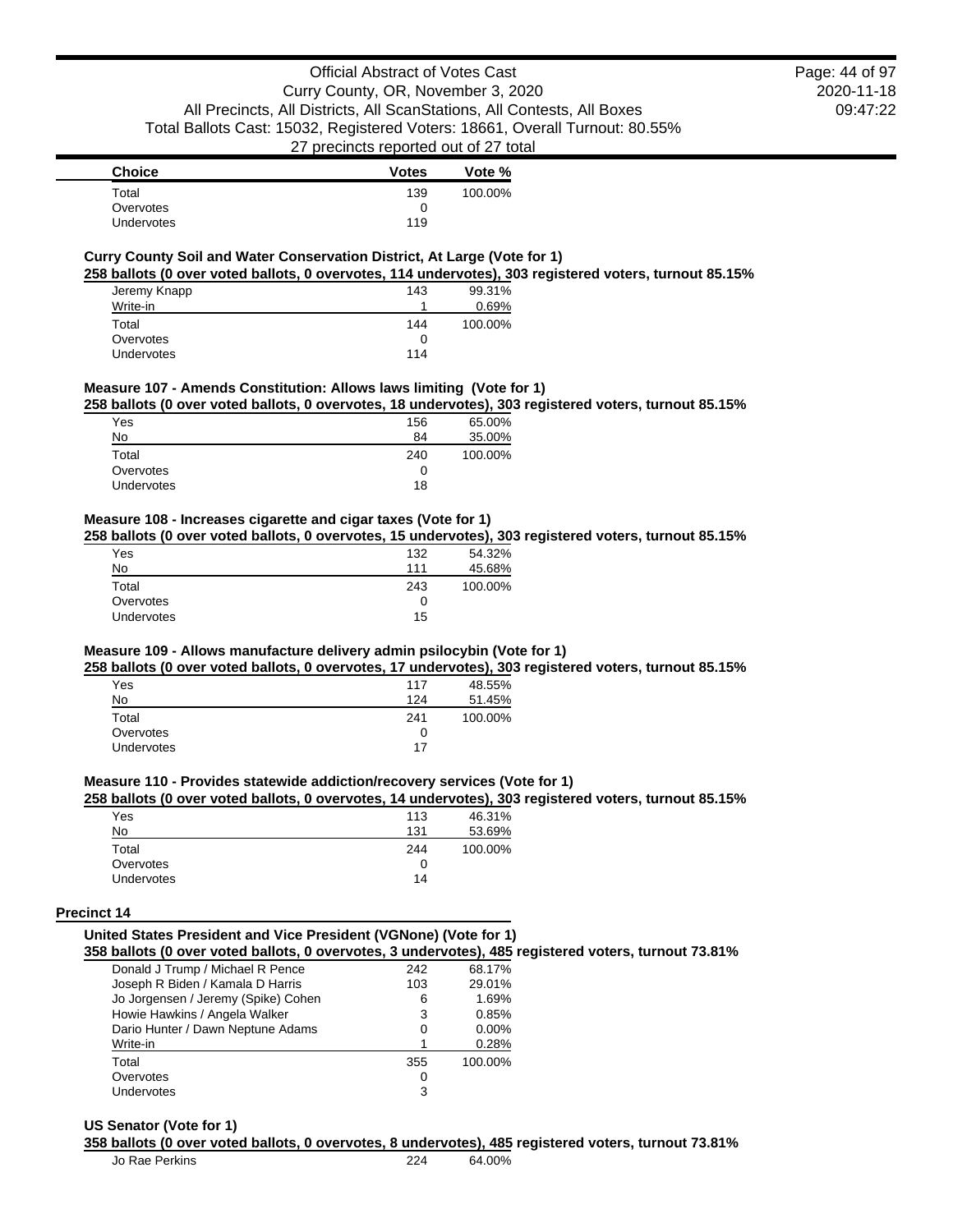| <b>Choice</b>     | <b>Votes</b> | Vote %  |
|-------------------|--------------|---------|
| Jeff Merkley      | 112          | 32.00%  |
| Ibrahim A Taher   | 5            | 1.43%   |
| Gary Dye          | 9            | 2.57%   |
| Write-in          | n            | 0.00%   |
| Total             | 350          | 100.00% |
| Overvotes         | 0            |         |
| <b>Undervotes</b> | 8            |         |
|                   |              |         |

#### **US Representative, 4th District (Vote for 1)**

## **358 ballots (0 over voted ballots, 0 overvotes, 8 undervotes), 485 registered voters, turnout 73.81%**

| Daniel Hoffay     | 10  | 2.86%   |
|-------------------|-----|---------|
| Peter DeFazio     | 106 | 30.29%  |
| Alek Skarlatos    | 234 | 66.86%  |
| Write-in          | O   | 0.00%   |
| Total             | 350 | 100.00% |
| Overvotes         | O   |         |
| <b>Undervotes</b> | 8   |         |

## **Secretary of State (Vote for 1)**

## **358 ballots (0 over voted ballots, 0 overvotes, 19 undervotes), 485 registered voters, turnout 73.81%**

| Nathalie Paravicini | 5   | 1.47%   |
|---------------------|-----|---------|
| <b>Kyle Markley</b> | 12  | 3.54%   |
| Kim Thatcher        | 236 | 69.62%  |
| Shemia Fagan        | 86  | 25.37%  |
| Write-in            | n   | 0.00%   |
| Total               | 339 | 100.00% |
| Overvotes           | O   |         |
| Undervotes          | 19  |         |
|                     |     |         |

#### **State Treasurer (Vote for 1)**

#### **358 ballots (0 over voted ballots, 0 overvotes, 21 undervotes), 485 registered voters, turnout 73.81%**

| Michael P Marsh    | 5   | 1.48%   |
|--------------------|-----|---------|
| <b>Tobias Read</b> | 90  | 26.71%  |
| Chris Henry        | 13  | 3.86%   |
| Jeff Gudman        | 229 | 67.95%  |
| Write-in           | ŋ   | 0.00%   |
| Total              | 337 | 100.00% |
| Overvotes          | O   |         |
| Undervotes         | 21  |         |
|                    |     |         |

## **Attorney General (Vote for 1)**

## **358 ballots (0 over voted ballots, 0 overvotes, 20 undervotes), 485 registered voters, turnout 73.81%**

| Ellen Rosenblum | 96  | 28.40%  |
|-----------------|-----|---------|
| Lars D H Hedbor | 10  | 2.96%   |
| Michael Cross   | 232 | 68.64%  |
| Write-in        |     | 0.00%   |
| Total           | 338 | 100.00% |
| Overvotes       |     |         |
| Undervotes      | 20  |         |

## **State Senator, 1st District (Vote for 1)**

#### **358 ballots (0 over voted ballots, 0 overvotes, 19 undervotes), 485 registered voters, turnout 73.81%**

| Dallas Heard     | 247 | 72.86%  |
|------------------|-----|---------|
| <b>Kat Stone</b> | 92  | 27.14%  |
| Write-in         |     | 0.00%   |
| Total            | 339 | 100.00% |
| Overvotes        | 0   |         |
| Undervotes       | 19  |         |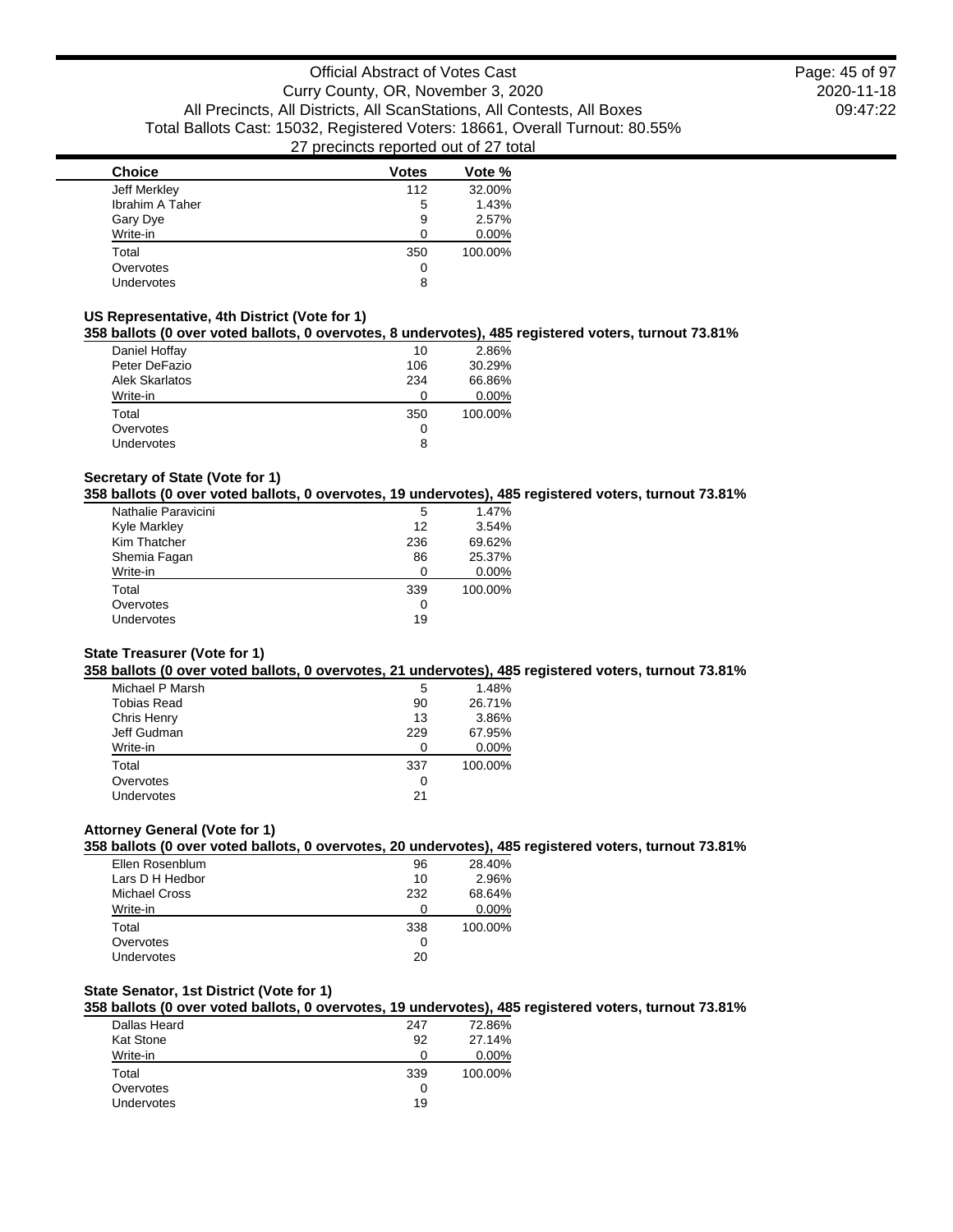## **Choice Votes Votes Vote** % **State Representative, 1st District (Vote for 1) 358 ballots (0 over voted ballots, 0 overvotes, 19 undervotes), 485 registered voters, turnout 73.81%** Calla Felicity 26.55% David Brock Smith 249 73.45% Write-in 0 0.00% Total 339 100.00% Overvotes 0<br>Undervotes 19 Undervotes **Judge of the Supreme Court, Position 4 (Vote for 1)**

#### **358 ballots (0 over voted ballots, 0 overvotes, 137 undervotes), 485 registered voters, turnout 73.81%**

| Christopher L Garrett | 220 | 99.55%  |
|-----------------------|-----|---------|
| Write-in              |     | 0.45%   |
| Total                 | 221 | 100.00% |
| Overvotes             |     |         |
| <b>Undervotes</b>     | 137 |         |

## **Judge of the Court of Appeals, Position 9 (Vote for 1)**

**358 ballots (0 over voted ballots, 0 overvotes, 142 undervotes), 485 registered voters, turnout 73.81%**

| Jacqueline S Kamins | 216 | 100.00% |
|---------------------|-----|---------|
| Write-in            |     | 0.00%   |
| Total               | 216 | 100.00% |
| Overvotes           |     |         |
| <b>Undervotes</b>   | 142 |         |

#### **County Commissioner, Position 2 (Vote for 1)**

#### **358 ballots (0 over voted ballots, 0 overvotes, 38 undervotes), 485 registered voters, turnout 73.81%**

| John Herzog | 198 | 61.88%   |
|-------------|-----|----------|
| Sue Gold    | 122 | 38.12%   |
| Write-in    | 0   | $0.00\%$ |
| Total       | 320 | 100.00%  |
| Overvotes   | 0   |          |
| Undervotes  | 38  |          |

## **County Clerk (Vote for 1)**

#### **358 ballots (0 over voted ballots, 0 overvotes, 64 undervotes), 485 registered voters, turnout 73.81%**

| Renee' Kolen      | 236 | 80.27%  |
|-------------------|-----|---------|
| Emma DeRock       | 57  | 19.39%  |
| Write-in          |     | 0.34%   |
| Total             | 294 | 100.00% |
| Overvotes         |     |         |
| <b>Undervotes</b> | 64  |         |
|                   |     |         |

#### **County Sheriff (Vote for 1)**

#### **358 ballots (0 over voted ballots, 0 overvotes, 82 undervotes), 485 registered voters, turnout 73.81%**

| John Ward         | 264 | 95.65%  |
|-------------------|-----|---------|
| Write-in          | 12  | 4.35%   |
| Total             | 276 | 100.00% |
| Overvotes         |     |         |
| <b>Undervotes</b> | 82  |         |

#### **County Treasurer (Vote for 1)**

#### **358 ballots (0 over voted ballots, 0 overvotes, 64 undervotes), 485 registered voters, turnout 73.81%**

| Terry C Hanscam   | 161 | 54.76%  |
|-------------------|-----|---------|
| Elizabeth Neketin | 132 | 44.90%  |
| Write-in          |     | 0.34%   |
| Total             | 294 | 100.00% |
| Overvotes         | O   |         |
| Undervotes        | 64  |         |
|                   |     |         |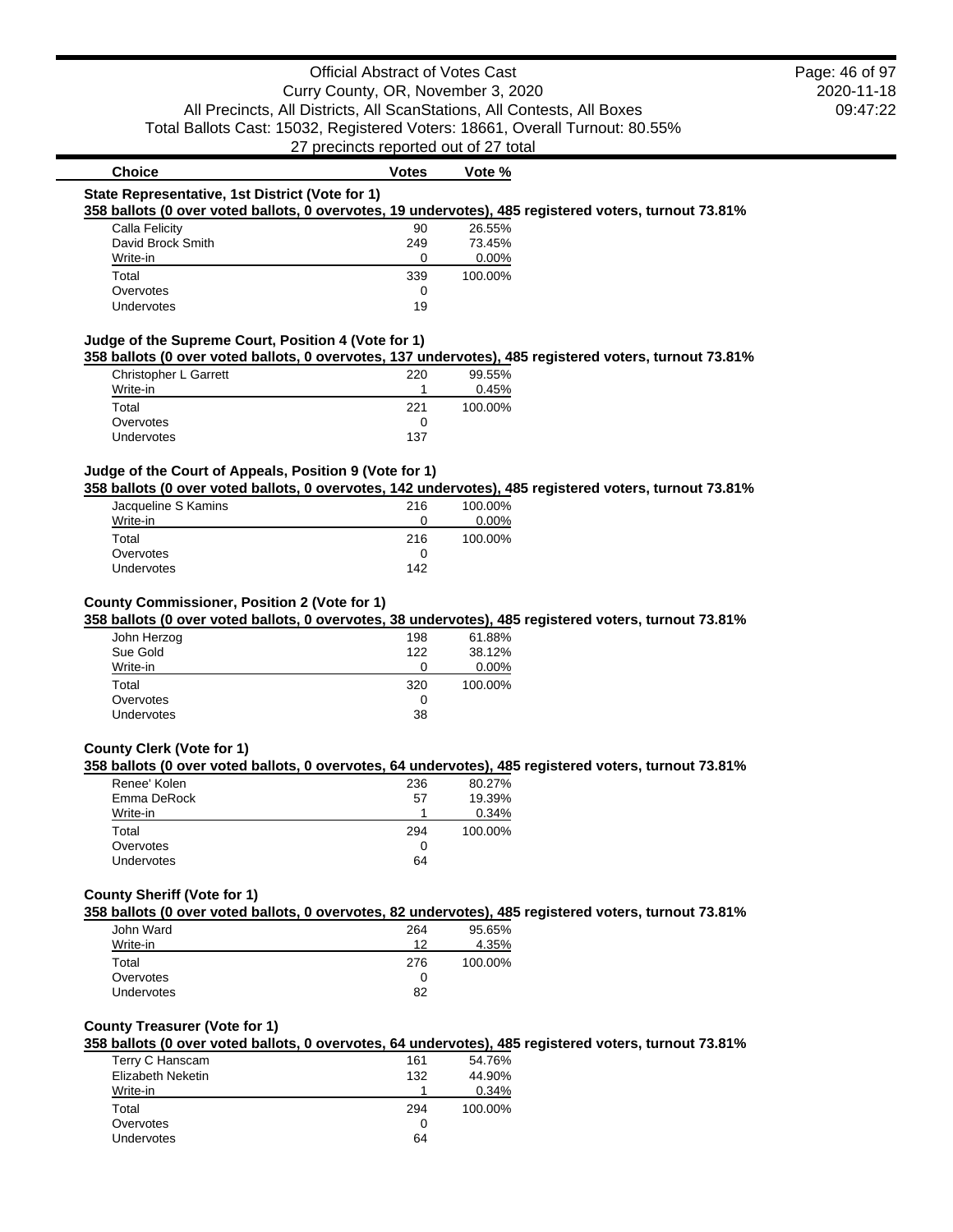## Official Abstract of Votes Cast Curry County, OR, November 3, 2020 All Precincts, All Districts, All ScanStations, All Contests, All Boxes Total Ballots Cast: 15032, Registered Voters: 18661, Overall Turnout: 80.55%

27 precincts reported out of 27 total

## **Choice Votes Votes Vote** % **Curry County Soil and Water Conservation District, Zone 2 (Vote for 1) 358 ballots (0 over voted ballots, 0 overvotes, 138 undervotes), 485 registered voters, turnout 73.81%** Jeffrey Knox 220 100.00%

| Write-in          |     | $0.00\%$ |
|-------------------|-----|----------|
| Total             | 220 | 100.00%  |
| Overvotes         |     |          |
| <b>Undervotes</b> | 138 |          |

## **Curry County Soil and Water Conservation District, Zone 3 (Vote for 1)**

#### **358 ballots (0 over voted ballots, 0 overvotes, 147 undervotes), 485 registered voters, turnout 73.81%**

| Lynee Dewald      | 211 | 100.00% |
|-------------------|-----|---------|
| Write-in          |     | 0.00%   |
| Total             | 211 | 100.00% |
| Overvotes         |     |         |
| <b>Undervotes</b> | 147 |         |

## **Curry County Soil and Water Conservation District, At Large (Vote for 1)**

**358 ballots (0 over voted ballots, 0 overvotes, 139 undervotes), 485 registered voters, turnout 73.81%**

| 218 | 99.54%  |
|-----|---------|
|     | 0.46%   |
| 219 | 100.00% |
| 0   |         |
| 139 |         |
|     |         |

#### **Measure 107 - Amends Constitution: Allows laws limiting (Vote for 1)**

#### **358 ballots (1 over voted ballots, 1 overvotes, 19 undervotes), 485 registered voters, turnout 73.81%**

| Yes               | 230 | 68.05%  |
|-------------------|-----|---------|
| No                | 108 | 31.95%  |
| Total             | 338 | 100.00% |
| Overvotes         |     |         |
| <b>Undervotes</b> | 19  |         |
|                   |     |         |

## **Measure 108 - Increases cigarette and cigar taxes (Vote for 1)**

## **358 ballots (0 over voted ballots, 0 overvotes, 13 undervotes), 485 registered voters, turnout 73.81%**

| Yes        | 206 | 59.71%  |
|------------|-----|---------|
| No         | 139 | 40.29%  |
| Total      | 345 | 100.00% |
| Overvotes  | O   |         |
| Undervotes | 13  |         |

#### **Measure 109 - Allows manufacture delivery admin psilocybin (Vote for 1)**

#### **358 ballots (0 over voted ballots, 0 overvotes, 15 undervotes), 485 registered voters, turnout 73.81%**

| Yes               | 164 | 47.81%  |
|-------------------|-----|---------|
| No                | 179 | 52.19%  |
| Total             | 343 | 100.00% |
| Overvotes         | 0   |         |
| <b>Undervotes</b> | 15  |         |

## **Measure 110 - Provides statewide addiction/recovery services (Vote for 1)**

#### **358 ballots (0 over voted ballots, 0 overvotes, 15 undervotes), 485 registered voters, turnout 73.81%**

| Yes               | 156 | 45.48%  |
|-------------------|-----|---------|
| No                | 187 | 54.52%  |
| Total             | 343 | 100.00% |
| Overvotes         | 0   |         |
| <b>Undervotes</b> | 15  |         |

#### **Precinct 15**

## **United States President and Vice President (VGNone) (Vote for 1)**

**490 ballots (0 over voted ballots, 0 overvotes, 1 undervotes), 638 registered voters, turnout 76.80%**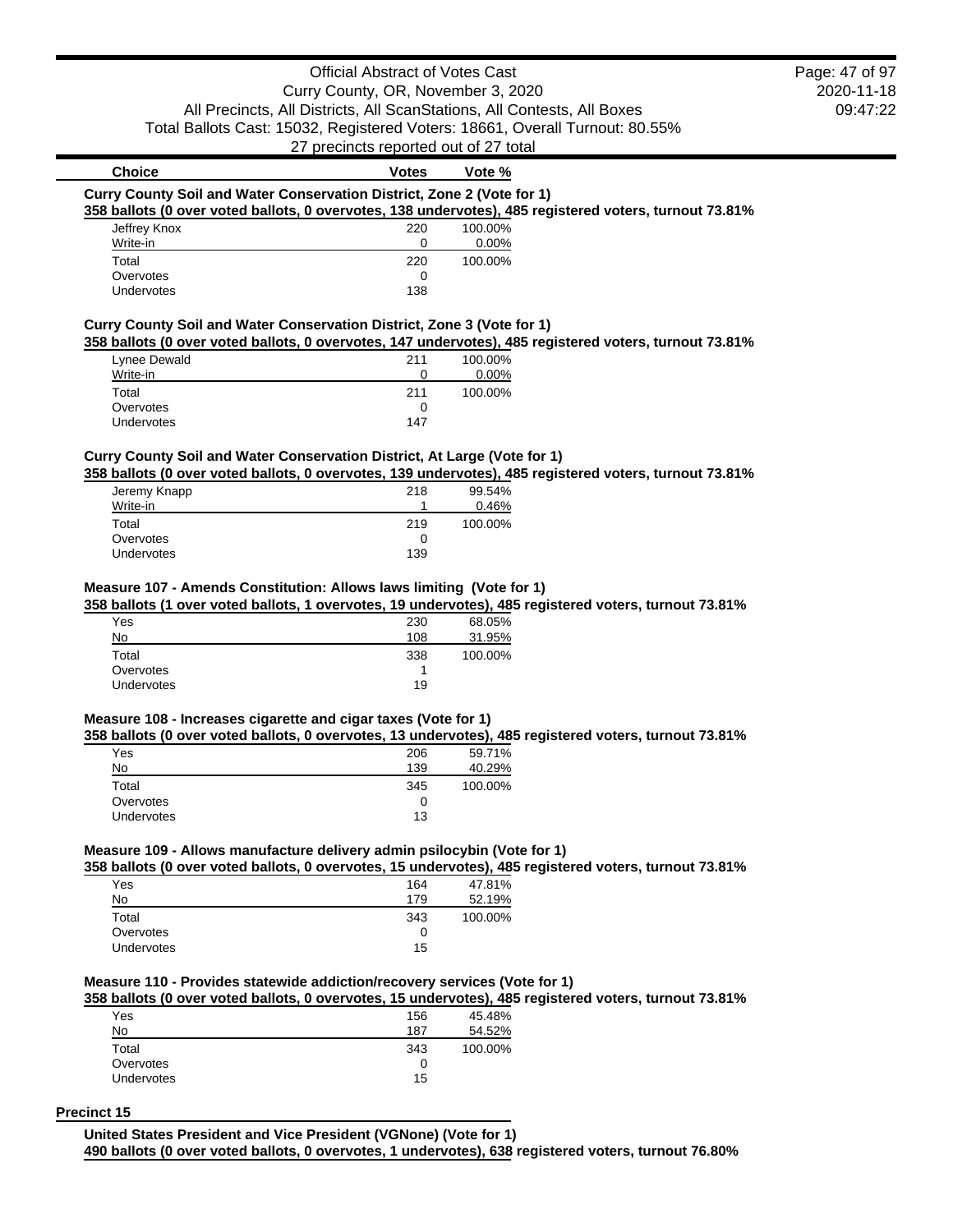| <b>Choice</b>                       | <b>Votes</b> | Vote %   |
|-------------------------------------|--------------|----------|
| Donald J Trump / Michael R Pence    | 285          | 58.28%   |
| Joseph R Biden / Kamala D Harris    | 191          | 39.06%   |
| Jo Jorgensen / Jeremy (Spike) Cohen |              | 1.43%    |
| Howie Hawkins / Angela Walker       |              | 0.20%    |
| Dario Hunter / Dawn Neptune Adams   | 0            | $0.00\%$ |
| Write-in                            | 5            | 1.02%    |
| Total                               | 489          | 100.00%  |
| Overvotes                           | 0            |          |
| Undervotes                          |              |          |

#### **US Senator (Vote for 1)**

#### **490 ballots (0 over voted ballots, 0 overvotes, 15 undervotes), 638 registered voters, turnout 76.80%**

| Jo Rae Perkins  | 270 | 56.84%  |
|-----------------|-----|---------|
| Jeff Merkley    | 194 | 40.84%  |
| Ibrahim A Taher | 3   | 0.63%   |
| Gary Dye        |     | 1.47%   |
| Write-in        |     | 0.21%   |
| Total           | 475 | 100.00% |
| Overvotes       | 0   |         |
| Undervotes      | 15  |         |

## **US Representative, 4th District (Vote for 1)**

## **490 ballots (0 over voted ballots, 0 overvotes, 13 undervotes), 638 registered voters, turnout 76.80%**

| Daniel Hoffay     | 9   | 1.89%   |
|-------------------|-----|---------|
| Peter DeFazio     | 185 | 38.78%  |
| Alek Skarlatos    | 283 | 59.33%  |
| Write-in          | ŋ   | 0.00%   |
| Total             | 477 | 100.00% |
| Overvotes         | O   |         |
| <b>Undervotes</b> | 13  |         |
|                   |     |         |

## **Secretary of State (Vote for 1)**

#### **490 ballots (0 over voted ballots, 0 overvotes, 22 undervotes), 638 registered voters, turnout 76.80%**

| Nathalie Paravicini | 17  | 3.63%    |
|---------------------|-----|----------|
| Kyle Markley        | 11  | 2.35%    |
| Kim Thatcher        | 286 | 61.11%   |
| Shemia Fagan        | 154 | 32.91%   |
| Write-in            | O   | $0.00\%$ |
| Total               | 468 | 100.00%  |
| Overvotes           | 0   |          |
| Undervotes          | 22  |          |

#### **State Treasurer (Vote for 1)**

#### **490 ballots (0 over voted ballots, 0 overvotes, 26 undervotes), 638 registered voters, turnout 76.80%**

|           | Michael P Marsh | 10  | 2.16%   |
|-----------|-----------------|-----|---------|
|           | Tobias Read     | 164 | 35.34%  |
|           | Chris Henry     | 19  | 4.09%   |
|           | Jeff Gudman     | 271 | 58.41%  |
| Write-in  |                 | O   | 0.00%   |
| Total     |                 | 464 | 100.00% |
| Overvotes |                 | 0   |         |
|           | Undervotes      | 26  |         |
|           |                 |     |         |

## **Attorney General (Vote for 1)**

## **490 ballots (0 over voted ballots, 0 overvotes, 27 undervotes), 638 registered voters, turnout 76.80%**

| Ellen Rosenblum | 182 | 39.31% |
|-----------------|-----|--------|
| Lars D H Hedbor | 8   | 1.73%  |
| Michael Cross   | 271 | 58.53% |
| Write-in        |     | 0.43%  |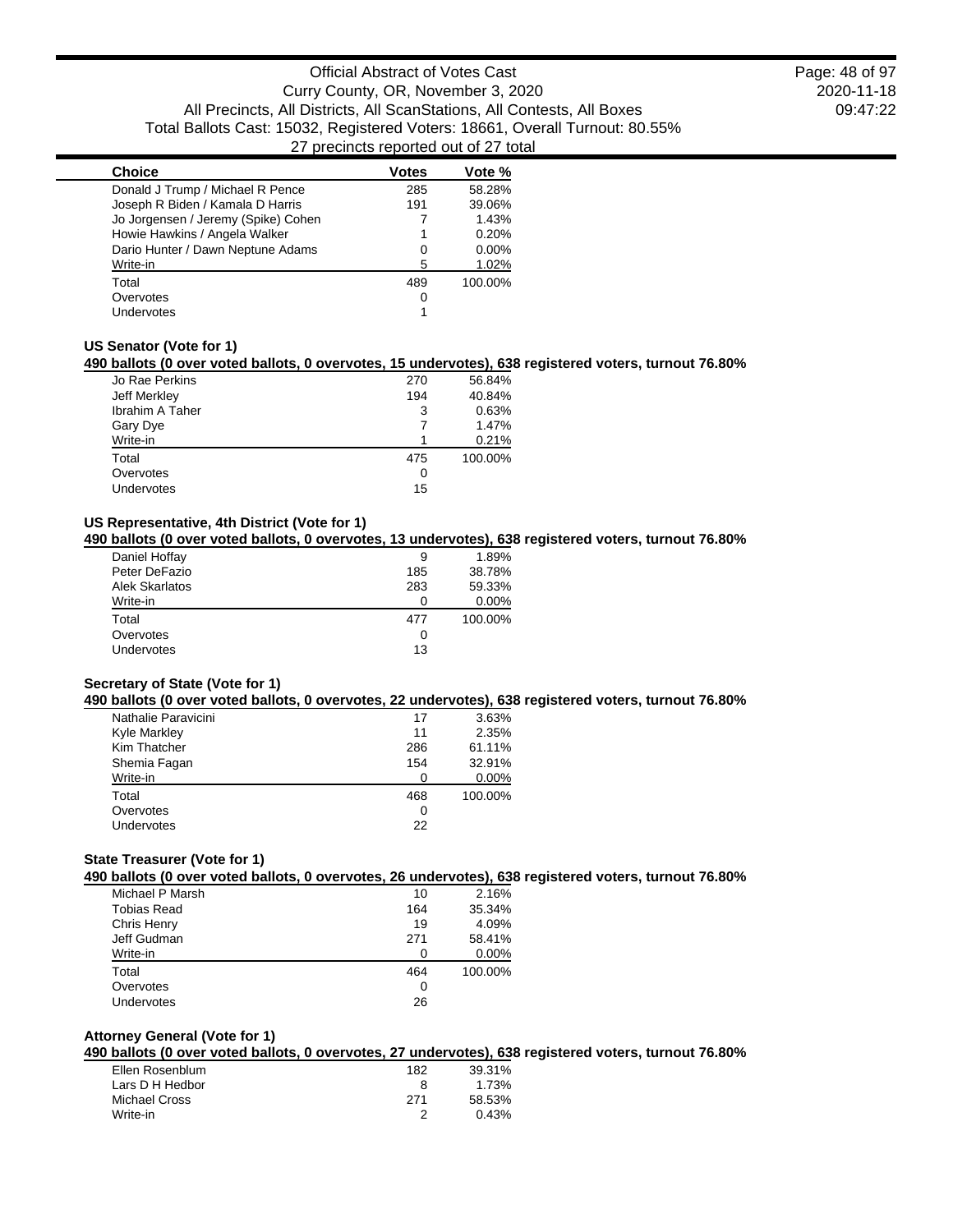| <b>Choice</b> | <b>Votes</b> | Vote %  |
|---------------|--------------|---------|
| Total         | 463          | 100.00% |
| Overvotes     |              |         |
| Undervotes    | 27           |         |

## **State Senator, 1st District (Vote for 1)**

#### **490 ballots (0 over voted ballots, 0 overvotes, 30 undervotes), 638 registered voters, turnout 76.80%**

| Dallas Heard     | 294 | 63.91%  |
|------------------|-----|---------|
| <b>Kat Stone</b> | 166 | 36.09%  |
| Write-in         | ∩   | 0.00%   |
| Total            | 460 | 100.00% |
| Overvotes        | 0   |         |
| Undervotes       | 30  |         |

#### **State Representative, 1st District (Vote for 1)**

#### **490 ballots (0 over voted ballots, 0 overvotes, 22 undervotes), 638 registered voters, turnout 76.80%**

| Calla Felicity    | 162 | 34.62%  |
|-------------------|-----|---------|
| David Brock Smith | 304 | 64.96%  |
| Write-in          | າ   | 0.43%   |
| Total             | 468 | 100.00% |
| Overvotes         | O   |         |
| Undervotes        | 22  |         |

#### **Judge of the Supreme Court, Position 4 (Vote for 1)**

**490 ballots (0 over voted ballots, 0 overvotes, 193 undervotes), 638 registered voters, turnout 76.80%**

| Christopher L Garrett | 295 | 99.33%  |
|-----------------------|-----|---------|
| Write-in              | ◠   | 0.67%   |
| Total                 | 297 | 100.00% |
| Overvotes             |     |         |
| <b>Undervotes</b>     | 193 |         |

#### **Judge of the Court of Appeals, Position 9 (Vote for 1)**

**490 ballots (0 over voted ballots, 0 overvotes, 205 undervotes), 638 registered voters, turnout 76.80%**

| Jacqueline S Kamins | 285 | 100.00%  |
|---------------------|-----|----------|
| Write-in            | O   | $0.00\%$ |
| Total               | 285 | 100.00%  |
| Overvotes           | 0   |          |
| <b>Undervotes</b>   | 205 |          |

#### **County Commissioner, Position 2 (Vote for 1)**

#### **490 ballots (0 over voted ballots, 0 overvotes, 53 undervotes), 638 registered voters, turnout 76.80%**

| John Herzog | 248 | 56.75%  |
|-------------|-----|---------|
| Sue Gold    | 187 | 42.79%  |
| Write-in    | っ   | 0.46%   |
| Total       | 437 | 100.00% |
| Overvotes   | O   |         |
|             |     |         |

## **County Clerk (Vote for 1)**

#### **490 ballots (0 over voted ballots, 0 overvotes, 79 undervotes), 638 registered voters, turnout 76.80%**

| Renee' Kolen      | 301 | 73.24%  |
|-------------------|-----|---------|
| Emma DeRock       | 109 | 26.52%  |
| Write-in          |     | 0.24%   |
| Total             | 411 | 100.00% |
| Overvotes         |     |         |
| <b>Undervotes</b> | 79  |         |

#### **County Sheriff (Vote for 1)**

**490 ballots (0 over voted ballots, 0 overvotes, 149 undervotes), 638 registered voters, turnout 76.80%**

| John Ward | 319     | 93.55% |
|-----------|---------|--------|
| Write-in  | າາ<br>້ | 6.45%  |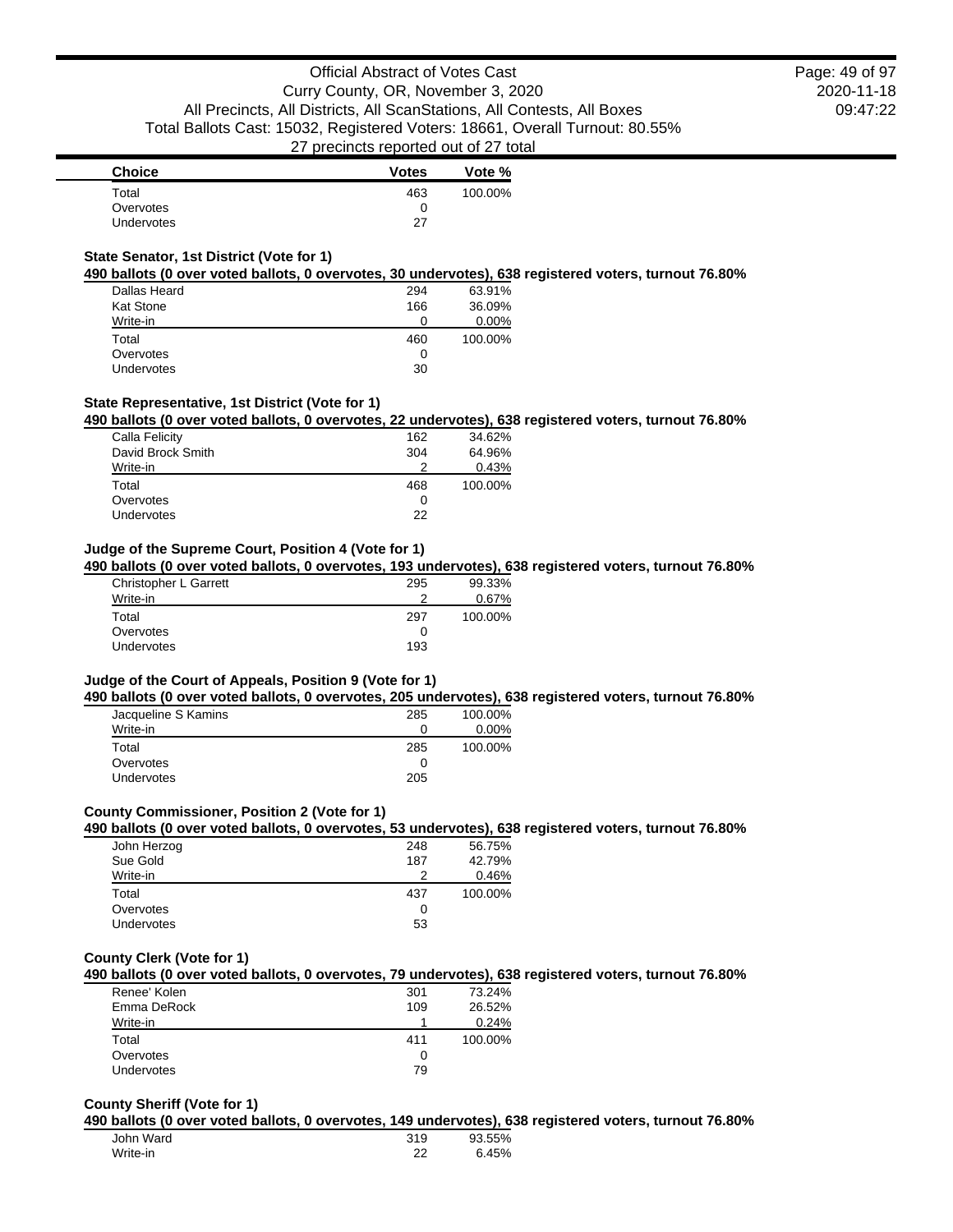| <b>Choice</b> | <b>Votes</b> | Vote %  |
|---------------|--------------|---------|
| Total         | 341          | 100.00% |
| Overvotes     |              |         |
| Undervotes    | 149          |         |

## **County Treasurer (Vote for 1)**

#### **490 ballots (0 over voted ballots, 0 overvotes, 75 undervotes), 638 registered voters, turnout 76.80%**

| Terry C Hanscam   | 232 | 55.90%  |
|-------------------|-----|---------|
| Elizabeth Neketin | 183 | 44.10%  |
| Write-in          | O   | 0.00%   |
| Total             | 415 | 100.00% |
| Overvotes         | 0   |         |
| Undervotes        | 75  |         |

## **Curry County Soil and Water Conservation District, Zone 2 (Vote for 1)**

## **490 ballots (0 over voted ballots, 0 overvotes, 194 undervotes), 638 registered voters, turnout 76.80%**

| Jeffrey Knox | 295 | 99.66%  |
|--------------|-----|---------|
| Write-in     |     | 0.34%   |
| Total        | 296 | 100.00% |
| Overvotes    | 0   |         |
| Undervotes   | 194 |         |

#### **Curry County Soil and Water Conservation District, Zone 3 (Vote for 1)**

#### **490 ballots (0 over voted ballots, 0 overvotes, 203 undervotes), 638 registered voters, turnout 76.80%**

| Lynee Dewald      | 285 | 99.30%  |
|-------------------|-----|---------|
| Write-in          | ≘   | 0.70%   |
| Total             | 287 | 100.00% |
| Overvotes         |     |         |
| <b>Undervotes</b> | 203 |         |

## **Curry County Soil and Water Conservation District, At Large (Vote for 1)**

#### **490 ballots (0 over voted ballots, 0 overvotes, 197 undervotes), 638 registered voters, turnout 76.80%**

| 291 | 99.32%  |
|-----|---------|
| っ   | 0.68%   |
| 293 | 100.00% |
|     |         |
| 197 |         |
|     |         |

#### **City of Brookings, Mayor (Vote for 1)**

#### **490 ballots (0 over voted ballots, 0 overvotes, 157 undervotes), 638 registered voters, turnout 76.80%**

| Jake Pieper       | 308 | 92.49%  |
|-------------------|-----|---------|
| Write-in          | 25  | 7.51%   |
| Total             | 333 | 100.00% |
| Overvotes         |     |         |
| <b>Undervotes</b> | 157 |         |

#### **City of Brookings, Council, Position #1 (Vote for 1)**

## **490 ballots (0 over voted ballots, 0 overvotes, 155 undervotes), 638 registered voters, turnout 76.80%**

|                    |     | . .     |
|--------------------|-----|---------|
| <b>Brad Alcorn</b> | 216 | 64.48%  |
| Anthony Bond       | 116 | 34.63%  |
| Write-in           |     | 0.90%   |
| Total              | 335 | 100.00% |
| Overvotes          |     |         |
| Undervotes         | 155 |         |

## **City of Brookings, Council, Position #2 (Vote for 1)**

## **490 ballots (0 over voted ballots, 0 overvotes, 110 undervotes), 638 registered voters, turnout 76.80%**

| Diana Cooper | 166 | 43.68% |
|--------------|-----|--------|
| Ed Schreiber | 212 | 55.79% |
| Write-in     |     | 0.53%  |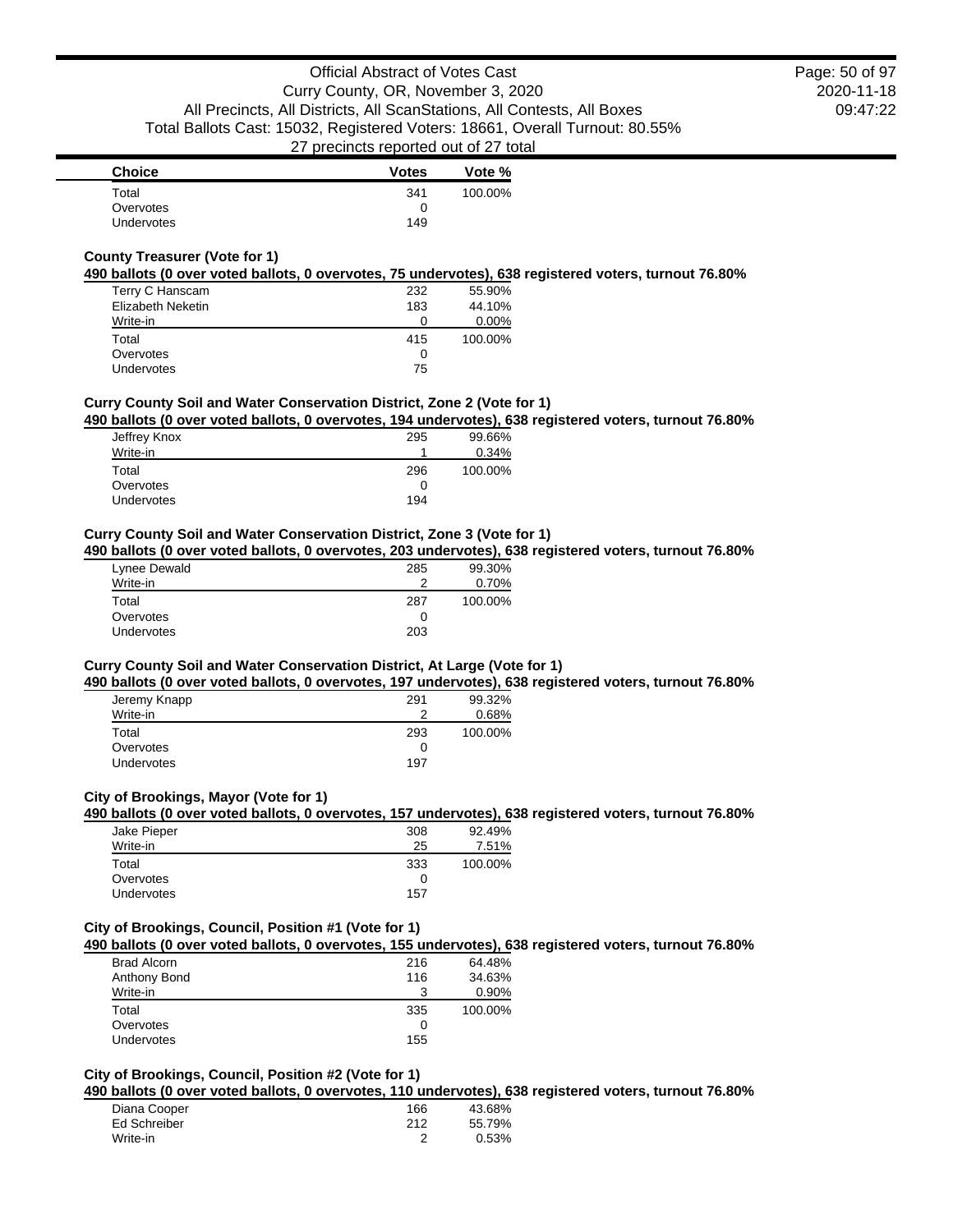2020-11-18 09:47:22 Page: 51 of 97

| <b>Choice</b>     | <b>Votes</b> | Vote %  |
|-------------------|--------------|---------|
| Total             | 380          | 100.00% |
| Overvotes         |              |         |
| <b>Undervotes</b> | 110          |         |

#### **Measure 107 - Amends Constitution: Allows laws limiting (Vote for 1)**

**490 ballots (2 over voted ballots, 2 overvotes, 35 undervotes), 638 registered voters, turnout 76.80%**

| Yes        | 318 | 70.20%  |
|------------|-----|---------|
| No         | 135 | 29.80%  |
| Total      | 453 | 100.00% |
| Overvotes  | 2   |         |
| Undervotes | 35  |         |

#### **Measure 108 - Increases cigarette and cigar taxes (Vote for 1)**

**490 ballots (0 over voted ballots, 0 overvotes, 20 undervotes), 638 registered voters, turnout 76.80%**

| Yes        | 261 | 55.53%  |
|------------|-----|---------|
| No         | 209 | 44.47%  |
| Total      | 470 | 100.00% |
| Overvotes  | 0   |         |
| Undervotes | 20  |         |

## **Measure 109 - Allows manufacture delivery admin psilocybin (Vote for 1)**

**490 ballots (0 over voted ballots, 0 overvotes, 23 undervotes), 638 registered voters, turnout 76.80%**

| Yes               | 253 | 54.18%  |
|-------------------|-----|---------|
| No                | 214 | 45.82%  |
| Total             | 467 | 100.00% |
| Overvotes         | 0   |         |
| <b>Undervotes</b> | 23  |         |

## **Measure 110 - Provides statewide addiction/recovery services (Vote for 1)**

**490 ballots (0 over voted ballots, 0 overvotes, 28 undervotes), 638 registered voters, turnout 76.80%**

| Yes               | 248 | 53.68%  |
|-------------------|-----|---------|
| No                | 214 | 46.32%  |
| Total             | 462 | 100.00% |
| Overvotes         |     |         |
| <b>Undervotes</b> | 28  |         |
|                   |     |         |

#### **Precinct 16**

## **United States President and Vice President (VGNone) (Vote for 1)**

#### **1351 ballots (1 over voted ballots, 1 overvotes, 4 undervotes), 1808 registered voters, turnout 74.72%**

| Donald J Trump / Michael R Pence    | 782  | 58.10%  |
|-------------------------------------|------|---------|
| Joseph R Biden / Kamala D Harris    | 523  | 38.86%  |
| Jo Jorgensen / Jeremy (Spike) Cohen | 24   | 1.78%   |
| Howie Hawkins / Angela Walker       | 5    | 0.37%   |
| Dario Hunter / Dawn Neptune Adams   | 3    | 0.22%   |
| Write-in                            | 9    | 0.67%   |
| Total                               | 1346 | 100.00% |
| Overvotes                           |      |         |
| Undervotes                          | 4    |         |
|                                     |      |         |

#### **US Senator (Vote for 1)**

**1351 ballots (0 over voted ballots, 0 overvotes, 40 undervotes), 1808 registered voters, turnout 74.72%**

| Jo Rae Perkins         | 741  | 56.52%  |
|------------------------|------|---------|
| Jeff Merkley           | 526  | 40.12%  |
| <b>Ibrahim A Taher</b> | 15   | 1.14%   |
| Gary Dye               | 27   | 2.06%   |
| Write-in               | 2    | 0.15%   |
| Total                  | 1311 | 100.00% |
| Overvotes              | O    |         |
| <b>Undervotes</b>      | 40   |         |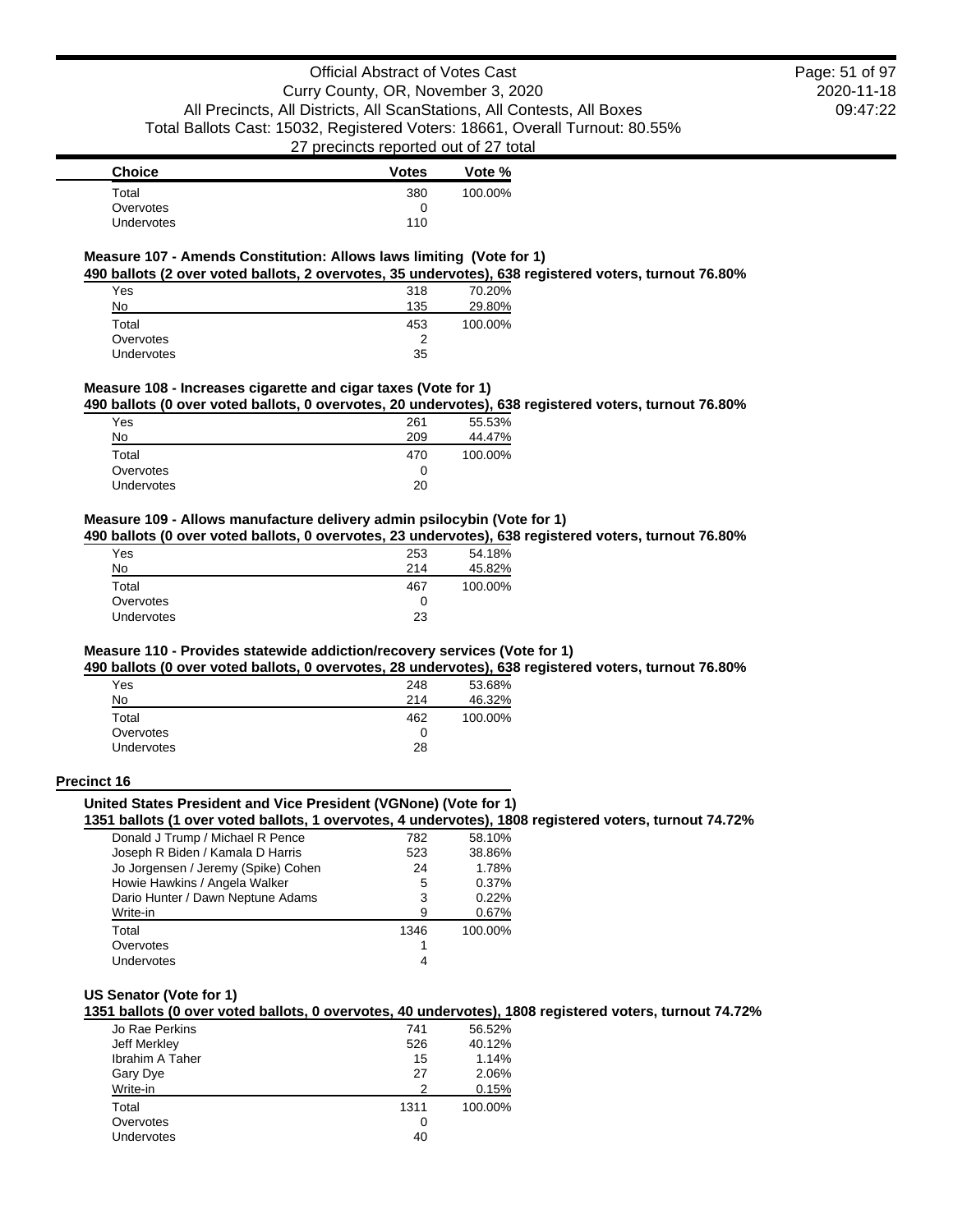| <b>Choice</b>                                | <b>Votes</b> | Vote %                                                                                                  |
|----------------------------------------------|--------------|---------------------------------------------------------------------------------------------------------|
| US Representative, 4th District (Vote for 1) |              | 1351 ballots (1 over voted ballots, 1 overvotes, 36 undervotes), 1808 registered voters, turnout 74.72% |
| Daniel Hoffay                                | 24           | 1.83%                                                                                                   |
| Peter DeFazio                                | 516          | 39.27%                                                                                                  |
| Alek Skarlatos                               | 773          | 58.83%                                                                                                  |
| Write-in                                     |              | 0.08%                                                                                                   |
| Total                                        | 1314         | 100.00%                                                                                                 |
| Overvotes                                    |              |                                                                                                         |
| Undervotes                                   | 36           |                                                                                                         |

#### **Secretary of State (Vote for 1)**

#### **1351 ballots (0 over voted ballots, 0 overvotes, 46 undervotes), 1808 registered voters, turnout 74.72%**

| Nathalie Paravicini | 31   | 2.38%   |
|---------------------|------|---------|
| <b>Kyle Markley</b> | 48   | 3.68%   |
| Kim Thatcher        | 778  | 59.62%  |
| Shemia Fagan        | 446  | 34.18%  |
| Write-in            | 2    | 0.15%   |
| Total               | 1305 | 100.00% |
| Overvotes           | O    |         |
| Undervotes          | 46   |         |
|                     |      |         |

#### **State Treasurer (Vote for 1)**

## **1351 ballots (0 over voted ballots, 0 overvotes, 56 undervotes), 1808 registered voters, turnout 74.72%**

| Michael P Marsh    | 49   | 3.78%   |
|--------------------|------|---------|
| <b>Tobias Read</b> | 466  | 35.98%  |
| Chris Henry        | 54   | 4.17%   |
| Jeff Gudman        | 725  | 55.98%  |
| Write-in           |      | 0.08%   |
| Total              | 1295 | 100.00% |
| Overvotes          | O    |         |
| Undervotes         | 56   |         |
|                    |      |         |

#### **Attorney General (Vote for 1)**

#### **1351 ballots (0 over voted ballots, 0 overvotes, 57 undervotes), 1808 registered voters, turnout 74.72%**

| Ellen Rosenblum   | 494  | 38.18%  |
|-------------------|------|---------|
| Lars D H Hedbor   | 31   | 2.40%   |
| Michael Cross     | 768  | 59.35%  |
| Write-in          |      | 0.08%   |
| Total             | 1294 | 100.00% |
| Overvotes         | O    |         |
| <b>Undervotes</b> | 57   |         |

#### **State Senator, 1st District (Vote for 1)**

#### **1351 ballots (0 over voted ballots, 0 overvotes, 71 undervotes), 1808 registered voters, turnout 74.72%**

| Dallas Heard     | 808  | 63.12%  |
|------------------|------|---------|
| <b>Kat Stone</b> | 468  | 36.56%  |
| Write-in         |      | 0.31%   |
| Total            | 1280 | 100.00% |
| Overvotes        |      |         |
| Undervotes       | 71   |         |

#### **State Representative, 1st District (Vote for 1)**

#### **1351 ballots (0 over voted ballots, 0 overvotes, 66 undervotes), 1808 registered voters, turnout 74.72%**

| Calla Felicity    | 442  | 34.40%  |
|-------------------|------|---------|
| David Brock Smith | 842  | 65.53%  |
| Write-in          |      | 0.08%   |
| Total             | 1285 | 100.00% |
| Overvotes         | 0    |         |
| Undervotes        | 66   |         |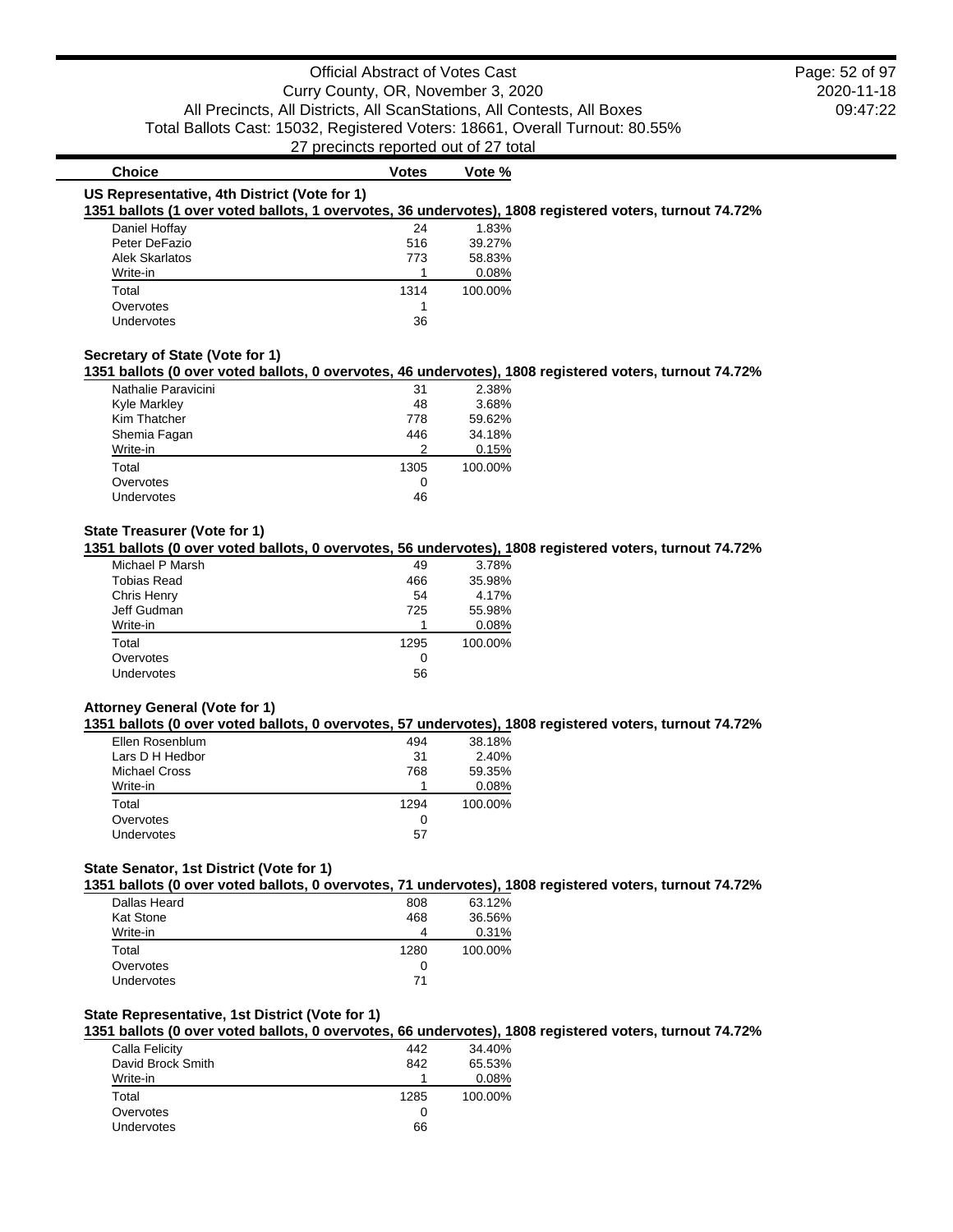## Official Abstract of Votes Cast Curry County, OR, November 3, 2020 All Precincts, All Districts, All ScanStations, All Contests, All Boxes Total Ballots Cast: 15032, Registered Voters: 18661, Overall Turnout: 80.55% 27 precincts reported out of 27 total

| <b>Christopher L Garrett</b>                           | 810 | 97.83%  |                                                                                                          |
|--------------------------------------------------------|-----|---------|----------------------------------------------------------------------------------------------------------|
| Write-in                                               | 18  | 2.17%   |                                                                                                          |
| Total                                                  | 828 | 100.00% |                                                                                                          |
| Overvotes                                              | 0   |         |                                                                                                          |
| <b>Undervotes</b>                                      | 523 |         |                                                                                                          |
| Judge of the Court of Appeals, Position 9 (Vote for 1) |     |         | 1351 ballots (0 over voted ballots, 0 overvotes, 541 undervotes), 1808 registered voters, turnout 74.72% |
|                                                        |     |         |                                                                                                          |
| Jacqueline S Kamins                                    | 795 | 98.15%  |                                                                                                          |

| $\alpha$          | .   | <u>vv. IV / U</u> |
|-------------------|-----|-------------------|
| Write-in          | 15  | 1.85%             |
| Total             | 810 | 100.00%           |
| Overvotes         |     |                   |
| <b>Undervotes</b> | 541 |                   |

**Choice Votes Votes Vote** %

#### **County Commissioner, Position 2 (Vote for 1)**

## **1351 ballots (0 over voted ballots, 0 overvotes, 168 undervotes), 1808 registered voters, turnout 74.72%**

| John Herzog | 693  | 58.58%  |
|-------------|------|---------|
| Sue Gold    | 483  | 40.83%  |
| Write-in    |      | 0.59%   |
| Total       | 1183 | 100.00% |
| Overvotes   |      |         |
| Undervotes  | 168  |         |
|             |      |         |

#### **County Clerk (Vote for 1)**

#### **1351 ballots (0 over voted ballots, 0 overvotes, 238 undervotes), 1808 registered voters, turnout 74.72%**

| Renee' Kolen | 794  | 71.34%  |
|--------------|------|---------|
| Emma DeRock  | 315  | 28.30%  |
| Write-in     | 4    | 0.36%   |
| Total        | 1113 | 100.00% |
| Overvotes    | 0    |         |
| Undervotes   | 238  |         |

## **County Sheriff (Vote for 1)**

#### **1351 ballots (0 over voted ballots, 0 overvotes, 356 undervotes), 1808 registered voters, turnout 74.72%**

| John Ward  | 956 | 96.08%  |
|------------|-----|---------|
| Write-in   | 39  | 3.92%   |
| Total      | 995 | 100.00% |
| Overvotes  |     |         |
| Undervotes | 356 |         |

## **County Treasurer (Vote for 1)**

**1351 ballots (0 over voted ballots, 0 overvotes, 233 undervotes), 1808 registered voters, turnout 74.72%**

| Terry C Hanscam   | 640          | 57.25%  |
|-------------------|--------------|---------|
| Elizabeth Neketin | 473          | 42.31%  |
| Write-in          | $\mathbf{b}$ | 0.45%   |
| Total             | 1118         | 100.00% |
| Overvotes         |              |         |
| <b>Undervotes</b> | 233          |         |

## **Curry County Soil and Water Conservation District, Zone 2 (Vote for 1)**

## **1351 ballots (0 over voted ballots, 0 overvotes, 528 undervotes), 1808 registered voters, turnout 74.72%**

|              |     | . .     |
|--------------|-----|---------|
| Jeffrey Knox | 816 | 99.15%  |
| Write-in     |     | 0.85%   |
| Total        | 823 | 100.00% |
| Overvotes    | 0   |         |
| Undervotes   | 528 |         |
|              |     |         |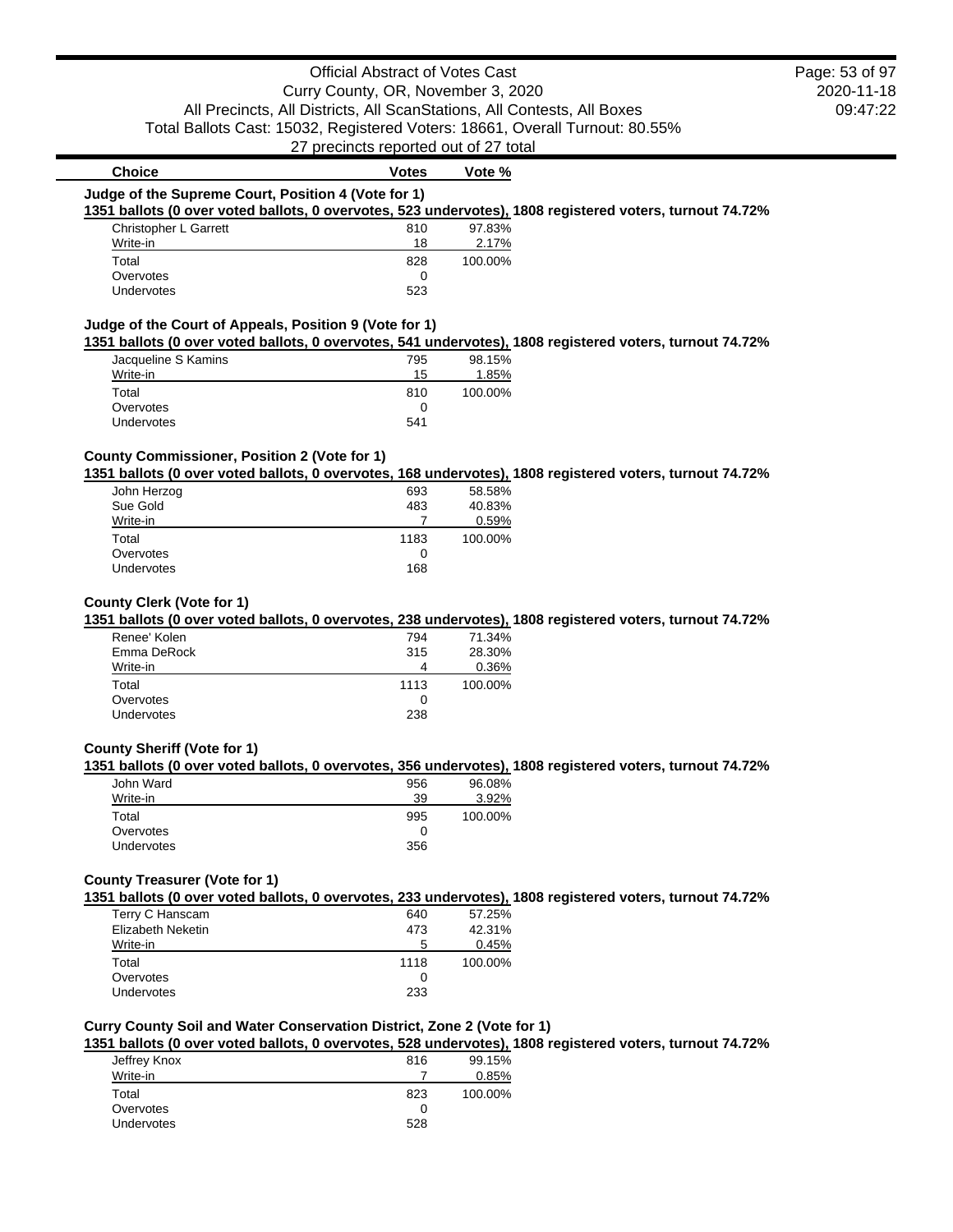## Official Abstract of Votes Cast

Curry County, OR, November 3, 2020 All Precincts, All Districts, All ScanStations, All Contests, All Boxes Total Ballots Cast: 15032, Registered Voters: 18661, Overall Turnout: 80.55%

27 precincts reported out of 27 total

## **Choice Votes Votes Vote** % **Curry County Soil and Water Conservation District, Zone 3 (Vote for 1) 1351 ballots (0 over voted ballots, 0 overvotes, 540 undervotes), 1808 registered voters, turnout 74.72%** Lynee Dewald 804

|                   | ----- | .       |
|-------------------|-------|---------|
| Write-in          |       | 0.86%   |
| Total             | 811   | 100.00% |
| Overvotes         |       |         |
| <b>Undervotes</b> | 540   |         |
|                   |       |         |

## **Curry County Soil and Water Conservation District, At Large (Vote for 1)**

**1351 ballots (0 over voted ballots, 0 overvotes, 530 undervotes), 1808 registered voters, turnout 74.72%**

| Jeremy Knapp      | 815 | 99.27%  |
|-------------------|-----|---------|
| Write-in          | 6   | 0.73%   |
| Total             | 821 | 100.00% |
| Overvotes         |     |         |
| <b>Undervotes</b> | 530 |         |
|                   |     |         |

## **City of Brookings, Mayor (Vote for 1)**

**1351 ballots (0 over voted ballots, 0 overvotes, 375 undervotes), 1808 registered voters, turnout 74.72%**

| 923 | 94.57%  |
|-----|---------|
| 53  | 5.43%   |
| 976 | 100.00% |
| 0   |         |
| 375 |         |
|     |         |

#### **City of Brookings, Council, Position #1 (Vote for 1)**

**1351 ballots (0 over voted ballots, 0 overvotes, 398 undervotes), 1808 registered voters, turnout 74.72%**

| 637 | 66.84%  |
|-----|---------|
| 305 | 32.00%  |
| 11  | 1.15%   |
| 953 | 100.00% |
| 0   |         |
| 398 |         |
|     |         |

#### **City of Brookings, Council, Position #2 (Vote for 1)**

**1351 ballots (0 over voted ballots, 0 overvotes, 315 undervotes), 1808 registered voters, turnout 74.72%**

| Diana Cooper        | 422  | 40.73%  |
|---------------------|------|---------|
| <b>Ed Schreiber</b> | 607  | 58.59%  |
| Write-in            |      | 0.68%   |
| Total               | 1036 | 100.00% |
| Overvotes           | 0    |         |
| <b>Undervotes</b>   | 315  |         |
|                     |      |         |

## **Measure 107 - Amends Constitution: Allows laws limiting (Vote for 1)**

**1351 ballots (0 over voted ballots, 0 overvotes, 75 undervotes), 1808 registered voters, turnout 74.72%**

| Yes               | 953  | 74.69%  |
|-------------------|------|---------|
| No                | 323  | 25.31%  |
| Total             | 1276 | 100.00% |
| Overvotes         |      |         |
| <b>Undervotes</b> | 75   |         |

## **Measure 108 - Increases cigarette and cigar taxes (Vote for 1)**

**1351 ballots (0 over voted ballots, 0 overvotes, 31 undervotes), 1808 registered voters, turnout 74.72%**

| Yes        | 798  | 60.45%  |
|------------|------|---------|
| No         | 522  | 39.55%  |
| Total      | 1320 | 100.00% |
| Overvotes  |      |         |
| Undervotes | 31   |         |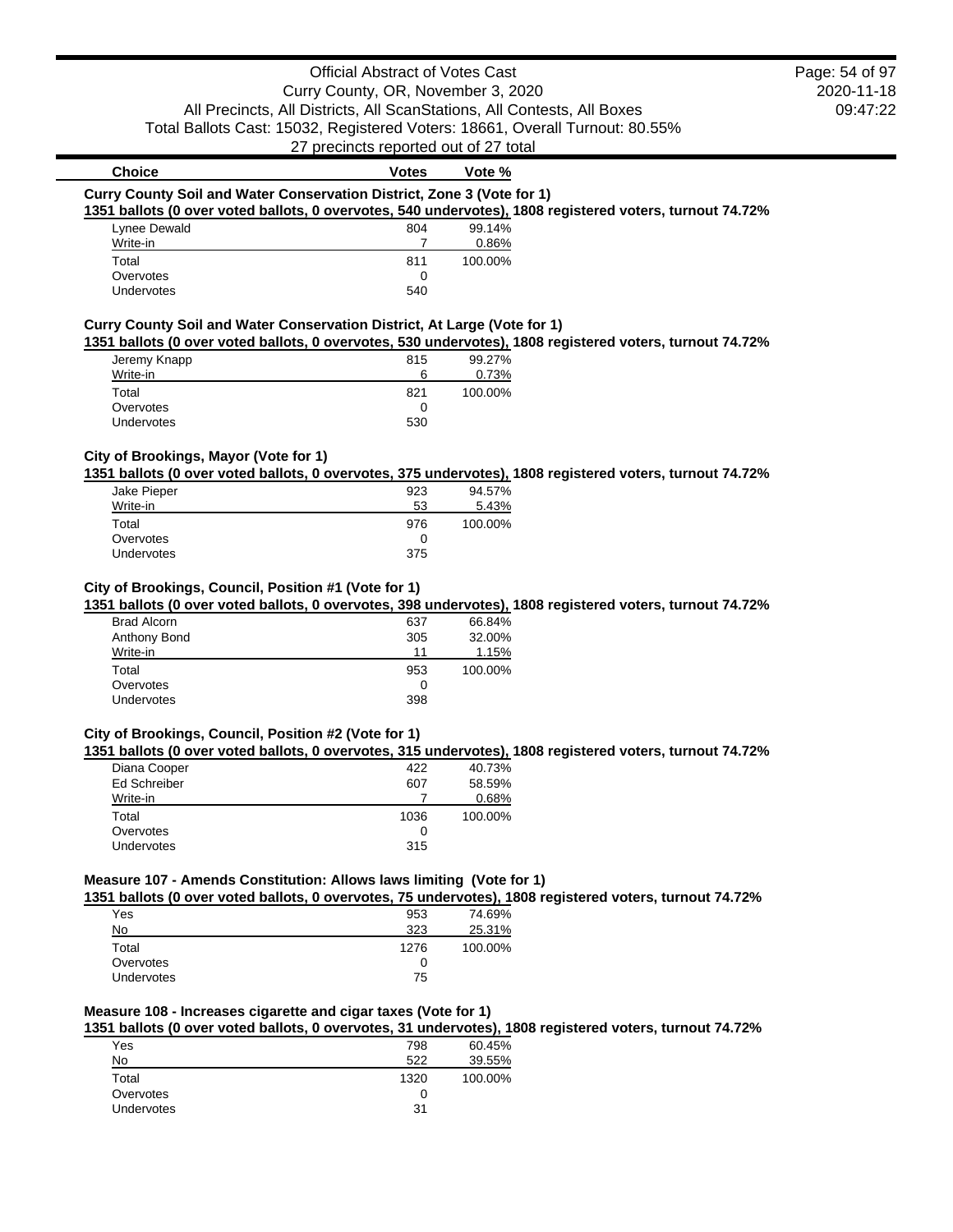2020-11-18 09:47:22 Page: 55 of 97

| <b>Choice</b>                                                           | Votes | Vote %  |                                                                                                         |
|-------------------------------------------------------------------------|-------|---------|---------------------------------------------------------------------------------------------------------|
| Measure 109 - Allows manufacture delivery admin psilocybin (Vote for 1) |       |         |                                                                                                         |
|                                                                         |       |         | 1351 ballots (0 over voted ballots, 0 overvotes, 57 undervotes), 1808 registered voters, turnout 74.72% |
| Yes                                                                     | 619   | 47.84%  |                                                                                                         |
| No                                                                      | 675   | 52.16%  |                                                                                                         |
| Total                                                                   | 1294  | 100.00% |                                                                                                         |
| Overvotes                                                               | 0     |         |                                                                                                         |
| Undervotes                                                              | 57    |         |                                                                                                         |

## **Measure 110 - Provides statewide addiction/recovery services (Vote for 1)**

**1351 ballots (1 over voted ballots, 1 overvotes, 59 undervotes), 1808 registered voters, turnout 74.72%**

| Yes               | 683  | 52.90%  |
|-------------------|------|---------|
| No                | 608  | 47.10%  |
| Total             | 1291 | 100.00% |
| Overvotes         |      |         |
| <b>Undervotes</b> | 59   |         |

#### **Precinct 17**

## **United States President and Vice President (VGNone) (Vote for 1) 1605 ballots (4 over voted ballots, 4 overvotes, 14 undervotes), 2011 registered voters, turnout 79.81%**

| Donald J Trump / Michael R Pence    | 912  | 57.47%  |
|-------------------------------------|------|---------|
| Joseph R Biden / Kamala D Harris    | 632  | 39.82%  |
| Jo Jorgensen / Jeremy (Spike) Cohen | 25   | 1.58%   |
| Howie Hawkins / Angela Walker       | 4    | 0.25%   |
| Dario Hunter / Dawn Neptune Adams   | 2    | 0.13%   |
| Write-in                            | 12   | 0.76%   |
| Total                               | 1587 | 100.00% |
| Overvotes                           | 4    |         |
| <b>Undervotes</b>                   | 14   |         |

#### **US Senator (Vote for 1)**

#### **1605 ballots (0 over voted ballots, 0 overvotes, 57 undervotes), 2011 registered voters, turnout 79.81%**

| Jo Rae Perkins         | 858  | 55.43%  |
|------------------------|------|---------|
| Jeff Merkley           | 638  | 41.21%  |
| <b>Ibrahim A Taher</b> | 20   | 1.29%   |
| Gary Dye               | 31   | 2.00%   |
| Write-in               |      | 0.06%   |
| Total                  | 1548 | 100.00% |
| Overvotes              | 0    |         |
| Undervotes             | 57   |         |
|                        |      |         |

## **US Representative, 4th District (Vote for 1)**

**1605 ballots (1 over voted ballots, 1 overvotes, 54 undervotes), 2011 registered voters, turnout 79.81%**

| Daniel Hoffay  | 34   | 2.19%   |
|----------------|------|---------|
| Peter DeFazio  | 626  | 40.39%  |
| Alek Skarlatos | 890  | 57.42%  |
| Write-in       |      | 0.00%   |
| Total          | 1550 | 100.00% |
| Overvotes      |      |         |
| Undervotes     | 54   |         |

#### **Secretary of State (Vote for 1)**

#### **1605 ballots (0 over voted ballots, 0 overvotes, 87 undervotes), 2011 registered voters, turnout 79.81%**

| Nathalie Paravicini | 37   | 2.44%   |
|---------------------|------|---------|
| <b>Kyle Markley</b> | 47   | 3.10%   |
| Kim Thatcher        | 889  | 58.56%  |
| Shemia Fagan        | 544  | 35.84%  |
| Write-in            |      | 0.07%   |
| Total               | 1518 | 100.00% |
| Overvotes           | Ω    |         |
| Undervotes          | 87   |         |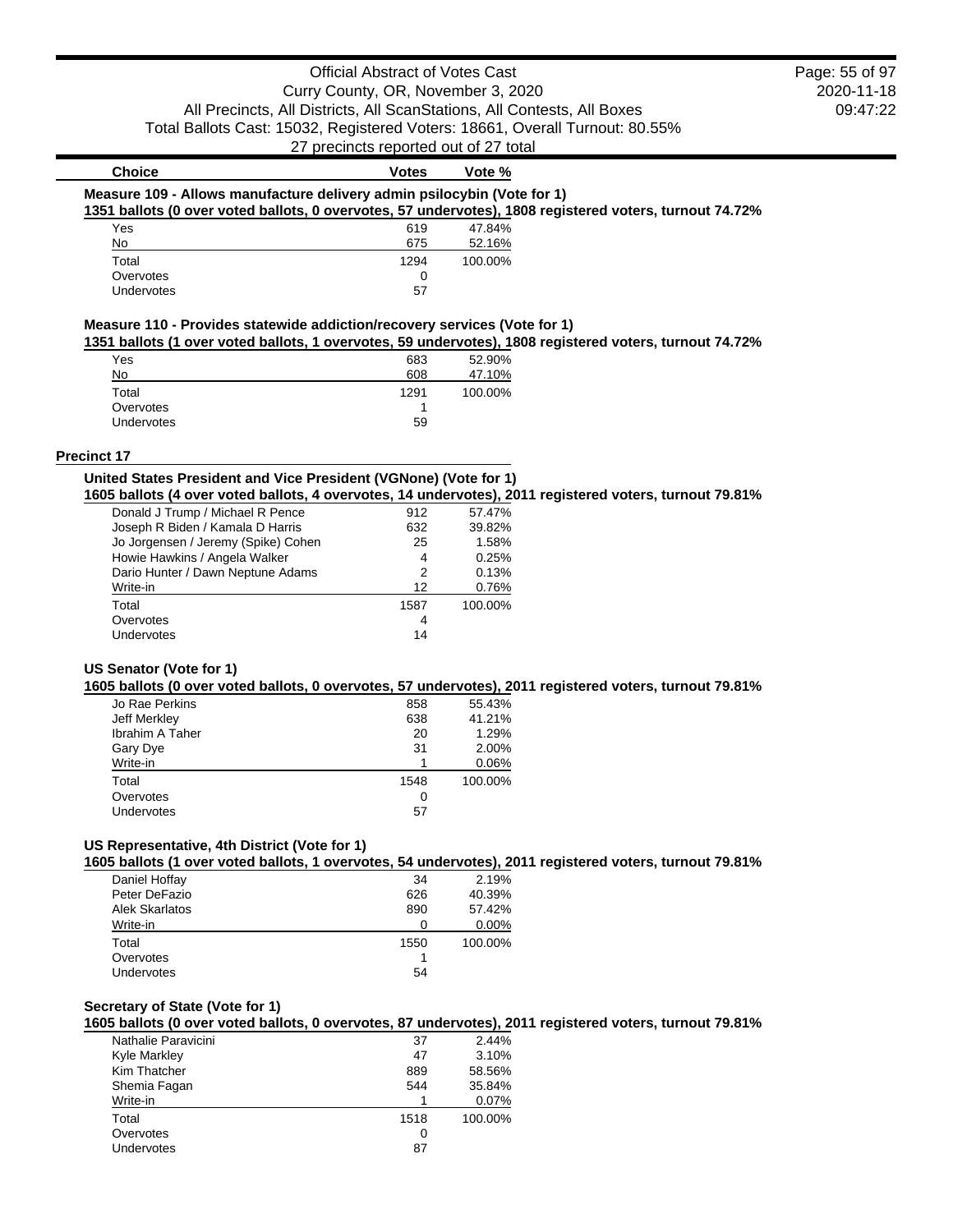#### **Choice Votes Votes Vote** %

#### **State Treasurer (Vote for 1)**

#### **1605 ballots (0 over voted ballots, 0 overvotes, 100 undervotes), 2011 registered voters, turnout 79.81%**

| Michael P Marsh | 44   | 2.92%    |
|-----------------|------|----------|
| Tobias Read     | 573  | 38.07%   |
| Chris Henry     | 62   | 4.12%    |
| Jeff Gudman     | 826  | 54.88%   |
| Write-in        | ∩    | $0.00\%$ |
| Total           | 1505 | 100.00%  |
| Overvotes       | 0    |          |
| Undervotes      | 100  |          |

#### **Attorney General (Vote for 1)**

#### **1605 ballots (0 over voted ballots, 0 overvotes, 99 undervotes), 2011 registered voters, turnout 79.81%**

| Ellen Rosenblum   | 614  | 40.77%  |
|-------------------|------|---------|
| Lars D H Hedbor   | 30   | 1.99%   |
| Michael Cross     | 861  | 57.17%  |
| Write-in          |      | 0.07%   |
| Total             | 1506 | 100.00% |
| Overvotes         | O    |         |
| <b>Undervotes</b> | 99   |         |

#### **State Senator, 1st District (Vote for 1)**

**1605 ballots (0 over voted ballots, 0 overvotes, 107 undervotes), 2011 registered voters, turnout 79.81%**

| 62.42%  |
|---------|
| 37.52%  |
| 0.07%   |
| 100.00% |
|         |
|         |
|         |

#### **State Representative, 1st District (Vote for 1)**

**1605 ballots (0 over voted ballots, 0 overvotes, 85 undervotes), 2011 registered voters, turnout 79.81%**

| Calla Felicity    | 529  | 34.80%  |
|-------------------|------|---------|
| David Brock Smith | 990  | 65.13%  |
| Write-in          |      | 0.07%   |
| Total             | 1520 | 100.00% |
| Overvotes         |      |         |
| <b>Undervotes</b> | 85   |         |

## **Judge of the Supreme Court, Position 4 (Vote for 1)**

**1605 ballots (0 over voted ballots, 0 overvotes, 644 undervotes), 2011 registered voters, turnout 79.81%**

| Christopher L Garrett | 940 | 97.81%  |
|-----------------------|-----|---------|
| Write-in              | 21  | 2.19%   |
| Total                 | 961 | 100.00% |
| Overvotes             |     |         |
| <b>Undervotes</b>     | 644 |         |
|                       |     |         |

## **Judge of the Court of Appeals, Position 9 (Vote for 1)**

## **1605 ballots (0 over voted ballots, 0 overvotes, 670 undervotes), 2011 registered voters, turnout 79.81%**

| Jacqueline S Kamins | 917 | 98.07%  |
|---------------------|-----|---------|
| Write-in            | 18  | 1.93%   |
| Total               | 935 | 100.00% |
| Overvotes           |     |         |
| <b>Undervotes</b>   | 670 |         |

## **County Commissioner, Position 2 (Vote for 1)**

**1605 ballots (0 over voted ballots, 0 overvotes, 229 undervotes), 2011 registered voters, turnout 79.81%**

| John Herzog | 796 | 57.85% |
|-------------|-----|--------|
| Sue Gold    | 576 | 41.86% |
| Write-in    |     | 0.29%  |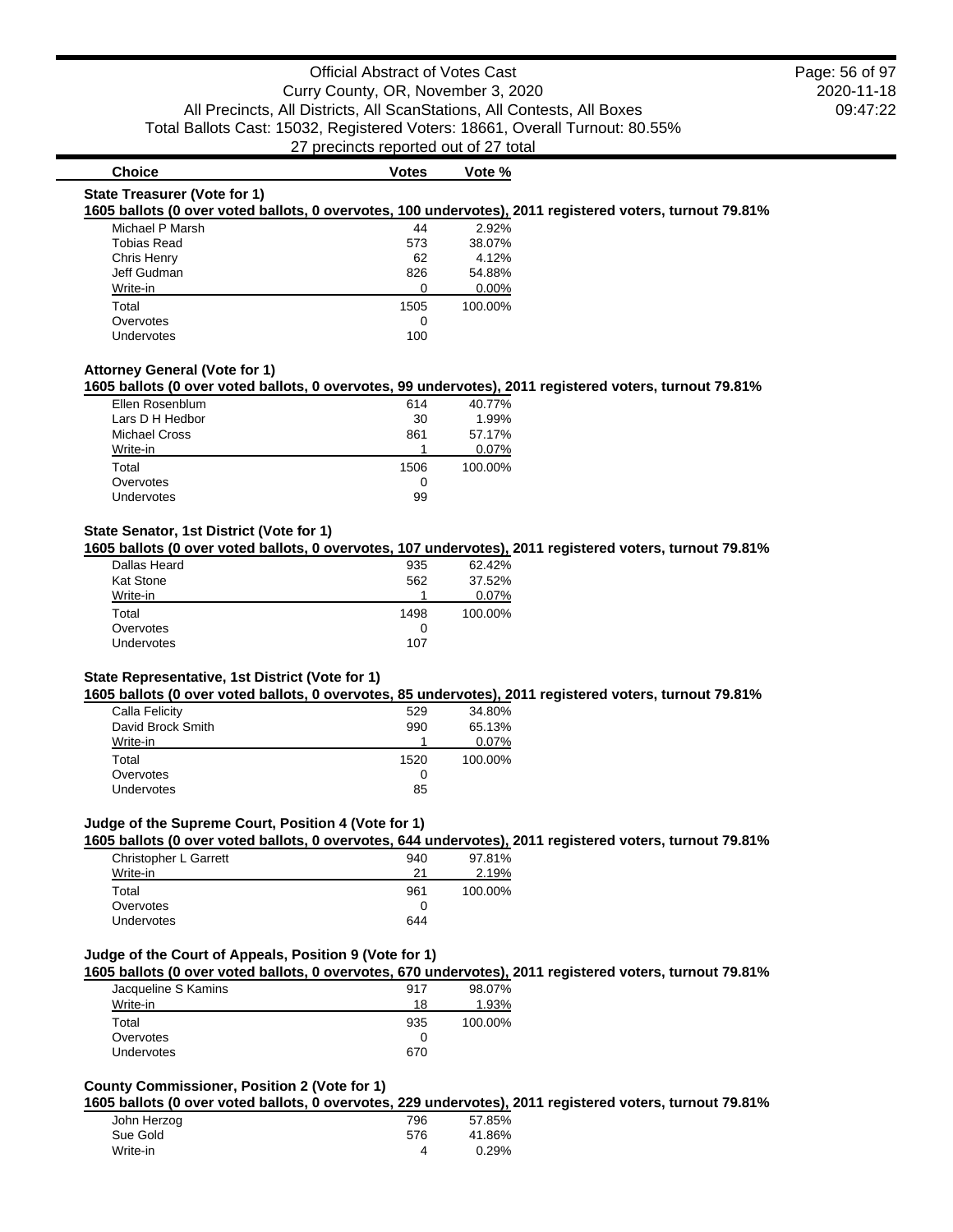| <b>Choice</b> | <b>Votes</b> | Vote %  |
|---------------|--------------|---------|
| Total         | 1376         | 100.00% |
| Overvotes     |              |         |
| Undervotes    | 229          |         |

## **County Clerk (Vote for 1)**

#### **1605 ballots (0 over voted ballots, 0 overvotes, 304 undervotes), 2011 registered voters, turnout 79.81%**

| Renee' Kolen | 981  | 75.40%  |
|--------------|------|---------|
| Emma DeRock  | 315  | 24.21%  |
| Write-in     | 5    | 0.38%   |
| Total        | 1301 | 100.00% |
| Overvotes    | 0    |         |
| Undervotes   | 304  |         |

#### **County Sheriff (Vote for 1)**

## **1605 ballots (0 over voted ballots, 0 overvotes, 461 undervotes), 2011 registered voters, turnout 79.81%**

| John Ward         | 1105 | 96.59%  |
|-------------------|------|---------|
| Write-in          | 39   | 3.41%   |
| Total             | 1144 | 100.00% |
| Overvotes         | 0    |         |
| <b>Undervotes</b> | 461  |         |

#### **County Treasurer (Vote for 1)**

#### **1605 ballots (0 over voted ballots, 0 overvotes, 325 undervotes), 2011 registered voters, turnout 79.81%**

| Terry C Hanscam   | 719  | 56.17%  |
|-------------------|------|---------|
| Elizabeth Neketin | 558  | 43.59%  |
| Write-in          | З    | 0.23%   |
| Total             | 1280 | 100.00% |
| Overvotes         | 0    |         |
| Undervotes        | 325  |         |

## **Curry County Soil and Water Conservation District, Zone 2 (Vote for 1)**

## **1605 ballots (0 over voted ballots, 0 overvotes, 656 undervotes), 2011 registered voters, turnout 79.81%**

| Jeffrey Knox | 937 | 98.74%  |
|--------------|-----|---------|
| Write-in     | 12  | 1.26%   |
| Total        | 949 | 100.00% |
| Overvotes    |     |         |
| Undervotes   | 656 |         |

## **Curry County Soil and Water Conservation District, Zone 3 (Vote for 1)**

## **1605 ballots (0 over voted ballots, 0 overvotes, 683 undervotes), 2011 registered voters, turnout 79.81%**

| Lynee Dewald      | 910 | 98.70%  |
|-------------------|-----|---------|
| Write-in          | 12  | 1.30%   |
| Total             | 922 | 100.00% |
| Overvotes         | 0   |         |
| <b>Undervotes</b> | 683 |         |

#### **Curry County Soil and Water Conservation District, At Large (Vote for 1)**

#### **1605 ballots (0 over voted ballots, 0 overvotes, 662 undervotes), 2011 registered voters, turnout 79.81%**

| Jeremy Knapp      | 932 | 98.83%  |
|-------------------|-----|---------|
| Write-in          | 11  | 1.17%   |
| Total             | 943 | 100.00% |
| Overvotes         |     |         |
| <b>Undervotes</b> | 662 |         |

## **City of Brookings, Mayor (Vote for 1)**

## **1605 ballots (0 over voted ballots, 0 overvotes, 509 undervotes), 2011 registered voters, turnout 79.81%**

| Jake Pieper | 1029 | 93.89% |
|-------------|------|--------|
| Write-in    | 67   | 6.11%  |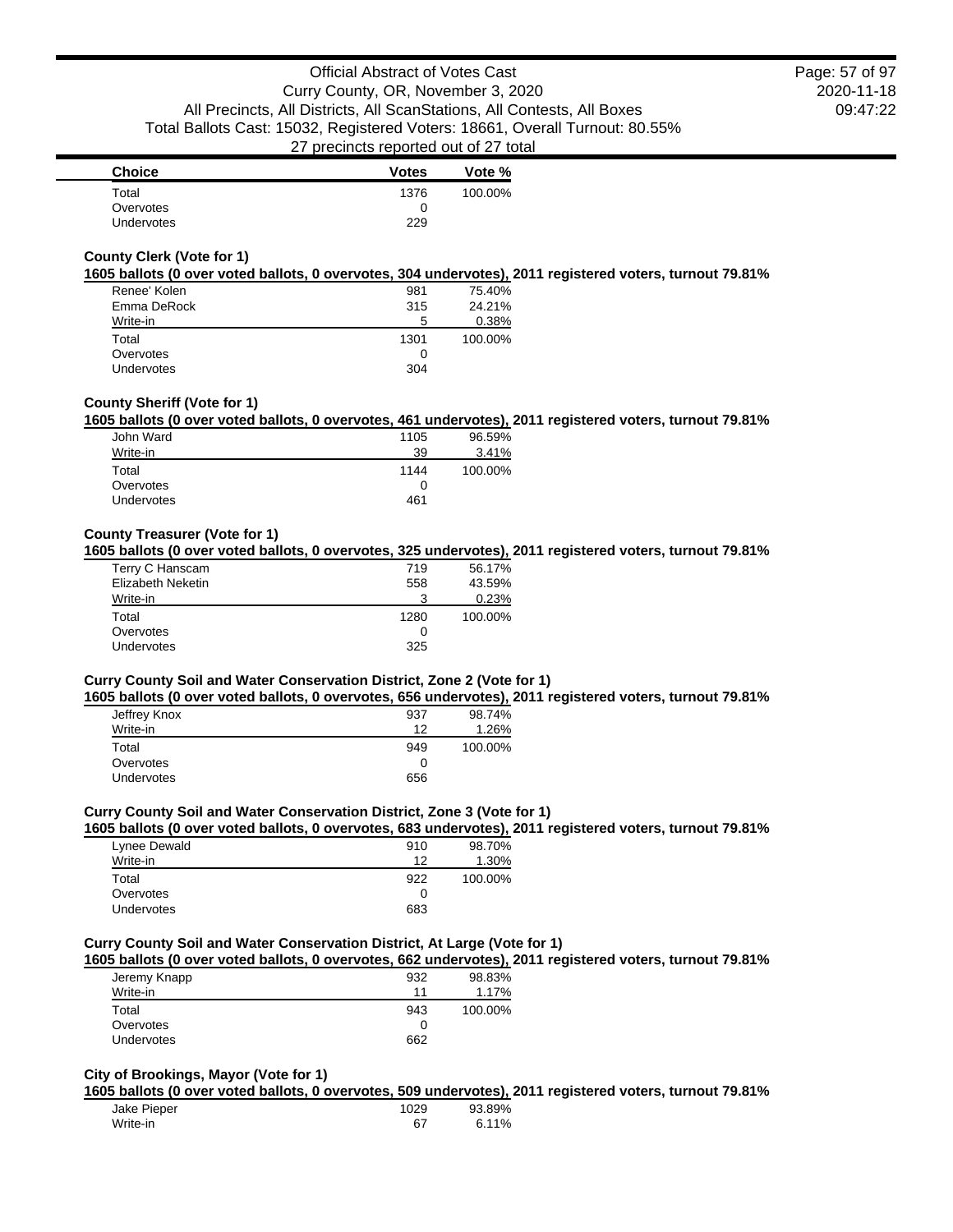| <b>Choice</b> | <b>Votes</b> | Vote %  |
|---------------|--------------|---------|
| Total         | 1096         | 100.00% |
| Overvotes     |              |         |
| Undervotes    | 509          |         |

## **City of Brookings, Council, Position #1 (Vote for 1)**

#### **1605 ballots (0 over voted ballots, 0 overvotes, 470 undervotes), 2011 registered voters, turnout 79.81%**

| <b>Brad Alcorn</b> | 785  | 69.16%  |
|--------------------|------|---------|
| Anthony Bond       | 337  | 29.69%  |
| Write-in           | 13   | 1.15%   |
| Total              | 1135 | 100.00% |
| Overvotes          | O    |         |
| Undervotes         | 470  |         |

#### **City of Brookings, Council, Position #2 (Vote for 1)**

**1605 ballots (0 over voted ballots, 0 overvotes, 384 undervotes), 2011 registered voters, turnout 79.81%**

|                     |      | . .     |
|---------------------|------|---------|
| Diana Cooper        | 492  | 40.29%  |
| <b>Ed Schreiber</b> | 723  | 59.21%  |
| Write-in            | 6    | 0.49%   |
| Total               | 1221 | 100.00% |
| Overvotes           | O    |         |
| <b>Undervotes</b>   | 384  |         |

#### **Measure 107 - Amends Constitution: Allows laws limiting (Vote for 1)**

**1605 ballots (0 over voted ballots, 0 overvotes, 118 undervotes), 2011 registered voters, turnout 79.81%**

| Yes               | 1121 | 75.39%  |
|-------------------|------|---------|
| <u>No</u>         | 366  | 24.61%  |
| Total             | 1487 | 100.00% |
| Overvotes         | 0    |         |
| <b>Undervotes</b> | 118  |         |

#### **Measure 108 - Increases cigarette and cigar taxes (Vote for 1)**

**1605 ballots (0 over voted ballots, 0 overvotes, 61 undervotes), 2011 registered voters, turnout 79.81%**

| Yes        | 956  | 61.92%  |
|------------|------|---------|
| No         | 588  | 38.08%  |
| Total      | 1544 | 100.00% |
| Overvotes  |      |         |
| Undervotes | 61   |         |

## **Measure 109 - Allows manufacture delivery admin psilocybin (Vote for 1)**

#### **1605 ballots (0 over voted ballots, 0 overvotes, 84 undervotes), 2011 registered voters, turnout 79.81%**

| Yes        | 734  | 48.26%  |
|------------|------|---------|
| No         | 787  | 51.74%  |
| Total      | 1521 | 100.00% |
| Overvotes  | O    |         |
| Undervotes | 84   |         |

#### **Measure 110 - Provides statewide addiction/recovery services (Vote for 1)**

#### **1605 ballots (0 over voted ballots, 0 overvotes, 91 undervotes), 2011 registered voters, turnout 79.81%**

| Yes               | 802  | 52.97%  |
|-------------------|------|---------|
| No                | 712  | 47.03%  |
| Total             | 1514 | 100.00% |
| Overvotes         | 0    |         |
| <b>Undervotes</b> | 91   |         |

#### **Precinct 18**

#### **United States President and Vice President (VGNone) (Vote for 1)**

**468 ballots (0 over voted ballots, 0 overvotes, 1 undervotes), 562 registered voters, turnout 83.27%**

| Donald J Trump / Michael R Pence    | 240 | 51.39% |
|-------------------------------------|-----|--------|
| Joseph R Biden / Kamala D Harris    | 218 | 46.68% |
| Jo Jorgensen / Jeremy (Spike) Cohen | 8   | 1.71%  |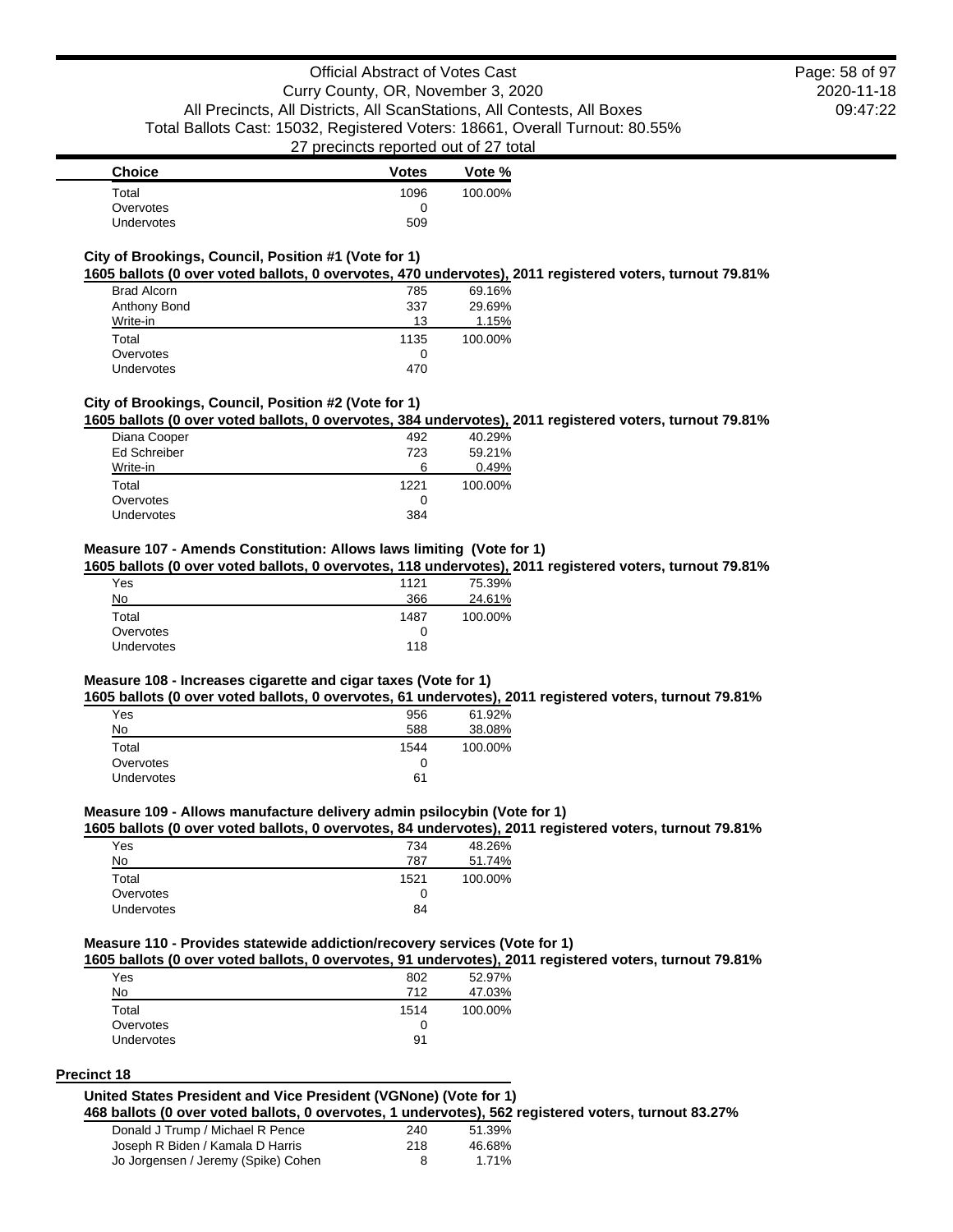2020-11-18 09:47:22 Page: 59 of 97

| <b>Choice</b>                     | <b>Votes</b> | Vote %   |
|-----------------------------------|--------------|----------|
| Howie Hawkins / Angela Walker     |              | 0.21%    |
| Dario Hunter / Dawn Neptune Adams | 0            | $0.00\%$ |
| Write-in                          |              | $0.00\%$ |
| Total                             | 467          | 100.00%  |
| Overvotes                         | Ω            |          |
| Undervotes                        |              |          |

#### **US Senator (Vote for 1)**

## **468 ballots (0 over voted ballots, 0 overvotes, 12 undervotes), 562 registered voters, turnout 83.27%**

| Jo Rae Perkins         | 224 | 49.12%  |
|------------------------|-----|---------|
| Jeff Merkley           | 225 | 49.34%  |
| <b>Ibrahim A Taher</b> |     | 0.22%   |
| Gary Dye               | 5   | 1.10%   |
| Write-in               |     | 0.22%   |
| Total                  | 456 | 100.00% |
| Overvotes              | 0   |         |
| Undervotes             | 12  |         |

## **US Representative, 4th District (Vote for 1)**

#### **468 ballots (0 over voted ballots, 0 overvotes, 12 undervotes), 562 registered voters, turnout 83.27%**

| Daniel Hoffay         | 4   | 0.88%   |
|-----------------------|-----|---------|
| Peter DeFazio         | 217 | 47.59%  |
| <b>Alek Skarlatos</b> | 234 | 51.32%  |
| Write-in              |     | 0.22%   |
| Total                 | 456 | 100.00% |
| Overvotes             | 0   |         |
| Undervotes            | 12  |         |

#### **Secretary of State (Vote for 1)**

#### **468 ballots (0 over voted ballots, 0 overvotes, 17 undervotes), 562 registered voters, turnout 83.27%**

| Nathalie Paravicini | 5   | 1.11%   |
|---------------------|-----|---------|
| Kyle Markley        | 9   | 2.00%   |
| Kim Thatcher        | 244 | 54.10%  |
| Shemia Fagan        | 193 | 42.79%  |
| Write-in            |     | 0.00%   |
| Total               | 451 | 100.00% |
| Overvotes           | O   |         |
| Undervotes          | 17  |         |

## **State Treasurer (Vote for 1)**

#### **468 ballots (0 over voted ballots, 0 overvotes, 26 undervotes), 562 registered voters, turnout 83.27%**

| Michael P Marsh    |     | 1.58%   |
|--------------------|-----|---------|
| <b>Tobias Read</b> | 201 | 45.48%  |
| Chris Henry        | 9   | 2.04%   |
| Jeff Gudman        | 225 | 50.90%  |
| Write-in           |     | 0.00%   |
| Total              | 442 | 100.00% |
| Overvotes          | 0   |         |
| Undervotes         | 26  |         |
|                    |     |         |

## **Attorney General (Vote for 1)**

#### **468 ballots (1 over voted ballots, 1 overvotes, 23 undervotes), 562 registered voters, turnout 83.27%**

| Ellen Rosenblum      | 207 | 46.62%  |
|----------------------|-----|---------|
| Lars D H Hedbor      | 9   | 2.03%   |
| <b>Michael Cross</b> | 228 | 51.35%  |
| Write-in             |     | 0.00%   |
| Total                | 444 | 100.00% |
| Overvotes            |     |         |
| <b>Undervotes</b>    | 23  |         |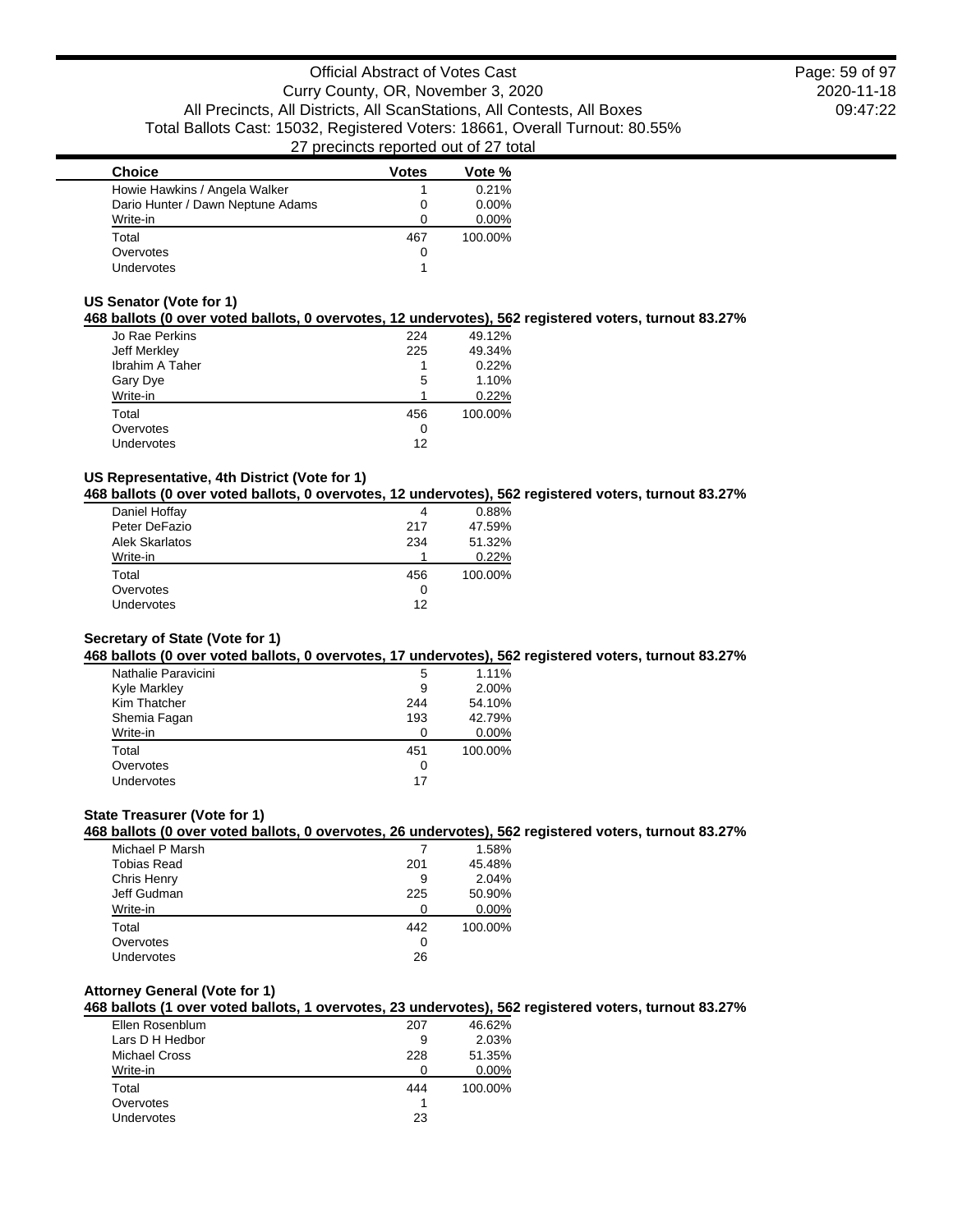2020-11-18 09:47:22 Page: 60 of 97

## **Choice Votes Votes Vote** % **State Senator, 1st District (Vote for 1) 468 ballots (0 over voted ballots, 0 overvotes, 29 undervotes), 562 registered voters, turnout 83.27%** Dallas Heard 238 54.21% Kat Stone 201 45.79% Write-in 0 0.00% Total 439 100.00% Overvotes 0<br>Undervotes 29 Undervotes **State Representative, 1st District (Vote for 1)**

#### **468 ballots (0 over voted ballots, 0 overvotes, 20 undervotes), 562 registered voters, turnout 83.27%**

| Calla Felicity    | 193 | 43.08%  |
|-------------------|-----|---------|
| David Brock Smith | 255 | 56.92%  |
| Write-in          | O   | 0.00%   |
| Total             | 448 | 100.00% |
| Overvotes         | 0   |         |
| Undervotes        | 20  |         |

## **Judge of the Supreme Court, Position 4 (Vote for 1)**

#### **468 ballots (0 over voted ballots, 0 overvotes, 200 undervotes), 562 registered voters, turnout 83.27%**

| Christopher L Garrett | 262 | 97.76%  |
|-----------------------|-----|---------|
| Write-in              | 6   | 2.24%   |
| Total                 | 268 | 100.00% |
| Overvotes             |     |         |
| <b>Undervotes</b>     | 200 |         |

#### **Judge of the Court of Appeals, Position 9 (Vote for 1)**

#### **468 ballots (0 over voted ballots, 0 overvotes, 215 undervotes), 562 registered voters, turnout 83.27%**

| Jacqueline S Kamins | 252 | 99.60%  |
|---------------------|-----|---------|
| Write-in            |     | 0.40%   |
| Total               | 253 | 100.00% |
| Overvotes           |     |         |
| <b>Undervotes</b>   | 215 |         |
|                     |     |         |

## **County Commissioner, Position 2 (Vote for 1)**

#### **468 ballots (0 over voted ballots, 0 overvotes, 72 undervotes), 562 registered voters, turnout 83.27%**

| John Herzog | 203 | 51.26%  |
|-------------|-----|---------|
| Sue Gold    | 191 | 48.23%  |
| Write-in    |     | 0.51%   |
| Total       | 396 | 100.00% |
| Overvotes   |     |         |
| Undervotes  | 72  |         |
|             |     |         |

#### **County Clerk (Vote for 1)**

#### **468 ballots (0 over voted ballots, 0 overvotes, 93 undervotes), 562 registered voters, turnout 83.27%**

| Renee' Kolen      | 278 | 74.13%  |
|-------------------|-----|---------|
| Emma DeRock       | 96  | 25.60%  |
| Write-in          |     | 0.27%   |
| Total             | 375 | 100.00% |
| Overvotes         | 0   |         |
| <b>Undervotes</b> | 93  |         |

#### **County Sheriff (Vote for 1)**

#### **468 ballots (0 over voted ballots, 0 overvotes, 140 undervotes), 562 registered voters, turnout 83.27%**

|                   |     | . .     |
|-------------------|-----|---------|
| John Ward         | 312 | 95.12%  |
| Write-in          | 16  | 4.88%   |
| Total             | 328 | 100.00% |
| Overvotes         |     |         |
| <b>Undervotes</b> | 140 |         |
|                   |     |         |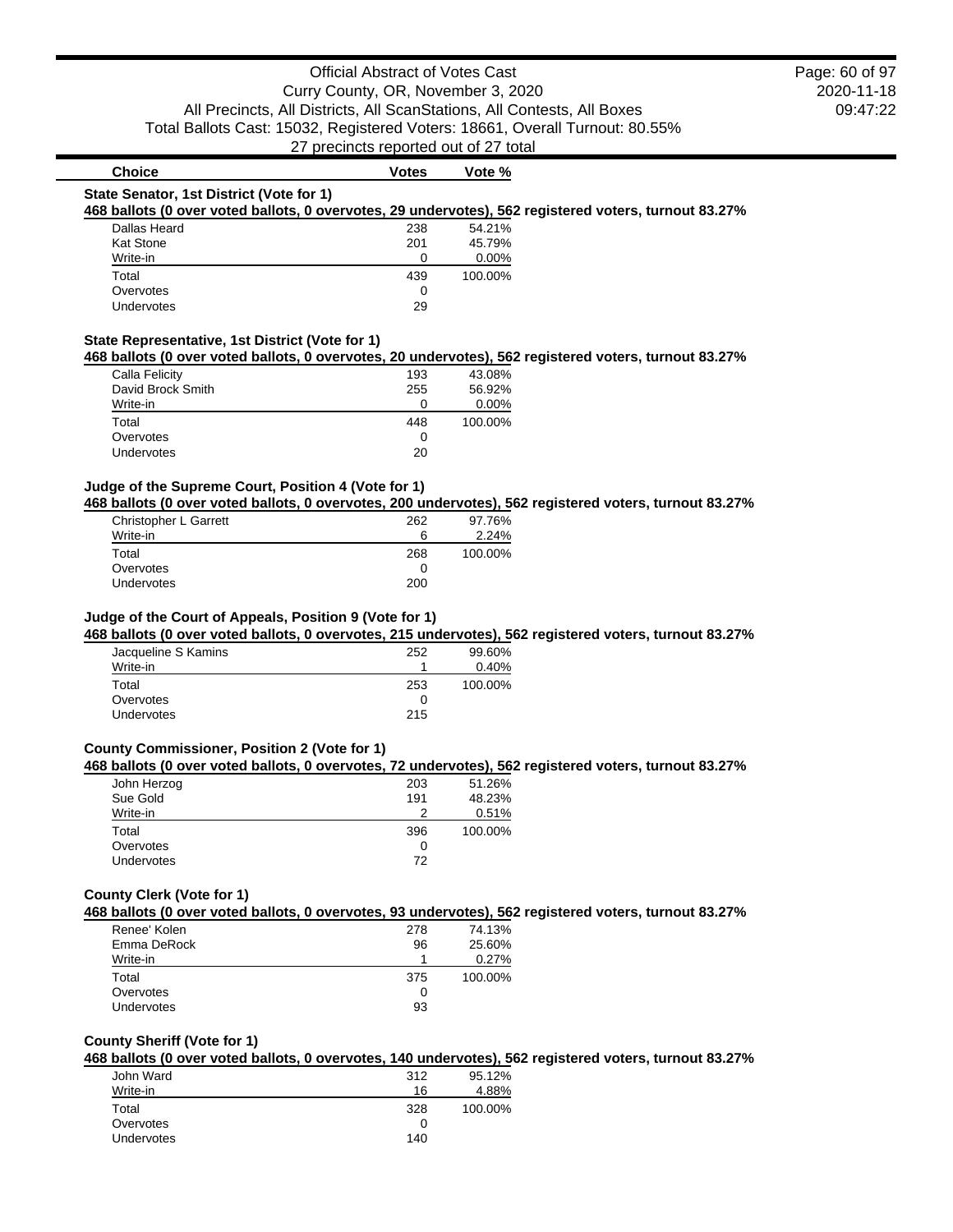## **Choice Votes Votes Vote** %

#### **County Treasurer (Vote for 1)**

#### **468 ballots (0 over voted ballots, 0 overvotes, 93 undervotes), 562 registered voters, turnout 83.27%**

| Terry C Hanscam   | 201 | 53.60%   |
|-------------------|-----|----------|
| Elizabeth Neketin | 174 | 46.40%   |
| Write-in          | 0   | $0.00\%$ |
| Total             | 375 | 100.00%  |
| Overvotes         | O   |          |
| Undervotes        | 93  |          |

## **Curry County Soil and Water Conservation District, Zone 2 (Vote for 1)**

**468 ballots (0 over voted ballots, 0 overvotes, 212 undervotes), 562 registered voters, turnout 83.27%**

| Jeffrey Knox      | 253 | 98.83%  |
|-------------------|-----|---------|
| Write-in          | ີ   | 1.17%   |
| Total             | 256 | 100.00% |
| Overvotes         |     |         |
| <b>Undervotes</b> | 212 |         |

## **Curry County Soil and Water Conservation District, Zone 3 (Vote for 1)**

**468 ballots (0 over voted ballots, 0 overvotes, 211 undervotes), 562 registered voters, turnout 83.27%**

| Lynee Dewald      | 254 | 98.83%  |
|-------------------|-----|---------|
| Write-in          | ີ   | 1.17%   |
| Total             | 257 | 100.00% |
| Overvotes         |     |         |
| <b>Undervotes</b> | 211 |         |

#### **Curry County Soil and Water Conservation District, At Large (Vote for 1)**

**468 ballots (0 over voted ballots, 0 overvotes, 212 undervotes), 562 registered voters, turnout 83.27%**

| Jeremy Knapp<br>Write-in | 253<br>વ | 98.83%<br>1.17% |
|--------------------------|----------|-----------------|
| Total                    | 256      | 100.00%         |
| Overvotes                | 0        |                 |
| <b>Undervotes</b>        | 212      |                 |

#### **Measure 107 - Amends Constitution: Allows laws limiting (Vote for 1)**

#### **468 ballots (0 over voted ballots, 0 overvotes, 16 undervotes), 562 registered voters, turnout 83.27%**

|            |     | ---     |
|------------|-----|---------|
| Yes        | 334 | 73.89%  |
| No         | 118 | 26.11%  |
| Total      | 452 | 100.00% |
| Overvotes  |     |         |
| Undervotes | 16  |         |

## **Measure 108 - Increases cigarette and cigar taxes (Vote for 1)**

**468 ballots (0 over voted ballots, 0 overvotes, 8 undervotes), 562 registered voters, turnout 83.27%**

| Yes               | 281 | 61.09%  |
|-------------------|-----|---------|
| No                | 179 | 38.91%  |
| Total             | 460 | 100.00% |
| Overvotes         | 0   |         |
| <b>Undervotes</b> | 8   |         |

#### **Measure 109 - Allows manufacture delivery admin psilocybin (Vote for 1)**

#### **468 ballots (0 over voted ballots, 0 overvotes, 15 undervotes), 562 registered voters, turnout 83.27%**

| Yes               | 253 | 55.85%  |
|-------------------|-----|---------|
| No                | 200 | 44.15%  |
| Total             | 453 | 100.00% |
| Overvotes         |     |         |
| <b>Undervotes</b> | 15  |         |

#### **Measure 110 - Provides statewide addiction/recovery services (Vote for 1) 468 ballots (0 over voted ballots, 0 overvotes, 13 undervotes), 562 registered voters, turnout 83.27%**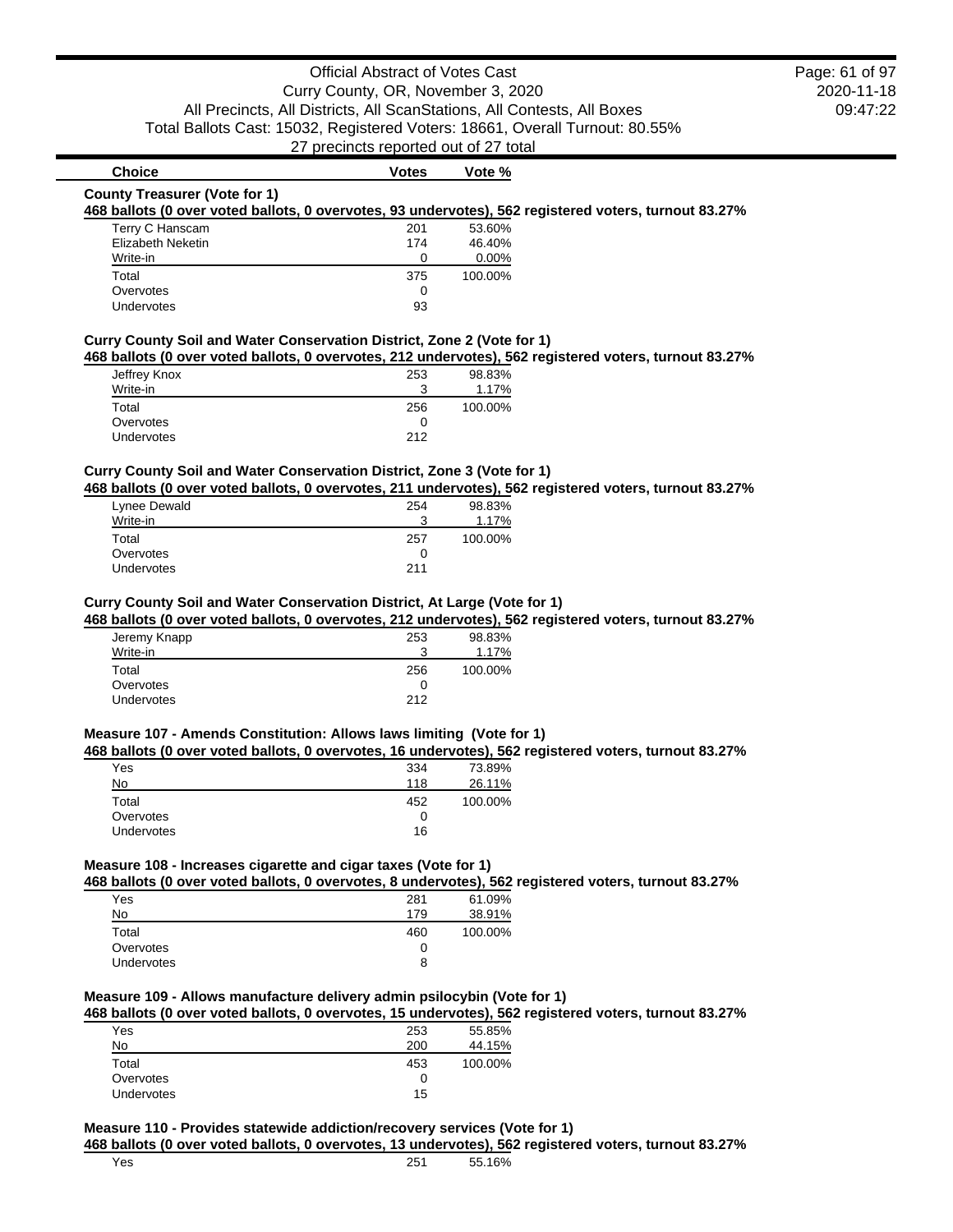2020-11-18 09:47:22 Page: 62 of 97

| <b>Choice</b> | <b>Votes</b> | Vote %  |
|---------------|--------------|---------|
| No            | 204          | 44.84%  |
| Total         | 455          | 100.00% |
| Overvotes     | 0            |         |
| Undervotes    | 13           |         |

#### **Precinct 19**

#### **United States President and Vice President (VGNone) (Vote for 1)**

**759 ballots (0 over voted ballots, 0 overvotes, 3 undervotes), 891 registered voters, turnout 85.19%**

| Donald J Trump / Michael R Pence    | 473 | 62.57%  |
|-------------------------------------|-----|---------|
| Joseph R Biden / Kamala D Harris    | 273 | 36.11%  |
| Jo Jorgensen / Jeremy (Spike) Cohen | 8   | 1.06%   |
| Howie Hawkins / Angela Walker       | 0   | 0.00%   |
| Dario Hunter / Dawn Neptune Adams   | 0   | 0.00%   |
| Write-in                            | 2   | 0.26%   |
| Total                               | 756 | 100.00% |
| Overvotes                           | 0   |         |
| Undervotes                          | 3   |         |
|                                     |     |         |

#### **US Senator (Vote for 1)**

#### **759 ballots (0 over voted ballots, 0 overvotes, 18 undervotes), 891 registered voters, turnout 85.19%**

| Jo Rae Perkins         | 451 | 60.86%  |
|------------------------|-----|---------|
| Jeff Merkley           | 270 | 36.44%  |
| <b>Ibrahim A Taher</b> | 6   | 0.81%   |
| Gary Dye               | 14  | 1.89%   |
| Write-in               | 0   | 0.00%   |
| Total                  | 741 | 100.00% |
| Overvotes              | 0   |         |
| Undervotes             | 18  |         |
|                        |     |         |

#### **US Representative, 4th District (Vote for 1)**

#### **759 ballots (0 over voted ballots, 0 overvotes, 18 undervotes), 891 registered voters, turnout 85.19%**

| Daniel Hoffay     | 9   | 1.21%   |
|-------------------|-----|---------|
| Peter DeFazio     | 267 | 36.03%  |
| Alek Skarlatos    | 465 | 62.75%  |
| Write-in          |     | 0.00%   |
| Total             | 741 | 100.00% |
| Overvotes         | 0   |         |
| <b>Undervotes</b> | 18  |         |
|                   |     |         |

## **Secretary of State (Vote for 1)**

**759 ballots (0 over voted ballots, 0 overvotes, 27 undervotes), 891 registered voters, turnout 85.19%**

| Nathalie Paravicini | 10  | 1.37%   |
|---------------------|-----|---------|
| <b>Kyle Markley</b> | 14  | 1.91%   |
| Kim Thatcher        | 461 | 62.98%  |
| Shemia Fagan        | 247 | 33.74%  |
| Write-in            | ∩   | 0.00%   |
| Total               | 732 | 100.00% |
| Overvotes           | 0   |         |
| Undervotes          | 27  |         |
|                     |     |         |

## **State Treasurer (Vote for 1)**

**759 ballots (0 over voted ballots, 0 overvotes, 30 undervotes), 891 registered voters, turnout 85.19%**

| Michael P Marsh | 15  | 2.06%   |
|-----------------|-----|---------|
| Tobias Read     | 254 | 34.84%  |
| Chris Henry     | 15  | 2.06%   |
| Jeff Gudman     | 445 | 61.04%  |
| Write-in        | 0   | 0.00%   |
| Total           | 729 | 100.00% |
| Overvotes       | O   |         |
| Undervotes      | 30  |         |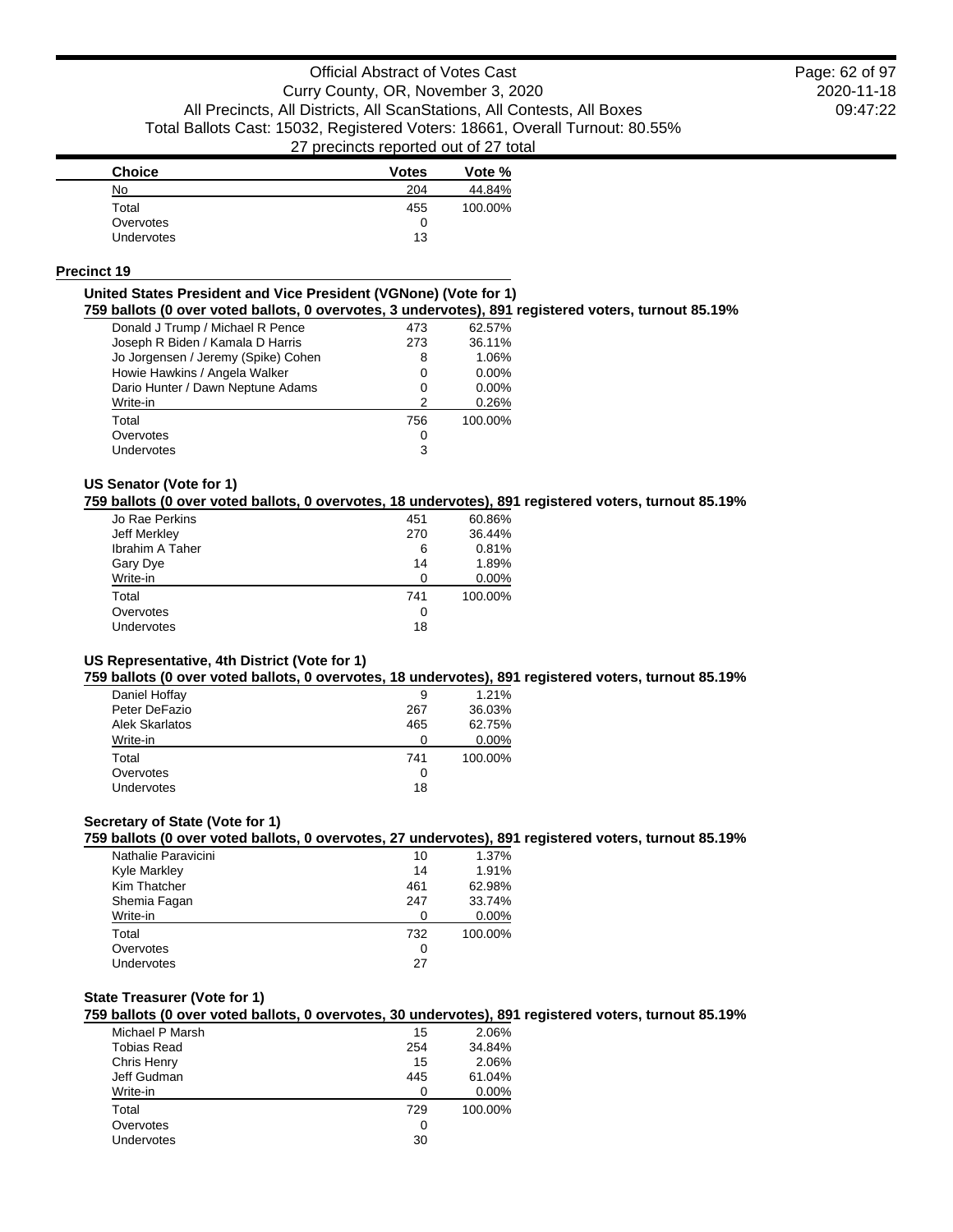2020-11-18 09:47:22 Page: 63 of 97

## **Choice Votes Votes Vote** % **Attorney General (Vote for 1) 759 ballots (0 over voted ballots, 0 overvotes, 32 undervotes), 891 registered voters, turnout 85.19%** Ellen Rosenblum 269 37.00% Lars D H Hedbor 9 1.24% Michael Cross 61.76% Write-in 0 0.00% Total 727 100.00%

#### **State Senator, 1st District (Vote for 1)**

#### **759 ballots (0 over voted ballots, 0 overvotes, 31 undervotes), 891 registered voters, turnout 85.19%**

| Dallas Heard      | 465 | 63.87%  |
|-------------------|-----|---------|
| <b>Kat Stone</b>  | 262 | 35.99%  |
| Write-in          |     | 0.14%   |
| Total             | 728 | 100.00% |
| Overvotes         |     |         |
| <b>Undervotes</b> | 31  |         |

Overvotes and the contract of the contract of the contract of the contract of the contract of the contract of the contract of the contract of the contract of the contract of the contract of the contract of the contract of Undervotes 32

#### **State Representative, 1st District (Vote for 1)**

## **759 ballots (0 over voted ballots, 0 overvotes, 28 undervotes), 891 registered voters, turnout 85.19%**

| Calla Felicity    | 247 | 33.79%  |
|-------------------|-----|---------|
| David Brock Smith | 483 | 66.07%  |
| Write-in          |     | 0.14%   |
| Total             | 731 | 100.00% |
| Overvotes         | 0   |         |
| Undervotes        | 28  |         |
|                   |     |         |

#### **Judge of the Supreme Court, Position 4 (Vote for 1)**

**759 ballots (0 over voted ballots, 0 overvotes, 324 undervotes), 891 registered voters, turnout 85.19%**

| Christopher L Garrett | 426 | 97.93%  |
|-----------------------|-----|---------|
| Write-in              | a   | 2.07%   |
| Total                 | 435 | 100.00% |
| Overvotes             |     |         |
| Undervotes            | 324 |         |
|                       |     |         |

#### **Judge of the Court of Appeals, Position 9 (Vote for 1)**

#### **759 ballots (0 over voted ballots, 0 overvotes, 323 undervotes), 891 registered voters, turnout 85.19%**

| Jacqueline S Kamins | 428 | 98.17%  |
|---------------------|-----|---------|
| Write-in            |     | 1.83%   |
| Total               | 436 | 100.00% |
| Overvotes           |     |         |
| <b>Undervotes</b>   | 323 |         |

#### **County Commissioner, Position 2 (Vote for 1)**

#### **759 ballots (0 over voted ballots, 0 overvotes, 102 undervotes), 891 registered voters, turnout 85.19%**

| John Herzog | 362 | 55.10%  |
|-------------|-----|---------|
| Sue Gold    | 295 | 44.90%  |
| Write-in    |     | 0.00%   |
| Total       | 657 | 100.00% |
| Overvotes   | O   |         |
| Undervotes  | 102 |         |
|             |     |         |

#### **County Clerk (Vote for 1)**

**759 ballots (0 over voted ballots, 0 overvotes, 136 undervotes), 891 registered voters, turnout 85.19%**

| Renee' Kolen | 469 | 75.28% |
|--------------|-----|--------|
| Emma DeRock  | 154 | 24.72% |
| Write-in     |     | 0.00%  |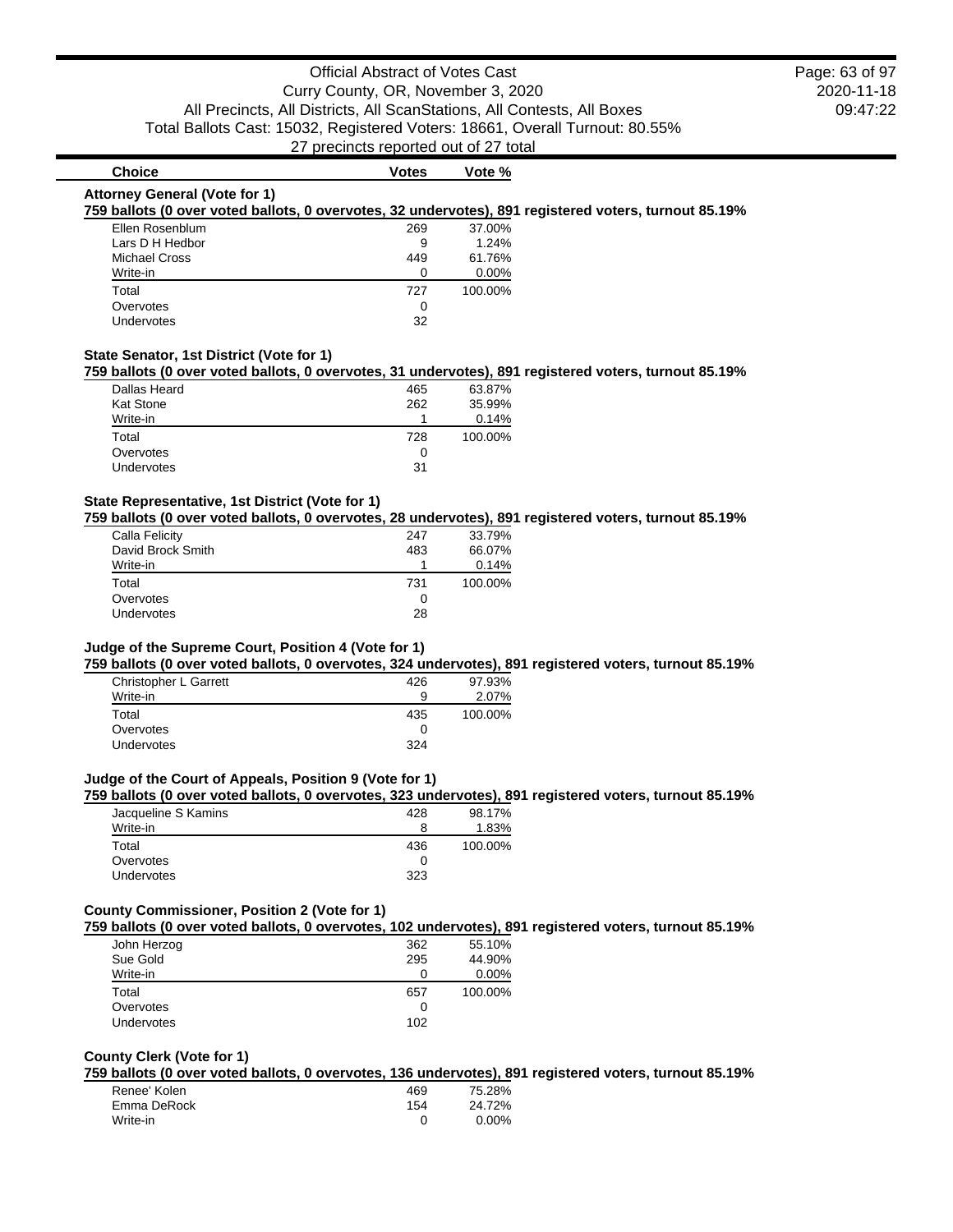| <b>Choice</b> | <b>Votes</b> | Vote %  |
|---------------|--------------|---------|
| Total         | 623          | 100.00% |
| Overvotes     |              |         |
| Undervotes    | 136          |         |

#### **County Sheriff (Vote for 1)**

#### **759 ballots (0 over voted ballots, 0 overvotes, 212 undervotes), 891 registered voters, turnout 85.19%**

| John Ward         | 529 | 96.71%  |
|-------------------|-----|---------|
| Write-in          | 18  | 3.29%   |
| Total             | 547 | 100.00% |
| Overvotes         | O   |         |
| <b>Undervotes</b> | 212 |         |

## **County Treasurer (Vote for 1)**

#### **759 ballots (0 over voted ballots, 0 overvotes, 126 undervotes), 891 registered voters, turnout 85.19%**

| 375 | 59.24%  |
|-----|---------|
| 258 | 40.76%  |
| 0   | 0.00%   |
| 633 | 100.00% |
| 0   |         |
|     |         |
|     | 126     |

#### **Curry County Soil and Water Conservation District, Zone 2 (Vote for 1)**

#### **759 ballots (0 over voted ballots, 0 overvotes, 334 undervotes), 891 registered voters, turnout 85.19%**

| Jeffrey Knox | 424 | 99.76%  |
|--------------|-----|---------|
| Write-in     |     | 0.24%   |
| Total        | 425 | 100.00% |
| Overvotes    |     |         |
| Undervotes   | 334 |         |

## **Curry County Soil and Water Conservation District, Zone 3 (Vote for 1)**

#### **759 ballots (0 over voted ballots, 0 overvotes, 332 undervotes), 891 registered voters, turnout 85.19%**

| 424      | 99.30%  |
|----------|---------|
| າ<br>. . | 0.70%   |
| 427      | 100.00% |
|          |         |
| 332      |         |
|          |         |

#### **Curry County Soil and Water Conservation District, At Large (Vote for 1)**

#### **759 ballots (0 over voted ballots, 0 overvotes, 338 undervotes), 891 registered voters, turnout 85.19%**

| Jeremy Knapp | 418 | 99.29%  |
|--------------|-----|---------|
| Write-in     | 2   | 0.71%   |
| Total        | 421 | 100.00% |
| Overvotes    |     |         |
| Undervotes   | 338 |         |

#### **Harbor Water People's Utility District, Subdivision 5 (Vote for 1)**

**455 ballots (0 over voted ballots, 0 overvotes, 190 undervotes), 528 registered voters, turnout 86.17%**

| Daniel Fraser     | 261 | 98.49%  |
|-------------------|-----|---------|
| Write-in          | Δ   | 1.51%   |
| Total             | 265 | 100.00% |
| Overvotes         |     |         |
| <b>Undervotes</b> | 190 |         |

#### **Measure 107 - Amends Constitution: Allows laws limiting (Vote for 1)**

**759 ballots (0 over voted ballots, 0 overvotes, 39 undervotes), 891 registered voters, turnout 85.19%**

| Yes | 529 | 73.47% |
|-----|-----|--------|
| No. | 191 | 26.53% |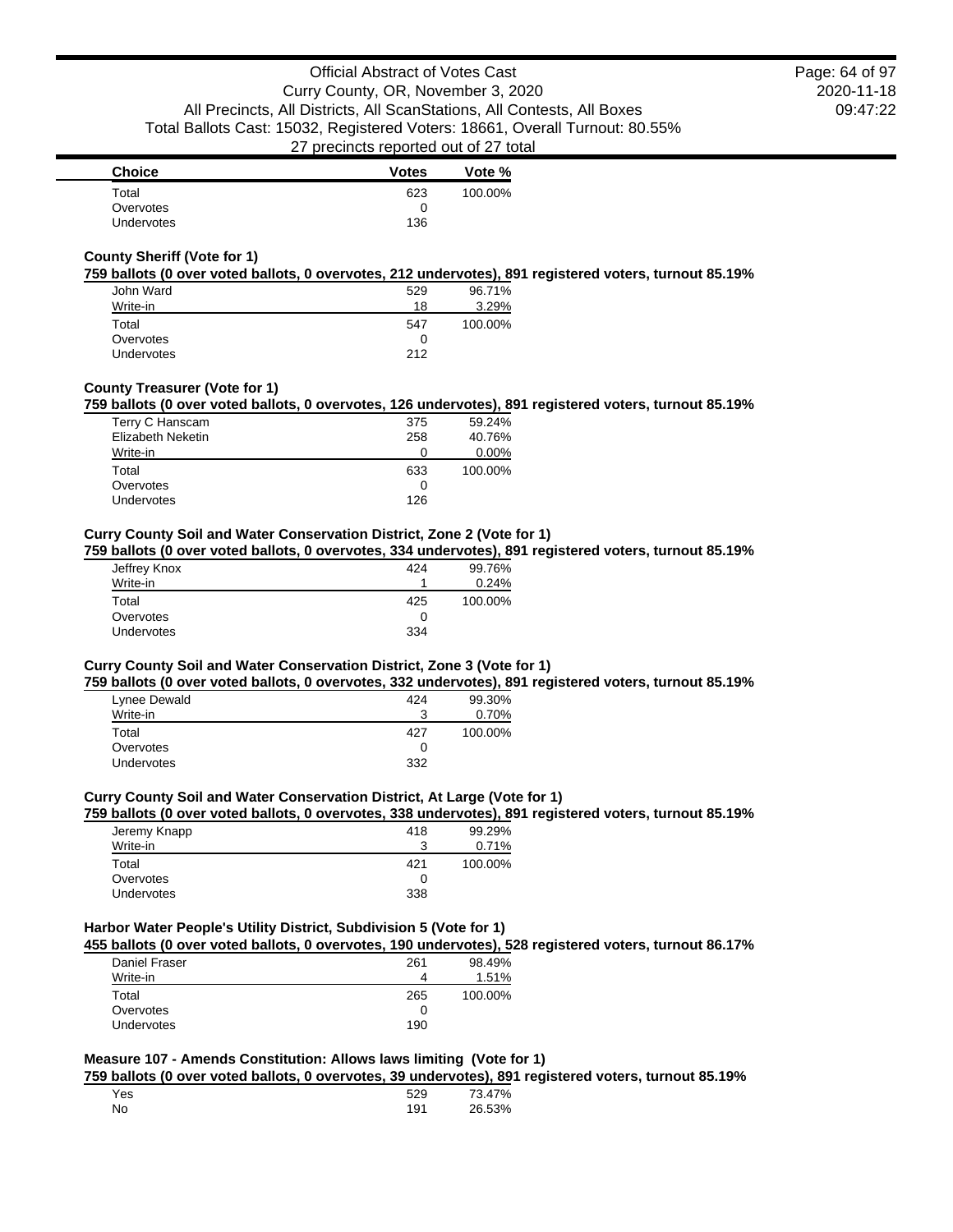2020-11-18 09:47:22 Page: 65 of 97

| <b>Choice</b>     | <b>Votes</b> | Vote %  |
|-------------------|--------------|---------|
| Total             | 720          | 100.00% |
| Overvotes         | 0            |         |
| <b>Undervotes</b> | 39           |         |

#### **Measure 108 - Increases cigarette and cigar taxes (Vote for 1)**

**759 ballots (1 over voted ballots, 1 overvotes, 20 undervotes), 891 registered voters, turnout 85.19%**

| Yes        | 444 | 60.16%  |
|------------|-----|---------|
| No         | 294 | 39.84%  |
| Total      | 738 | 100.00% |
| Overvotes  |     |         |
| Undervotes | 20  |         |

#### **Measure 109 - Allows manufacture delivery admin psilocybin (Vote for 1)**

**759 ballots (1 over voted ballots, 1 overvotes, 28 undervotes), 891 registered voters, turnout 85.19%**

| 333 | 45.62%  |
|-----|---------|
| 397 | 54.38%  |
| 730 | 100.00% |
|     |         |
| 28  |         |
|     |         |

## **Measure 110 - Provides statewide addiction/recovery services (Vote for 1)**

**759 ballots (0 over voted ballots, 0 overvotes, 32 undervotes), 891 registered voters, turnout 85.19%**

| 373 | 51.31%  |
|-----|---------|
| 354 | 48.69%  |
| 727 | 100.00% |
| 0   |         |
| 32  |         |
|     |         |

#### **Precinct 20**

#### **United States President and Vice President (VGNone) (Vote for 1)**

**390 ballots (0 over voted ballots, 0 overvotes, 7 undervotes), 479 registered voters, turnout 81.42%**

| Donald J Trump / Michael R Pence    | 234 | 61.10%  |
|-------------------------------------|-----|---------|
| Joseph R Biden / Kamala D Harris    | 139 | 36.29%  |
| Jo Jorgensen / Jeremy (Spike) Cohen | 6   | 1.57%   |
| Howie Hawkins / Angela Walker       | 2   | 0.52%   |
| Dario Hunter / Dawn Neptune Adams   | 0   | 0.00%   |
| Write-in                            | 2   | 0.52%   |
| Total                               | 383 | 100.00% |
| Overvotes                           | 0   |         |
| Undervotes                          |     |         |

## **US Senator (Vote for 1)**

#### **390 ballots (0 over voted ballots, 0 overvotes, 14 undervotes), 479 registered voters, turnout 81.42%**

| Jo Rae Perkins  | 211 | 56.12%  |
|-----------------|-----|---------|
| Jeff Merkley    | 153 | 40.69%  |
| Ibrahim A Taher | 5   | 1.33%   |
| Gary Dye        | 6   | 1.60%   |
| Write-in        |     | 0.27%   |
| Total           | 376 | 100.00% |
| Overvotes       | O   |         |
| Undervotes      | 14  |         |
|                 |     |         |

#### **US Representative, 4th District (Vote for 1)**

**390 ballots (0 over voted ballots, 0 overvotes, 11 undervotes), 479 registered voters, turnout 81.42%**

| Daniel Hoffay  |     | 2.11%    |
|----------------|-----|----------|
| Peter DeFazio  | 149 | 39.31%   |
| Alek Skarlatos | 222 | 58.58%   |
| Write-in       |     | $0.00\%$ |
|                |     |          |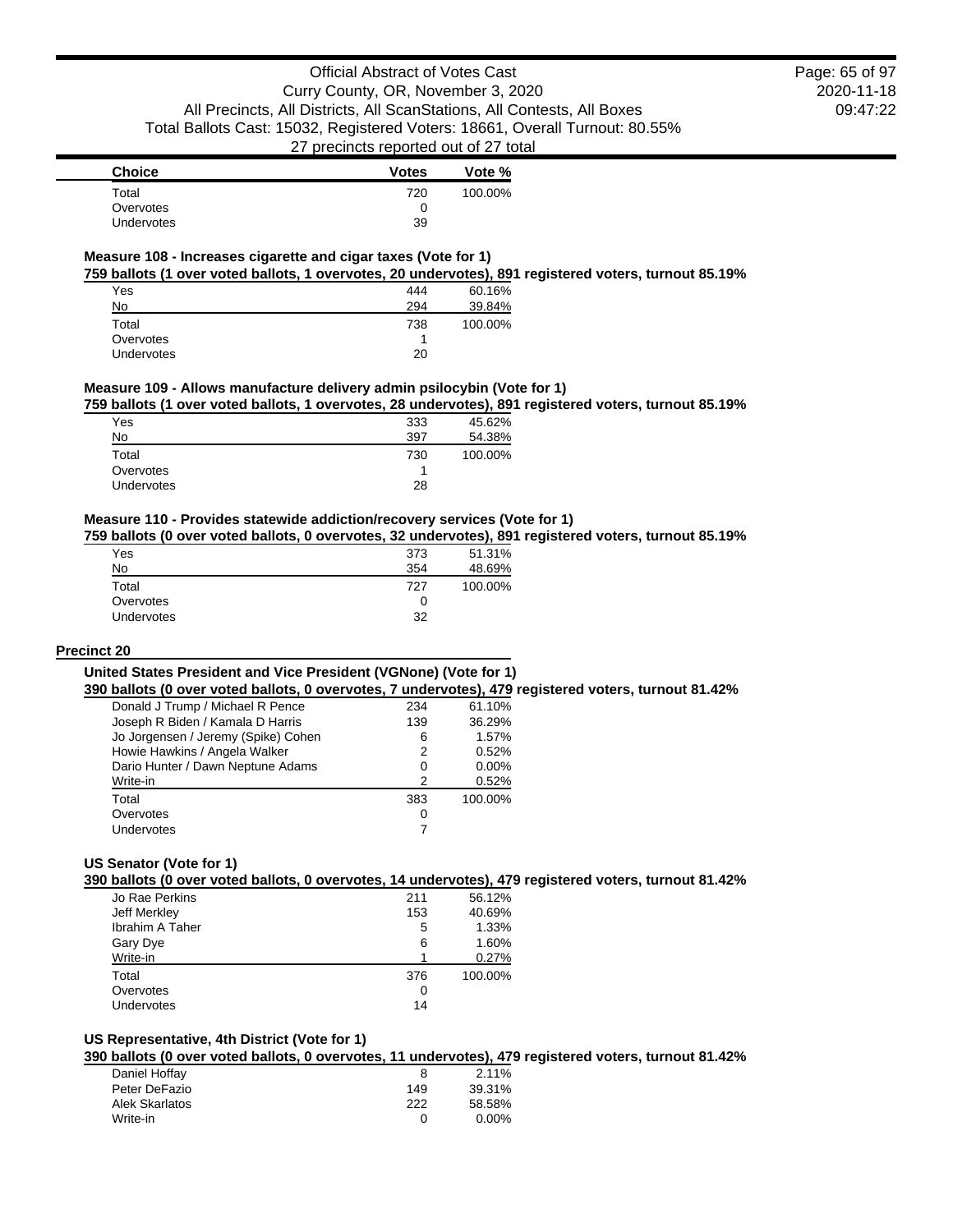| <b>Choice</b> | <b>Votes</b> | Vote %  |
|---------------|--------------|---------|
| Total         | 379          | 100.00% |
| Overvotes     |              |         |
| Undervotes    | 11           |         |

## **Secretary of State (Vote for 1)**

#### **390 ballots (0 over voted ballots, 0 overvotes, 26 undervotes), 479 registered voters, turnout 81.42%**

| Nathalie Paravicini | 5   | 1.37%   |
|---------------------|-----|---------|
| Kyle Markley        | 12  | 3.30%   |
| Kim Thatcher        | 219 | 60.16%  |
| Shemia Fagan        | 128 | 35.16%  |
| Write-in            | O   | 0.00%   |
| Total               | 364 | 100.00% |
| Overvotes           | 0   |         |
| <b>Undervotes</b>   | 26  |         |

## **State Treasurer (Vote for 1)**

#### **390 ballots (0 over voted ballots, 0 overvotes, 31 undervotes), 479 registered voters, turnout 81.42%**

| Michael P Marsh    | 13  | 3.62%   |
|--------------------|-----|---------|
| <b>Tobias Read</b> | 118 | 32.87%  |
| Chris Henry        | 21  | 5.85%   |
| Jeff Gudman        | 207 | 57.66%  |
| Write-in           |     | 0.00%   |
| Total              | 359 | 100.00% |
| Overvotes          | 0   |         |
| Undervotes         | 31  |         |
|                    |     |         |

## **Attorney General (Vote for 1)**

#### **390 ballots (0 over voted ballots, 0 overvotes, 27 undervotes), 479 registered voters, turnout 81.42%**

| Ellen Rosenblum   | 131 | 36.09%  |
|-------------------|-----|---------|
| Lars D H Hedbor   | 12  | 3.31%   |
| Michael Cross     | 220 | 60.61%  |
| Write-in          | ŋ   | 0.00%   |
| Total             | 363 | 100.00% |
| Overvotes         | Ω   |         |
| <b>Undervotes</b> | 27  |         |
|                   |     |         |

#### **State Senator, 1st District (Vote for 1)**

#### **390 ballots (0 over voted ballots, 0 overvotes, 32 undervotes), 479 registered voters, turnout 81.42%**

| Dallas Heard      | 239 | 66.76%  |
|-------------------|-----|---------|
| <b>Kat Stone</b>  | 118 | 32.96%  |
| Write-in          |     | 0.28%   |
| Total             | 358 | 100.00% |
| Overvotes         |     |         |
| <b>Undervotes</b> | 32  |         |
|                   |     |         |

#### **State Representative, 1st District (Vote for 1)**

#### **390 ballots (0 over voted ballots, 0 overvotes, 24 undervotes), 479 registered voters, turnout 81.42%**

| Calla Felicity    | 108 | 29.51%  |
|-------------------|-----|---------|
| David Brock Smith | 256 | 69.95%  |
| Write-in          |     | 0.55%   |
| Total             | 366 | 100.00% |
| Overvotes         | O   |         |
| <b>Undervotes</b> | 24  |         |
|                   |     |         |

#### **Judge of the Supreme Court, Position 4 (Vote for 1)**

#### **390 ballots (0 over voted ballots, 0 overvotes, 162 undervotes), 479 registered voters, turnout 81.42%**

| Christopher L Garrett | 225 | 98.68% |
|-----------------------|-----|--------|
| Write-in              |     | 1.32%  |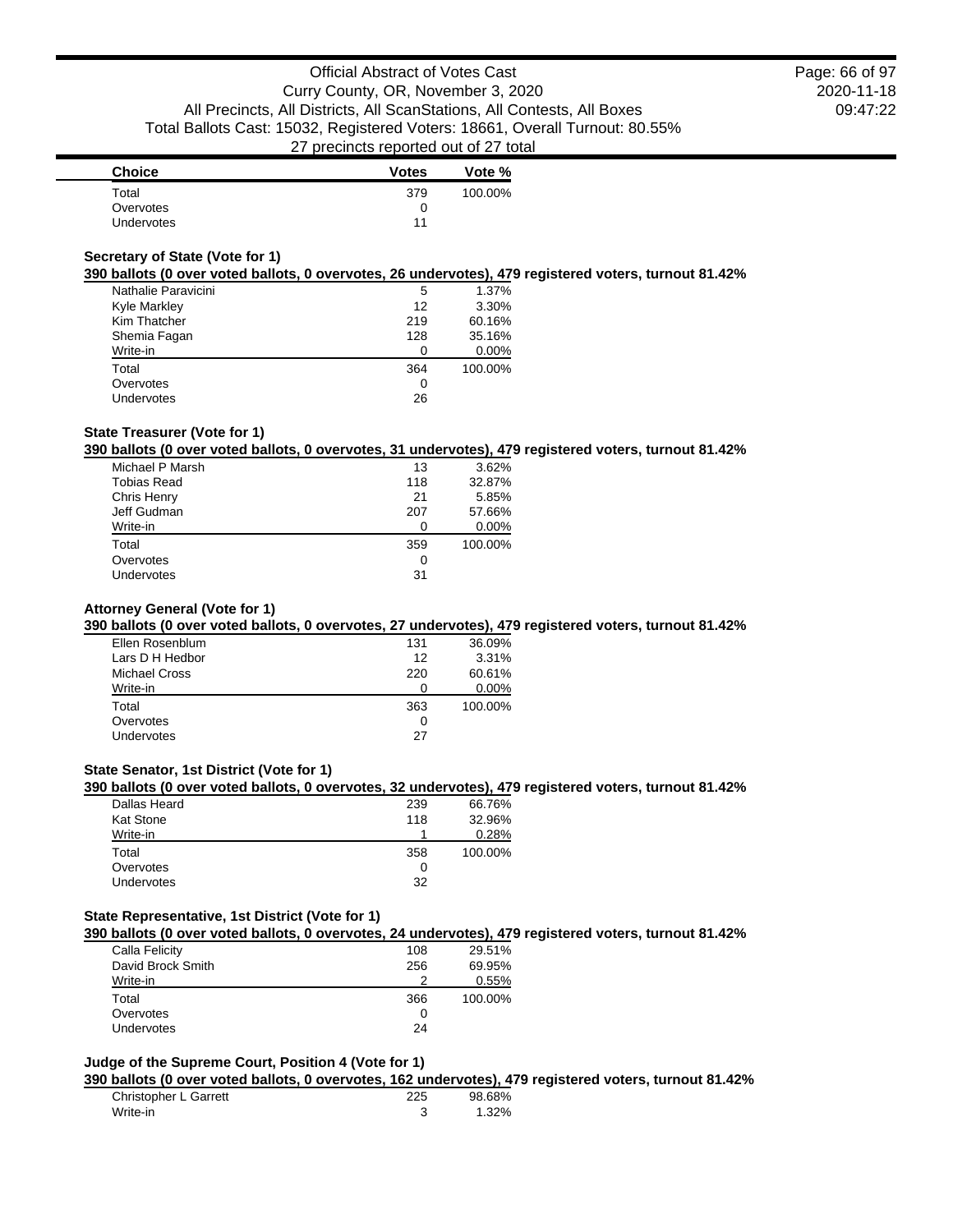2020-11-18 09:47:22 Page: 67 of 97

| <b>Choice</b>     | <b>Votes</b> | Vote %  |
|-------------------|--------------|---------|
| Total             | 228          | 100.00% |
| Overvotes         |              |         |
| <b>Undervotes</b> | 162          |         |

## **Judge of the Court of Appeals, Position 9 (Vote for 1)**

#### **390 ballots (0 over voted ballots, 0 overvotes, 171 undervotes), 479 registered voters, turnout 81.42%**

| Jacqueline S Kamins | 217 | 99.09%  |
|---------------------|-----|---------|
| Write-in            | ≘   | 0.91%   |
| Total               | 219 | 100.00% |
| Overvotes           |     |         |
| Undervotes          | 171 |         |

#### **County Commissioner, Position 2 (Vote for 1)**

#### **390 ballots (0 over voted ballots, 0 overvotes, 51 undervotes), 479 registered voters, turnout 81.42%**

| John Herzog       | 176 | 51.92%  |
|-------------------|-----|---------|
| Sue Gold          | 161 | 47.49%  |
| Write-in          | ົ   | 0.59%   |
| Total             | 339 | 100.00% |
| Overvotes         | O   |         |
| <b>Undervotes</b> | 51  |         |
|                   |     |         |

#### **County Clerk (Vote for 1)**

#### **390 ballots (0 over voted ballots, 0 overvotes, 48 undervotes), 479 registered voters, turnout 81.42%**

| Renee' Kolen | 236 | 69.01%  |
|--------------|-----|---------|
| Emma DeRock  | 103 | 30.12%  |
| Write-in     |     | 0.88%   |
| Total        | 342 | 100.00% |
| Overvotes    | 0   |         |
| Undervotes   | 48  |         |

#### **County Sheriff (Vote for 1)**

#### **390 ballots (0 over voted ballots, 0 overvotes, 95 undervotes), 479 registered voters, turnout 81.42%**

| John Ward         | 279 | 94.58%  |
|-------------------|-----|---------|
| Write-in          | 16  | 5.42%   |
| Total             | 295 | 100.00% |
| Overvotes         | 0   |         |
| <b>Undervotes</b> | 95  |         |

#### **County Treasurer (Vote for 1)**

#### **390 ballots (0 over voted ballots, 0 overvotes, 77 undervotes), 479 registered voters, turnout 81.42%**

| Terry C Hanscam   | 169 | 53.99%  |
|-------------------|-----|---------|
| Elizabeth Neketin | 141 | 45.05%  |
| Write-in          | 3   | 0.96%   |
| Total             | 313 | 100.00% |
| Overvotes         | O   |         |
| Undervotes        | 77  |         |

## **Curry County Soil and Water Conservation District, Zone 2 (Vote for 1)**

#### **390 ballots (0 over voted ballots, 0 overvotes, 134 undervotes), 479 registered voters, turnout 81.42%**

| Jeffrey Knox      | 252 | 98.44%  |
|-------------------|-----|---------|
| Write-in          | 4   | 1.56%   |
| Total             | 256 | 100.00% |
| Overvotes         | 0   |         |
| <b>Undervotes</b> | 134 |         |

## **Curry County Soil and Water Conservation District, Zone 3 (Vote for 1)**

#### **390 ballots (0 over voted ballots, 0 overvotes, 161 undervotes), 479 registered voters, turnout 81.42%**

| Lynee Dewald | 227 | 99.13% |
|--------------|-----|--------|
| Write-in     |     | 0.87%  |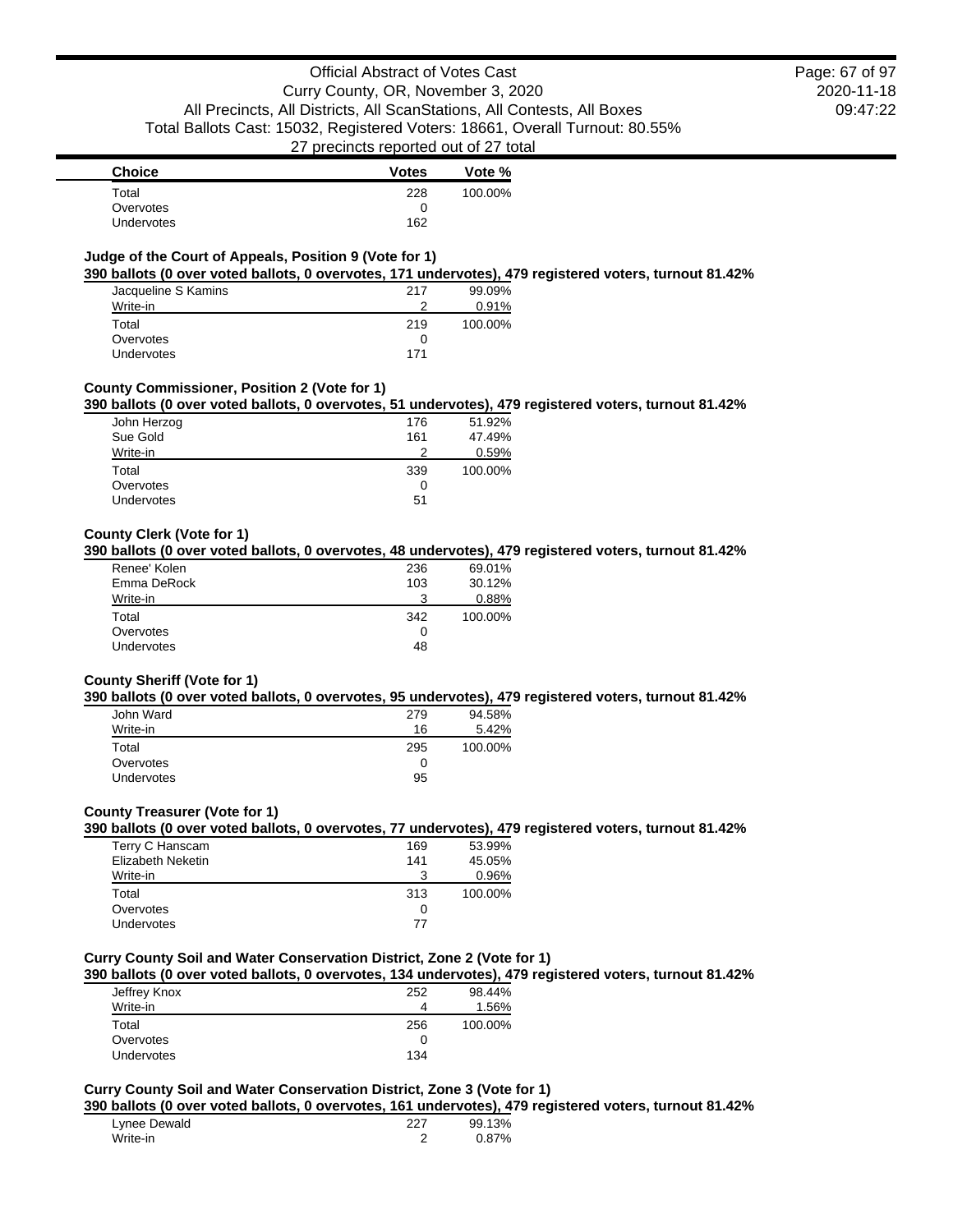| <b>Choice</b>     | <b>Votes</b> | Vote %  |
|-------------------|--------------|---------|
| Total             | 229          | 100.00% |
| Overvotes         |              |         |
| <b>Undervotes</b> | 161          |         |

#### **Curry County Soil and Water Conservation District, At Large (Vote for 1)**

**390 ballots (0 over voted ballots, 0 overvotes, 158 undervotes), 479 registered voters, turnout 81.42%**

| Jeremy Knapp<br>Write-in | 229<br>3 | 98.71%<br>1.29% |
|--------------------------|----------|-----------------|
| Total                    | 232      | 100.00%         |
| Overvotes                | 0        |                 |
| Undervotes               | 158      |                 |

#### **Measure 107 - Amends Constitution: Allows laws limiting (Vote for 1)**

**390 ballots (0 over voted ballots, 0 overvotes, 25 undervotes), 479 registered voters, turnout 81.42%**

| Yes        | 275 | 75.34%  |
|------------|-----|---------|
| No         | 90  | 24.66%  |
| Total      | 365 | 100.00% |
| Overvotes  | 0   |         |
| Undervotes | 25  |         |
|            |     |         |

#### **Measure 108 - Increases cigarette and cigar taxes (Vote for 1)**

**390 ballots (0 over voted ballots, 0 overvotes, 15 undervotes), 479 registered voters, turnout 81.42%**

| Yes        | 211 | 56.27%  |
|------------|-----|---------|
| No         | 164 | 43.73%  |
| Total      | 375 | 100.00% |
| Overvotes  | 0   |         |
| Undervotes | 15  |         |

## **Measure 109 - Allows manufacture delivery admin psilocybin (Vote for 1)**

**390 ballots (0 over voted ballots, 0 overvotes, 22 undervotes), 479 registered voters, turnout 81.42%**

| Yes               | 198 | 53.80%  |
|-------------------|-----|---------|
| No                | 170 | 46.20%  |
| Total             | 368 | 100.00% |
| Overvotes         | 0   |         |
| <b>Undervotes</b> | 22  |         |

## **Measure 110 - Provides statewide addiction/recovery services (Vote for 1)**

#### **390 ballots (0 over voted ballots, 0 overvotes, 16 undervotes), 479 registered voters, turnout 81.42%**

| Yes        | 209 | 55.88%  |
|------------|-----|---------|
| No         | 165 | 44.12%  |
| Total      | 374 | 100.00% |
| Overvotes  |     |         |
| Undervotes | 16  |         |

#### **Precinct 21**

## **United States President and Vice President (VGNone) (Vote for 1)**

#### **297 ballots (1 over voted ballots, 1 overvotes, 5 undervotes), 365 registered voters, turnout 81.37%**

| Donald J Trump / Michael R Pence    | 185 | 63.57%  |
|-------------------------------------|-----|---------|
| Joseph R Biden / Kamala D Harris    | 101 | 34.71%  |
| Jo Jorgensen / Jeremy (Spike) Cohen | 5   | 1.72%   |
| Howie Hawkins / Angela Walker       | 0   | 0.00%   |
| Dario Hunter / Dawn Neptune Adams   | 0   | 0.00%   |
| Write-in                            | ∩   | 0.00%   |
| Total                               | 291 | 100.00% |
| Overvotes                           |     |         |
| Undervotes                          | 5   |         |

#### **US Senator (Vote for 1)**

#### **297 ballots (1 over voted ballots, 1 overvotes, 7 undervotes), 365 registered voters, turnout 81.37%**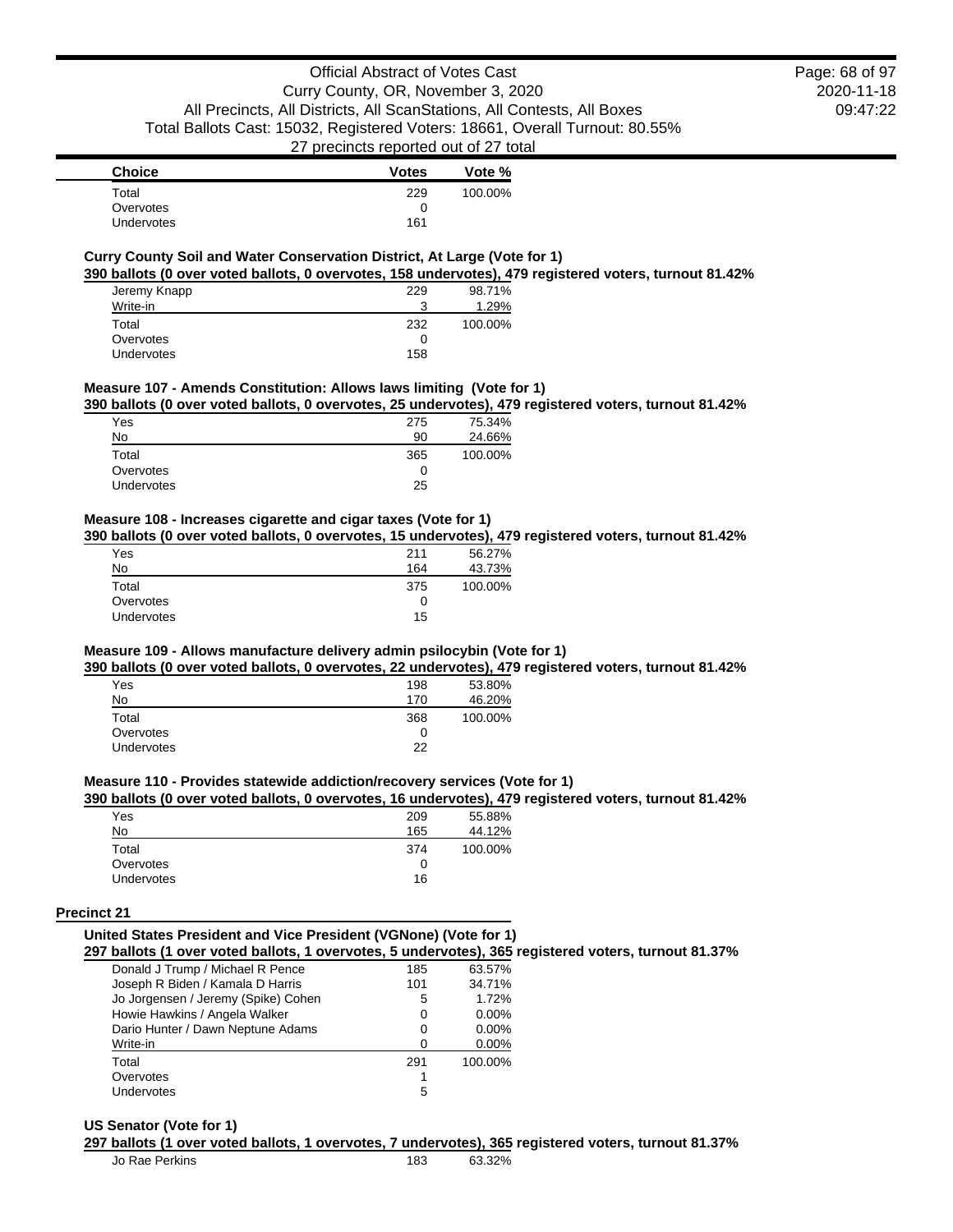2020-11-18 09:47:22 Page: 69 of 97

| <b>Choice</b>   | <b>Votes</b> | Vote %  |
|-----------------|--------------|---------|
| Jeff Merkley    | 98           | 33.91%  |
| Ibrahim A Taher | 2            | 0.69%   |
| Gary Dye        | 6            | 2.08%   |
| Write-in        | O            | 0.00%   |
| Total           | 289          | 100.00% |
| Overvotes       |              |         |
| Undervotes      |              |         |
|                 |              |         |

#### **US Representative, 4th District (Vote for 1)**

## **297 ballots (0 over voted ballots, 0 overvotes, 6 undervotes), 365 registered voters, turnout 81.37%**

| Daniel Hoffay         | 4   | 1.37%   |
|-----------------------|-----|---------|
| Peter DeFazio         | 100 | 34.36%  |
| <b>Alek Skarlatos</b> | 187 | 64.26%  |
| Write-in              |     | 0.00%   |
| Total                 | 291 | 100.00% |
| Overvotes             | O   |         |
| <b>Undervotes</b>     | 6   |         |

## **Secretary of State (Vote for 1)**

## **297 ballots (0 over voted ballots, 0 overvotes, 16 undervotes), 365 registered voters, turnout 81.37%**

| Nathalie Paravicini | 6   | 2.14%   |
|---------------------|-----|---------|
| <b>Kyle Markley</b> | 5   | 1.78%   |
| Kim Thatcher        | 183 | 65.12%  |
| Shemia Fagan        | 87  | 30.96%  |
| Write-in            | O   | 0.00%   |
| Total               | 281 | 100.00% |
| Overvotes           | O   |         |
| Undervotes          | 16  |         |
|                     |     |         |

#### **State Treasurer (Vote for 1)**

## **297 ballots (0 over voted ballots, 0 overvotes, 19 undervotes), 365 registered voters, turnout 81.37%**

| Michael P Marsh    | 3   | 1.08%   |
|--------------------|-----|---------|
| <b>Tobias Read</b> | 89  | 32.01%  |
| Chris Henry        | 9   | 3.24%   |
| Jeff Gudman        | 177 | 63.67%  |
| Write-in           | ∩   | 0.00%   |
| Total              | 278 | 100.00% |
| Overvotes          | 0   |         |
| Undervotes         | 19  |         |
|                    |     |         |

## **Attorney General (Vote for 1)**

## **297 ballots (0 over voted ballots, 0 overvotes, 14 undervotes), 365 registered voters, turnout 81.37%**

| Ellen Rosenblum | 89  | 31.45%  |
|-----------------|-----|---------|
| Lars D H Hedbor | 6   | 2.12%   |
| Michael Cross   | 188 | 66.43%  |
| Write-in        |     | 0.00%   |
| Total           | 283 | 100.00% |
| Overvotes       | O   |         |
| Undervotes      | 14  |         |

## **State Senator, 1st District (Vote for 1)**

#### **297 ballots (0 over voted ballots, 0 overvotes, 18 undervotes), 365 registered voters, turnout 81.37%**

| Dallas Heard     | 195 | 69.89%  |
|------------------|-----|---------|
| <b>Kat Stone</b> | 84  | 30.11%  |
| Write-in         |     | 0.00%   |
| Total            | 279 | 100.00% |
| Overvotes        | Ω   |         |
| Undervotes       | 18  |         |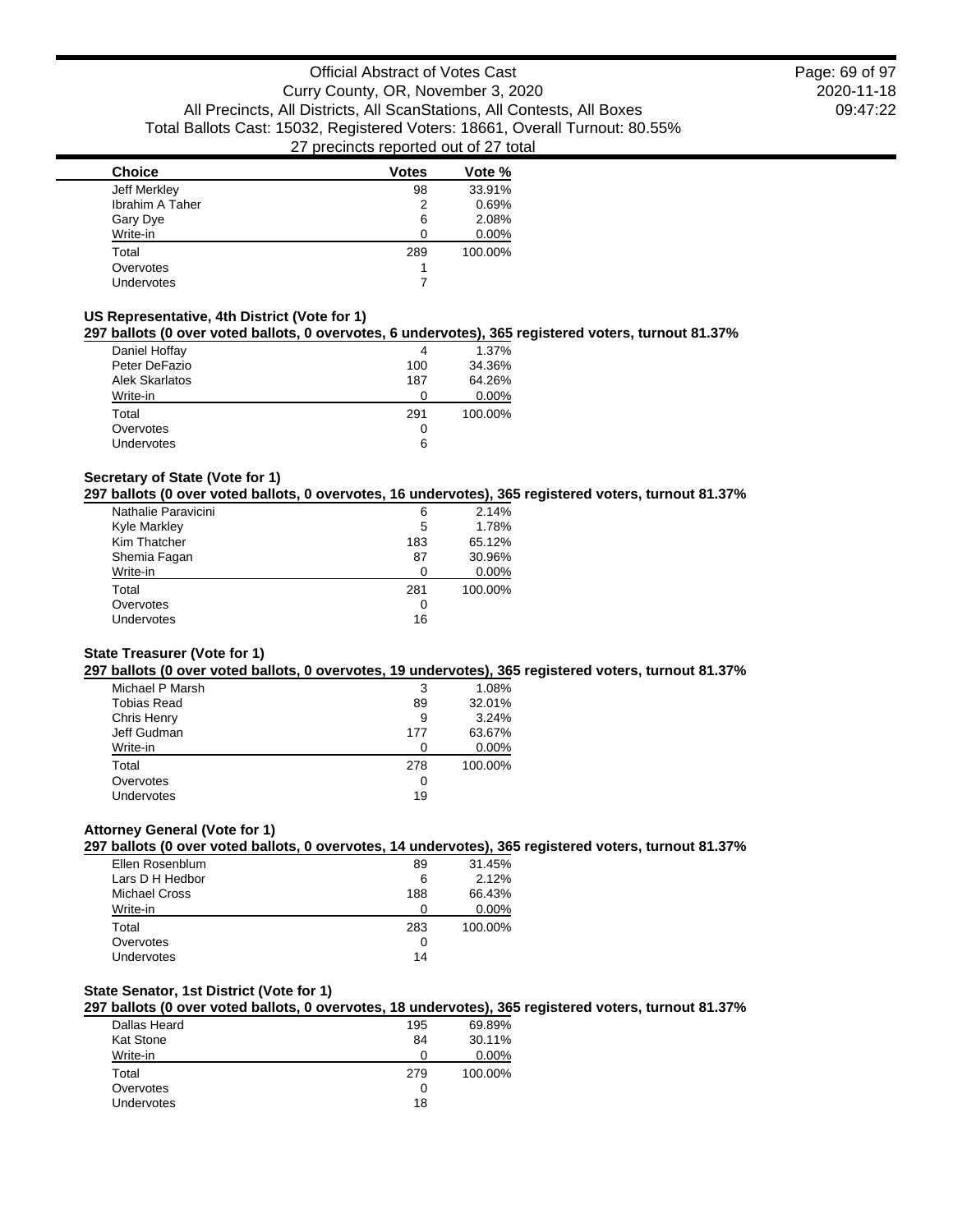## **Choice Votes Votes Vote** % **State Representative, 1st District (Vote for 1) 297 ballots (0 over voted ballots, 0 overvotes, 12 undervotes), 365 registered voters, turnout 81.37%** Calla Felicity 28.07% David Brock Smith 204 71.58% Write-in 2.35% Total 285 100.00% Overvotes 0<br>Undervotes 12 Undervotes **Judge of the Supreme Court, Position 4 (Vote for 1) 297 ballots (0 over voted ballots, 0 overvotes, 111 undervotes), 365 registered voters, turnout 81.37%** Christopher L Garrett 186 100.00%

| Write-in   |     | $0.00\%$ |
|------------|-----|----------|
| Total      | 186 | 100.00%  |
| Overvotes  |     |          |
| Undervotes | 111 |          |

## **Judge of the Court of Appeals, Position 9 (Vote for 1)**

**297 ballots (0 over voted ballots, 0 overvotes, 119 undervotes), 365 registered voters, turnout 81.37%**

| Jacqueline S Kamins | 178 | 100.00% |
|---------------------|-----|---------|
| Write-in            |     | 0.00%   |
| Total               | 178 | 100.00% |
| Overvotes           |     |         |
| <b>Undervotes</b>   | 119 |         |

#### **County Commissioner, Position 2 (Vote for 1)**

## **297 ballots (0 over voted ballots, 0 overvotes, 40 undervotes), 365 registered voters, turnout 81.37%**

| John Herzog       | 166 | 64.59%   |
|-------------------|-----|----------|
| Sue Gold          | 91  | 35.41%   |
| Write-in          | Ω   | $0.00\%$ |
| Total             | 257 | 100.00%  |
| Overvotes         | 0   |          |
| <b>Undervotes</b> | 40  |          |

## **County Clerk (Vote for 1)**

## **297 ballots (0 over voted ballots, 0 overvotes, 53 undervotes), 365 registered voters, turnout 81.37%**

| Renee' Kolen | 185 | 75.82%  |
|--------------|-----|---------|
| Emma DeRock  | 58  | 23.77%  |
| Write-in     |     | 0.41%   |
| Total        | 244 | 100.00% |
| Overvotes    |     |         |
| Undervotes   | 53  |         |
|              |     |         |

#### **County Sheriff (Vote for 1)**

**297 ballots (0 over voted ballots, 0 overvotes, 79 undervotes), 365 registered voters, turnout 81.37%**

| John Ward         | 213 | 97.71%  |
|-------------------|-----|---------|
| Write-in          | 5   | 2.29%   |
| Total             | 218 | 100.00% |
| Overvotes         |     |         |
| <b>Undervotes</b> | 79  |         |

#### **County Treasurer (Vote for 1)**

#### **297 ballots (0 over voted ballots, 0 overvotes, 51 undervotes), 365 registered voters, turnout 81.37%**

| 160 | 65.04%  |
|-----|---------|
| 85  | 34.55%  |
|     | 0.41%   |
| 246 | 100.00% |
| O   |         |
| 51  |         |
|     |         |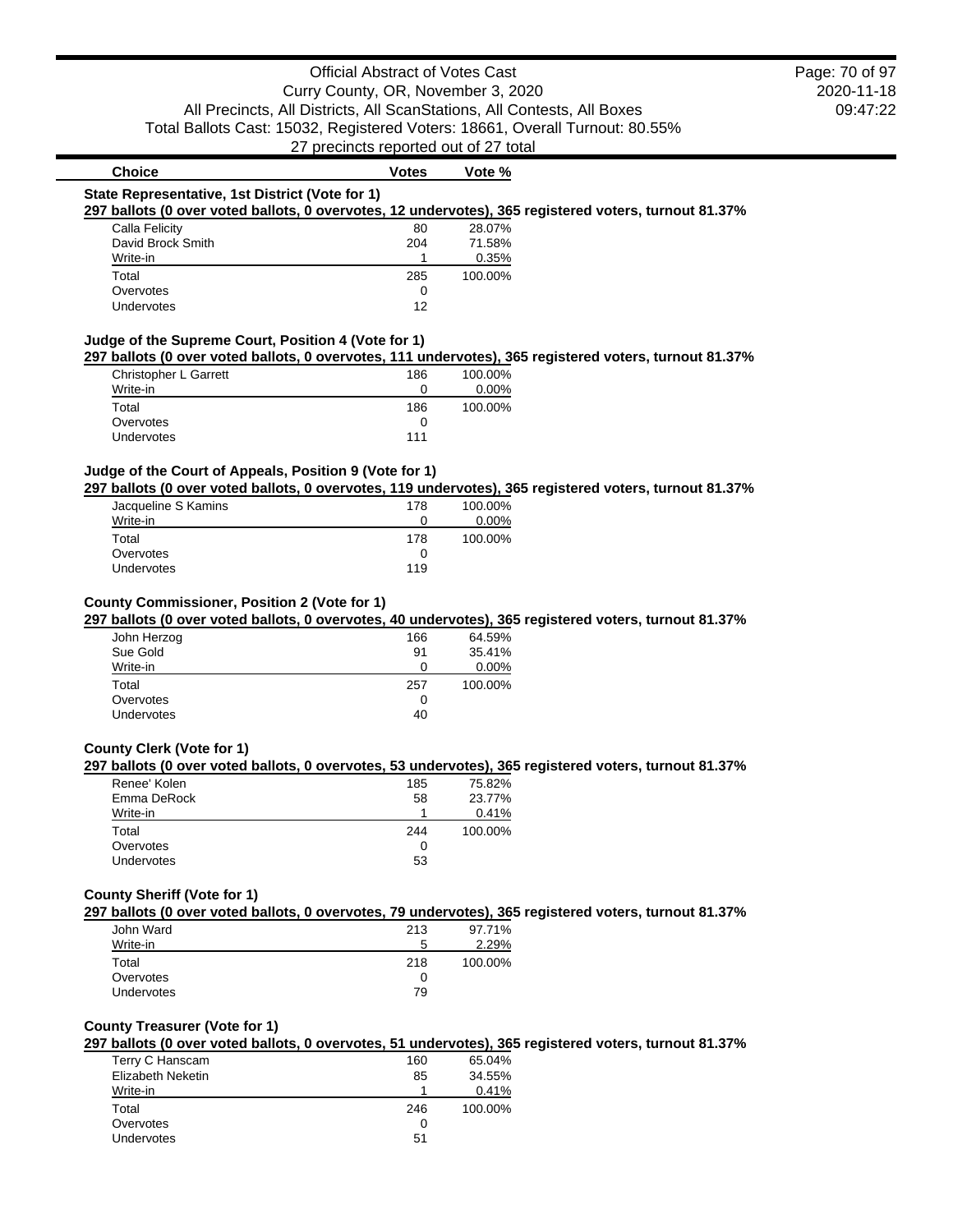## Official Abstract of Votes Cast Curry County, OR, November 3, 2020 All Precincts, All Districts, All ScanStations, All Contests, All Boxes

Total Ballots Cast: 15032, Registered Voters: 18661, Overall Turnout: 80.55%

27 precincts reported out of 27 total

| <b>Choice</b> | <b>Votes</b>                                                           | Vote %  |                                                                                                        |
|---------------|------------------------------------------------------------------------|---------|--------------------------------------------------------------------------------------------------------|
|               | Curry County Soil and Water Conservation District, Zone 2 (Vote for 1) |         |                                                                                                        |
|               |                                                                        |         | 297 ballots (0 over voted ballots, 0 overvotes, 121 undervotes), 365 registered voters, turnout 81.37% |
| Jeffrey Knox  | 175                                                                    | 99.43%  |                                                                                                        |
| Write-in      |                                                                        | 0.57%   |                                                                                                        |
| Total         | 176                                                                    | 100.00% |                                                                                                        |
| Overvotes     | 0                                                                      |         |                                                                                                        |
| Undervotes    | 121                                                                    |         |                                                                                                        |
|               |                                                                        |         |                                                                                                        |

## **Curry County Soil and Water Conservation District, Zone 3 (Vote for 1)**

**297 ballots (0 over voted ballots, 0 overvotes, 120 undervotes), 365 registered voters, turnout 81.37%**

|                   |     | --      |
|-------------------|-----|---------|
| Lynee Dewald      | 176 | 99.44%  |
| Write-in          |     | 0.56%   |
| Total             | 177 | 100.00% |
| Overvotes         |     |         |
| <b>Undervotes</b> | 120 |         |

#### **Curry County Soil and Water Conservation District, At Large (Vote for 1)**

**297 ballots (0 over voted ballots, 0 overvotes, 118 undervotes), 365 registered voters, turnout 81.37%**

| Jeremy Knapp      | 178 | 99.44%  |
|-------------------|-----|---------|
| Write-in          |     | 0.56%   |
| Total             | 179 | 100.00% |
| Overvotes         | 0   |         |
| <b>Undervotes</b> | 118 |         |
|                   |     |         |

## **City of Brookings, Mayor (Vote for 1)**

**297 ballots (0 over voted ballots, 0 overvotes, 81 undervotes), 365 registered voters, turnout 81.37%**

| Jake Pieper       | 204 | 94.44%  |
|-------------------|-----|---------|
| Write-in          | 12  | 5.56%   |
| Total             | 216 | 100.00% |
| Overvotes         | O   |         |
| <b>Undervotes</b> | 81  |         |
|                   |     |         |

#### **City of Brookings, Council, Position #1 (Vote for 1)**

**297 ballots (0 over voted ballots, 0 overvotes, 92 undervotes), 365 registered voters, turnout 81.37%**

| <b>Brad Alcorn</b> | 124 | 60.49%  |
|--------------------|-----|---------|
| Anthony Bond       | 79  | 38.54%  |
| Write-in           | າ   | 0.98%   |
| Total              | 205 | 100.00% |
| Overvotes          | O   |         |
| <b>Undervotes</b>  | 92  |         |

#### **City of Brookings, Council, Position #2 (Vote for 1)**

**297 ballots (0 over voted ballots, 0 overvotes, 62 undervotes), 365 registered voters, turnout 81.37%**

| Diana Cooper      | 86  | 36.60%  |
|-------------------|-----|---------|
| Ed Schreiber      | 148 | 62.98%  |
| Write-in          |     | 0.43%   |
| Total             | 235 | 100.00% |
| Overvotes         | 0   |         |
| <b>Undervotes</b> | 62  |         |

## **Measure 107 - Amends Constitution: Allows laws limiting (Vote for 1)**

**297 ballots (0 over voted ballots, 0 overvotes, 22 undervotes), 365 registered voters, turnout 81.37%**

| Yes        | 202 | 73.45%  |
|------------|-----|---------|
| No         | 73  | 26.55%  |
| Total      | 275 | 100.00% |
| Overvotes  |     |         |
| Undervotes | 22  |         |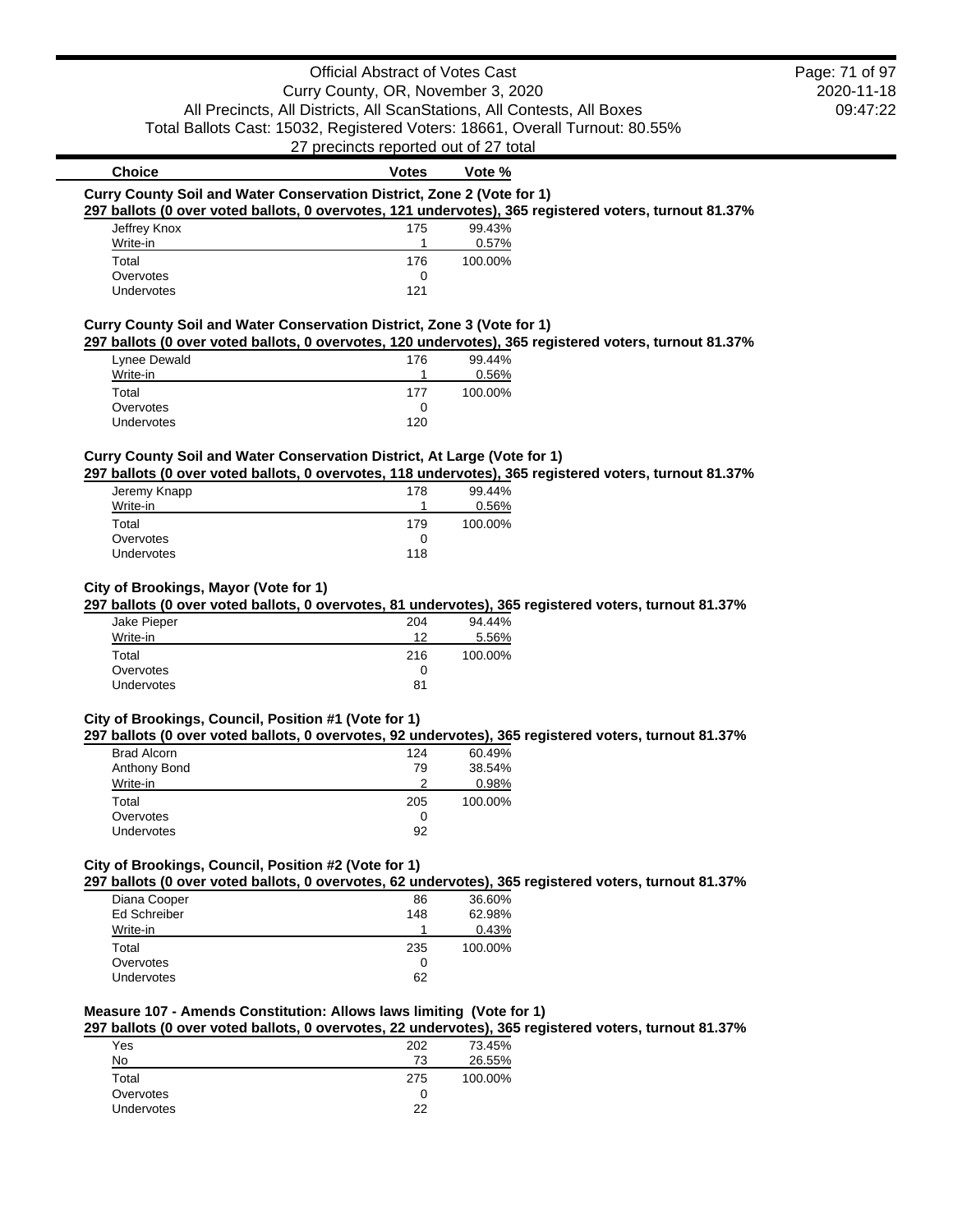## Official Abstract of Votes Cast Curry County, OR, November 3, 2020 All Precincts, All Districts, All ScanStations, All Contests, All Boxes Total Ballots Cast: 15032, Registered Voters: 18661, Overall Turnout: 80.55% 27 precincts reported out of 27 total

2020-11-18 09:47:22 Page: 72 of 97

#### **Choice Votes Votes Vote** % **Measure 108 - Increases cigarette and cigar taxes (Vote for 1) 297 ballots (0 over voted ballots, 0 overvotes, 9 undervotes), 365 registered voters, turnout 81.37%** Yes 34.51% and 157 54.51% No 131 45.49% Total 288 100.00% Overvotes and the contract of the contract of the contract of the contract of the contract of the contract of the contract of the contract of the contract of the contract of the contract of the contract of the contract of

#### **Measure 109 - Allows manufacture delivery admin psilocybin (Vote for 1)**

**297 ballots (0 over voted ballots, 0 overvotes, 16 undervotes), 365 registered voters, turnout 81.37%**

|                   |     | . .     |
|-------------------|-----|---------|
| Yes               | 148 | 52.67%  |
| No                | 133 | 47.33%  |
| Total             | 281 | 100.00% |
| Overvotes         |     |         |
| <b>Undervotes</b> | 16  |         |

Undervotes 9

#### **Measure 110 - Provides statewide addiction/recovery services (Vote for 1)**

**297 ballots (0 over voted ballots, 0 overvotes, 18 undervotes), 365 registered voters, turnout 81.37%**

| Yes               | 149 | 53.41%  |
|-------------------|-----|---------|
| No                | 130 | 46.59%  |
| Total             | 279 | 100.00% |
| Overvotes         | 0   |         |
| <b>Undervotes</b> | 18  |         |

#### **Precinct 22**

#### **United States President and Vice President (VGNone) (Vote for 1)**

**483 ballots (1 over voted ballots, 1 overvotes, 3 undervotes), 618 registered voters, turnout 78.16%**

| Donald J Trump / Michael R Pence    | 265 | 55.32%  |
|-------------------------------------|-----|---------|
| Joseph R Biden / Kamala D Harris    | 197 | 41.13%  |
| Jo Jorgensen / Jeremy (Spike) Cohen | 13  | 2.71%   |
| Howie Hawkins / Angela Walker       | 2   | 0.42%   |
| Dario Hunter / Dawn Neptune Adams   | 1   | 0.21%   |
| Write-in                            |     | 0.21%   |
| Total                               | 479 | 100.00% |
| Overvotes                           |     |         |
| Undervotes                          | 3   |         |
|                                     |     |         |

#### **US Senator (Vote for 1)**

#### **483 ballots (0 over voted ballots, 0 overvotes, 14 undervotes), 618 registered voters, turnout 78.16%**

| Jo Rae Perkins  | 261 | 55.65%  |
|-----------------|-----|---------|
| Jeff Merkley    | 195 | 41.58%  |
| Ibrahim A Taher | 3   | 0.64%   |
| Gary Dye        | 10  | 2.13%   |
| Write-in        | O   | 0.00%   |
| Total           | 469 | 100.00% |
| Overvotes       | 0   |         |
| Undervotes      | 14  |         |
|                 |     |         |

## **US Representative, 4th District (Vote for 1)**

**483 ballots (0 over voted ballots, 0 overvotes, 21 undervotes), 618 registered voters, turnout 78.16%**

| Daniel Hoffay  | 14  | 3.03%   |
|----------------|-----|---------|
| Peter DeFazio  | 181 | 39.18%  |
| Alek Skarlatos | 267 | 57.79%  |
| Write-in       |     | 0.00%   |
| Total          | 462 | 100.00% |
| Overvotes      | O   |         |
| Undervotes     | 21  |         |
|                |     |         |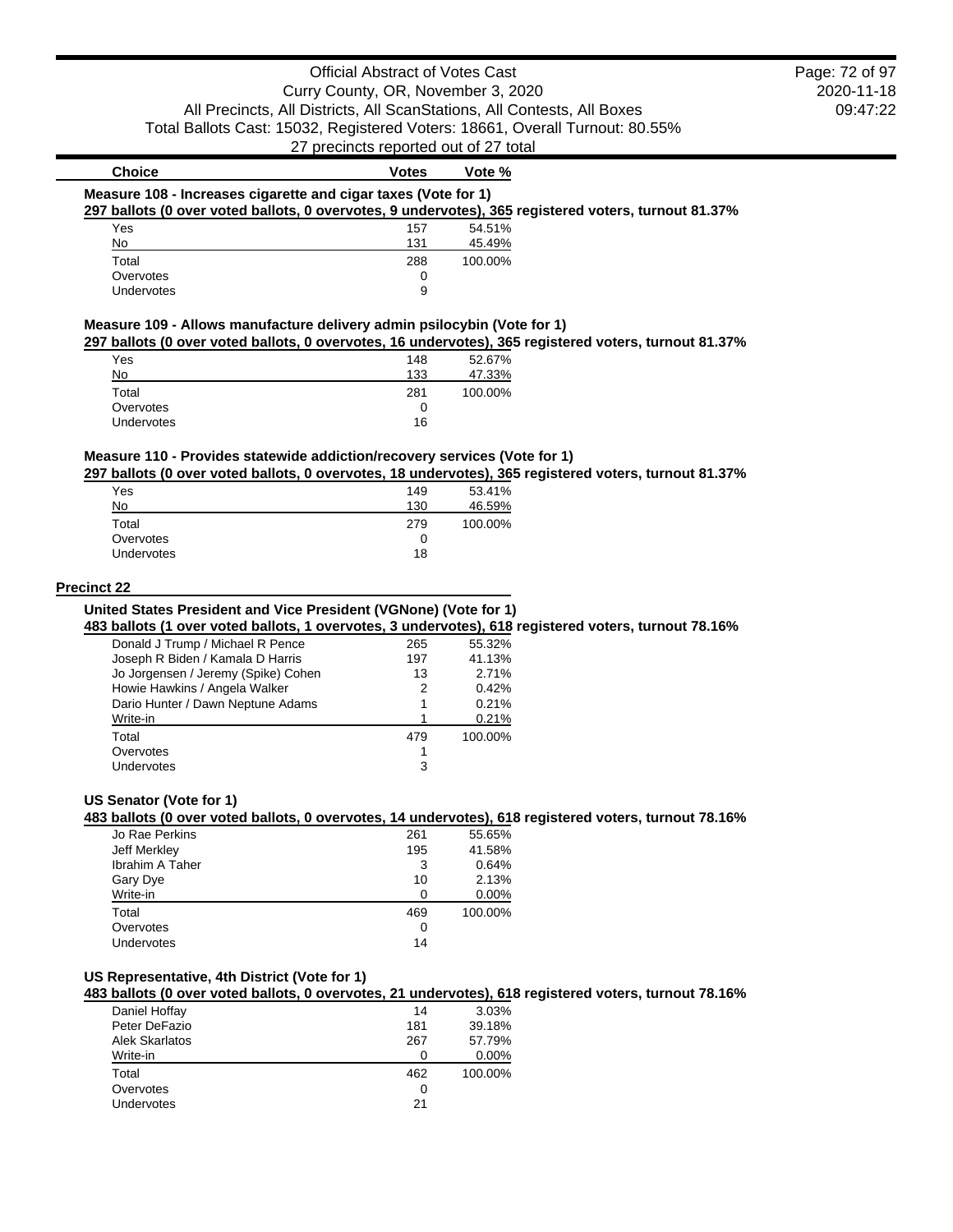# **Choice Votes Votes Vote** %

#### **Secretary of State (Vote for 1)**

### **483 ballots (0 over voted ballots, 0 overvotes, 20 undervotes), 618 registered voters, turnout 78.16%**

| Nathalie Paravicini | 8   | 1.73%   |
|---------------------|-----|---------|
| <b>Kyle Markley</b> | 10  | 2.16%   |
| Kim Thatcher        | 276 | 59.61%  |
| Shemia Fagan        | 169 | 36.50%  |
| Write-in            |     | 0.00%   |
| Total               | 463 | 100.00% |
| Overvotes           | O   |         |
| Undervotes          | 20  |         |

### **State Treasurer (Vote for 1)**

#### **483 ballots (0 over voted ballots, 0 overvotes, 23 undervotes), 618 registered voters, turnout 78.16%**

| Michael P Marsh | 12  | 2.61%    |
|-----------------|-----|----------|
| Tobias Read     | 180 | 39.13%   |
| Chris Henry     | 9   | 1.96%    |
| Jeff Gudman     | 259 | 56.30%   |
| Write-in        | O   | $0.00\%$ |
| Total           | 460 | 100.00%  |
| Overvotes       | 0   |          |
| Undervotes      | 23  |          |

## **Attorney General (Vote for 1)**

## **483 ballots (0 over voted ballots, 0 overvotes, 25 undervotes), 618 registered voters, turnout 78.16%**

| Ellen Rosenblum | 183 | 39.96%  |
|-----------------|-----|---------|
| Lars D H Hedbor | 14  | 3.06%   |
| Michael Cross   | 261 | 56.99%  |
| Write-in        |     | 0.00%   |
| Total           | 458 | 100.00% |
| Overvotes       | 0   |         |
| Undervotes      | 25  |         |

#### **State Senator, 1st District (Vote for 1)**

#### **483 ballots (0 over voted ballots, 0 overvotes, 29 undervotes), 618 registered voters, turnout 78.16%**

| 60.79%  |
|---------|
| 39.21%  |
| 0.00%   |
| 100.00% |
|         |
|         |
|         |

## **State Representative, 1st District (Vote for 1)**

**483 ballots (0 over voted ballots, 0 overvotes, 27 undervotes), 618 registered voters, turnout 78.16%**

| 37.94%  |
|---------|
| 61.84%  |
| 0.22%   |
| 100.00% |
|         |
|         |
|         |

## **Judge of the Supreme Court, Position 4 (Vote for 1)**

## **483 ballots (0 over voted ballots, 0 overvotes, 168 undervotes), 618 registered voters, turnout 78.16%**

| Christopher L Garrett | 310 | 98.41%  |
|-----------------------|-----|---------|
| Write-in              | 5   | 1.59%   |
| Total                 | 315 | 100.00% |
| Overvotes             |     |         |
| <b>Undervotes</b>     | 168 |         |

# **Judge of the Court of Appeals, Position 9 (Vote for 1)**

#### **483 ballots (0 over voted ballots, 0 overvotes, 169 undervotes), 618 registered voters, turnout 78.16%**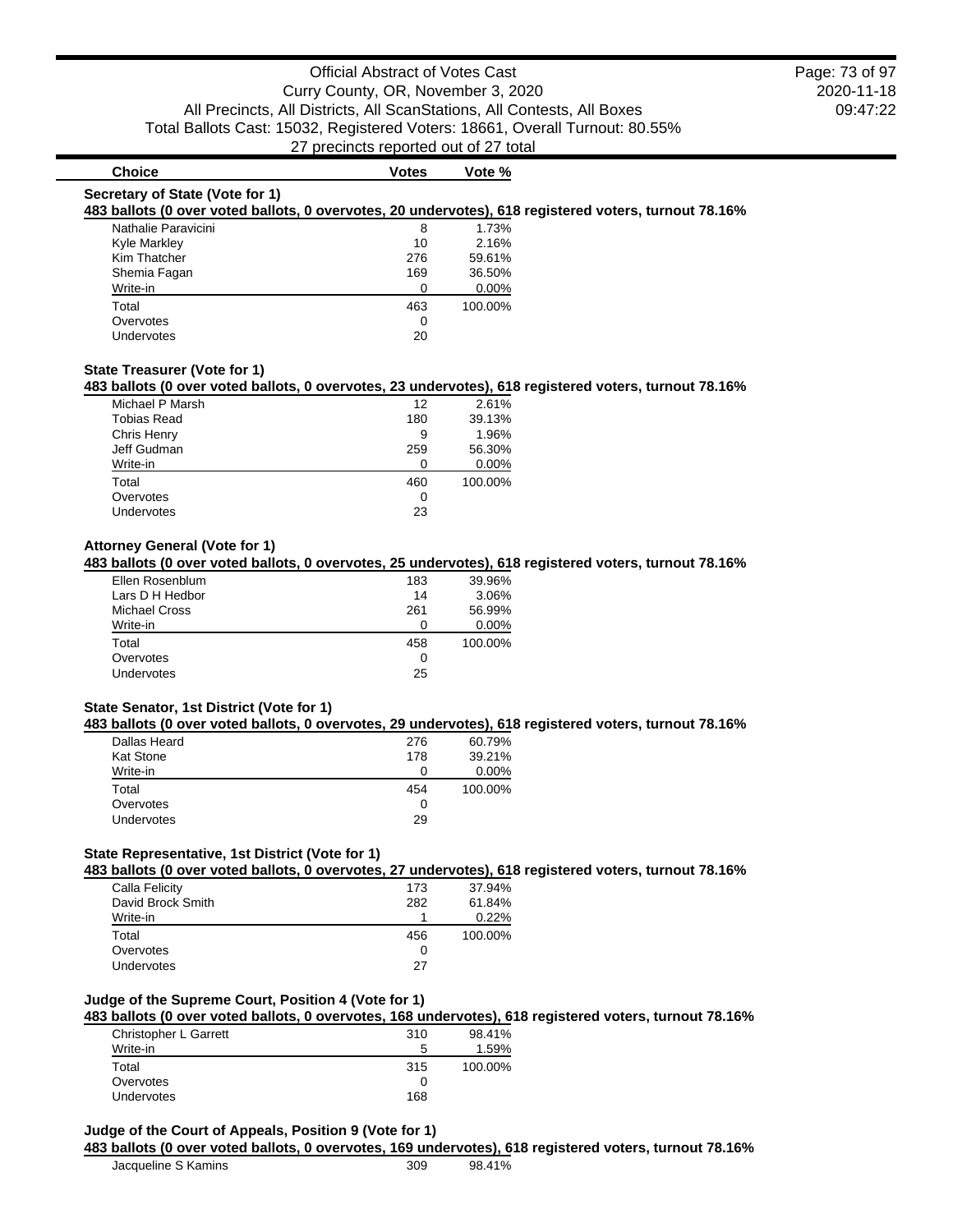| <b>Choice</b>     | <b>Votes</b> | Vote %  |
|-------------------|--------------|---------|
| Write-in          | b            | 1.59%   |
| Total             | 314          | 100.00% |
| Overvotes         |              |         |
| <b>Undervotes</b> | 169          |         |

### **County Commissioner, Position 2 (Vote for 1)**

#### **483 ballots (0 over voted ballots, 0 overvotes, 75 undervotes), 618 registered voters, turnout 78.16%**

|                   |     | . .     |
|-------------------|-----|---------|
| John Herzog       | 221 | 54.17%  |
| Sue Gold          | 187 | 45.83%  |
| Write-in          |     | 0.00%   |
| Total             | 408 | 100.00% |
| Overvotes         |     |         |
| <b>Undervotes</b> | 75  |         |

## **County Clerk (Vote for 1)**

## **483 ballots (0 over voted ballots, 0 overvotes, 92 undervotes), 618 registered voters, turnout 78.16%**

| Renee' Kolen | 306 | 78.26%   |
|--------------|-----|----------|
| Emma DeRock  | 85  | 21.74%   |
| Write-in     |     | $0.00\%$ |
| Total        | 391 | 100.00%  |
| Overvotes    | 0   |          |
| Undervotes   | 92  |          |
|              |     |          |

### **County Sheriff (Vote for 1)**

## **483 ballots (0 over voted ballots, 0 overvotes, 113 undervotes), 618 registered voters, turnout 78.16%**

| 367 | 99.19%  |
|-----|---------|
|     | 0.81%   |
| 370 | 100.00% |
| 0   |         |
| 113 |         |
|     | ว       |

## **County Treasurer (Vote for 1)**

#### **483 ballots (0 over voted ballots, 0 overvotes, 89 undervotes), 618 registered voters, turnout 78.16%**

| Terry C Hanscam          | 216 | 54.82%  |
|--------------------------|-----|---------|
| <b>Elizabeth Neketin</b> | 177 | 44.92%  |
| Write-in                 |     | 0.25%   |
| Total                    | 394 | 100.00% |
| Overvotes                | 0   |         |
| <b>Undervotes</b>        | 89  |         |

### **Curry County Soil and Water Conservation District, Zone 2 (Vote for 1)**

## **483 ballots (0 over voted ballots, 0 overvotes, 169 undervotes), 618 registered voters, turnout 78.16%**

| 99.04%  |
|---------|
| 0.96%   |
| 100.00% |
|         |
|         |
|         |

## **Curry County Soil and Water Conservation District, Zone 3 (Vote for 1)**

### **483 ballots (0 over voted ballots, 0 overvotes, 172 undervotes), 618 registered voters, turnout 78.16%**

| Lynee Dewald      | 308 | 99.04%  |
|-------------------|-----|---------|
| Write-in          | ີ   | 0.96%   |
| Total             | 311 | 100.00% |
| Overvotes         |     |         |
| <b>Undervotes</b> | 172 |         |

## **Curry County Soil and Water Conservation District, At Large (Vote for 1)**

### **483 ballots (0 over voted ballots, 0 overvotes, 171 undervotes), 618 registered voters, turnout 78.16%**

| Jeremy Knapp | 309 | 99.04% |
|--------------|-----|--------|
| Write-in     |     | 0.96%  |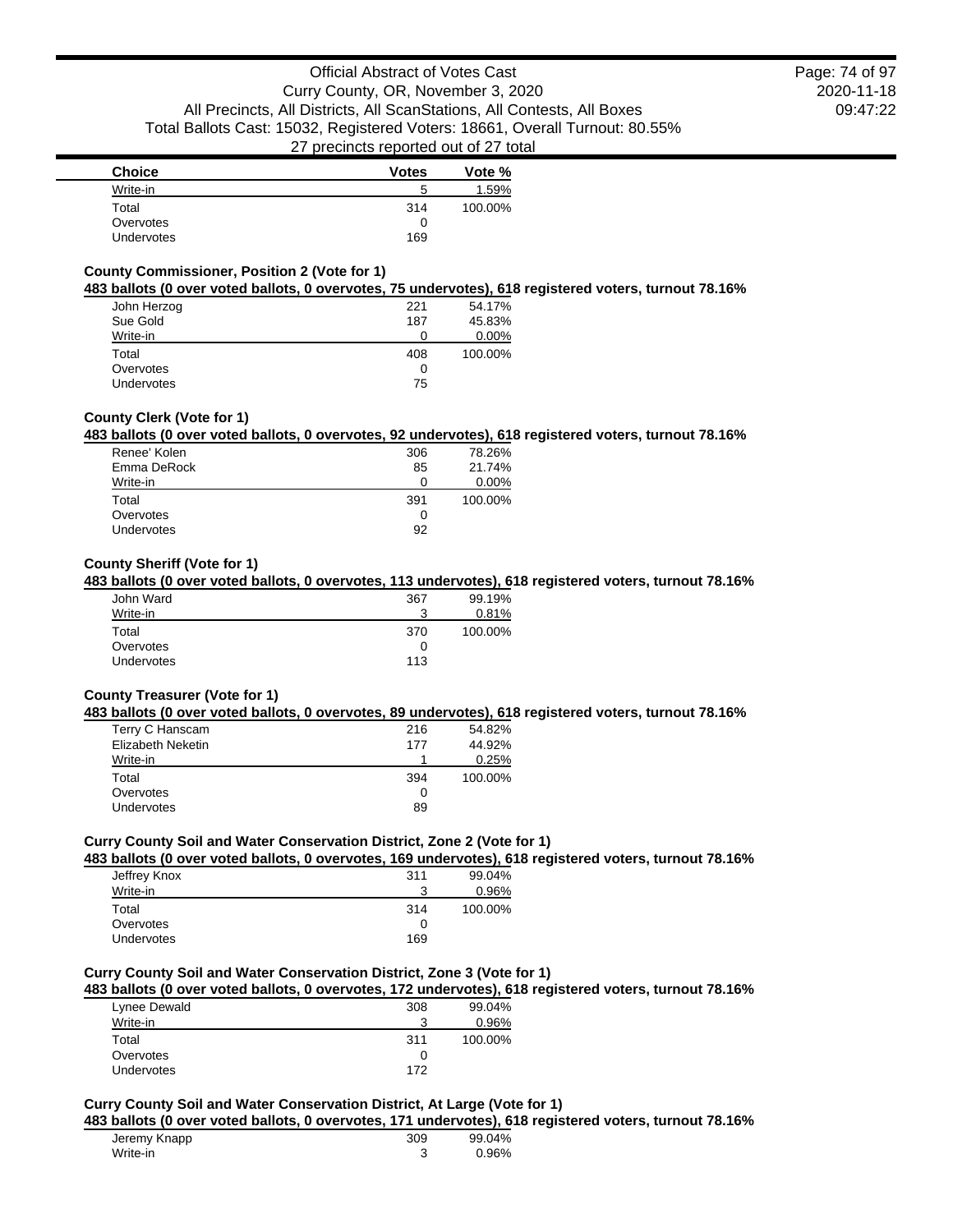| <b>Choice</b> | <b>Votes</b> | Vote %  |
|---------------|--------------|---------|
| Total         | 312          | 100.00% |
| Overvotes     | O            |         |
| Undervotes    | 171          |         |

## **Harbor Water People's Utility District, Subdivision 3 (Vote for 1)**

**483 ballots (0 over voted ballots, 0 overvotes, 178 undervotes), 618 registered voters, turnout 78.16%**

| Jim White  | 301 | 98.69%  |
|------------|-----|---------|
| Write-in   | 4   | 1.31%   |
| Total      | 305 | 100.00% |
| Overvotes  | O   |         |
| Undervotes | 178 |         |

#### **Measure 107 - Amends Constitution: Allows laws limiting (Vote for 1)**

**483 ballots (0 over voted ballots, 0 overvotes, 31 undervotes), 618 registered voters, turnout 78.16%**

| Yes        | 353 | 78.10%  |
|------------|-----|---------|
| No         | 99  | 21.90%  |
| Total      | 452 | 100.00% |
| Overvotes  | 0   |         |
| Undervotes | 31  |         |
|            |     |         |

### **Measure 108 - Increases cigarette and cigar taxes (Vote for 1)**

### **483 ballots (0 over voted ballots, 0 overvotes, 19 undervotes), 618 registered voters, turnout 78.16%**

| Yes               | 281 | 60.56%  |
|-------------------|-----|---------|
| No                | 183 | 39.44%  |
| Total             | 464 | 100.00% |
| Overvotes         | O   |         |
| <b>Undervotes</b> | 19  |         |

## **Measure 109 - Allows manufacture delivery admin psilocybin (Vote for 1)**

**483 ballots (0 over voted ballots, 0 overvotes, 28 undervotes), 618 registered voters, turnout 78.16%**

| Yes               | 203 | 44.62%  |
|-------------------|-----|---------|
| No                | 252 | 55.38%  |
| Total             | 455 | 100.00% |
| Overvotes         |     |         |
| <b>Undervotes</b> | 28  |         |

## **Measure 110 - Provides statewide addiction/recovery services (Vote for 1)**

#### **483 ballots (1 over voted ballots, 1 overvotes, 26 undervotes), 618 registered voters, turnout 78.16%**

| Yes        | 241 | 52.85%  |
|------------|-----|---------|
| No         | 215 | 47.15%  |
| Total      | 456 | 100.00% |
| Overvotes  |     |         |
| Undervotes | 26  |         |

#### **Precinct 23**

## **United States President and Vice President (VGNone) (Vote for 1)**

**495 ballots (1 over voted ballots, 1 overvotes, 2 undervotes), 588 registered voters, turnout 84.18%**

| Donald J Trump / Michael R Pence    | 275 | 55.89%  |
|-------------------------------------|-----|---------|
| Joseph R Biden / Kamala D Harris    | 202 | 41.06%  |
| Jo Jorgensen / Jeremy (Spike) Cohen | 9   | 1.83%   |
| Howie Hawkins / Angela Walker       | 3   | 0.61%   |
| Dario Hunter / Dawn Neptune Adams   | 1   | 0.20%   |
| Write-in                            | 2   | 0.41%   |
| Total                               | 492 | 100.00% |
| Overvotes                           |     |         |
| Undervotes                          | 2   |         |

#### **US Senator (Vote for 1)**

#### **495 ballots (0 over voted ballots, 0 overvotes, 9 undervotes), 588 registered voters, turnout 84.18%**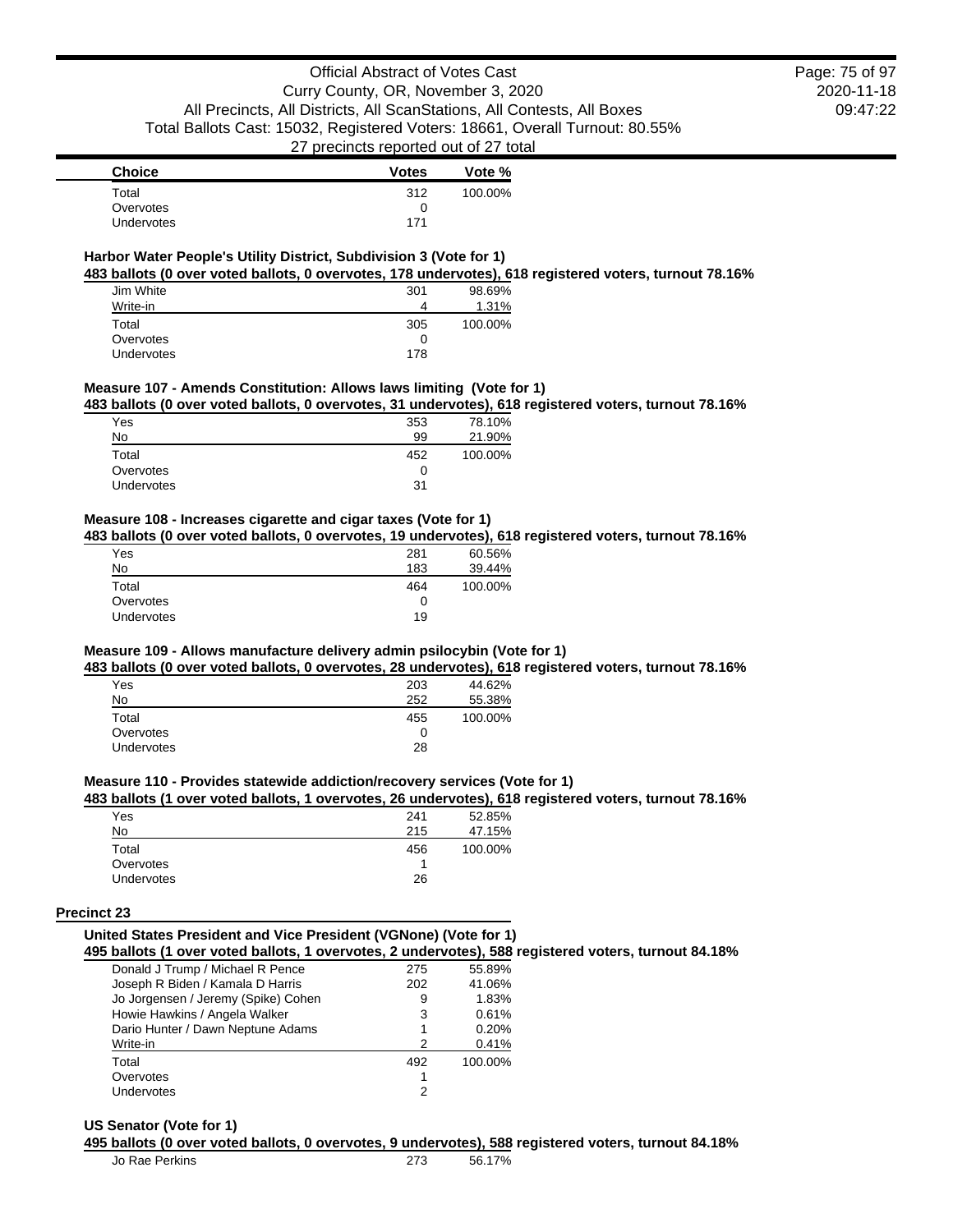| <b>Choice</b>     | <b>Votes</b> | Vote %  |
|-------------------|--------------|---------|
| Jeff Merkley      | 203          | 41.77%  |
| Ibrahim A Taher   | 4            | 0.82%   |
| Gary Dye          | 6            | 1.23%   |
| Write-in          | ∩            | 0.00%   |
| Total             | 486          | 100.00% |
| Overvotes         | 0            |         |
| <b>Undervotes</b> | 9            |         |
|                   |              |         |

## **US Representative, 4th District (Vote for 1)**

## **495 ballots (0 over voted ballots, 0 overvotes, 9 undervotes), 588 registered voters, turnout 84.18%**

| Daniel Hoffay         | 8   | 1.65%   |
|-----------------------|-----|---------|
| Peter DeFazio         | 192 | 39.51%  |
| <b>Alek Skarlatos</b> | 286 | 58.85%  |
| Write-in              | O   | 0.00%   |
| Total                 | 486 | 100.00% |
| Overvotes             | O   |         |
| <b>Undervotes</b>     | 9   |         |

### **Secretary of State (Vote for 1)**

### **495 ballots (0 over voted ballots, 0 overvotes, 15 undervotes), 588 registered voters, turnout 84.18%**

| Nathalie Paravicini | 13  | 2.71%   |
|---------------------|-----|---------|
| Kyle Markley        | 15  | 3.12%   |
| Kim Thatcher        | 273 | 56.88%  |
| Shemia Fagan        | 179 | 37.29%  |
| Write-in            |     | 0.00%   |
| Total               | 480 | 100.00% |
| Overvotes           | O   |         |
| Undervotes          | 15  |         |
|                     |     |         |

### **State Treasurer (Vote for 1)**

#### **495 ballots (0 over voted ballots, 0 overvotes, 22 undervotes), 588 registered voters, turnout 84.18%**

| Michael P Marsh    | 6   | 1.27%    |
|--------------------|-----|----------|
| <b>Tobias Read</b> | 186 | 39.32%   |
| Chris Henry        | 13  | 2.75%    |
| Jeff Gudman        | 268 | 56.66%   |
| Write-in           | 0   | $0.00\%$ |
| Total              | 473 | 100.00%  |
| Overvotes          | 0   |          |
| Undervotes         | 22  |          |
|                    |     |          |

## **Attorney General (Vote for 1)**

## **495 ballots (0 over voted ballots, 0 overvotes, 24 undervotes), 588 registered voters, turnout 84.18%**

| Ellen Rosenblum | 190 | 40.34%  |
|-----------------|-----|---------|
| Lars D H Hedbor | 9   | 1.91%   |
| Michael Cross   | 272 | 57.75%  |
| Write-in        |     | 0.00%   |
| Total           | 471 | 100.00% |
| Overvotes       | O   |         |
| Undervotes      | 24  |         |

## **State Senator, 1st District (Vote for 1)**

## **495 ballots (0 over voted ballots, 0 overvotes, 25 undervotes), 588 registered voters, turnout 84.18%**

| Dallas Heard      | 294 | 62.55%  |
|-------------------|-----|---------|
| Kat Stone         | 176 | 37.45%  |
| Write-in          |     | 0.00%   |
| Total             | 470 | 100.00% |
| Overvotes         | 0   |         |
| <b>Undervotes</b> | 25  |         |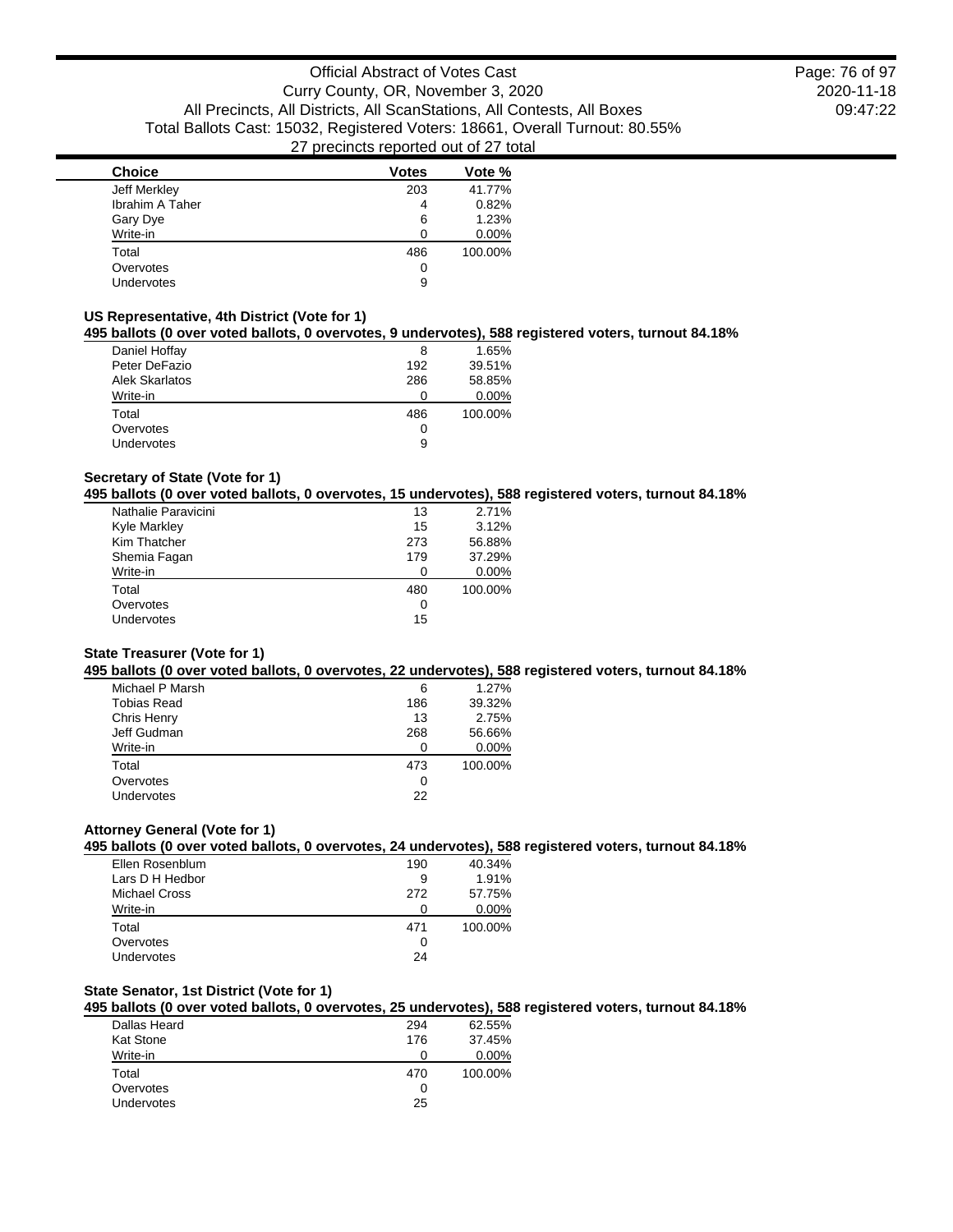| Calla Felicity    | 168 | 36.05%  |  |
|-------------------|-----|---------|--|
| David Brock Smith | 297 | 63.73%  |  |
| Write-in          |     | 0.21%   |  |
| Total             | 466 | 100.00% |  |
| Overvotes         | 0   |         |  |
| Undervotes        | 29  |         |  |

| 8   | 2.76%   |
|-----|---------|
| 290 | 100.00% |
|     |         |
| 205 |         |
|     |         |

## **Judge of the Court of Appeals, Position 9 (Vote for 1)**

**495 ballots (0 over voted ballots, 0 overvotes, 208 undervotes), 588 registered voters, turnout 84.18%**

| Jacqueline S Kamins | 282 | 98.26%  |
|---------------------|-----|---------|
| Write-in            | 5   | 1.74%   |
| Total               | 287 | 100.00% |
| Overvotes           |     |         |
| <b>Undervotes</b>   | 208 |         |

#### **County Commissioner, Position 2 (Vote for 1)**

#### **495 ballots (1 over voted ballots, 1 overvotes, 57 undervotes), 588 registered voters, turnout 84.18%**

| John Herzog       | 231 | 52.86%   |
|-------------------|-----|----------|
| Sue Gold          | 206 | 47.14%   |
| Write-in          | Ω   | $0.00\%$ |
| Total             | 437 | 100.00%  |
| Overvotes         |     |          |
| <b>Undervotes</b> | 57  |          |

## **County Clerk (Vote for 1)**

### **495 ballots (1 over voted ballots, 1 overvotes, 82 undervotes), 588 registered voters, turnout 84.18%**

| Renee' Kolen | 308 | 74.76%  |
|--------------|-----|---------|
| Emma DeRock  | 104 | 25.24%  |
| Write-in     |     | 0.00%   |
| Total        | 412 | 100.00% |
| Overvotes    |     |         |
| Undervotes   | 82  |         |
|              |     |         |

### **County Sheriff (Vote for 1)**

**495 ballots (0 over voted ballots, 0 overvotes, 124 undervotes), 588 registered voters, turnout 84.18%**

| John Ward         | 371 | 100.00% |
|-------------------|-----|---------|
| Write-in          |     | 0.00%   |
| Total             | 371 | 100.00% |
| Overvotes         |     |         |
| <b>Undervotes</b> | 124 |         |

### **County Treasurer (Vote for 1)**

## **495 ballots (0 over voted ballots, 0 overvotes, 85 undervotes), 588 registered voters, turnout 84.18%**

| Terry C Hanscam   | 227 | 55.37%  |
|-------------------|-----|---------|
| Elizabeth Neketin | 183 | 44.63%  |
| Write-in          |     | 0.00%   |
| Total             | 410 | 100.00% |
| Overvotes         | 0   |         |
| Undervotes        | 85  |         |
|                   |     |         |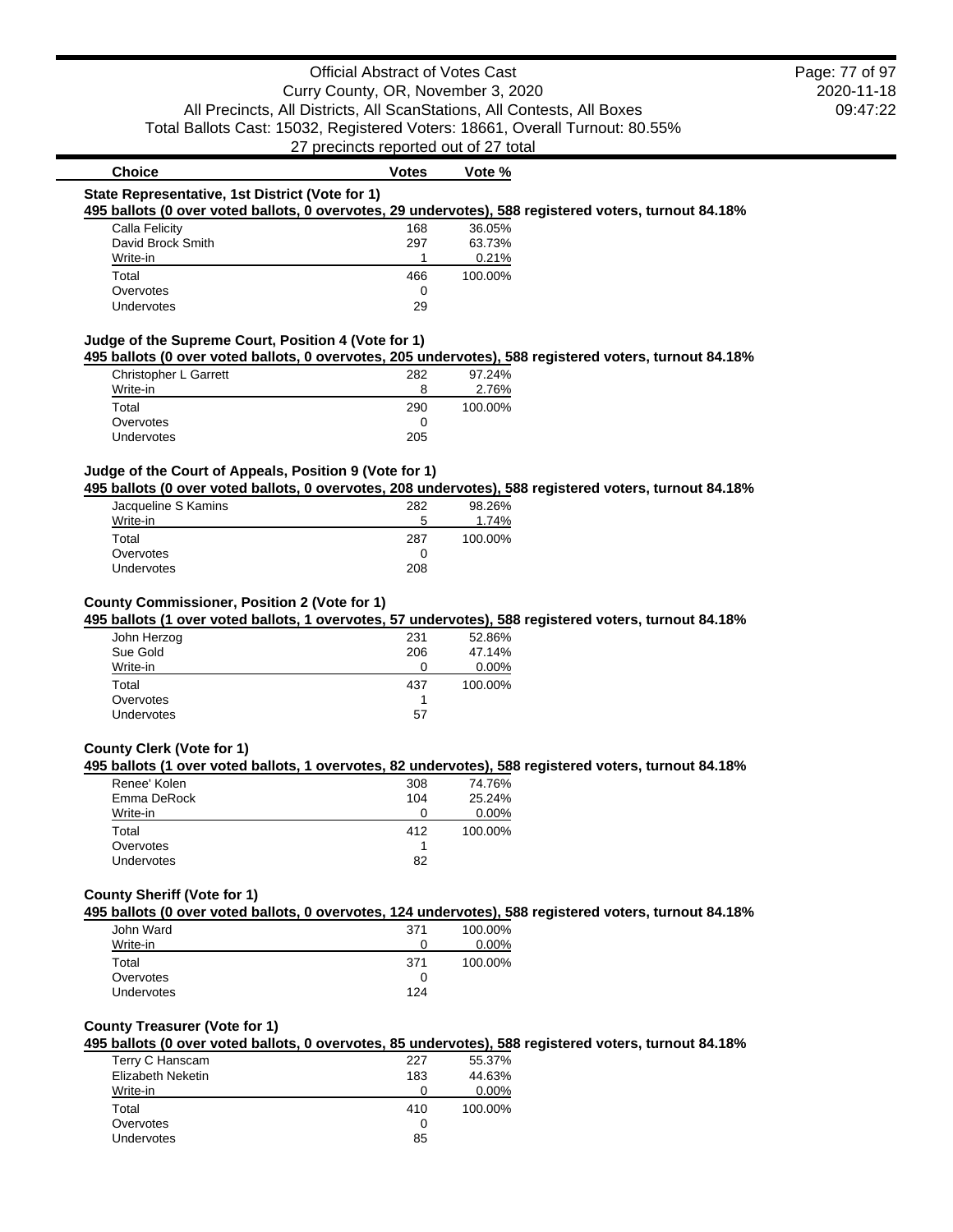## Official Abstract of Votes Cast Curry County, OR, November 3, 2020 All Precincts, All Districts, All ScanStations, All Contests, All Boxes Total Ballots Cast: 15032, Registered Voters: 18661, Overall Turnout: 80.55%

27 precincts reported out of 27 total

# 2020-11-18 09:47:22

Page: 78 of 97

**Choice Votes Votes Vote** % **Curry County Soil and Water Conservation District, Zone 2 (Vote for 1) 495 ballots (0 over voted ballots, 0 overvotes, 200 undervotes), 588 registered voters, turnout 84.18%** Jeffrey Knox 293 99.32% Write-in 2 0.68% Total 295 100.00% Overvotes and the contract of the contract of the contract of the contract of the contract of the contract of the contract of the contract of the contract of the contract of the contract of the contract of the contract of Undervotes 200 **Curry County Soil and Water Conservation District, Zone 3 (Vote for 1) 495 ballots (0 over voted ballots, 0 overvotes, 213 undervotes), 588 registered voters, turnout 84.18%** Lynee Dewald 280 99.29%

| Lynee Dewald      | 280 | 99.29%  |
|-------------------|-----|---------|
| Write-in          |     | 0.71%   |
| Total             | 282 | 100.00% |
| Overvotes         |     |         |
| <b>Undervotes</b> | 213 |         |

## **Curry County Soil and Water Conservation District, At Large (Vote for 1)**

**495 ballots (0 over voted ballots, 0 overvotes, 210 undervotes), 588 registered voters, turnout 84.18%**

| Jeremy Knapp      | 284 | 99.65%  |
|-------------------|-----|---------|
| Write-in          |     | 0.35%   |
| Total             | 285 | 100.00% |
| Overvotes         | 0   |         |
| <b>Undervotes</b> | 210 |         |
|                   |     |         |

### **Harbor Water People's Utility District, Subdivision 2 (Vote for 1)**

**471 ballots (0 over voted ballots, 0 overvotes, 200 undervotes), 564 registered voters, turnout 83.51%**

| Tom Beene         | 269 | 99.26%  |
|-------------------|-----|---------|
| Write-in          | ◠   | 0.74%   |
| Total             | 271 | 100.00% |
| Overvotes         | O   |         |
| <b>Undervotes</b> | 200 |         |
|                   |     |         |

# **Measure 107 - Amends Constitution: Allows laws limiting (Vote for 1)**

**495 ballots (0 over voted ballots, 0 overvotes, 21 undervotes), 588 registered voters, turnout 84.18%**

| Yes        | 348 | 73.42%  |
|------------|-----|---------|
| No         | 126 | 26.58%  |
| Total      | 474 | 100.00% |
| Overvotes  | 0   |         |
| Undervotes | 21  |         |

# **Measure 108 - Increases cigarette and cigar taxes (Vote for 1)**

**495 ballots (0 over voted ballots, 0 overvotes, 13 undervotes), 588 registered voters, turnout 84.18%**

| Yes               | 286 | 59.34%  |
|-------------------|-----|---------|
| No                | 196 | 40.66%  |
| Total             | 482 | 100.00% |
| Overvotes         |     |         |
| <b>Undervotes</b> | 13  |         |

## **Measure 109 - Allows manufacture delivery admin psilocybin (Vote for 1)**

**495 ballots (0 over voted ballots, 0 overvotes, 24 undervotes), 588 registered voters, turnout 84.18%**

| Yes        | 228 | 48.41%  |
|------------|-----|---------|
| No         | 243 | 51.59%  |
| Total      | 471 | 100.00% |
| Overvotes  |     |         |
| Undervotes | 24  |         |

## **Measure 110 - Provides statewide addiction/recovery services (Vote for 1)**

**495 ballots (0 over voted ballots, 0 overvotes, 22 undervotes), 588 registered voters, turnout 84.18%**

| Yes | 245 | 51.80% |
|-----|-----|--------|
| No  | 228 | 48.20% |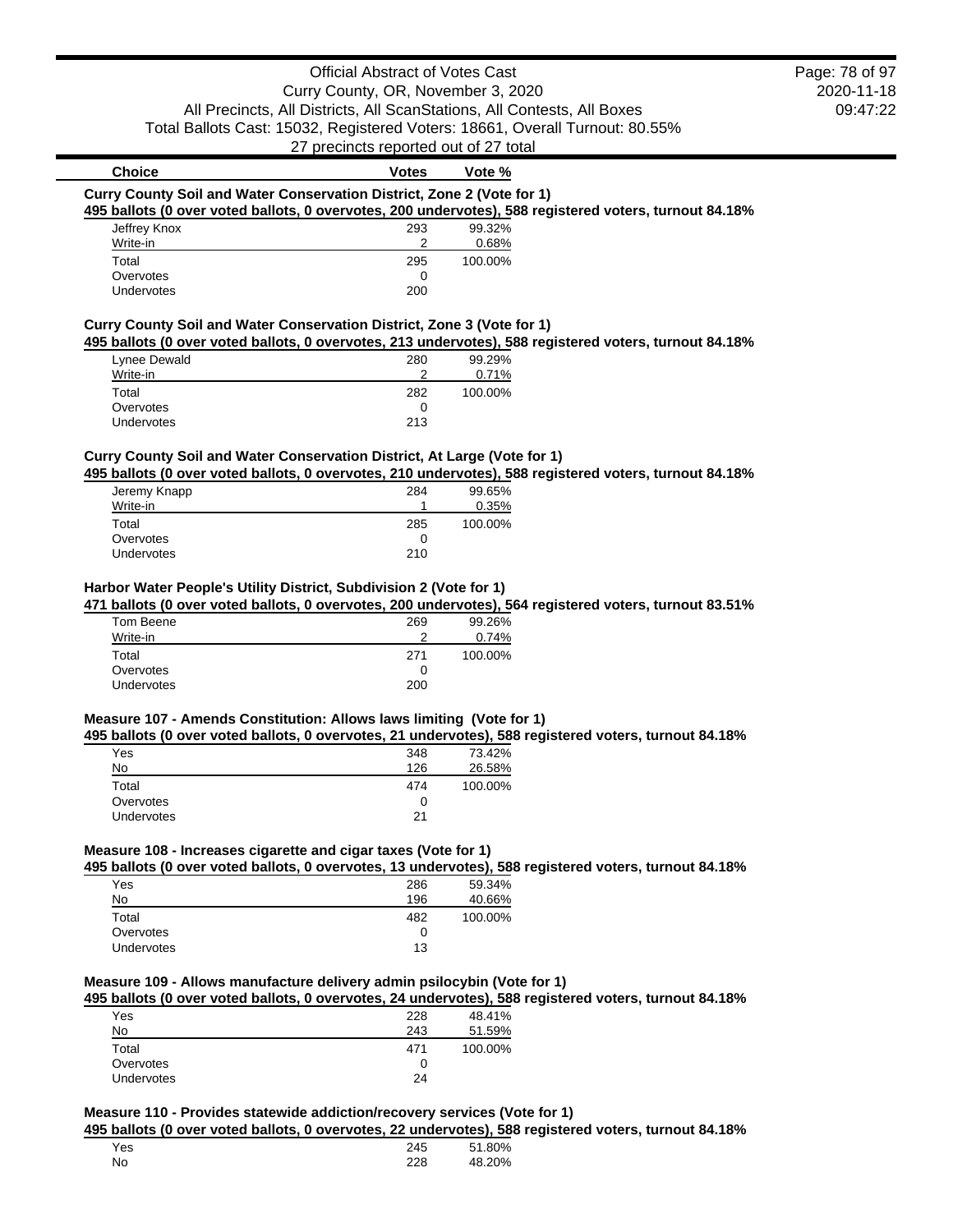2020-11-18 09:47:22 Page: 79 of 97

| <b>Choice</b>     | <b>Votes</b> | Vote %  |
|-------------------|--------------|---------|
| Total             | 473          | 100.00% |
| Overvotes         |              |         |
| <b>Undervotes</b> | つつ           |         |

#### **Precinct 24**

#### **United States President and Vice President (VGNone) (Vote for 1)**

**560 ballots (1 over voted ballots, 1 overvotes, 3 undervotes), 668 registered voters, turnout 83.83%**

| Donald J Trump / Michael R Pence    | 326 | 58.63%  |
|-------------------------------------|-----|---------|
| Joseph R Biden / Kamala D Harris    | 225 | 40.47%  |
| Jo Jorgensen / Jeremy (Spike) Cohen | 3   | 0.54%   |
| Howie Hawkins / Angela Walker       | 1   | 0.18%   |
| Dario Hunter / Dawn Neptune Adams   | 0   | 0.00%   |
| Write-in                            |     | 0.18%   |
| Total                               | 556 | 100.00% |
| Overvotes                           |     |         |
| <b>Undervotes</b>                   | 3   |         |
|                                     |     |         |

# **US Senator (Vote for 1)**

**560 ballots (0 over voted ballots, 0 overvotes, 18 undervotes), 668 registered voters, turnout 83.83%**

| Jo Rae Perkins  | 306 | 56.46%  |
|-----------------|-----|---------|
| Jeff Merkley    | 224 | 41.33%  |
| Ibrahim A Taher | 6   | 1.11%   |
| Gary Dye        | 6   | 1.11%   |
| Write-in        | 0   | 0.00%   |
| Total           | 542 | 100.00% |
| Overvotes       | 0   |         |
| Undervotes      | 18  |         |
|                 |     |         |

## **US Representative, 4th District (Vote for 1)**

**560 ballots (0 over voted ballots, 0 overvotes, 19 undervotes), 668 registered voters, turnout 83.83%**

| Daniel Hoffay  | 12  | 2.22%   |
|----------------|-----|---------|
| Peter DeFazio  | 219 | 40.48%  |
| Alek Skarlatos | 310 | 57.30%  |
| Write-in       |     | 0.00%   |
| Total          | 541 | 100.00% |
| Overvotes      | O   |         |
| Undervotes     | 19  |         |
|                |     |         |

## **Secretary of State (Vote for 1)**

**560 ballots (0 over voted ballots, 0 overvotes, 26 undervotes), 668 registered voters, turnout 83.83%**

| Nathalie Paravicini | 4   | 0.75%   |
|---------------------|-----|---------|
| Kyle Markley        | 4   | 0.75%   |
| Kim Thatcher        | 321 | 60.11%  |
| Shemia Fagan        | 205 | 38.39%  |
| Write-in            | O   | 0.00%   |
| Total               | 534 | 100.00% |
| Overvotes           | 0   |         |
| Undervotes          | 26  |         |
|                     |     |         |

## **State Treasurer (Vote for 1)**

**560 ballots (0 over voted ballots, 0 overvotes, 35 undervotes), 668 registered voters, turnout 83.83%**

| Michael P Marsh    | 10  | 1.90%   |
|--------------------|-----|---------|
| <b>Tobias Read</b> | 208 | 39.62%  |
| Chris Henry        | 14  | 2.67%   |
| Jeff Gudman        | 293 | 55.81%  |
| Write-in           | 0   | 0.00%   |
| Total              | 525 | 100.00% |
| Overvotes          | 0   |         |
| Undervotes         | 35  |         |
|                    |     |         |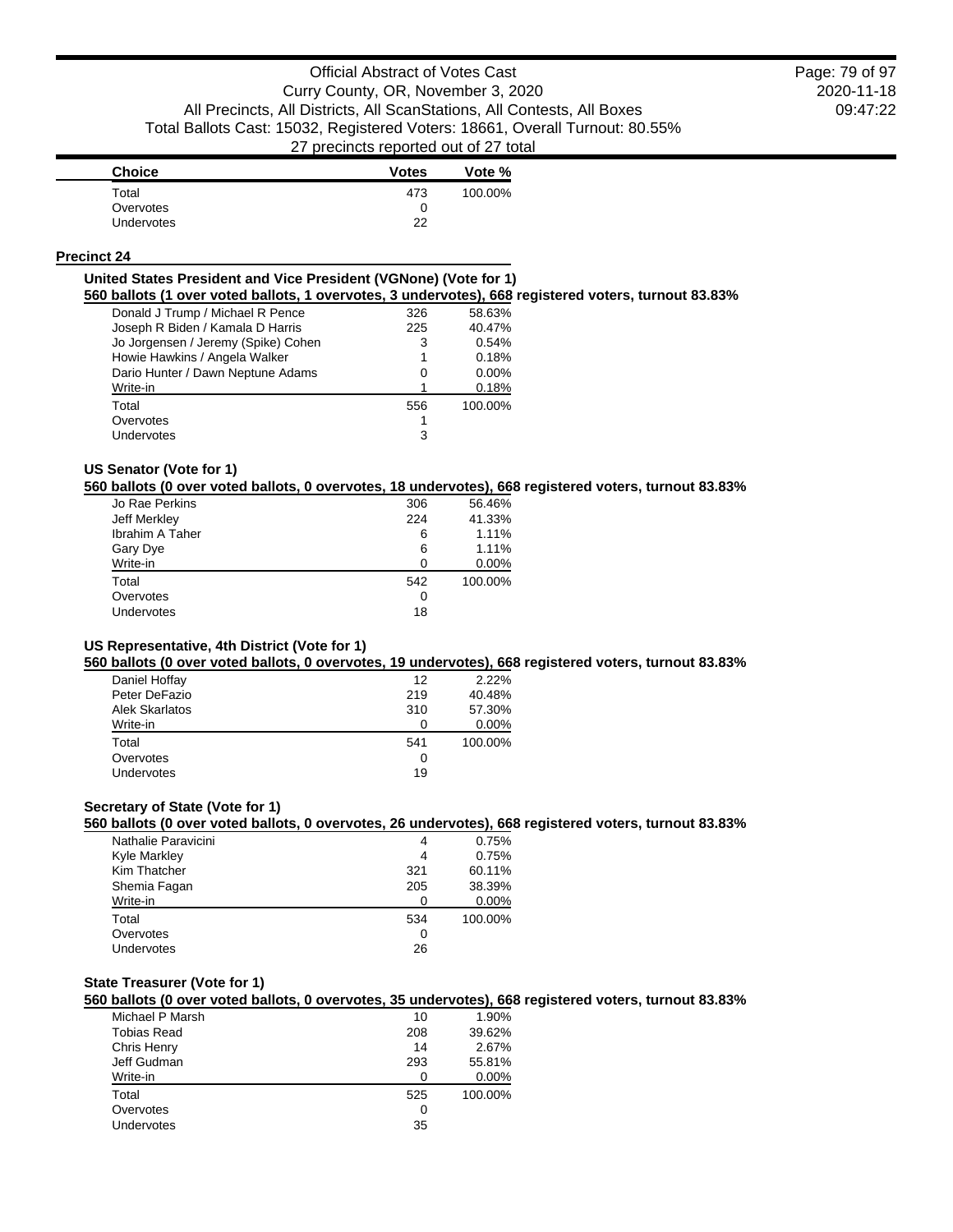2020-11-18 09:47:22 Page: 80 of 97

# **Choice Votes Votes Vote** % **Attorney General (Vote for 1) 560 ballots (0 over voted ballots, 0 overvotes, 28 undervotes), 668 registered voters, turnout 83.83%**

| Ellen Rosenblum      | 214          | 40.23%  |
|----------------------|--------------|---------|
| Lars D H Hedbor      |              | 1.32%   |
| <b>Michael Cross</b> | 311          | 58.46%  |
| Write-in             |              | 0.00%   |
| Total                | 532          | 100.00% |
| Overvotes            | $\mathbf{0}$ |         |
| <b>Undervotes</b>    | 28           |         |

### **State Senator, 1st District (Vote for 1)**

#### **560 ballots (0 over voted ballots, 0 overvotes, 30 undervotes), 668 registered voters, turnout 83.83%**

| Dallas Heard | 328 | 61.89%  |
|--------------|-----|---------|
| Kat Stone    | 202 | 38.11%  |
| Write-in     |     | 0.00%   |
| Total        | 530 | 100.00% |
| Overvotes    |     |         |
| Undervotes   | 30  |         |

### **State Representative, 1st District (Vote for 1)**

## **560 ballots (0 over voted ballots, 0 overvotes, 28 undervotes), 668 registered voters, turnout 83.83%**

| Calla Felicity    | 193 | 36.28%  |
|-------------------|-----|---------|
| David Brock Smith | 339 | 63.72%  |
| Write-in          | 0   | 0.00%   |
| Total             | 532 | 100.00% |
| Overvotes         | O   |         |
| Undervotes        | 28  |         |
|                   |     |         |

### **Judge of the Supreme Court, Position 4 (Vote for 1)**

**560 ballots (0 over voted ballots, 0 overvotes, 208 undervotes), 668 registered voters, turnout 83.83%**

| Christopher L Garrett<br>Write-in | 351 | 99.72%<br>0.28% |
|-----------------------------------|-----|-----------------|
| Total                             | 352 | 100.00%         |
| Overvotes                         |     |                 |
| Undervotes                        | 208 |                 |

## **Judge of the Court of Appeals, Position 9 (Vote for 1)**

### **560 ballots (0 over voted ballots, 0 overvotes, 213 undervotes), 668 registered voters, turnout 83.83%**

| Jacqueline S Kamins | 347 | 100.00% |
|---------------------|-----|---------|
| Write-in            |     | 0.00%   |
| Total               | 347 | 100.00% |
| Overvotes           |     |         |
| <b>Undervotes</b>   | 213 |         |

### **County Commissioner, Position 2 (Vote for 1)**

#### **560 ballots (3 over voted ballots, 3 overvotes, 79 undervotes), 668 registered voters, turnout 83.83%**

| John Herzog<br>Sue Gold | 226<br>248 | 47.28%<br>51.88% |
|-------------------------|------------|------------------|
| Write-in                | 4          | 0.84%            |
| Total                   | 478        | 100.00%          |
| Overvotes               | 3          |                  |
| <b>Undervotes</b>       | 79         |                  |
|                         |            |                  |

### **County Clerk (Vote for 1)**

**560 ballots (0 over voted ballots, 0 overvotes, 95 undervotes), 668 registered voters, turnout 83.83%**

| Renee' Kolen | 361 | 77.63% |
|--------------|-----|--------|
| Emma DeRock  | 104 | 22.37% |
| Write-in     |     | 0.00%  |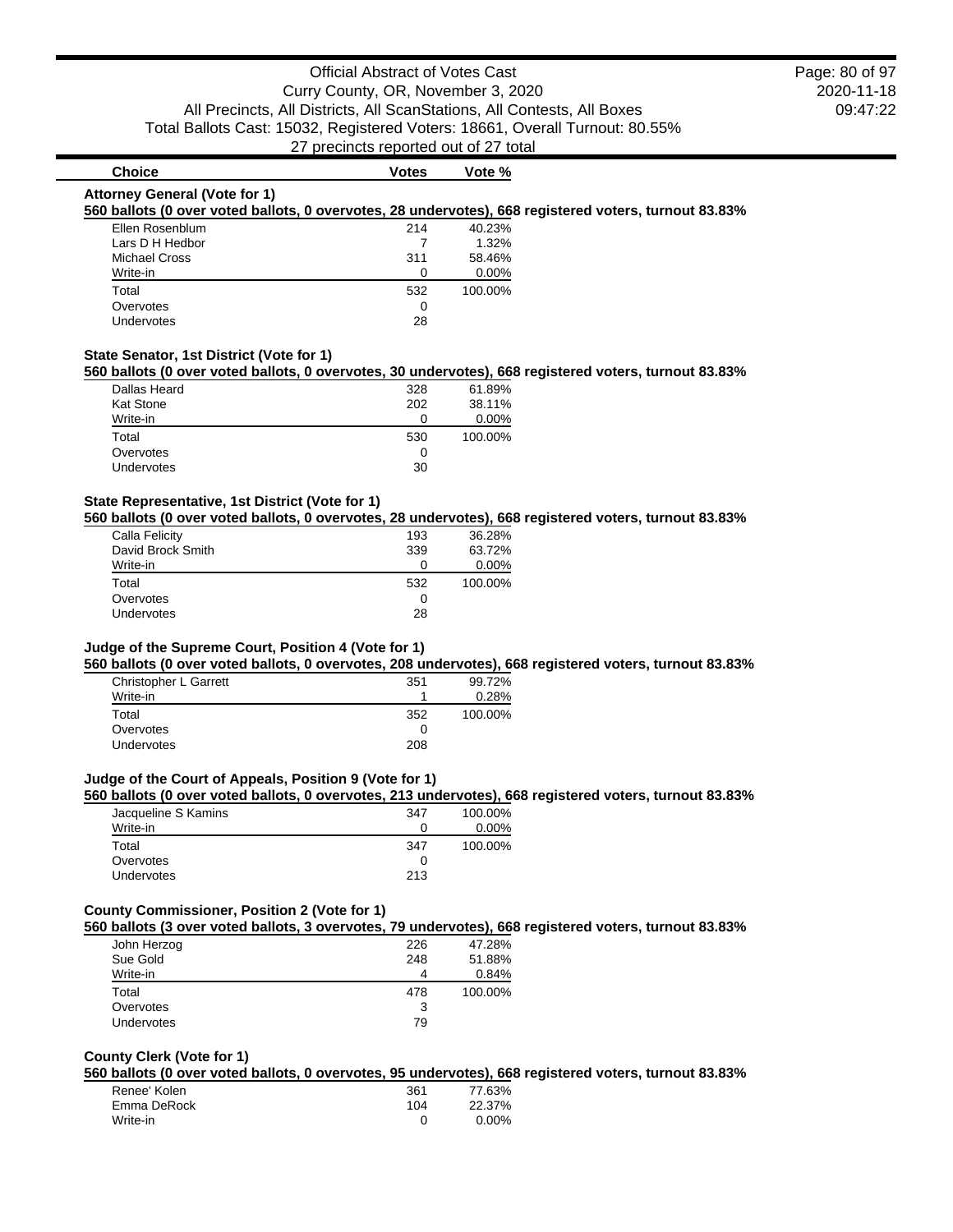| <b>Choice</b> | <b>Votes</b> | Vote %  |
|---------------|--------------|---------|
| Total         | 465          | 100.00% |
| Overvotes     |              |         |
| Undervotes    | 95           |         |

### **County Sheriff (Vote for 1)**

#### **560 ballots (0 over voted ballots, 0 overvotes, 136 undervotes), 668 registered voters, turnout 83.83%**

| John Ward  | 422 | 99.53%  |
|------------|-----|---------|
| Write-in   | ◠   | 0.47%   |
| Total      | 424 | 100.00% |
| Overvotes  |     |         |
| Undervotes | 136 |         |

## **County Treasurer (Vote for 1)**

## **560 ballots (0 over voted ballots, 0 overvotes, 111 undervotes), 668 registered voters, turnout 83.83%**

| 232 | 51.67%  |
|-----|---------|
| 215 | 47.88%  |
| າ   | 0.45%   |
| 449 | 100.00% |
| 0   |         |
|     |         |
|     | 111     |

### **Curry County Soil and Water Conservation District, Zone 2 (Vote for 1)**

### **560 ballots (0 over voted ballots, 0 overvotes, 224 undervotes), 668 registered voters, turnout 83.83%**

| Jeffrey Knox      | 333 | 99.11%  |
|-------------------|-----|---------|
| Write-in          | ີ   | 0.89%   |
| Total             | 336 | 100.00% |
| Overvotes         |     |         |
| <b>Undervotes</b> | 224 |         |

## **Curry County Soil and Water Conservation District, Zone 3 (Vote for 1)**

### **560 ballots (0 over voted ballots, 0 overvotes, 226 undervotes), 668 registered voters, turnout 83.83%**

| 332 | 99.40%  |
|-----|---------|
| າ   | 0.60%   |
| 334 | 100.00% |
|     |         |
| 226 |         |
|     |         |

### **Curry County Soil and Water Conservation District, At Large (Vote for 1)**

#### **560 ballots (0 over voted ballots, 0 overvotes, 225 undervotes), 668 registered voters, turnout 83.83%**

| 99.40%<br>0.60% |
|-----------------|
| 100.00%         |
|                 |
|                 |
|                 |

## **Harbor Water People's Utility District, Subdivision 4 (Vote for 1)**

**560 ballots (0 over voted ballots, 0 overvotes, 535 undervotes), 668 registered voters, turnout 83.83%**

| Write-in          | 25  | 100.00% |
|-------------------|-----|---------|
| Total             | 25  | 100.00% |
| Overvotes         |     |         |
| <b>Undervotes</b> | 535 |         |

## **Measure 107 - Amends Constitution: Allows laws limiting (Vote for 1)**

#### **560 ballots (0 over voted ballots, 0 overvotes, 41 undervotes), 668 registered voters, turnout 83.83%**

| Yes        | 400 | 77.07%  |
|------------|-----|---------|
| No         | 119 | 22.93%  |
| Total      | 519 | 100.00% |
| Overvotes  |     |         |
| Undervotes | 41  |         |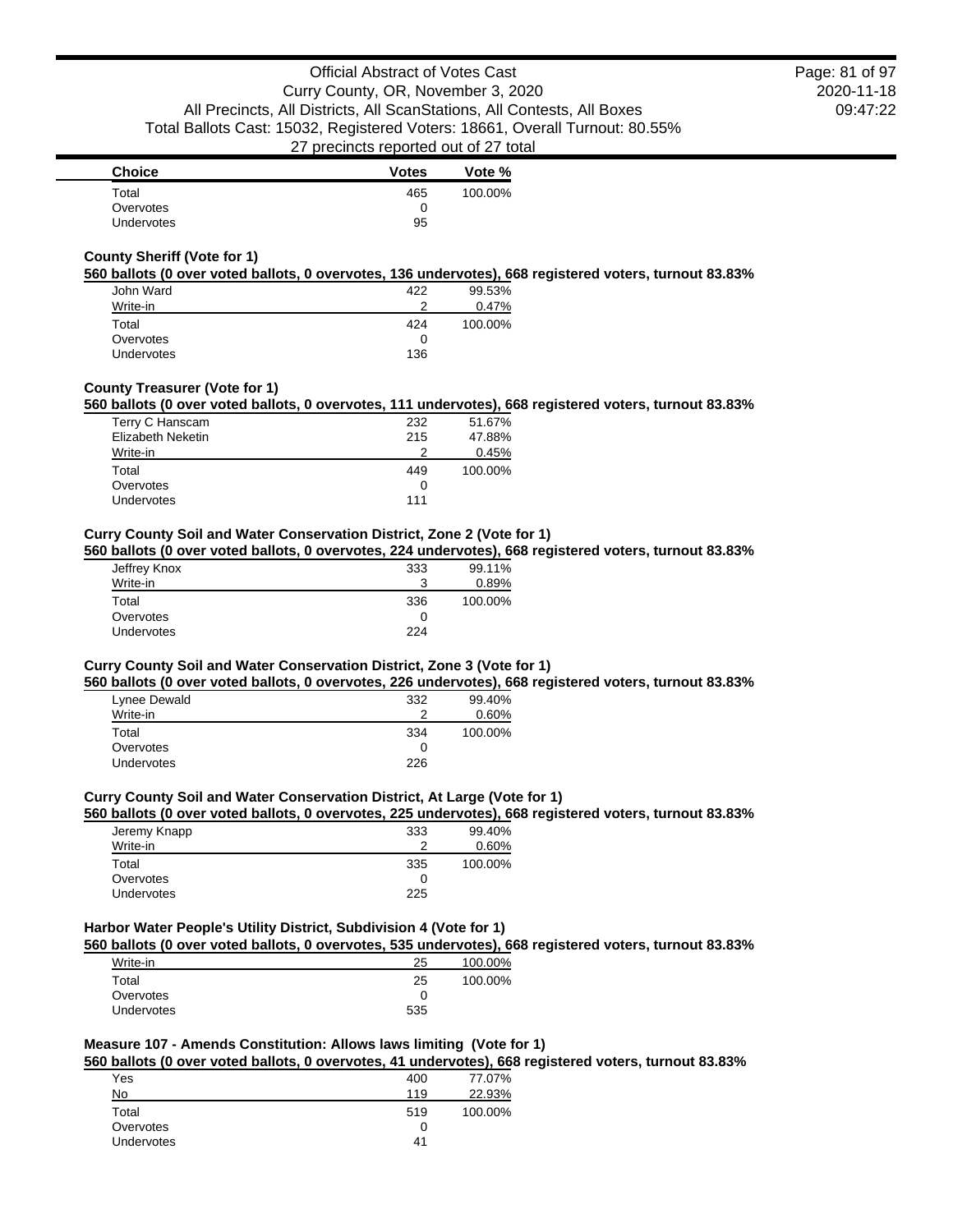## Official Abstract of Votes Cast Curry County, OR, November 3, 2020 All Precincts, All Districts, All ScanStations, All Contests, All Boxes Total Ballots Cast: 15032, Registered Voters: 18661, Overall Turnout: 80.55% 27 precincts reported out of 27 total

### **Choice Votes Votes Vote** % **Measure 108 - Increases cigarette and cigar taxes (Vote for 1) 560 ballots (0 over voted ballots, 0 overvotes, 15 undervotes), 668 registered voters, turnout 83.83%** Yes 359 65.87% No 24.13% Total 545 100.00% Overvotes and the contract of the contract of the contract of the contract of the contract of the contract of the contract of the contract of the contract of the contract of the contract of the contract of the contract of Undervotes 15

## **Measure 109 - Allows manufacture delivery admin psilocybin (Vote for 1)**

**560 ballots (0 over voted ballots, 0 overvotes, 28 undervotes), 668 registered voters, turnout 83.83%**

| Yes               | 241 | 45.30%  |
|-------------------|-----|---------|
| No                | 291 | 54.70%  |
| Total             | 532 | 100.00% |
| Overvotes         |     |         |
| <b>Undervotes</b> | 28  |         |

### **Measure 110 - Provides statewide addiction/recovery services (Vote for 1)**

**560 ballots (0 over voted ballots, 0 overvotes, 24 undervotes), 668 registered voters, turnout 83.83%**

| Yes               | 292 | 54.48%  |
|-------------------|-----|---------|
| No                | 244 | 45.52%  |
| Total             | 536 | 100.00% |
| Overvotes         | 0   |         |
| <b>Undervotes</b> | 24  |         |

#### **Precinct 25**

#### **United States President and Vice President (VGNone) (Vote for 1)**

**562 ballots (0 over voted ballots, 0 overvotes, 1 undervotes), 763 registered voters, turnout 73.66%**

| Donald J Trump / Michael R Pence    | 334 | 59.54%  |
|-------------------------------------|-----|---------|
| Joseph R Biden / Kamala D Harris    | 212 | 37.79%  |
| Jo Jorgensen / Jeremy (Spike) Cohen | 8   | 1.43%   |
| Howie Hawkins / Angela Walker       | 4   | 0.71%   |
| Dario Hunter / Dawn Neptune Adams   | 0   | 0.00%   |
| Write-in                            | 3   | 0.53%   |
| Total                               | 561 | 100.00% |
| Overvotes                           | 0   |         |
| Undervotes                          |     |         |
|                                     |     |         |

#### **US Senator (Vote for 1)**

### **562 ballots (0 over voted ballots, 0 overvotes, 18 undervotes), 763 registered voters, turnout 73.66%**

| Jo Rae Perkins         | 300 | 55.15%  |
|------------------------|-----|---------|
| Jeff Merkley           | 227 | 41.73%  |
| <b>Ibrahim A Taher</b> | 6   | 1.10%   |
| Gary Dye               | 11  | 2.02%   |
| Write-in               | O   | 0.00%   |
| Total                  | 544 | 100.00% |
| Overvotes              | 0   |         |
| Undervotes             | 18  |         |
|                        |     |         |

## **US Representative, 4th District (Vote for 1)**

**562 ballots (0 over voted ballots, 0 overvotes, 10 undervotes), 763 registered voters, turnout 73.66%**

| Daniel Hoffay  | 16  | 2.90%   |
|----------------|-----|---------|
| Peter DeFazio  | 221 | 40.04%  |
| Alek Skarlatos | 315 | 57.07%  |
| Write-in       |     | 0.00%   |
| Total          | 552 | 100.00% |
| Overvotes      | O   |         |
| Undervotes     | 10  |         |
|                |     |         |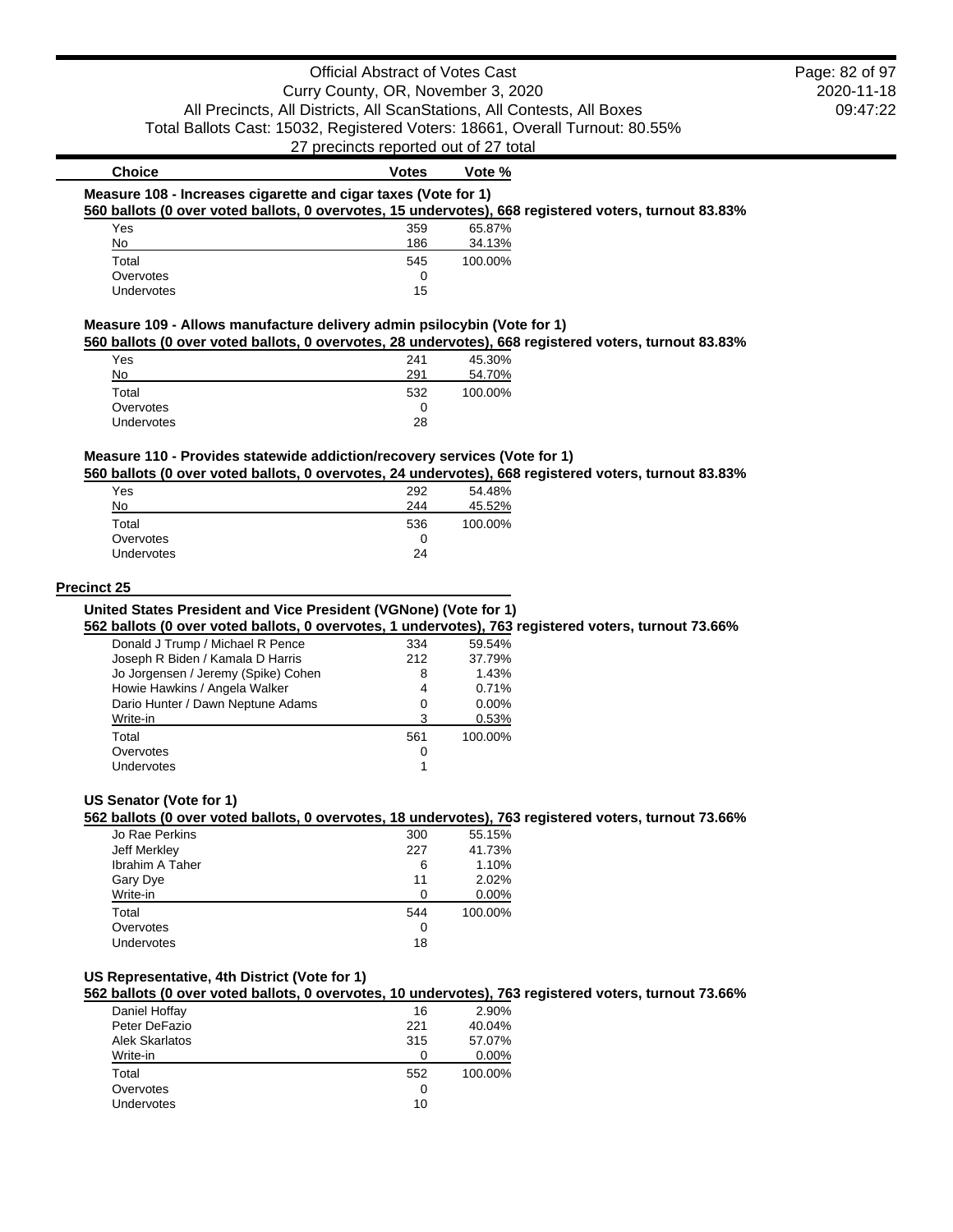# **Choice Votes Votes Vote** %

#### **Secretary of State (Vote for 1)**

### **562 ballots (0 over voted ballots, 0 overvotes, 21 undervotes), 763 registered voters, turnout 73.66%**

| Nathalie Paravicini | 13  | 2.40%   |
|---------------------|-----|---------|
| Kyle Markley        | 16  | 2.96%   |
| Kim Thatcher        | 322 | 59.52%  |
| Shemia Fagan        | 189 | 34.94%  |
| Write-in            |     | 0.18%   |
| Total               | 541 | 100.00% |
| Overvotes           | O   |         |
| Undervotes          | 21  |         |

### **State Treasurer (Vote for 1)**

#### **562 ballots (0 over voted ballots, 0 overvotes, 27 undervotes), 763 registered voters, turnout 73.66%**

| Michael P Marsh    | 14  | 2.62%    |
|--------------------|-----|----------|
| <b>Tobias Read</b> | 203 | 37.94%   |
| Chris Henry        | 17  | 3.18%    |
| Jeff Gudman        | 301 | 56.26%   |
| Write-in           | 0   | $0.00\%$ |
| Total              | 535 | 100.00%  |
| Overvotes          | 0   |          |
| Undervotes         | 27  |          |

## **Attorney General (Vote for 1)**

### **562 ballots (0 over voted ballots, 0 overvotes, 24 undervotes), 763 registered voters, turnout 73.66%**

| Ellen Rosenblum      | 214 | 39.78%  |
|----------------------|-----|---------|
| Lars D H Hedbor      | 15  | 2.79%   |
| <b>Michael Cross</b> | 308 | 57.25%  |
| Write-in             |     | 0.19%   |
| Total                | 538 | 100.00% |
| Overvotes            | 0   |         |
| <b>Undervotes</b>    | 24  |         |

#### **State Senator, 1st District (Vote for 1)**

#### **562 ballots (0 over voted ballots, 0 overvotes, 26 undervotes), 763 registered voters, turnout 73.66%**

| Dallas Heard | 330 | 61.57%  |
|--------------|-----|---------|
| Kat Stone    | 206 | 38.43%  |
| Write-in     |     | 0.00%   |
| Total        | 536 | 100.00% |
| Overvotes    | 0   |         |
| Undervotes   | 26  |         |
|              |     |         |

## **State Representative, 1st District (Vote for 1)**

**562 ballots (0 over voted ballots, 0 overvotes, 28 undervotes), 763 registered voters, turnout 73.66%**

| 64.61%  |
|---------|
| 0.37%   |
| 100.00% |
|         |
|         |
|         |

## **Judge of the Supreme Court, Position 4 (Vote for 1)**

### **562 ballots (0 over voted ballots, 0 overvotes, 237 undervotes), 763 registered voters, turnout 73.66%**

| Christopher L Garrett | 321 | 98.77%  |
|-----------------------|-----|---------|
| Write-in              |     | 1.23%   |
| Total                 | 325 | 100.00% |
| Overvotes             |     |         |
| <b>Undervotes</b>     | 237 |         |

## **Judge of the Court of Appeals, Position 9 (Vote for 1)**

#### **562 ballots (0 over voted ballots, 0 overvotes, 239 undervotes), 763 registered voters, turnout 73.66%**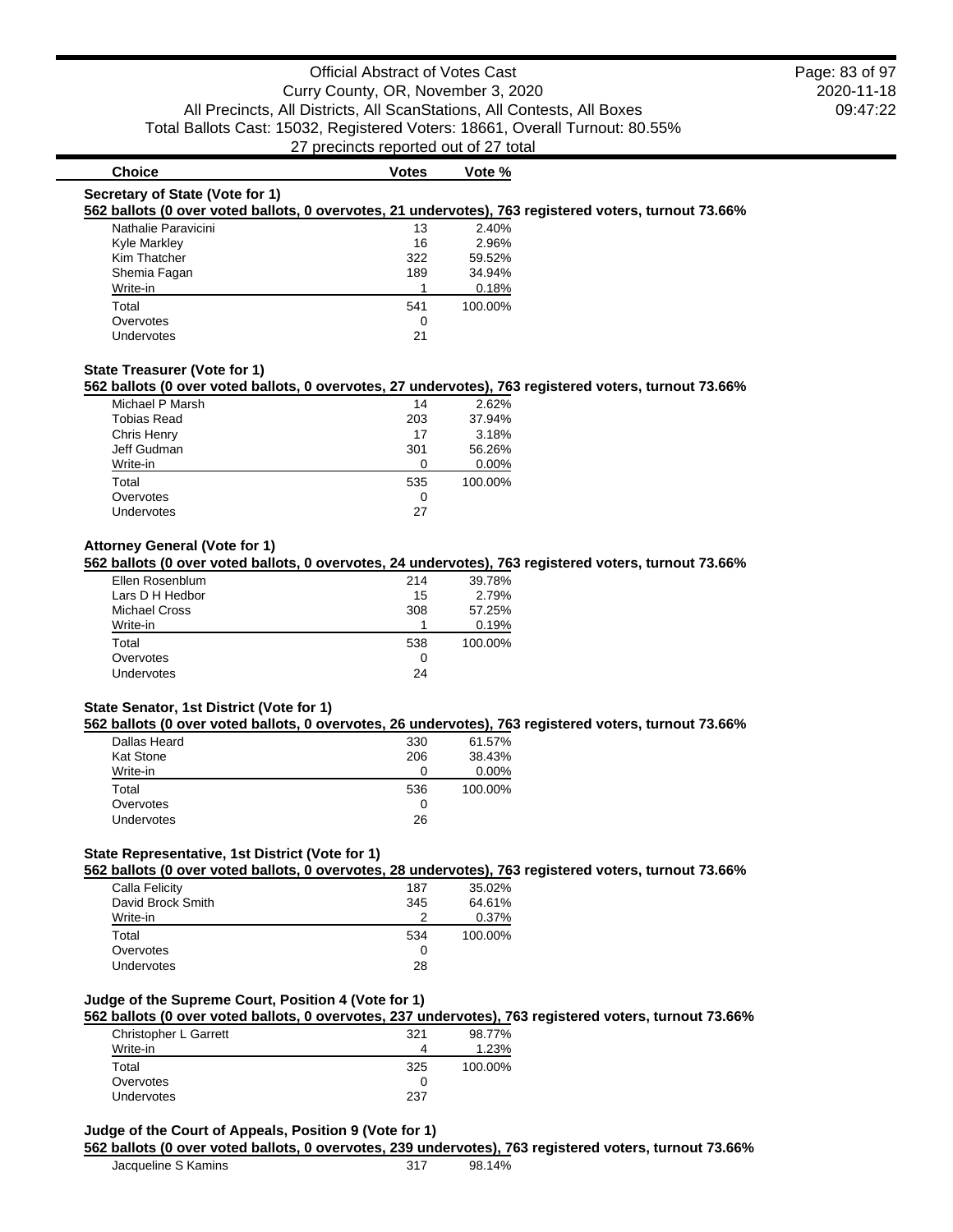2020-11-18 09:47:22 Page: 84 of 97

| <b>Choice</b>     | <b>Votes</b> | Vote %  |
|-------------------|--------------|---------|
| Write-in          |              | 1.86%   |
| Total             | 323          | 100.00% |
| Overvotes         |              |         |
| <b>Undervotes</b> | 239          |         |

### **County Commissioner, Position 2 (Vote for 1)**

#### **562 ballots (0 over voted ballots, 0 overvotes, 75 undervotes), 763 registered voters, turnout 73.66%**

| John Herzog       | 268 | 55.03%  |
|-------------------|-----|---------|
| Sue Gold          | 215 | 44.15%  |
| Write-in          |     | 0.82%   |
| Total             | 487 | 100.00% |
| Overvotes         |     |         |
| <b>Undervotes</b> | 75  |         |

## **County Clerk (Vote for 1)**

### **562 ballots (0 over voted ballots, 0 overvotes, 98 undervotes), 763 registered voters, turnout 73.66%**

| Renee' Kolen      | 324 | 69.83%  |
|-------------------|-----|---------|
| Emma DeRock       | 139 | 29.96%  |
| Write-in          |     | 0.22%   |
| Total             | 464 | 100.00% |
| Overvotes         | 0   |         |
| <b>Undervotes</b> | 98  |         |
|                   |     |         |

### **County Sheriff (Vote for 1)**

### **562 ballots (0 over voted ballots, 0 overvotes, 158 undervotes), 763 registered voters, turnout 73.66%**

| 390<br>14 | 96.53%<br>3.47% |
|-----------|-----------------|
| 404       | 100.00%         |
| 0         |                 |
| 158       |                 |
|           |                 |

## **County Treasurer (Vote for 1)**

#### **562 ballots (0 over voted ballots, 0 overvotes, 101 undervotes), 763 registered voters, turnout 73.66%**

| 266 | 57.70%  |
|-----|---------|
| 194 | 42.08%  |
|     | 0.22%   |
| 461 | 100.00% |
|     |         |
| 0   |         |
|     |         |

### **Curry County Soil and Water Conservation District, Zone 2 (Vote for 1)**

### **562 ballots (0 over voted ballots, 0 overvotes, 234 undervotes), 763 registered voters, turnout 73.66%**

| Jeffrey Knox | 327 | 99.70%  |
|--------------|-----|---------|
| Write-in     |     | 0.30%   |
| Total        | 328 | 100.00% |
| Overvotes    |     |         |
| Undervotes   | 234 |         |
|              |     |         |

## **Curry County Soil and Water Conservation District, Zone 3 (Vote for 1)**

#### **562 ballots (0 over voted ballots, 0 overvotes, 238 undervotes), 763 registered voters, turnout 73.66%**

| Lynee Dewald      | 323 | 99.69%  |
|-------------------|-----|---------|
| Write-in          |     | 0.31%   |
| Total             | 324 | 100.00% |
| Overvotes         |     |         |
| <b>Undervotes</b> | 238 |         |

## **Curry County Soil and Water Conservation District, At Large (Vote for 1)**

### **562 ballots (0 over voted ballots, 0 overvotes, 236 undervotes), 763 registered voters, turnout 73.66%**

| Jeremy Knapp | 324 | 99.39% |
|--------------|-----|--------|
| Write-in     |     | 0.61%  |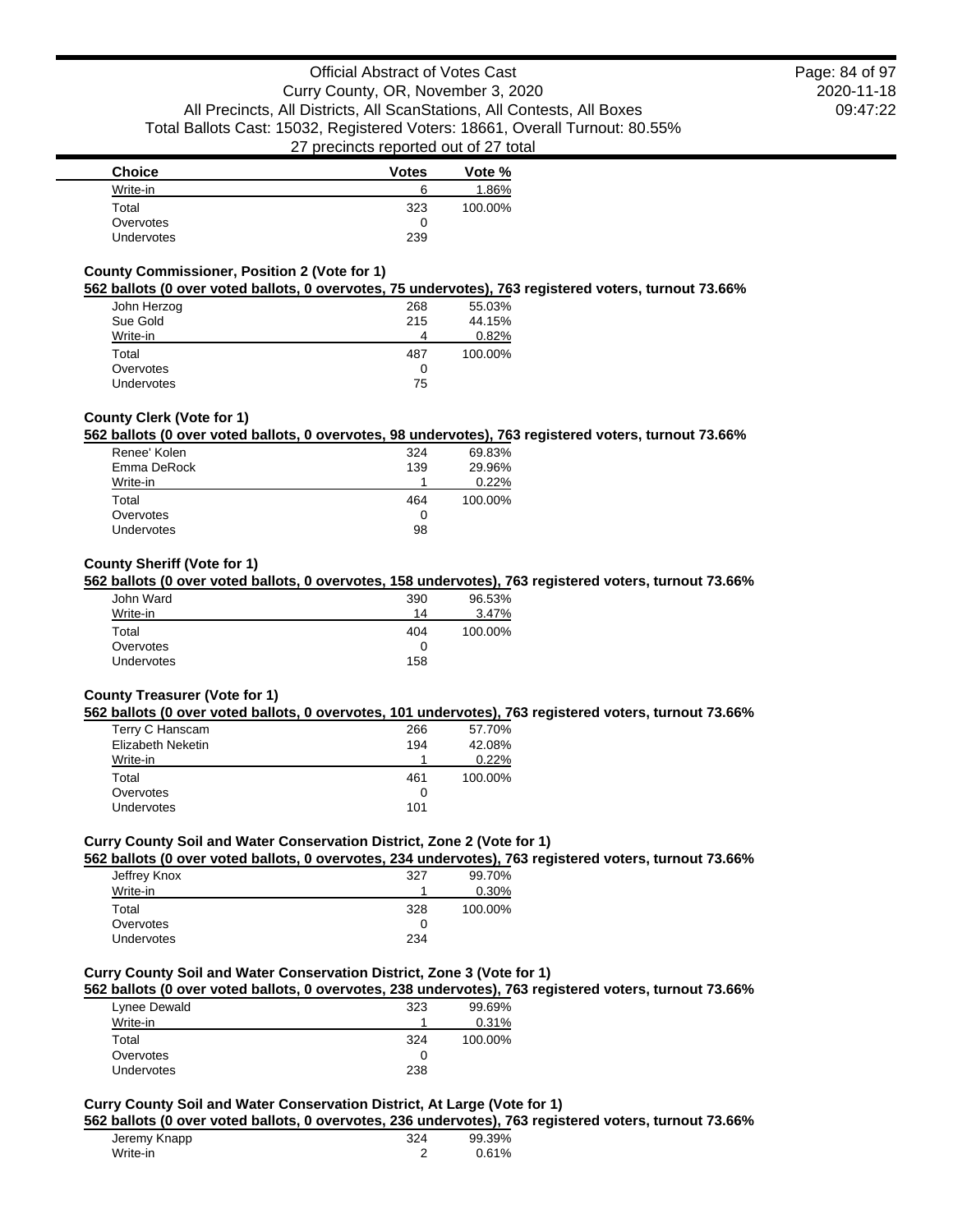| <b>Choice</b> | <b>Votes</b> | Vote %  |
|---------------|--------------|---------|
| Total         | 326          | 100.00% |
| Overvotes     |              |         |
| Undervotes    | 236          |         |

### **Harbor Water People's Utility District, Subdivision 1 (Vote for 1)**

**562 ballots (0 over voted ballots, 0 overvotes, 214 undervotes), 763 registered voters, turnout 73.66%**

| David VanCleave | 346 | 99.43%  |
|-----------------|-----|---------|
| Write-in        | ົ   | 0.57%   |
| Total           | 348 | 100.00% |
| Overvotes       | 0   |         |
| Undervotes      | 214 |         |

## **Measure 107 - Amends Constitution: Allows laws limiting (Vote for 1)**

**562 ballots (0 over voted ballots, 0 overvotes, 26 undervotes), 763 registered voters, turnout 73.66%**

| 407 | 75.93%  |
|-----|---------|
| 129 | 24.07%  |
| 536 | 100.00% |
| 0   |         |
| 26  |         |
|     |         |

### **Measure 108 - Increases cigarette and cigar taxes (Vote for 1)**

**562 ballots (0 over voted ballots, 0 overvotes, 12 undervotes), 763 registered voters, turnout 73.66%**

| Yes               | 285 | 51.82%  |
|-------------------|-----|---------|
| No                | 265 | 48.18%  |
| Total             | 550 | 100.00% |
| Overvotes         | O   |         |
| <b>Undervotes</b> | 12  |         |

## **Measure 109 - Allows manufacture delivery admin psilocybin (Vote for 1)**

**562 ballots (0 over voted ballots, 0 overvotes, 25 undervotes), 763 registered voters, turnout 73.66%**

| 272 | 50.65%  |
|-----|---------|
| 265 | 49.35%  |
| 537 | 100.00% |
| 0   |         |
| 25  |         |
|     |         |

## **Measure 110 - Provides statewide addiction/recovery services (Vote for 1)**

#### **562 ballots (0 over voted ballots, 0 overvotes, 24 undervotes), 763 registered voters, turnout 73.66%**

| Yes               | 291 | 54.09%  |
|-------------------|-----|---------|
| No                | 247 | 45.91%  |
| Total             | 538 | 100.00% |
| Overvotes         |     |         |
| <b>Undervotes</b> | 24  |         |

#### **Precinct 26**

#### **United States President and Vice President (VGNone) (Vote for 1) 823 ballots (0 over voted ballots, 0 overvotes, 4 undervotes), 994 registered voters, turnout 82.80%**

| Donald J Trump / Michael R Pence    | 474 | 57.88%  |
|-------------------------------------|-----|---------|
| Joseph R Biden / Kamala D Harris    | 314 | 38.34%  |
| Jo Jorgensen / Jeremy (Spike) Cohen | 16  | 1.95%   |
| Howie Hawkins / Angela Walker       | 4   | 0.49%   |
| Dario Hunter / Dawn Neptune Adams   | 3   | 0.37%   |
| Write-in                            | 8   | 0.98%   |
| Total                               | 819 | 100.00% |
| Overvotes                           | 0   |         |
| <b>Undervotes</b>                   | 4   |         |

#### **US Senator (Vote for 1)**

**823 ballots (0 over voted ballots, 0 overvotes, 13 undervotes), 994 registered voters, turnout 82.80%**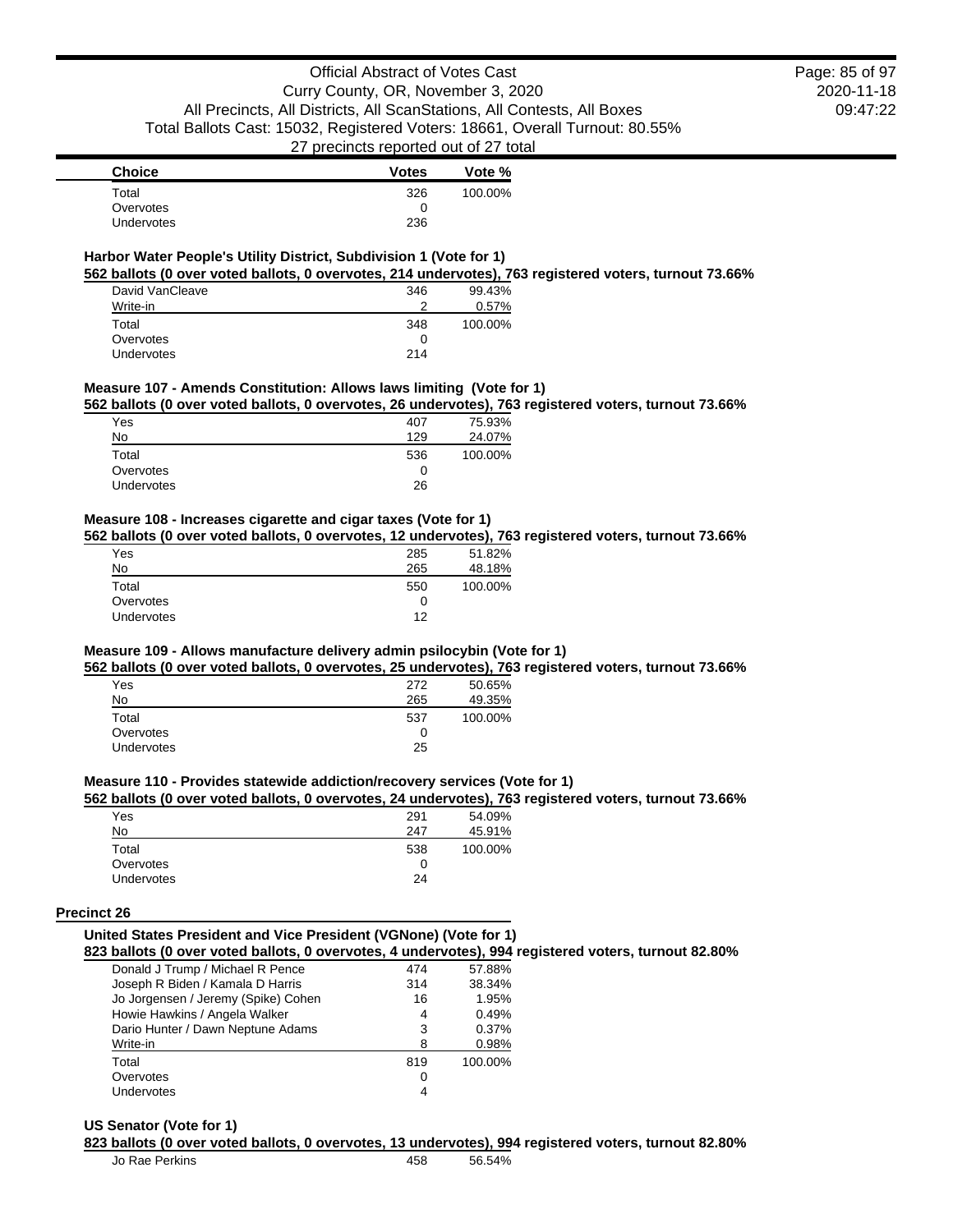| <b>Choice</b>   | <b>Votes</b> | Vote %  |
|-----------------|--------------|---------|
| Jeff Merkley    | 325          | 40.12%  |
| Ibrahim A Taher |              | 0.86%   |
| Gary Dye        | 20           | 2.47%   |
| Write-in        | ∩            | 0.00%   |
| Total           | 810          | 100.00% |
| Overvotes       | 0            |         |
| Undervotes      | 13           |         |
|                 |              |         |

## **US Representative, 4th District (Vote for 1)**

## **823 ballots (0 over voted ballots, 0 overvotes, 5 undervotes), 994 registered voters, turnout 82.80%**

| Daniel Hoffay         | 22  | 2.69%   |
|-----------------------|-----|---------|
| Peter DeFazio         | 318 | 38.88%  |
| <b>Alek Skarlatos</b> | 478 | 58.44%  |
| Write-in              | O   | 0.00%   |
| Total                 | 818 | 100.00% |
| Overvotes             | O   |         |
| <b>Undervotes</b>     | 5   |         |

## **Secretary of State (Vote for 1)**

### **823 ballots (0 over voted ballots, 0 overvotes, 19 undervotes), 994 registered voters, turnout 82.80%**

| Nathalie Paravicini | 20  | 2.49%   |
|---------------------|-----|---------|
| Kyle Markley        | 14  | 1.74%   |
| Kim Thatcher        | 478 | 59.45%  |
| Shemia Fagan        | 292 | 36.32%  |
| Write-in            |     | 0.00%   |
| Total               | 804 | 100.00% |
| Overvotes           | O   |         |
| Undervotes          | 19  |         |
|                     |     |         |

### **State Treasurer (Vote for 1)**

#### **823 ballots (0 over voted ballots, 0 overvotes, 26 undervotes), 994 registered voters, turnout 82.80%**

| Michael P Marsh | 17  | 2.13%   |
|-----------------|-----|---------|
| Tobias Read     | 284 | 35.63%  |
| Chris Henry     | 32  | 4.02%   |
| Jeff Gudman     | 464 | 58.22%  |
| Write-in        | 0   | 0.00%   |
| Total           | 797 | 100.00% |
| Overvotes       | 0   |         |
| Undervotes      | 26  |         |
|                 |     |         |

## **Attorney General (Vote for 1)**

## **823 ballots (1 over voted ballots, 1 overvotes, 22 undervotes), 994 registered voters, turnout 82.80%**

| Ellen Rosenblum | 311 | 38.88%  |
|-----------------|-----|---------|
| Lars D H Hedbor | 18  | 2.25%   |
| Michael Cross   | 471 | 58.88%  |
| Write-in        |     | 0.00%   |
| Total           | 800 | 100.00% |
| Overvotes       |     |         |
| Undervotes      | 22  |         |

## **State Senator, 1st District (Vote for 1)**

### **823 ballots (0 over voted ballots, 0 overvotes, 25 undervotes), 994 registered voters, turnout 82.80%**

| Dallas Heard      | 505 | 63.28%  |
|-------------------|-----|---------|
| Kat Stone         | 293 | 36.72%  |
| Write-in          |     | 0.00%   |
| Total             | 798 | 100.00% |
| Overvotes         | 0   |         |
| <b>Undervotes</b> | 25  |         |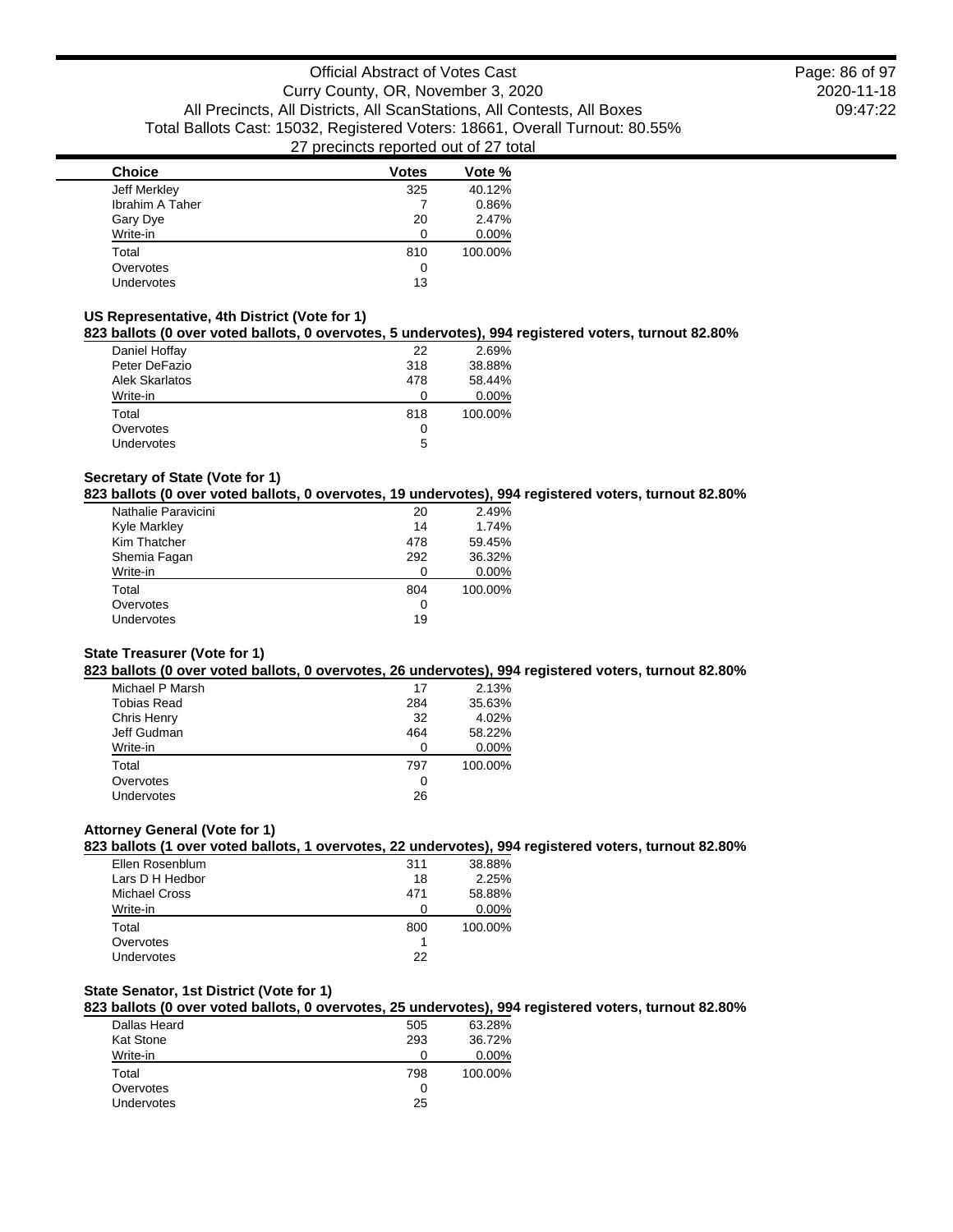| <b>Choice</b><br>State Representative, 1st District (Vote for 1)                                      | <b>Votes</b> | Vote %  |  |
|-------------------------------------------------------------------------------------------------------|--------------|---------|--|
| 823 ballots (0 over voted ballots, 0 overvotes, 25 undervotes), 994 registered voters, turnout 82.80% |              |         |  |
| Calla Felicity                                                                                        | 291          | 36.47%  |  |
| David Brock Smith                                                                                     | 505          | 63.28%  |  |
| Write-in                                                                                              |              | 0.25%   |  |
| Total                                                                                                 | 798          | 100.00% |  |
| Overvotes                                                                                             | 0            |         |  |
| Undervotes                                                                                            | 25           |         |  |

| Christopher L Garrett | 488 | 97.80%  |
|-----------------------|-----|---------|
| Write-in              | 11  | 2.20%   |
| Total                 | 499 | 100.00% |
| Overvotes             |     |         |
| <b>Undervotes</b>     | 324 |         |

## **Judge of the Court of Appeals, Position 9 (Vote for 1)**

**823 ballots (0 over voted ballots, 0 overvotes, 344 undervotes), 994 registered voters, turnout 82.80%**

| Jacqueline S Kamins | 471 | 98.33%  |
|---------------------|-----|---------|
| Write-in            |     | 1.67%   |
| Total               | 479 | 100.00% |
| Overvotes           |     |         |
| <b>Undervotes</b>   | 344 |         |

### **County Commissioner, Position 2 (Vote for 1)**

**823 ballots (1 over voted ballots, 1 overvotes, 103 undervotes), 994 registered voters, turnout 82.80%**

| John Herzog | 335 | 46.59%  |
|-------------|-----|---------|
| Sue Gold    | 379 | 52.71%  |
| Write-in    | 5   | 0.70%   |
| Total       | 719 | 100.00% |
| Overvotes   |     |         |
| Undervotes  | 103 |         |

## **County Clerk (Vote for 1)**

### **823 ballots (0 over voted ballots, 0 overvotes, 147 undervotes), 994 registered voters, turnout 82.80%**

| Renee' Kolen | 495 | 73.22%  |
|--------------|-----|---------|
| Emma DeRock  | 179 | 26.48%  |
| Write-in     |     | 0.30%   |
| Total        | 676 | 100.00% |
| Overvotes    |     |         |
| Undervotes   | 147 |         |

### **County Sheriff (Vote for 1)**

**823 ballots (0 over voted ballots, 0 overvotes, 243 undervotes), 994 registered voters, turnout 82.80%**

| John Ward         | 554 | 95.52%  |
|-------------------|-----|---------|
| Write-in          | 26  | 4.48%   |
| Total             | 580 | 100.00% |
| Overvotes         |     |         |
| <b>Undervotes</b> | 243 |         |

### **County Treasurer (Vote for 1)**

**823 ballots (0 over voted ballots, 0 overvotes, 140 undervotes), 994 registered voters, turnout 82.80%**

|                   |     | . .     |
|-------------------|-----|---------|
| Terry C Hanscam   | 381 | 55.78%  |
| Elizabeth Neketin | 299 | 43.78%  |
| Write-in          | 3   | 0.44%   |
| Total             | 683 | 100.00% |
| Overvotes         | 0   |         |
| <b>Undervotes</b> | 140 |         |
|                   |     |         |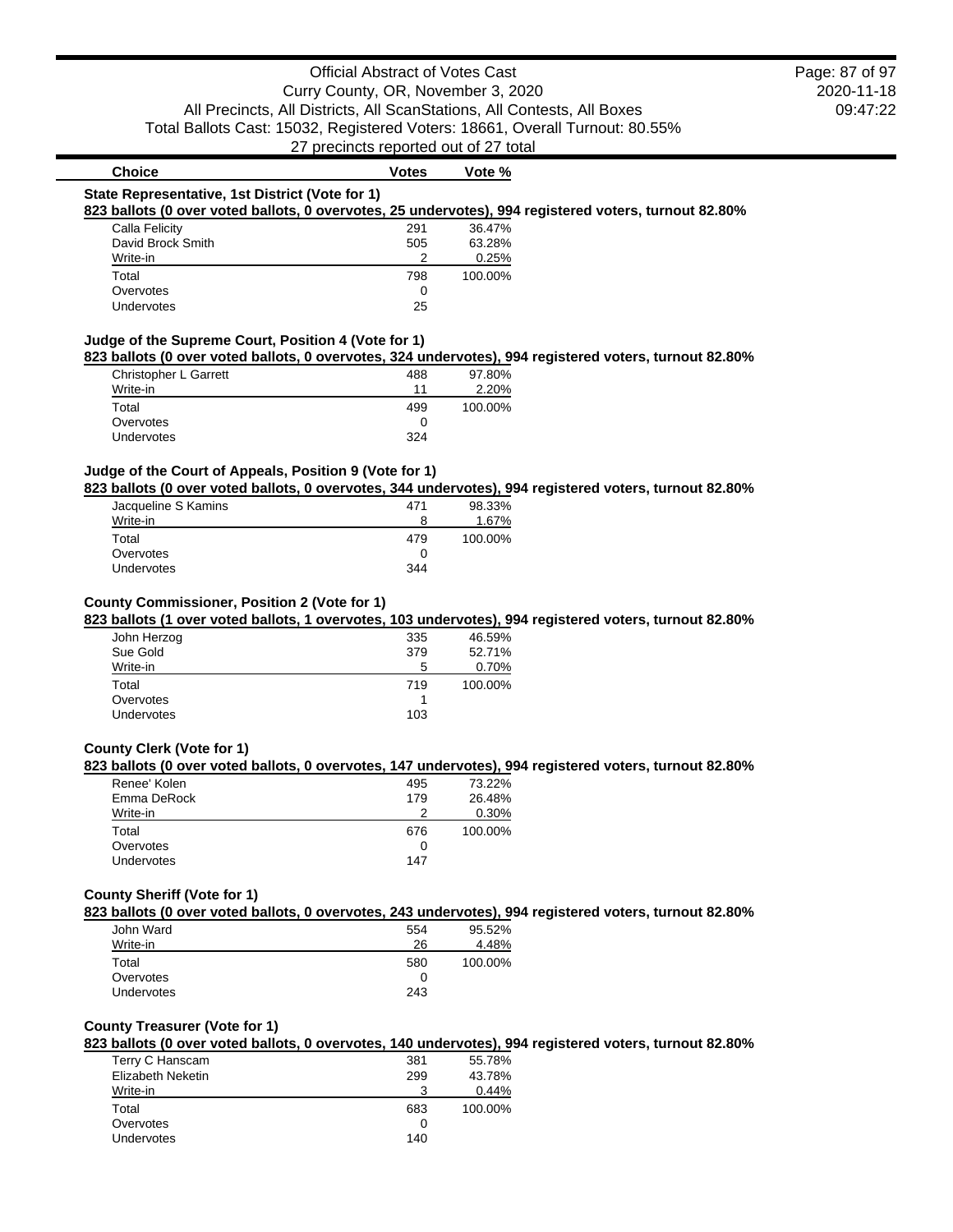# Official Abstract of Votes Cast Curry County, OR, November 3, 2020 All Precincts, All Districts, All ScanStations, All Contests, All Boxes Total Ballots Cast: 15032, Registered Voters: 18661, Overall Turnout: 80.55%

27 precincts reported out of 27 total

# **Choice Votes Votes Vote** % **Curry County Soil and Water Conservation District, Zone 2 (Vote for 1) 823 ballots (0 over voted ballots, 0 overvotes, 338 undervotes), 994 registered voters, turnout 82.80%** Jeffrey Knox 479 98.76%

| Write-in   | 6   | 1.24%   |
|------------|-----|---------|
| Total      | 485 | 100.00% |
| Overvotes  |     |         |
| Undervotes | 338 |         |
|            |     |         |

## **Curry County Soil and Water Conservation District, Zone 3 (Vote for 1)**

### **823 ballots (0 over voted ballots, 0 overvotes, 342 undervotes), 994 registered voters, turnout 82.80%**

|                   |     | .       |
|-------------------|-----|---------|
| Lynee Dewald      | 475 | 98.75%  |
| Write-in          | 6   | 1.25%   |
| Total             | 481 | 100.00% |
| Overvotes         |     |         |
| <b>Undervotes</b> | 342 |         |

## **Curry County Soil and Water Conservation District, At Large (Vote for 1)**

**823 ballots (0 over voted ballots, 0 overvotes, 343 undervotes), 994 registered voters, turnout 82.80%**

| Jeremy Knapp<br>Write-in | 475<br>5 | 98.96%<br>1.04% |
|--------------------------|----------|-----------------|
|                          |          |                 |
| Total                    | 480      | 100.00%         |
| Overvotes                | 0        |                 |
| <b>Undervotes</b>        | 343      |                 |

### **Measure 107 - Amends Constitution: Allows laws limiting (Vote for 1)**

#### **823 ballots (0 over voted ballots, 0 overvotes, 30 undervotes), 994 registered voters, turnout 82.80%**

| Yes        | 581 | 73.27%  |
|------------|-----|---------|
| No         | 212 | 26.73%  |
| Total      | 793 | 100.00% |
| Overvotes  | 0   |         |
| Undervotes | 30  |         |
|            |     |         |

## **Measure 108 - Increases cigarette and cigar taxes (Vote for 1)**

### **823 ballots (0 over voted ballots, 0 overvotes, 16 undervotes), 994 registered voters, turnout 82.80%**

| Yes        | 464 | 57.50%  |
|------------|-----|---------|
| No         | 343 | 42.50%  |
| Total      | 807 | 100.00% |
| Overvotes  | O   |         |
| Undervotes | 16  |         |

### **Measure 109 - Allows manufacture delivery admin psilocybin (Vote for 1)**

## **823 ballots (0 over voted ballots, 0 overvotes, 25 undervotes), 994 registered voters, turnout 82.80%**

| Yes               | 414 | 51.88%  |
|-------------------|-----|---------|
| No                | 384 | 48.12%  |
| Total             | 798 | 100.00% |
| Overvotes         | 0   |         |
| <b>Undervotes</b> | 25  |         |

## **Measure 110 - Provides statewide addiction/recovery services (Vote for 1)**

#### **823 ballots (0 over voted ballots, 0 overvotes, 20 undervotes), 994 registered voters, turnout 82.80%**

| Yes               | 411 | 51.18%  |
|-------------------|-----|---------|
| No                | 392 | 48.82%  |
| Total             | 803 | 100.00% |
| Overvotes         | 0   |         |
| <b>Undervotes</b> | 20  |         |
|                   |     |         |

#### **Precinct 27**

**United States President and Vice President (VGNone) (Vote for 1)**

**326 ballots (0 over voted ballots, 0 overvotes, 2 undervotes), 395 registered voters, turnout 82.53%**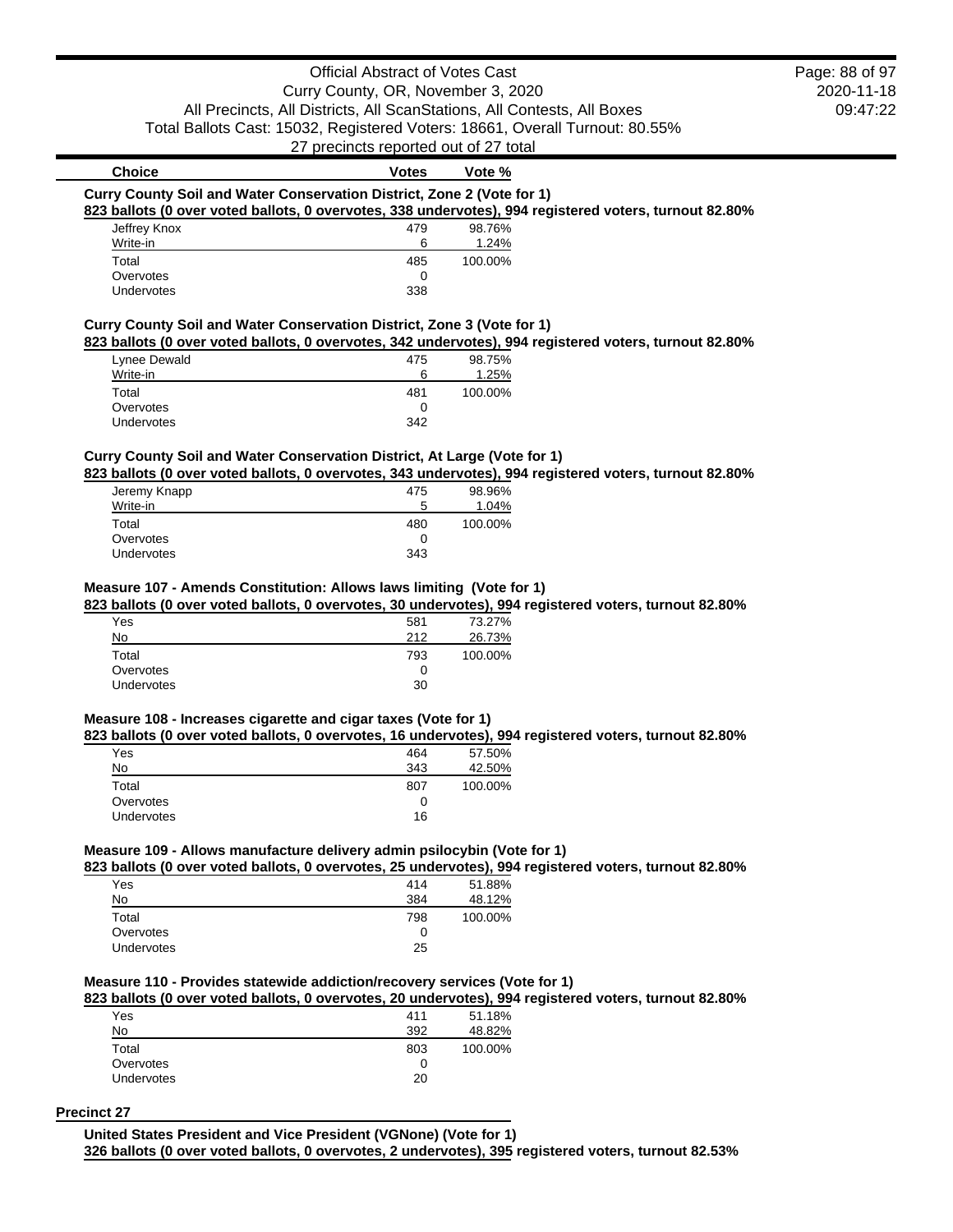| <b>Choice</b>                       | Votes        | Vote %   |
|-------------------------------------|--------------|----------|
| Donald J Trump / Michael R Pence    | 206          | 63.58%   |
| Joseph R Biden / Kamala D Harris    | 109          | 33.64%   |
| Jo Jorgensen / Jeremy (Spike) Cohen |              | 2.16%    |
| Howie Hawkins / Angela Walker       |              | 0.31%    |
| Dario Hunter / Dawn Neptune Adams   | $\mathbf{0}$ | $0.00\%$ |
| Write-in                            |              | 0.31%    |
| Total                               | 324          | 100.00%  |
| Overvotes                           | 0            |          |
| Undervotes                          | 2            |          |

### **US Senator (Vote for 1)**

#### **326 ballots (0 over voted ballots, 0 overvotes, 11 undervotes), 395 registered voters, turnout 82.53%**

| Jo Rae Perkins  | 199 | 63.17%  |
|-----------------|-----|---------|
| Jeff Merkley    | 106 | 33.65%  |
| Ibrahim A Taher | 3   | 0.95%   |
| Gary Dye        |     | 2.22%   |
| Write-in        | O   | 0.00%   |
| Total           | 315 | 100.00% |
| Overvotes       | 0   |         |
| Undervotes      | 11  |         |

## **US Representative, 4th District (Vote for 1)**

## **326 ballots (0 over voted ballots, 0 overvotes, 11 undervotes), 395 registered voters, turnout 82.53%**

| Daniel Hoffay         | 8   | 2.54%   |
|-----------------------|-----|---------|
| Peter DeFazio         | 111 | 35.24%  |
| <b>Alek Skarlatos</b> | 196 | 62.22%  |
| Write-in              | 0   | 0.00%   |
| Total                 | 315 | 100.00% |
| Overvotes             | 0   |         |
| <b>Undervotes</b>     | 11  |         |
|                       |     |         |

## **Secretary of State (Vote for 1)**

#### **326 ballots (0 over voted ballots, 0 overvotes, 15 undervotes), 395 registered voters, turnout 82.53%**

| Nathalie Paravicini | 5   | 1.61%    |
|---------------------|-----|----------|
| Kyle Markley        | 15  | 4.82%    |
| Kim Thatcher        | 202 | 64.95%   |
| Shemia Fagan        | 89  | 28.62%   |
| Write-in            | O   | $0.00\%$ |
| Total               | 311 | 100.00%  |
| Overvotes           | 0   |          |
| Undervotes          | 15  |          |

## **State Treasurer (Vote for 1)**

### **326 ballots (0 over voted ballots, 0 overvotes, 14 undervotes), 395 registered voters, turnout 82.53%**

| Michael P Marsh | 14  | 4.49%   |
|-----------------|-----|---------|
| Tobias Read     | 98  | 31.41%  |
| Chris Henry     | 10  | 3.21%   |
| Jeff Gudman     | 190 | 60.90%  |
| Write-in        | ∩   | 0.00%   |
| Total           | 312 | 100.00% |
| Overvotes       | 0   |         |
| Undervotes      | 14  |         |

## **Attorney General (Vote for 1)**

# **326 ballots (0 over voted ballots, 0 overvotes, 18 undervotes), 395 registered voters, turnout 82.53%**

| Ellen Rosenblum | 103 | 33.44%   |
|-----------------|-----|----------|
| Lars D H Hedbor | я   | 2.92%    |
| Michael Cross   | 196 | 63.64%   |
| Write-in        | O   | $0.00\%$ |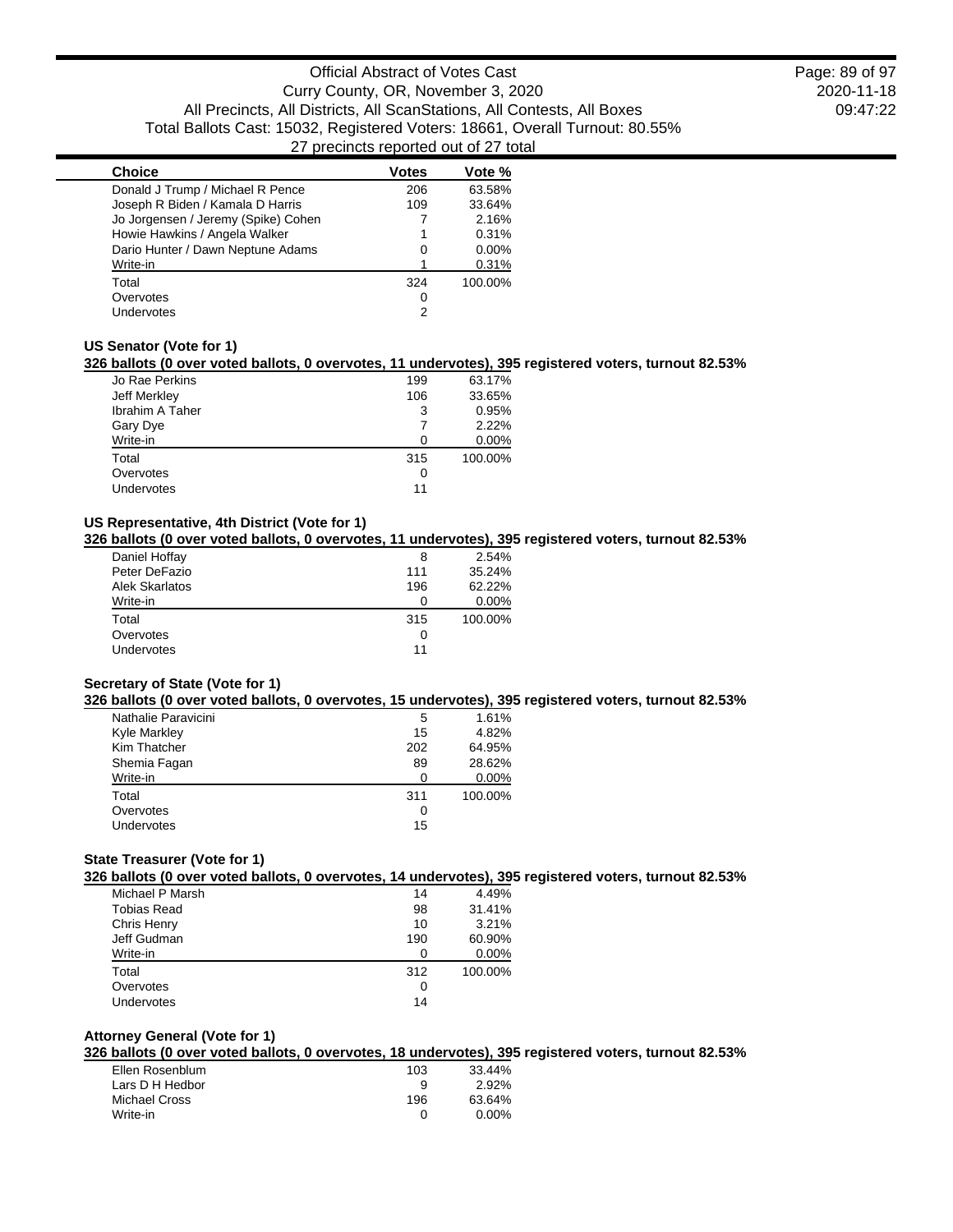| <b>Choice</b> | <b>Votes</b> | Vote %  |
|---------------|--------------|---------|
| Total         | 308          | 100.00% |
| Overvotes     |              |         |
| Undervotes    | 18           |         |

## **State Senator, 1st District (Vote for 1)**

### **326 ballots (0 over voted ballots, 0 overvotes, 17 undervotes), 395 registered voters, turnout 82.53%**

| Dallas Heard      | 204 | 66.02%  |
|-------------------|-----|---------|
| <b>Kat Stone</b>  | 105 | 33.98%  |
| Write-in          | 0   | 0.00%   |
| Total             | 309 | 100.00% |
| Overvotes         | 0   |         |
| <b>Undervotes</b> | 17  |         |

### **State Representative, 1st District (Vote for 1)**

### **326 ballots (0 over voted ballots, 0 overvotes, 20 undervotes), 395 registered voters, turnout 82.53%**

| 93  | 30.39%   |
|-----|----------|
| 213 | 69.61%   |
| 0   | $0.00\%$ |
| 306 | 100.00%  |
| O   |          |
| 20  |          |
|     |          |

#### **Judge of the Supreme Court, Position 4 (Vote for 1)**

#### **326 ballots (0 over voted ballots, 0 overvotes, 155 undervotes), 395 registered voters, turnout 82.53%**

| Christopher L Garrett | 168 | 98.25%  |
|-----------------------|-----|---------|
| Write-in              | ີ   | 1.75%   |
| Total                 | 171 | 100.00% |
| Overvotes             | O   |         |
| Undervotes            | 155 |         |

#### **Judge of the Court of Appeals, Position 9 (Vote for 1)**

**326 ballots (0 over voted ballots, 0 overvotes, 153 undervotes), 395 registered voters, turnout 82.53%**

| Jacqueline S Kamins | 171 | 98.84%  |
|---------------------|-----|---------|
| Write-in            | ◠   | 1.16%   |
| Total               | 173 | 100.00% |
| Overvotes           |     |         |
| <b>Undervotes</b>   | 153 |         |

#### **County Commissioner, Position 2 (Vote for 1)**

### **326 ballots (0 over voted ballots, 0 overvotes, 44 undervotes), 395 registered voters, turnout 82.53%**

| John Herzog | 167 | 59.22%  |
|-------------|-----|---------|
| Sue Gold    | 114 | 40.43%  |
| Write-in    |     | 0.35%   |
| Total       | 282 | 100.00% |
| Overvotes   | O   |         |
| Undervotes  | 44  |         |

## **County Clerk (Vote for 1)**

## **326 ballots (0 over voted ballots, 0 overvotes, 62 undervotes), 395 registered voters, turnout 82.53%**

| Renee' Kolen      | 199 | 75.38%  |
|-------------------|-----|---------|
| Emma DeRock       | 64  | 24.24%  |
| Write-in          |     | 0.38%   |
| Total             | 264 | 100.00% |
| Overvotes         |     |         |
| <b>Undervotes</b> | 62  |         |

#### **County Sheriff (Vote for 1)**

#### **326 ballots (0 over voted ballots, 0 overvotes, 94 undervotes), 395 registered voters, turnout 82.53%**

| John Ward | つつ 1 | 95.26% |
|-----------|------|--------|
| Write-in  |      | 4.74%  |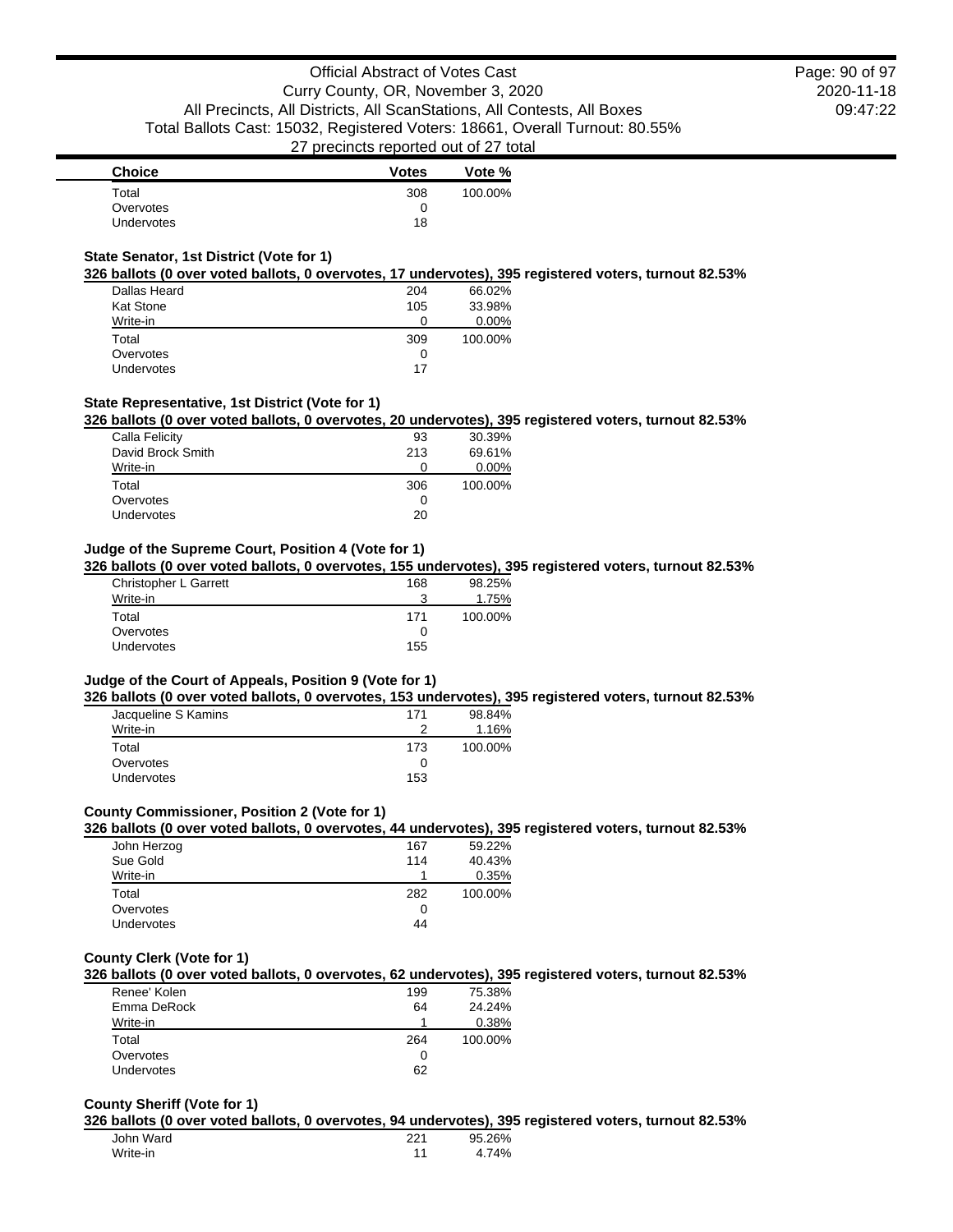| <b>Choice</b>     | <b>Votes</b> | Vote %  |
|-------------------|--------------|---------|
| Total             | 232          | 100.00% |
| Overvotes         |              |         |
| <b>Undervotes</b> | 94           |         |

## **County Treasurer (Vote for 1)**

### **326 ballots (0 over voted ballots, 0 overvotes, 57 undervotes), 395 registered voters, turnout 82.53%**

| Terry C Hanscam   | 157 | 58.36%  |
|-------------------|-----|---------|
| Elizabeth Neketin | 112 | 41.64%  |
| Write-in          | O   | 0.00%   |
| Total             | 269 | 100.00% |
| Overvotes         | O   |         |
| Undervotes        | 57  |         |

### **Curry County Soil and Water Conservation District, Zone 2 (Vote for 1)**

## **326 ballots (0 over voted ballots, 0 overvotes, 141 undervotes), 395 registered voters, turnout 82.53%**

| Jeffrey Knox | 182 | 98.38%  |
|--------------|-----|---------|
| Write-in     | 2   | 1.62%   |
| Total        | 185 | 100.00% |
| Overvotes    | 0   |         |
| Undervotes   | 141 |         |

### **Curry County Soil and Water Conservation District, Zone 3 (Vote for 1)**

### **326 ballots (0 over voted ballots, 0 overvotes, 154 undervotes), 395 registered voters, turnout 82.53%**

| Lynee Dewald      | 170 | 98.84%  |
|-------------------|-----|---------|
| Write-in          | ≘   | 1.16%   |
| Total             | 172 | 100.00% |
| Overvotes         |     |         |
| <b>Undervotes</b> | 154 |         |

## **Curry County Soil and Water Conservation District, At Large (Vote for 1)**

### **326 ballots (0 over voted ballots, 0 overvotes, 146 undervotes), 395 registered voters, turnout 82.53%**

| 177 | 98.33%  |
|-----|---------|
| 2   | 1.67%   |
| 180 | 100.00% |
| 0   |         |
| 146 |         |
|     |         |

#### **Measure 107 - Amends Constitution: Allows laws limiting (Vote for 1)**

## **326 ballots (0 over voted ballots, 0 overvotes, 20 undervotes), 395 registered voters, turnout 82.53%**

| Yes        | 216 | 70.59%  |
|------------|-----|---------|
| No         | 90  | 29.41%  |
| Total      | 306 | 100.00% |
| Overvotes  |     |         |
| Undervotes | 20  |         |

## **Measure 108 - Increases cigarette and cigar taxes (Vote for 1)**

## **326 ballots (0 over voted ballots, 0 overvotes, 11 undervotes), 395 registered voters, turnout 82.53%**

| Yes               | 159 | 50.48%  |
|-------------------|-----|---------|
| No                | 156 | 49.52%  |
| Total             | 315 | 100.00% |
| Overvotes         | 0   |         |
| <b>Undervotes</b> | 11  |         |

## **Measure 109 - Allows manufacture delivery admin psilocybin (Vote for 1)**

**326 ballots (0 over voted ballots, 0 overvotes, 19 undervotes), 395 registered voters, turnout 82.53%**

| Yes | 146 | 47.56% |
|-----|-----|--------|
| No  | 161 | 52.44% |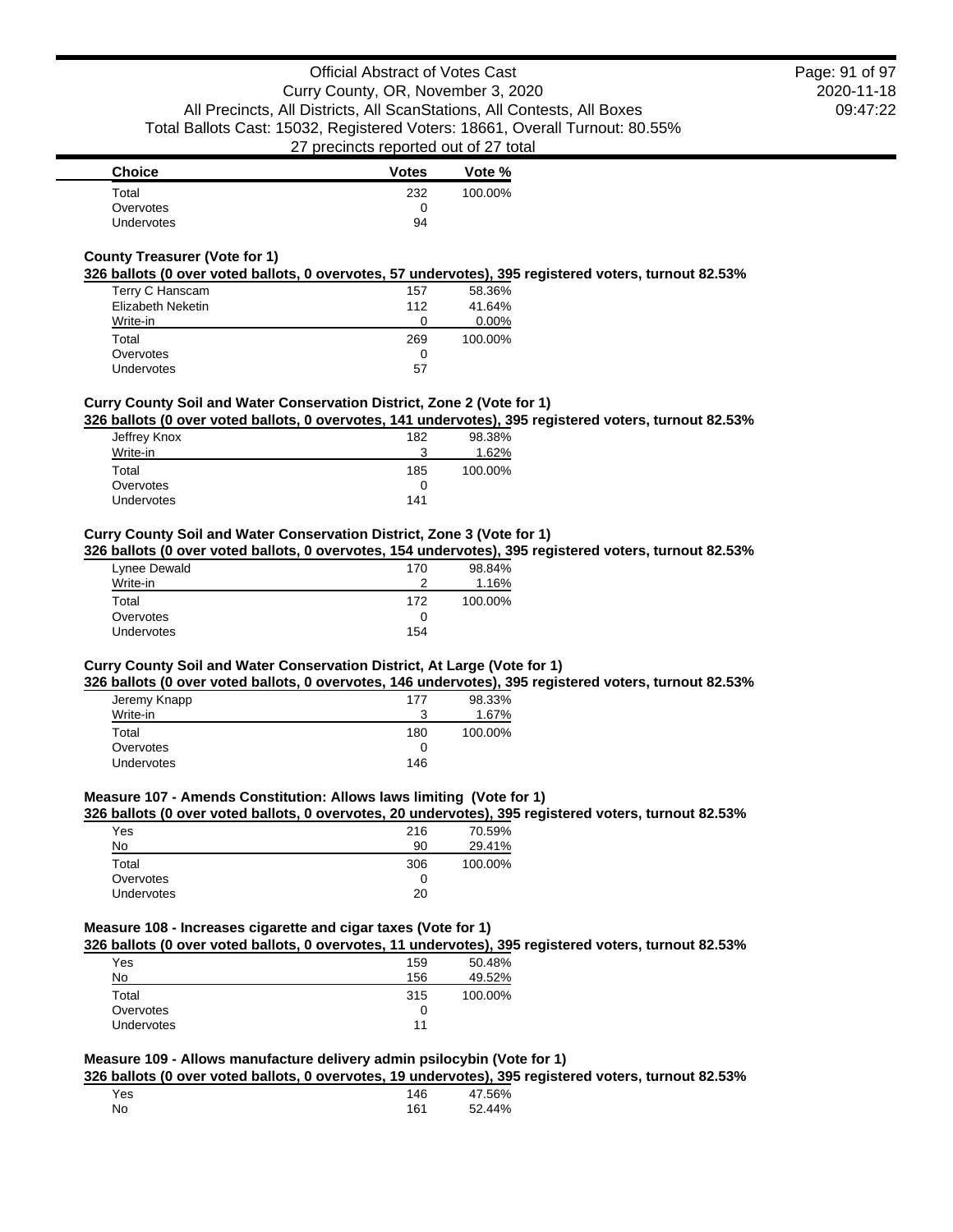2020-11-18 09:47:22 Page: 92 of 97

| <b>Choice</b>     | <b>Votes</b> | Vote %  |
|-------------------|--------------|---------|
| Total             | 307          | 100.00% |
| Overvotes         |              |         |
| <b>Undervotes</b> | 19           |         |

## **Measure 110 - Provides statewide addiction/recovery services (Vote for 1)**

**326 ballots (0 over voted ballots, 0 overvotes, 21 undervotes), 395 registered voters, turnout 82.53%**

| Yes        | 144 | 47.21%  |
|------------|-----|---------|
| No         | 161 | 52.79%  |
| Total      | 305 | 100.00% |
| Overvotes  | O   |         |
| Undervotes | 21  |         |

#### **All Precincts**

#### **United States President and Vice President (VGNone) (Vote for 1)**

**15032 ballots (14 over voted ballots, 14 overvotes, 93 undervotes), 18661 registered voters, turnout 80.55%**

| Donald J Trump / Michael R Pence    | 8484  | 56.84%  |
|-------------------------------------|-------|---------|
| Joseph R Biden / Kamala D Harris    | 6058  | 40.59%  |
| Jo Jorgensen / Jeremy (Spike) Cohen | 228   | 1.53%   |
| Howie Hawkins / Angela Walker       | 63    | 0.42%   |
| Dario Hunter / Dawn Neptune Adams   | 21    | 0.14%   |
| Write-in                            | 71    | 0.48%   |
| Total                               | 14925 | 100.00% |
| Overvotes                           | 14    |         |
| Undervotes                          | 93    |         |
|                                     |       |         |

## **US Senator (Vote for 1)**

**15032 ballots (1 over voted ballots, 1 overvotes, 423 undervotes), 18661 registered voters, turnout 80.55%**

| Jo Rae Perkins  | 7993  | 54.72%  |
|-----------------|-------|---------|
| Jeff Merkley    | 6170  | 42.24%  |
| Ibrahim A Taher | 170   | 1.16%   |
| Gary Dye        | 268   | 1.83%   |
| Write-in        |       | 0.05%   |
| Total           | 14608 | 100.00% |
| Overvotes       |       |         |
| Undervotes      | 423   |         |
|                 |       |         |

## **US Representative, 4th District (Vote for 1)**

**15032 ballots (2 over voted ballots, 2 overvotes, 369 undervotes), 18661 registered voters, turnout 80.55%**

| Daniel Hoffay         | 326   | 2.22%   |
|-----------------------|-------|---------|
| Peter DeFazio         | 6019  | 41.05%  |
| <b>Alek Skarlatos</b> | 8313  | 56.70%  |
| Write-in              |       | 0.02%   |
| Total                 | 14661 | 100.00% |
| Overvotes             |       |         |
| <b>Undervotes</b>     | 369   |         |

## **Secretary of State (Vote for 1)**

**15032 ballots (1 over voted ballots, 1 overvotes, 638 undervotes), 18661 registered voters, turnout 80.55%**

| Nathalie Paravicini | 336   | 2.33%   |
|---------------------|-------|---------|
| <b>Kyle Markley</b> | 364   | 2.53%   |
| Kim Thatcher        | 8378  | 58.21%  |
| Shemia Fagan        | 5309  | 36.89%  |
| Write-in            | ิค    | 0.04%   |
| Total               | 14393 | 100.00% |
| Overvotes           |       |         |
| Undervotes          | 638   |         |
|                     |       |         |

## **State Treasurer (Vote for 1)**

**15032 ballots (1 over voted ballots, 1 overvotes, 748 undervotes), 18661 registered voters, turnout 80.55%**

| Michael P Marsh | 375  | 2.63%  |
|-----------------|------|--------|
| Tobias Read     | 5477 | 38.35% |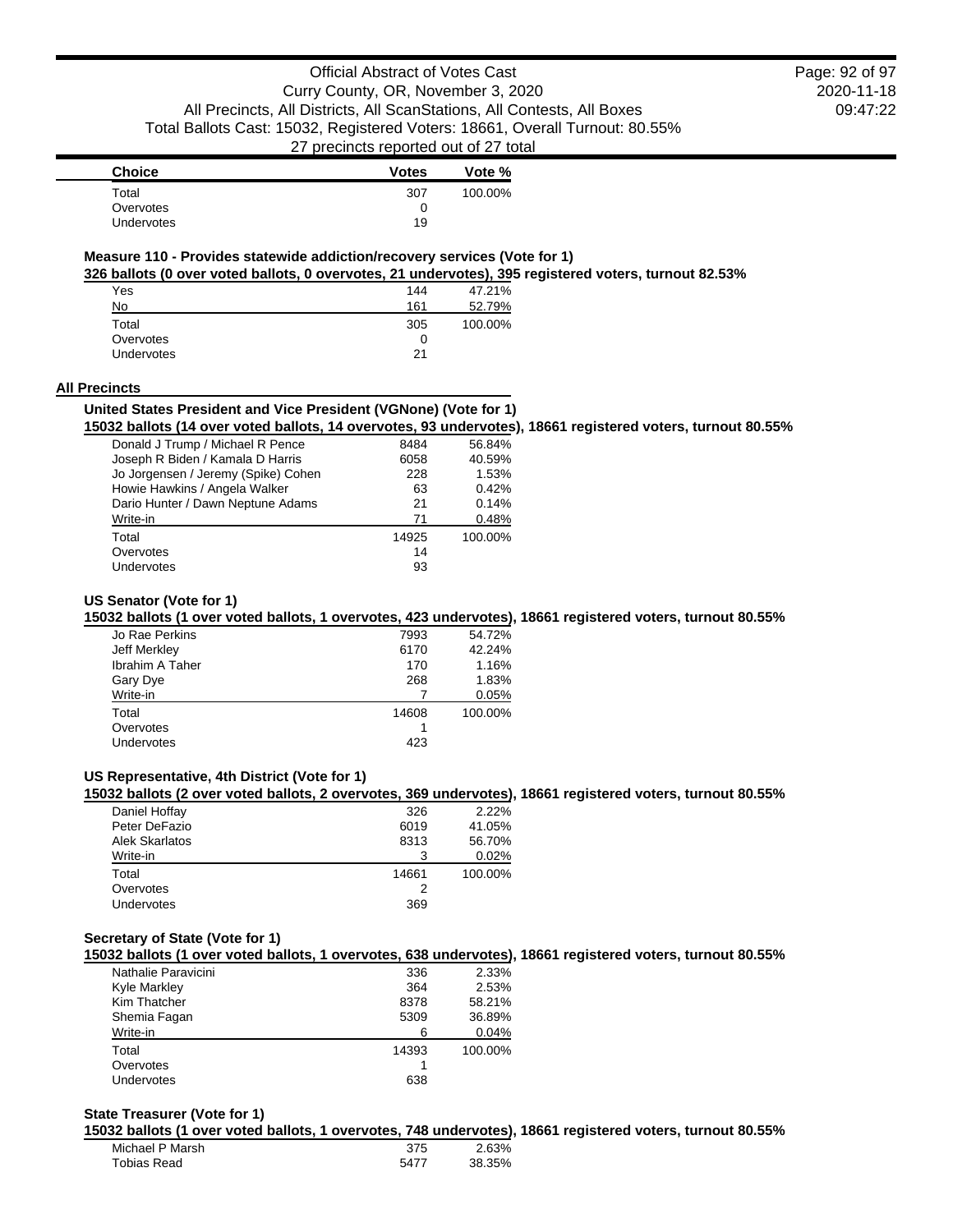| <b>Choice</b>     | <b>Votes</b> | Vote %  |
|-------------------|--------------|---------|
| Chris Henry       | 516          | 3.61%   |
| Jeff Gudman       | 7913         | 55.40%  |
| Write-in          |              | 0.01%   |
| Total             | 14283        | 100.00% |
| Overvotes         |              |         |
| <b>Undervotes</b> | 748          |         |

## **Attorney General (Vote for 1)**

**15032 ballots (4 over voted ballots, 4 overvotes, 733 undervotes), 18661 registered voters, turnout 80.55%**

| Ellen Rosenblum      | 5826  | 40.76%  |
|----------------------|-------|---------|
| Lars D H Hedbor      | 310   | 2.17%   |
| <b>Michael Cross</b> | 8149  | 57.01%  |
| Write-in             | 10    | 0.07%   |
| Total                | 14295 | 100.00% |
| Overvotes            | 4     |         |
| <b>Undervotes</b>    | 733   |         |
|                      |       |         |

## **State Senator, 1st District (Vote for 1)**

**15032 ballots (0 over voted ballots, 0 overvotes, 834 undervotes), 18661 registered voters, turnout 80.55%**

| Dallas Heard     | 8710  | 61.35%  |
|------------------|-------|---------|
| <b>Kat Stone</b> | 5479  | 38.59%  |
| Write-in         | 9     | 0.06%   |
| Total            | 14198 | 100.00% |
| Overvotes        | 0     |         |
| Undervotes       | 834   |         |
|                  |       |         |

### **State Representative, 1st District (Vote for 1)**

**15032 ballots (1 over voted ballots, 1 overvotes, 697 undervotes), 18661 registered voters, turnout 80.55%**

| Calla Felicity    | 5202  | 36.29%  |
|-------------------|-------|---------|
| David Brock Smith | 9109  | 63.55%  |
| Write-in          | 23    | 0.16%   |
| Total             | 14334 | 100.00% |
| Overvotes         |       |         |
| Undervotes        | 697   |         |
|                   |       |         |

### **Judge of the Supreme Court, Position 4 (Vote for 1)**

**15032 ballots (1 over voted ballots, 1 overvotes, 6175 undervotes), 18661 registered voters, turnout 80.55%**

| Christopher L Garrett | 8685 | 98.07%  |
|-----------------------|------|---------|
| Write-in              | 171  | 1.93%   |
| Total                 | 8856 | 100.00% |
| Overvotes             |      |         |
| Undervotes            | 6175 |         |
|                       |      |         |

## **Judge of the Court of Appeals, Position 9 (Vote for 1)**

**15032 ballots (0 over voted ballots, 0 overvotes, 6362 undervotes), 18661 registered voters, turnout 80.55%**

| Jacqueline S Kamins | 8540 | 98.50%  |
|---------------------|------|---------|
| Write-in            | 130  | 1.50%   |
| Total               | 8670 | 100.00% |
| Overvotes           |      |         |
| <b>Undervotes</b>   | 6362 |         |

## **County Commissioner, Position 2 (Vote for 1)**

**15032 ballots (6 over voted ballots, 6 overvotes, 2068 undervotes), 18661 registered voters, turnout 80.55%**

| John Herzog | 6896  | 53.22%  |
|-------------|-------|---------|
| Sue Gold    | 6015  | 46.42%  |
| Write-in    | 47    | 0.36%   |
| Total       | 12958 | 100.00% |
| Overvotes   | 6     |         |
| Undervotes  | 2068  |         |
|             |       |         |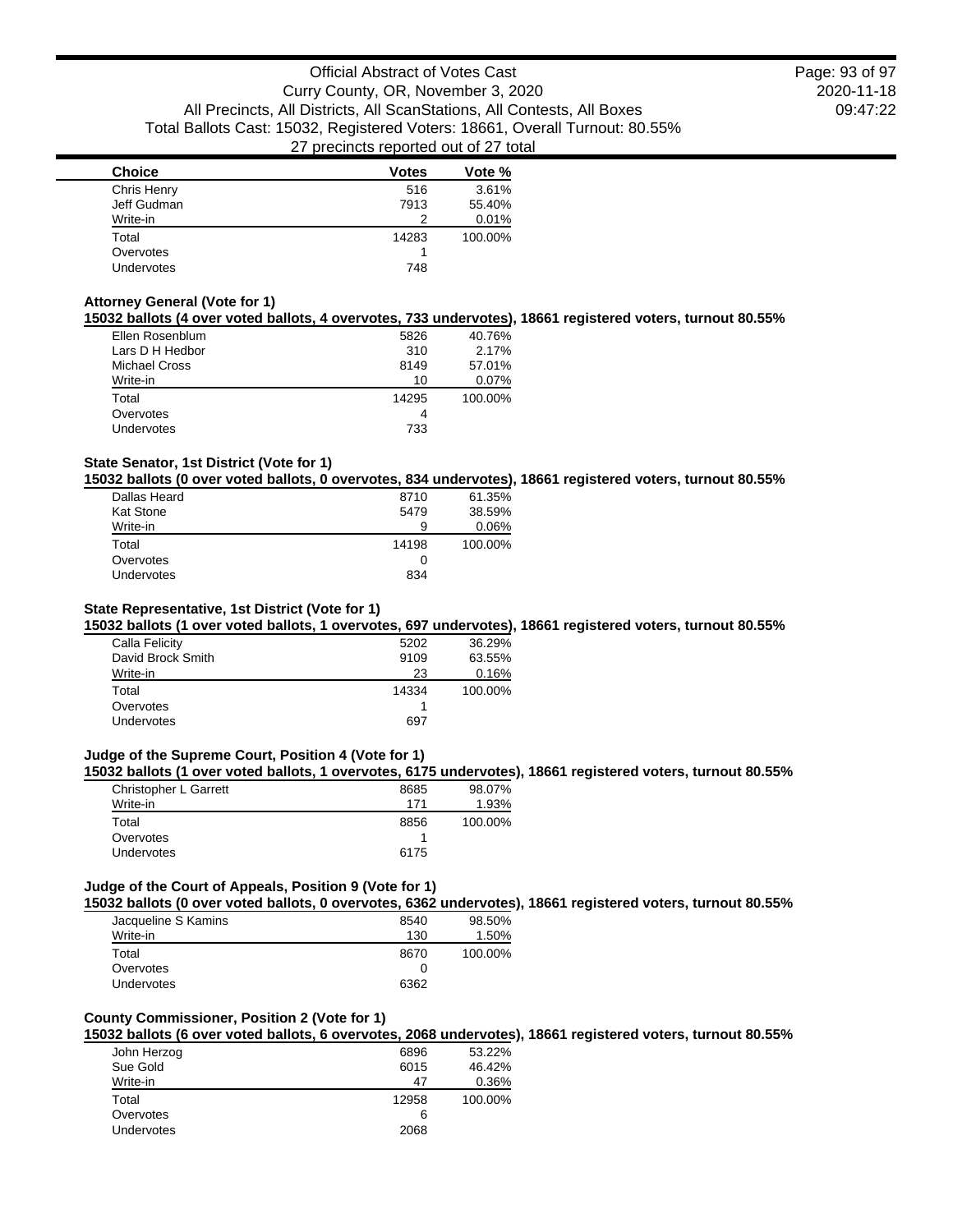2020-11-18 09:47:22 Page: 94 of 97

# **Choice Votes Votes Vote % County Clerk (Vote for 1)**

### **15032 ballots (1 over voted ballots, 1 overvotes, 2534 undervotes), 18661 registered voters, turnout 80.55%**

| Renee' Kolen      | 9208  | 73.68%  |
|-------------------|-------|---------|
| Emma DeRock       | 3259  | 26.08%  |
| Write-in          | 30    | 0.24%   |
| Total             | 12497 | 100.00% |
| Overvotes         |       |         |
| <b>Undervotes</b> | 2534  |         |
|                   |       |         |

## **County Sheriff (Vote for 1)**

### **15032 ballots (1 over voted ballots, 1 overvotes, 4338 undervotes), 18661 registered voters, turnout 80.55%**

| John Ward         | 10257 | 95.92%  |
|-------------------|-------|---------|
| Write-in          | 436   | 4.08%   |
| Total             | 10693 | 100.00% |
| Overvotes         |       |         |
| <b>Undervotes</b> | 4338  |         |

## **County Treasurer (Vote for 1)**

**15032 ballots (0 over voted ballots, 0 overvotes, 3004 undervotes), 18661 registered voters, turnout 80.55%**

| Terry C Hanscam   | 6597  | 54.85%  |
|-------------------|-------|---------|
| Elizabeth Neketin | 5394  | 44.85%  |
| Write-in          | 37    | 0.31%   |
| Total             | 12028 | 100.00% |
| Overvotes         |       |         |
| Undervotes        | 3004  |         |
|                   |       |         |

### **Curry County Soil and Water Conservation District, Zone 2 (Vote for 1)**

**15032 ballots (0 over voted ballots, 0 overvotes, 6036 undervotes), 18661 registered voters, turnout 80.55%**

| 8912 | 99.07%  |
|------|---------|
| 84   | 0.93%   |
| 8996 | 100.00% |
| 0    |         |
| 6036 |         |
|      |         |

### **Curry County Soil and Water Conservation District, Zone 3 (Vote for 1)**

|  | 15032 ballots (0 over voted ballots, 0 overvotes, 6405 undervotes), 18661 registered voters, turnout 80.55% |  |  |  |  |  |
|--|-------------------------------------------------------------------------------------------------------------|--|--|--|--|--|
|--|-------------------------------------------------------------------------------------------------------------|--|--|--|--|--|

| Lynee Dewald      | 8556 | 99.18%  |
|-------------------|------|---------|
| Write-in          | 71   | 0.82%   |
| Total             | 8627 | 100.00% |
| Overvotes         |      |         |
| <b>Undervotes</b> | 6405 |         |

## **Curry County Soil and Water Conservation District, At Large (Vote for 1)**

**15032 ballots (0 over voted ballots, 0 overvotes, 6075 undervotes), 18661 registered voters, turnout 80.55%**

| Jeremy Knapp      | 8877 | 99.11%  |
|-------------------|------|---------|
| Write-in          | 80   | 0.89%   |
| Total             | 8957 | 100.00% |
| Overvotes         |      |         |
| <b>Undervotes</b> | 6075 |         |
|                   |      |         |

### **City of Port Orford, Mayor (Vote for 1)**

## **780 ballots (0 over voted ballots, 0 overvotes, 200 undervotes), 961 registered voters, turnout 81.17%**

| Pat Cox           | 542 | 93.45%  |
|-------------------|-----|---------|
| Write-in          | 38  | 6.55%   |
| Total             | 580 | 100.00% |
| Overvotes         | 0   |         |
| <b>Undervotes</b> | 200 |         |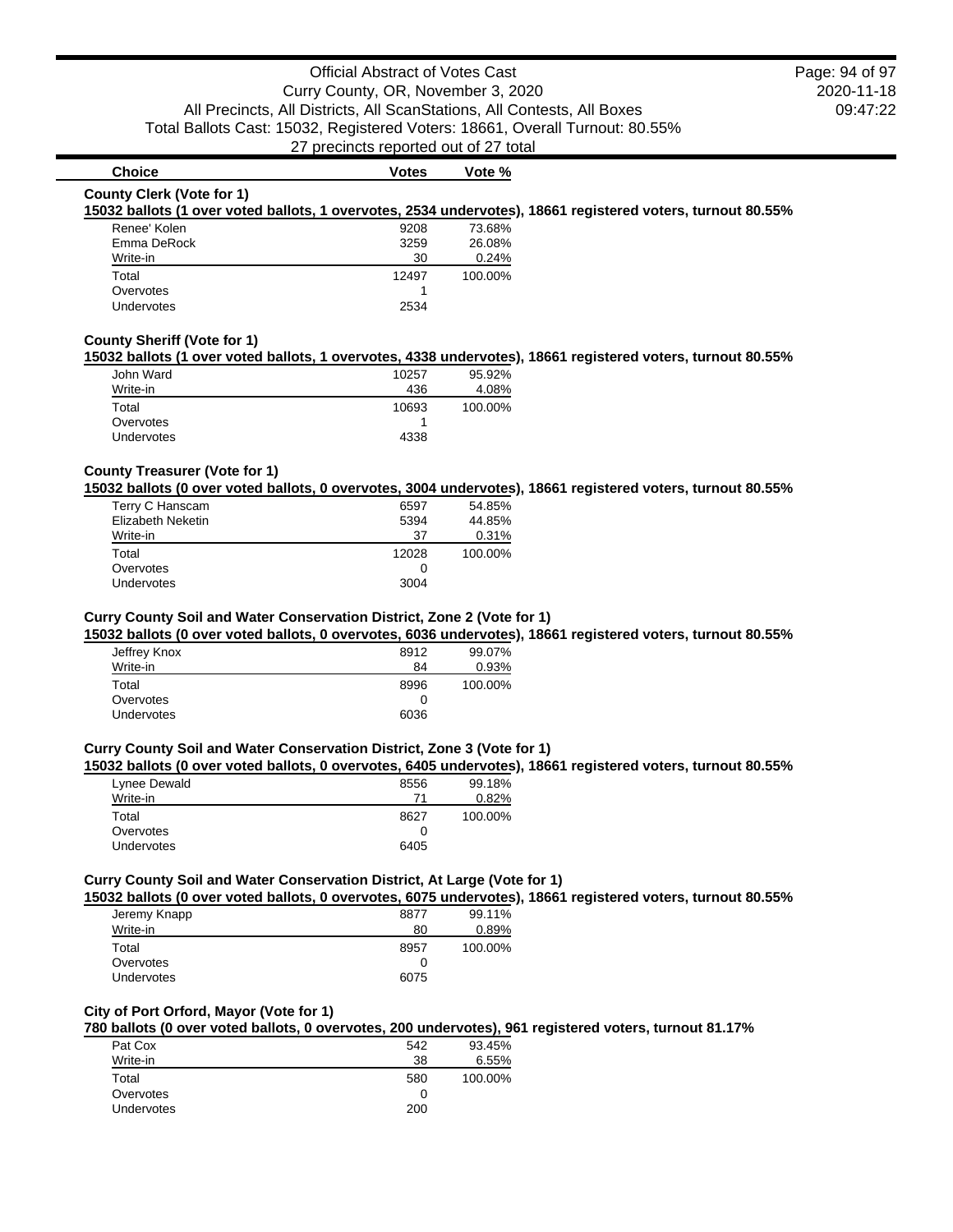# **Choice Votes Votes Vote** %

### **City of Port Orford, Councilor (Vote for 3)**

### **780 ballots (0 over voted ballots, 0 overvotes, 608 undervotes), 961 registered voters, turnout 81.17%**

| <b>Tim Pogwizd</b>   | 452  | 26.10%  |
|----------------------|------|---------|
| <b>Gregory Tidey</b> | 447  | 25.81%  |
| <b>Gary Burns</b>    | 515  | 29.73%  |
| Kim Nye              | 268  | 15.47%  |
| Write-in             | 34   | 1.96%   |
| Write-in             | 10   | 0.58%   |
| Write-in             | 6    | 0.35%   |
| Total                | 1732 | 100.00% |
| Overvotes            | 0    |         |
| <b>Undervotes</b>    | 608  |         |

### **City of Gold Beach, Mayor (Vote for 1)**

#### **1392 ballots (0 over voted ballots, 0 overvotes, 126 undervotes), 1745 registered voters, turnout 79.77%**

|                   |      | __      |
|-------------------|------|---------|
| Karl Popoff       | 578  | 45.66%  |
| Tamie Kaufman     | 680  | 53.71%  |
| Write-in          | 8    | 0.63%   |
| Total             | 1266 | 100.00% |
| Overvotes         | O    |         |
| <b>Undervotes</b> | 126  |         |
|                   |      |         |

## **City of Gold Beach, Council, Position #2 (Vote for 1)**

### **1392 ballots (0 over voted ballots, 0 overvotes, 236 undervotes), 1745 registered voters, turnout 79.77%**

| 576  | 49.83%  |
|------|---------|
| 577  | 49.91%  |
|      | 0.26%   |
| 1156 | 100.00% |
|      |         |
|      |         |
|      | 236     |

### **City of Gold Beach, Council, Position #4 (Vote for 1)**

### **1392 ballots (0 over voted ballots, 0 overvotes, 266 undervotes), 1745 registered voters, turnout 79.77%**

| <b>Becky Campbell</b> | 659  | 58.53%  |
|-----------------------|------|---------|
| Jeff Crook            | 463  | 41.12%  |
| Write-in              | 4    | 0.36%   |
| Total                 | 1126 | 100.00% |
| Overvotes             | 0    |         |
| Undervotes            | 266  |         |

## **City of Brookings, Mayor (Vote for 1)**

**3743 ballots (0 over voted ballots, 0 overvotes, 1122 undervotes), 4822 registered voters, turnout 77.62%**

| 2464 | 94.01%  |
|------|---------|
| 157  | 5.99%   |
| 2621 | 100.00% |
|      |         |
| 1122 |         |
|      |         |

#### **City of Brookings, Council, Position #1 (Vote for 1)**

#### **3743 ballots (0 over voted ballots, 0 overvotes, 1115 undervotes), 4822 registered voters, turnout 77.62%**

| <b>Brad Alcorn</b> | 1762 | 67.05%  |
|--------------------|------|---------|
| Anthony Bond       | 837  | 31.85%  |
| Write-in           | 29   | 1.10%   |
| Total              | 2628 | 100.00% |
| Overvotes          |      |         |
| <b>Undervotes</b>  | 1115 |         |

#### **City of Brookings, Council, Position #2 (Vote for 1)**

#### **3743 ballots (0 over voted ballots, 0 overvotes, 871 undervotes), 4822 registered voters, turnout 77.62%**

| Diana Cooper | 1166 | 40.60% |
|--------------|------|--------|
| Ed Schreiber | 1690 | 58.84% |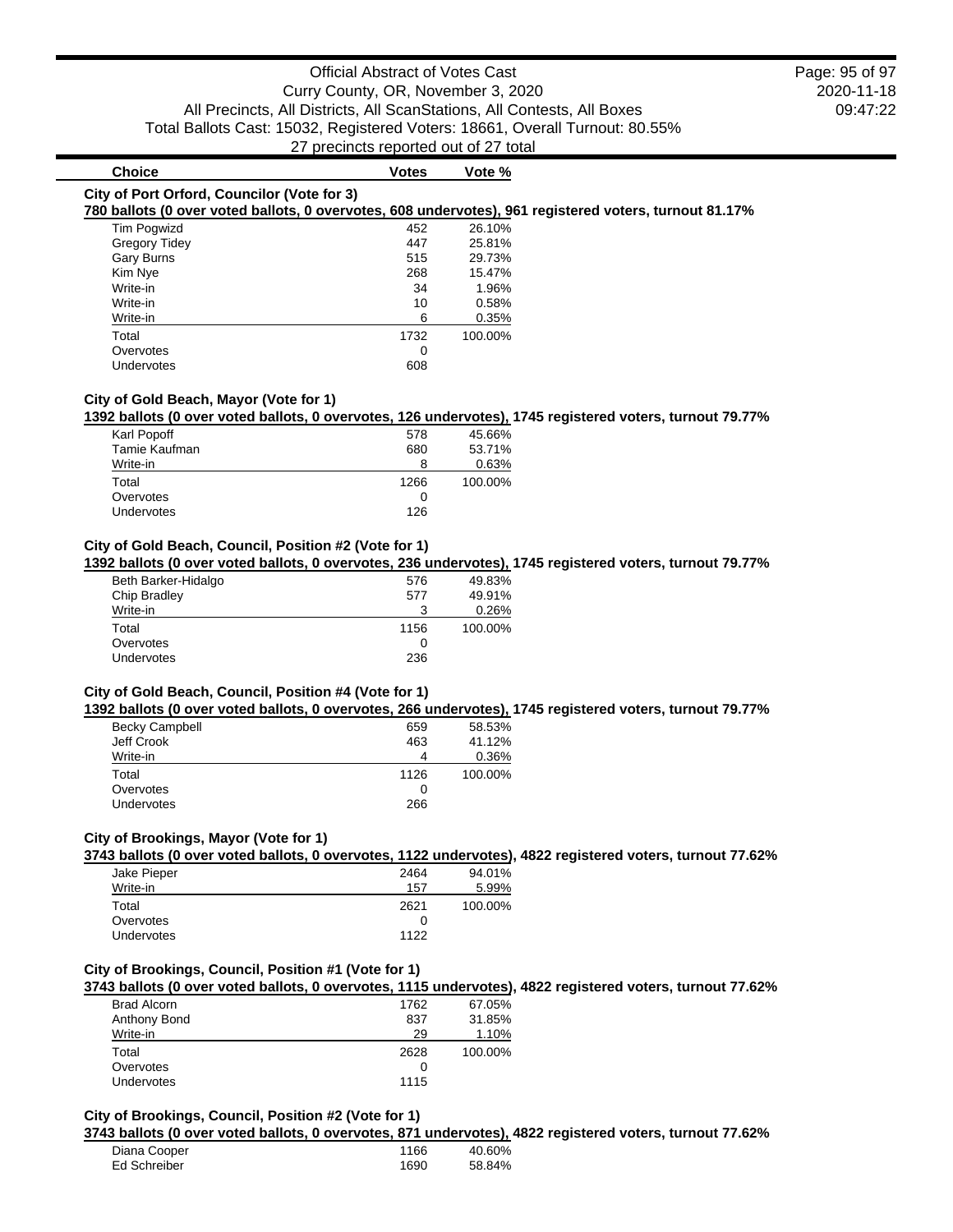| <b>Choice</b> | <b>Votes</b> | Vote %  |
|---------------|--------------|---------|
| Write-in      | 16           | 0.56%   |
| Total         | 2872         | 100.00% |
| Overvotes     |              |         |
| Undervotes    | 871          |         |

#### **Harbor Water People's Utility District, Subdivision 1 (Vote for 1) 873 ballots (0 over voted ballots, 0 overvotes, 341 undervotes), 1170 registered voters, turnout 74.62%**

| David VanCleave | 528 | 99.25%  |
|-----------------|-----|---------|
| Write-in        | Δ   | 0.75%   |
| Total           | 532 | 100.00% |
| Overvotes       |     |         |
| Undervotes      | 341 |         |

### **Harbor Water People's Utility District, Subdivision 2 (Vote for 1)**

**471 ballots (0 over voted ballots, 0 overvotes, 200 undervotes), 564 registered voters, turnout 83.51%**

| Tom Beene  | 269 | 99.26%  |
|------------|-----|---------|
| Write-in   | ົ   | 0.74%   |
| Total      | 271 | 100.00% |
| Overvotes  | O   |         |
| Undervotes | 200 |         |

## **Harbor Water People's Utility District, Subdivision 3 (Vote for 1)**

**483 ballots (0 over voted ballots, 0 overvotes, 178 undervotes), 618 registered voters, turnout 78.16%**

| Jim White         | 301 | 98.69%  |
|-------------------|-----|---------|
| Write-in          | 4   | 1.31%   |
| Total             | 305 | 100.00% |
| Overvotes         |     |         |
| <b>Undervotes</b> | 178 |         |

## **Harbor Water People's Utility District, Subdivision 4 (Vote for 1)**

**560 ballots (0 over voted ballots, 0 overvotes, 535 undervotes), 668 registered voters, turnout 83.83%**

| Write-in   | 25  | 100.00% |
|------------|-----|---------|
| Total      | 25  | 100.00% |
| Overvotes  |     |         |
| Undervotes | 535 |         |

### **Harbor Water People's Utility District, Subdivision 5 (Vote for 1)**

## **455 ballots (0 over voted ballots, 0 overvotes, 190 undervotes), 528 registered voters, turnout 86.17%**

| Daniel Fraser     | 261 | 98.49%  |
|-------------------|-----|---------|
| Write-in          |     | 1.51%   |
| Total             | 265 | 100.00% |
| Overvotes         |     |         |
| <b>Undervotes</b> | 190 |         |

### **Measure 107 - Amends Constitution: Allows laws limiting (Vote for 1)**

**15032 ballots (3 over voted ballots, 3 overvotes, 855 undervotes), 18661 registered voters, turnout 80.55%**

| Yes        | 10655 | 75.17%  |
|------------|-------|---------|
| No         | 3519  | 24.83%  |
| Total      | 14174 | 100.00% |
| Overvotes  | 3     |         |
| Undervotes | 855   |         |
|            |       |         |

# **Measure 108 - Increases cigarette and cigar taxes (Vote for 1)**

**15032 ballots (1 over voted ballots, 1 overvotes, 464 undervotes), 18661 registered voters, turnout 80.55%**

| Yes        | 8657  | 59.43%  |
|------------|-------|---------|
| No         | 5910  | 40.57%  |
| Total      | 14567 | 100.00% |
| Overvotes  |       |         |
| Undervotes | 464   |         |